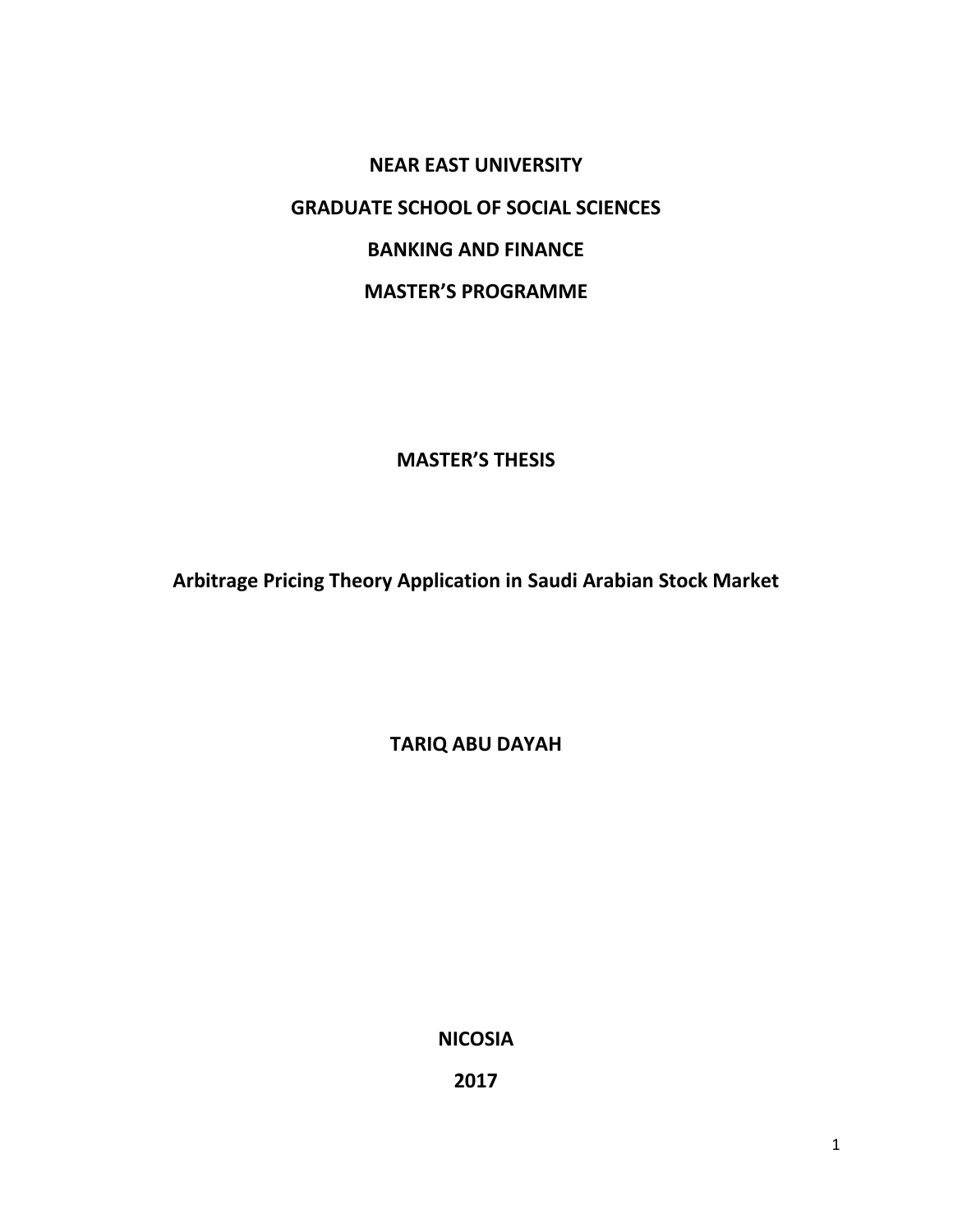# **NEAR EAST UNIVERSITY GRADUATE SCHOOL OF SOCIAL SCIENCES BANKING AND FINANCE MASTER'S PROGRAMME**

**Master's Thesis**

**Arbitrage Pricing Theory Application in Saudi Arabian Stock Market**

**Prepared By**

## **TARIQ ABU DAYAH**

## **SUPERVISOR**

**Assoc.Prof.Dr.Turgut Türsoy**

**NICOSIA 2017**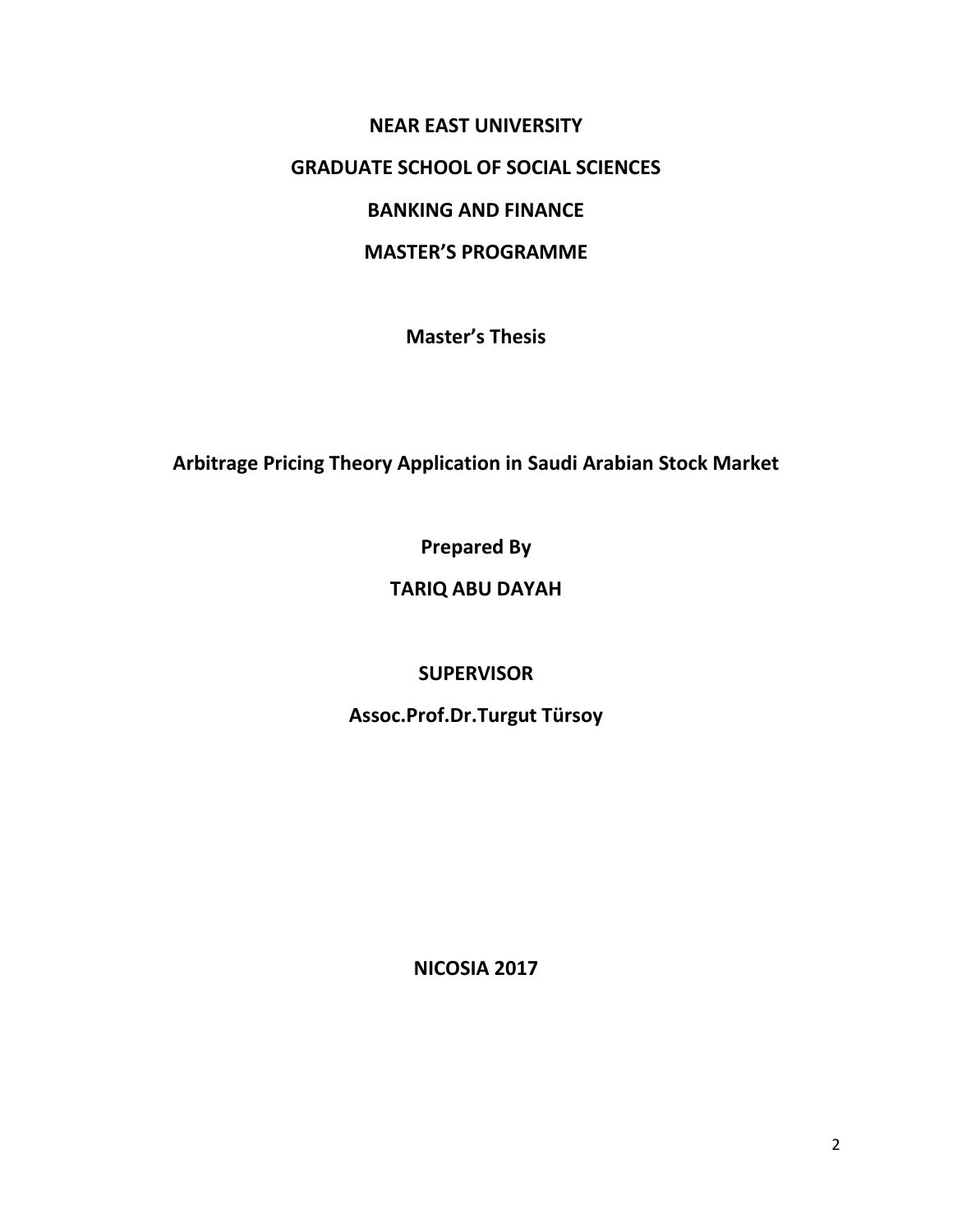#### **NEAR EAST UNIVERSITY**

#### **GRADUATE SCHOOL OF SOCIAL SCIENCES**

**Thesis Defense**

**Arbitrage Pricing Theory Application in Saudi Arabian Stock Market**

**We certify the thesis is satisfactory for the award of degree of**

**Master of Banking and Finance**

**Prepared by**

#### **TARIQ ABU DAYAH**

#### **Date of Approval**

#### **02/02/2018**

#### **Examining Committee in charge**

**Assoc.Prof.Dr.TurgutTürsoy Near East University**

**Department of Banking and Finance**

Asst.Prof.Dr.NilGünselRe ato luNear East University

**Department of Banking and Finance**

Assoc.Prof.Dr.HüseyinÖzde erNear East University

**Department of Economics**

**Approval of the Graduate School of Social Sciences**

**Prof. Dr. Mustafa Sağsan**

**Director**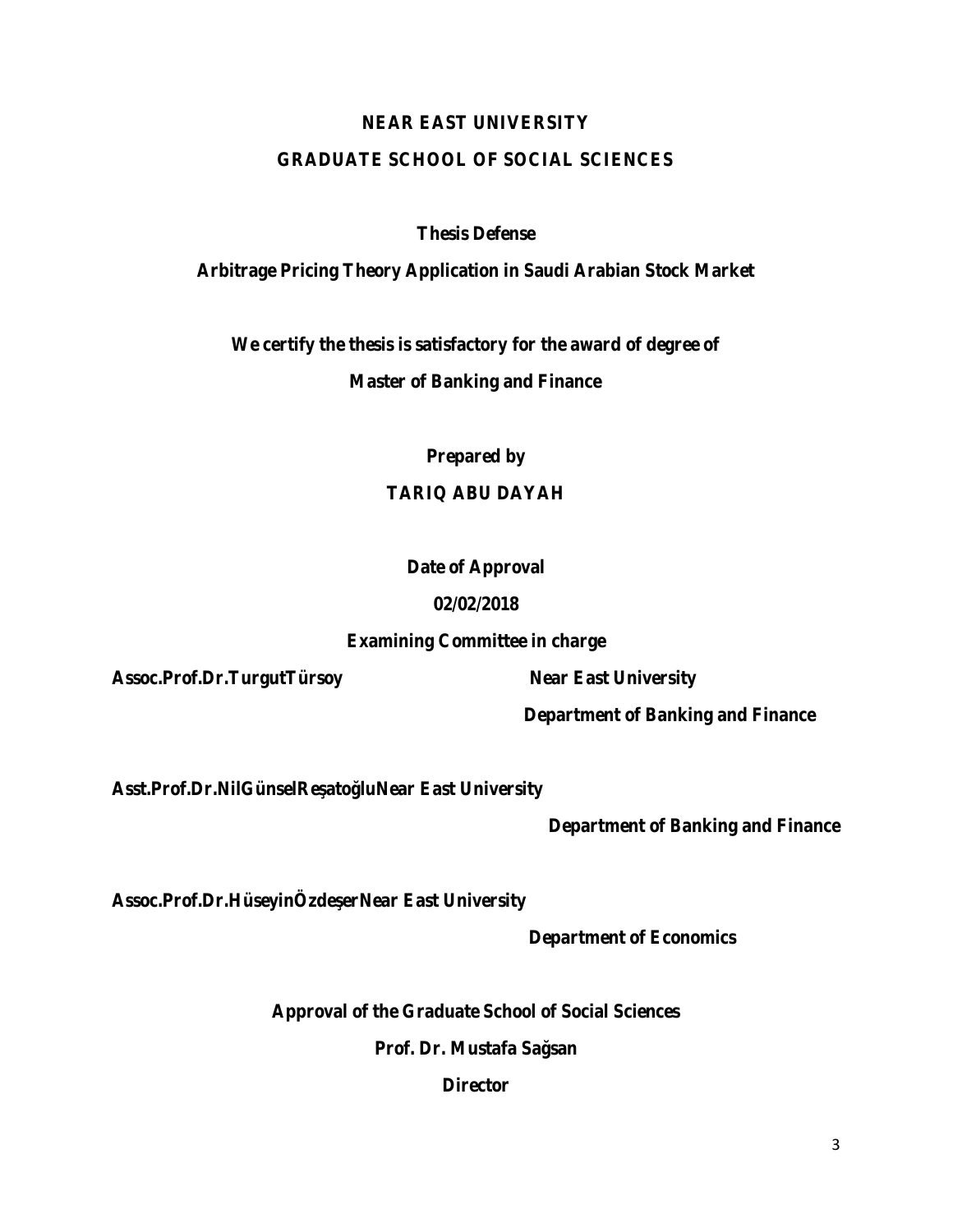

# **NEAR EAST UNIVERSITY GRADUATE SCHOOL OF SOCIAL**

## **SCIENCES**

Date:../…/…,Nicosia

2017/2018 Academic

# DECLARATION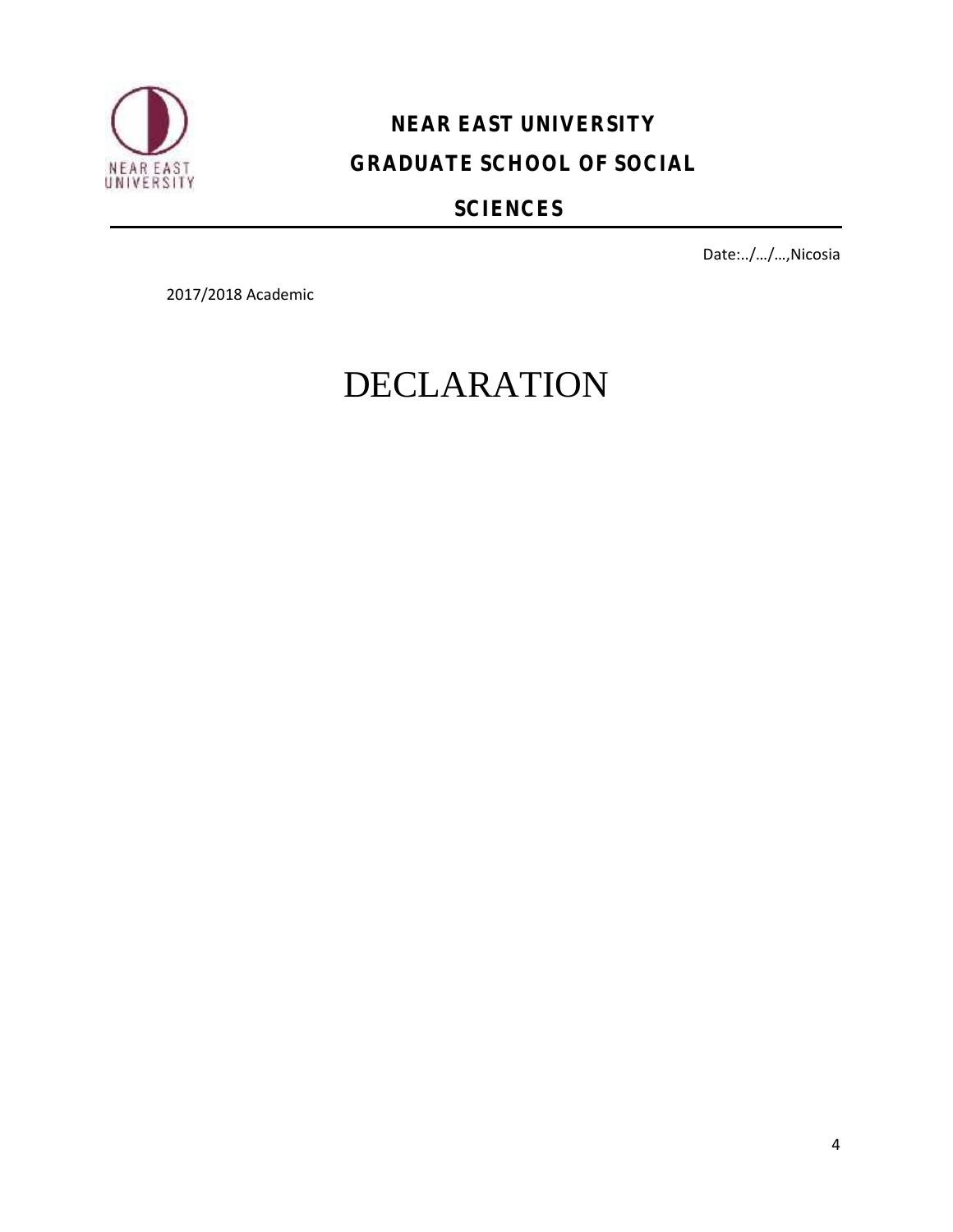#### **Abstract:**

In this study we aim to test the application of the arbitrage pricing theory to the stock market assets of Saudi Arabia. Our study will handle the stocks cited in the TADAWUL stock index over the period of June 2009 up until December 2016. We also identify the factors or macroeconomic variables that can be applied in the Middle East region as follows: Unemployment, interest rate, money supply, industrial production, inflation, exchange rate, and risk premium. We test these 7 factors against several portfolios we built based on each stock's beta. We then find which factors are of significance in affecting the portfolio's price and return.

Keywords: Arbitrage Pricing Theory, APT, Macroeconomic factors.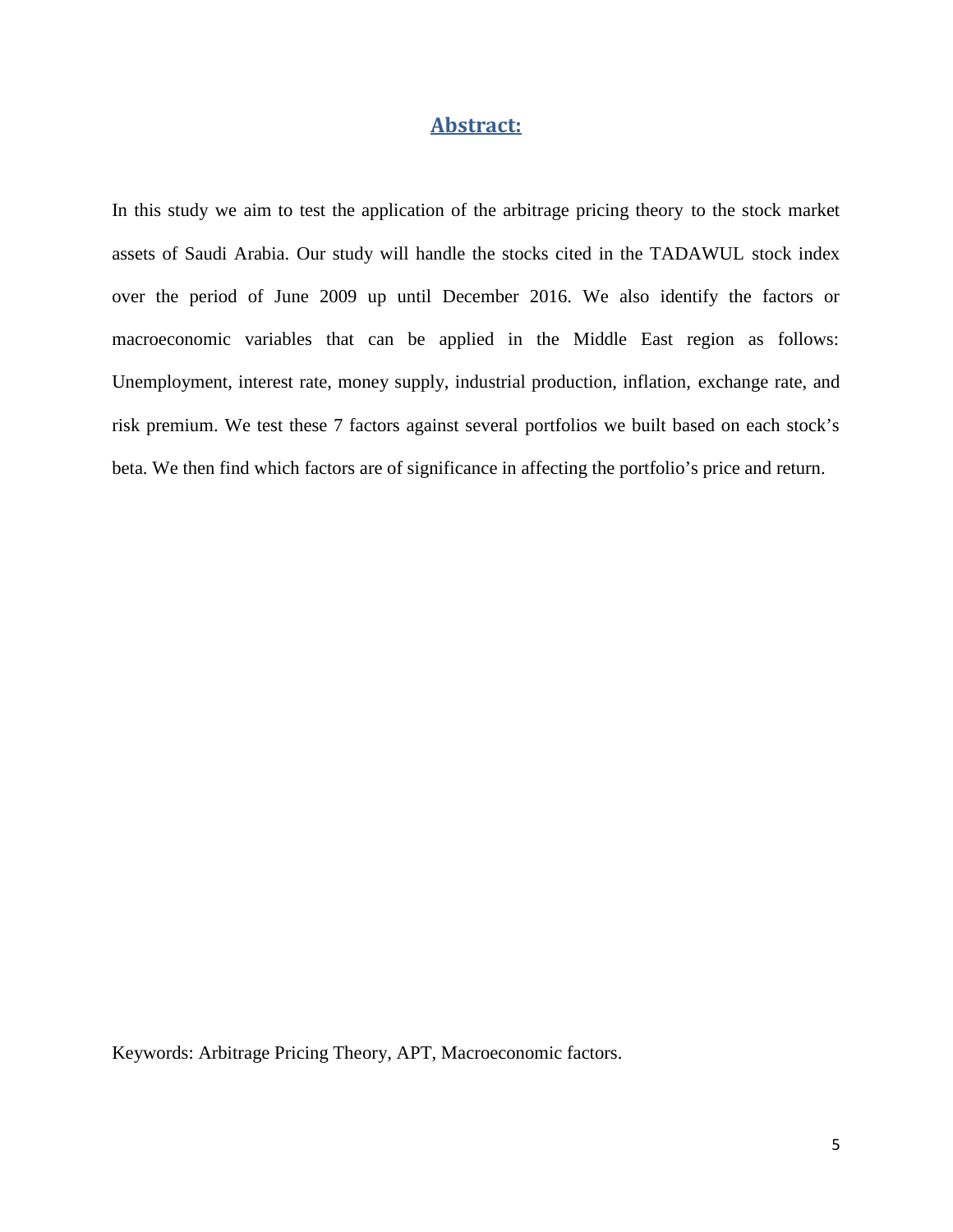### **ÖZ:**

Bu çalışmadaarbitrajfiyatlandırmateorisininSuudiArabistanborsavarlıklarınauygulanmasını test etmeyiamaçlıyoruz.Çalı mamız ,2009 yılıHaziranayıboyuncatedavülhissesenediendeksindegösterilenhissesenetleriniAralık 2016'ya kadarelealacaktır. AyrıcaOrtado ubölgesindeuygulanabilirfaktörleriveyamakroekonomikde i kenleria a ıdakigibit animliyoruz: sizlik, faizoranı ,paraarzı,sanayiüretimi,enflasyon,dövizkuruve risk payıbu 7 fafaktörüçe itliportföylerekar 1 test ediyoruz.Herhissesenedibetasınadayalıolarakin aedildiktensonrahangifaktörlerinportföyfiyatların

ıetkilemedeönemta ıdı inivefiyatınıetkiledi inibuluyoruz.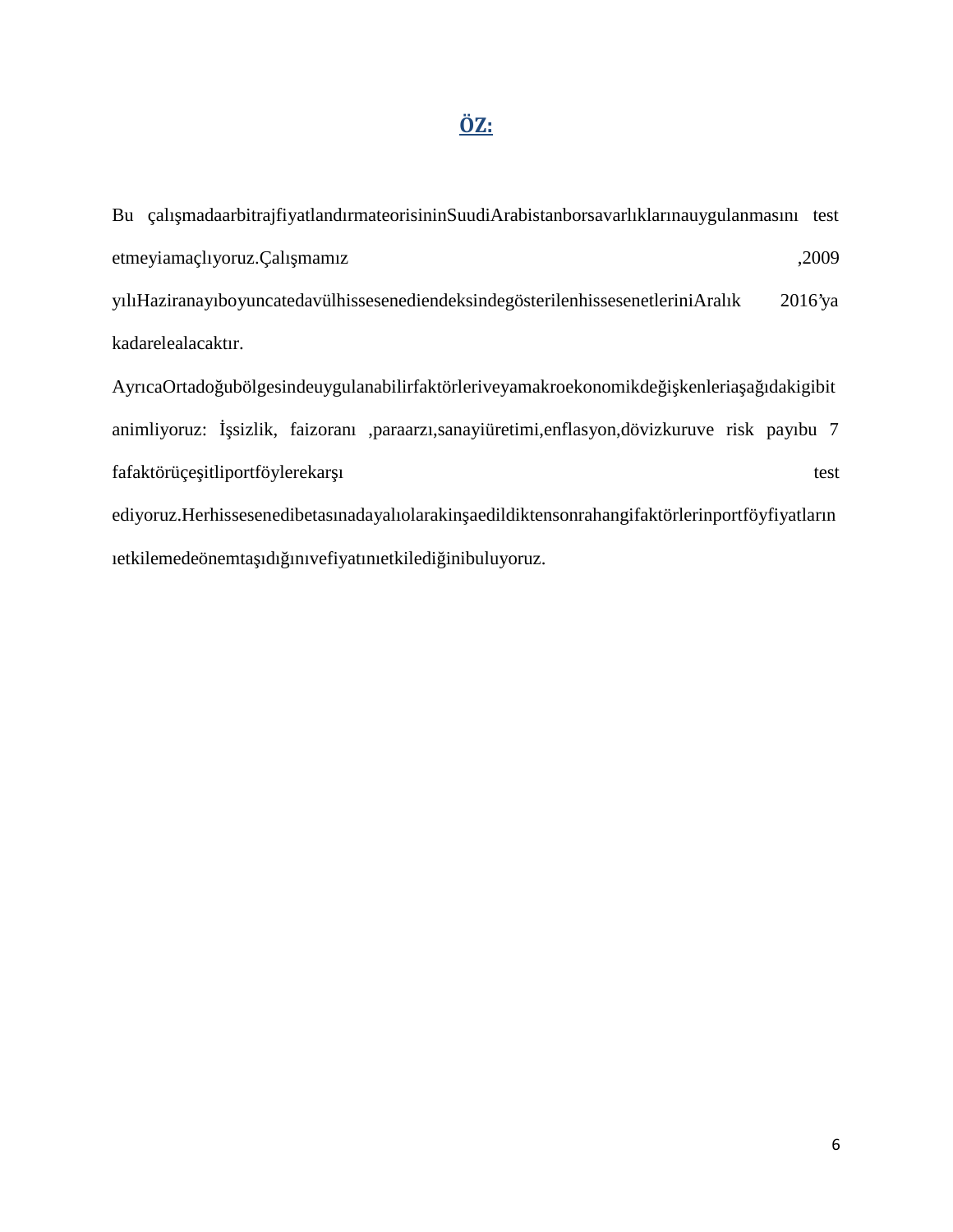#### **Acknowledgement:**

Foremost, I would like to express my sincere gratitude to my advisor Assoc.Prof.Dr.Turgut Türsoy for the continuous support of my Master study and research, for his patience, motivation, enthusiasm, and immense knowledge. His guidance helped me in all the time of research and writing of this thesis. I could not have imagined having a better advisor and mentor for my Master study.

Besides my advisor, I would like to thank the rest of my thesis committee: Asst.Prof.Dr.NilGünselReşatoğlu and Assoc.Prof.Dr. Hüseyin Özdeşer, for their encouragement, insightful comments, and hard questions.

Finally, I would like to thank my family to what I owe a great deal. To my late father who died last year yousef, It was my father's wish to see me with a master degree when he was in the jaws of death due to severe cardiac arrest , thank you for every thing, and peace to your pure spirit.To my brothers Ahmed and Moath, thank you for your support.Also thanks to my sisters Ruba and Reham, And their spouses Hani and Ihab. And finally, the one person who has made this all possible has been my mum HananBabieh. She has been a constant source of support and encouragement and has made an untold number of sacrifices for the entire family, and specifically for me to continue my schooling. She is a great inspiration to me. Hence, great appreciation and enormous thanks are due to her, for without her understanding, I am sure this thesis would never have been completed. I thank you all.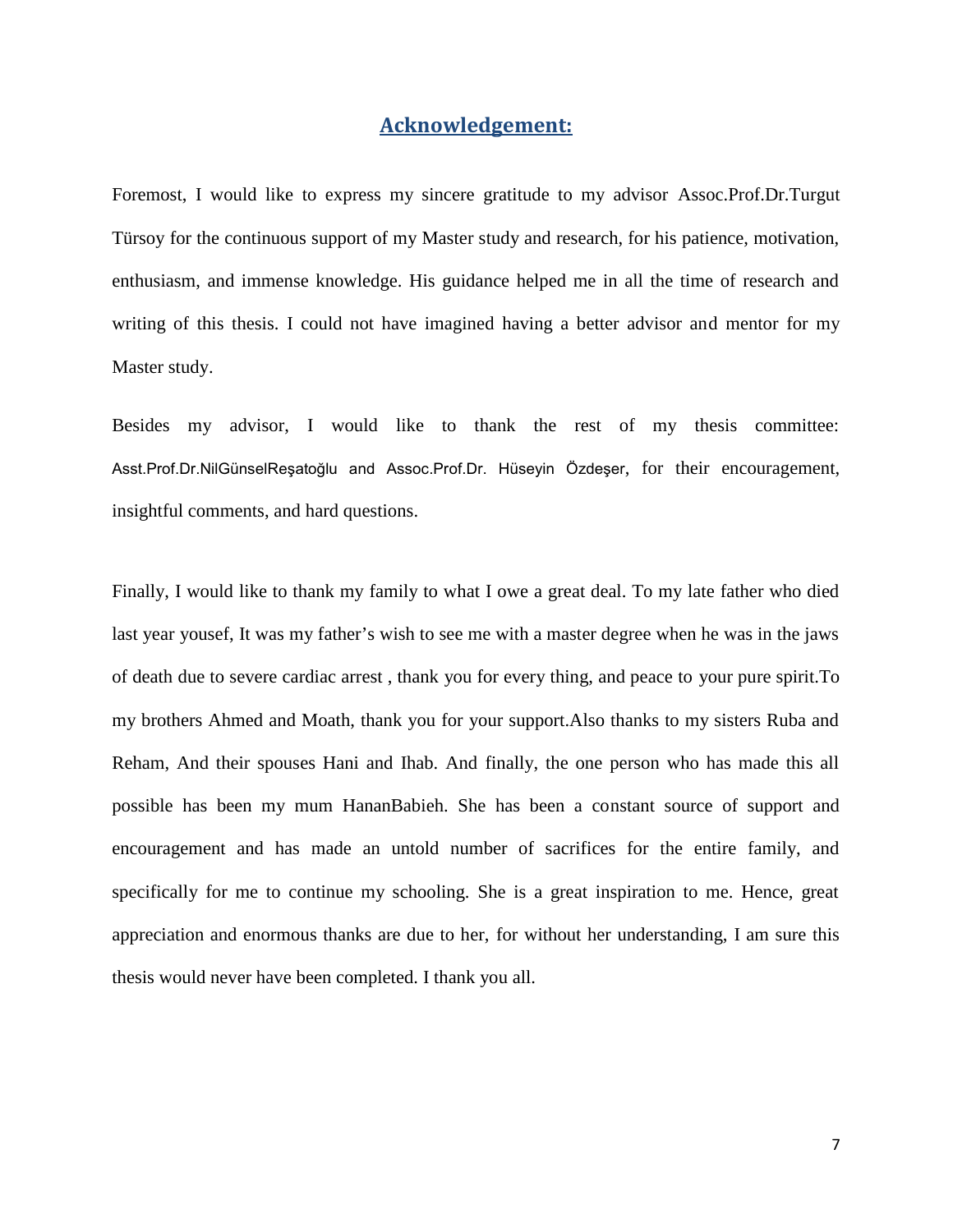# **Table of Content:**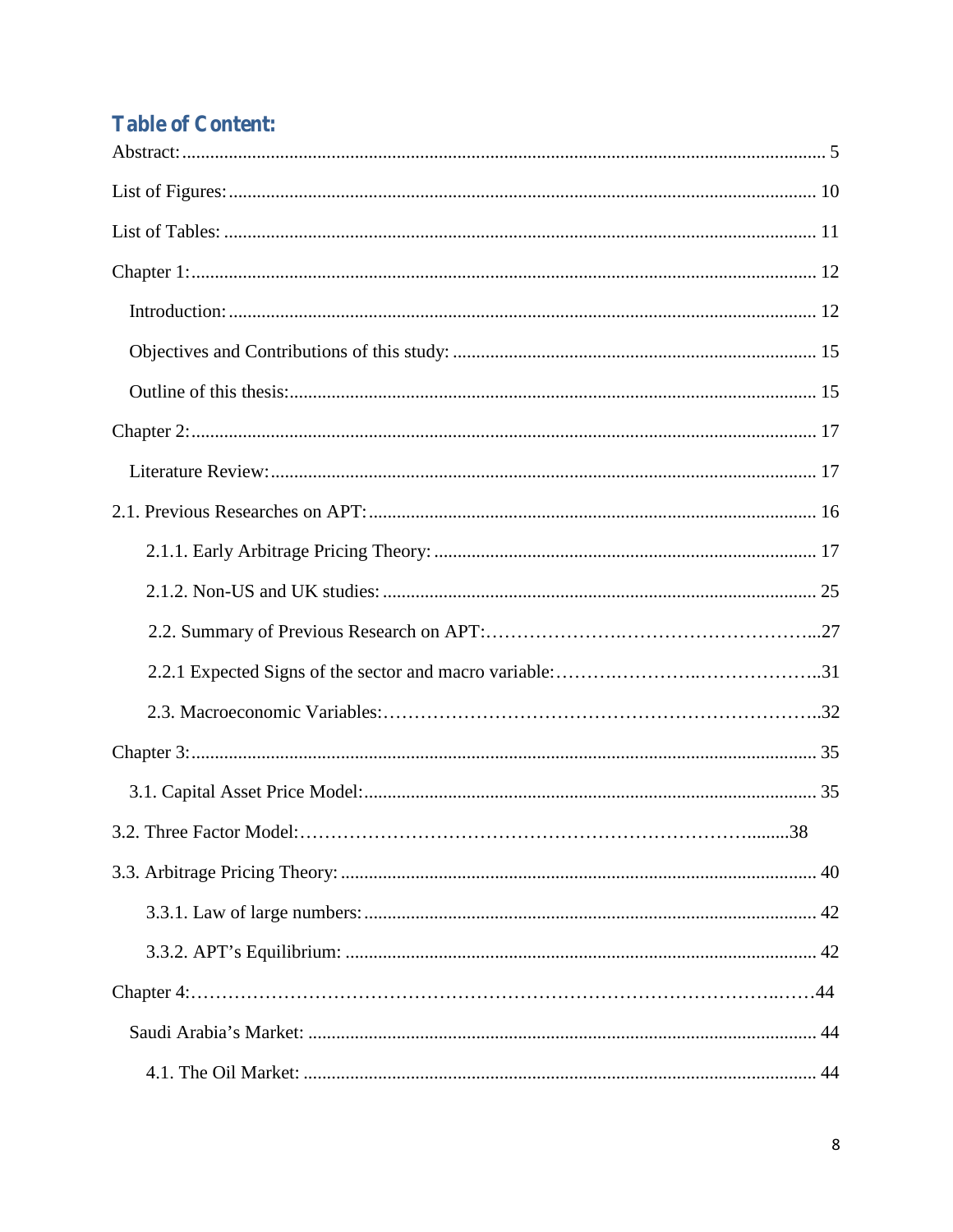| 64 |
|----|
|    |
|    |
|    |
|    |
|    |
|    |
|    |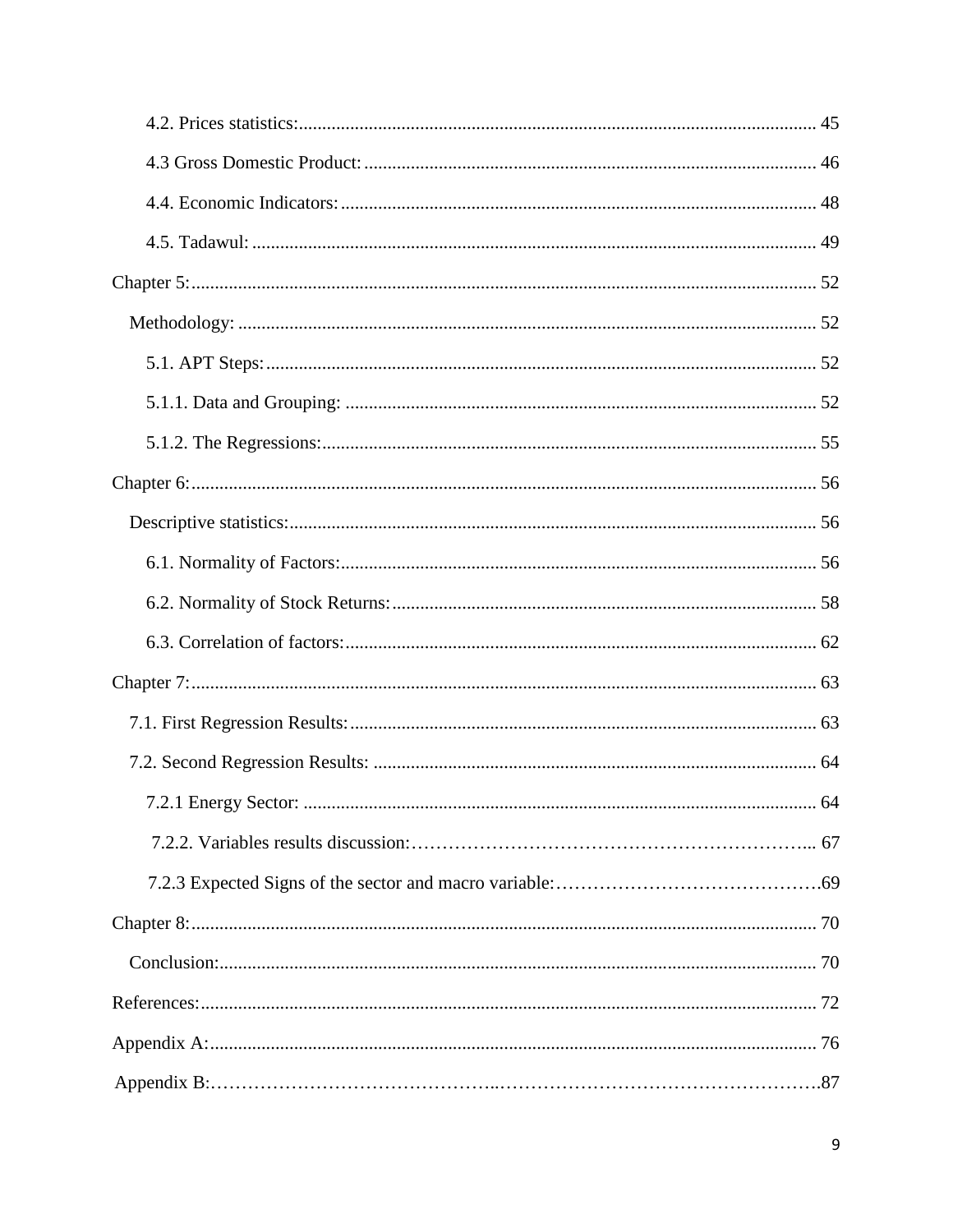## **List of Figures:**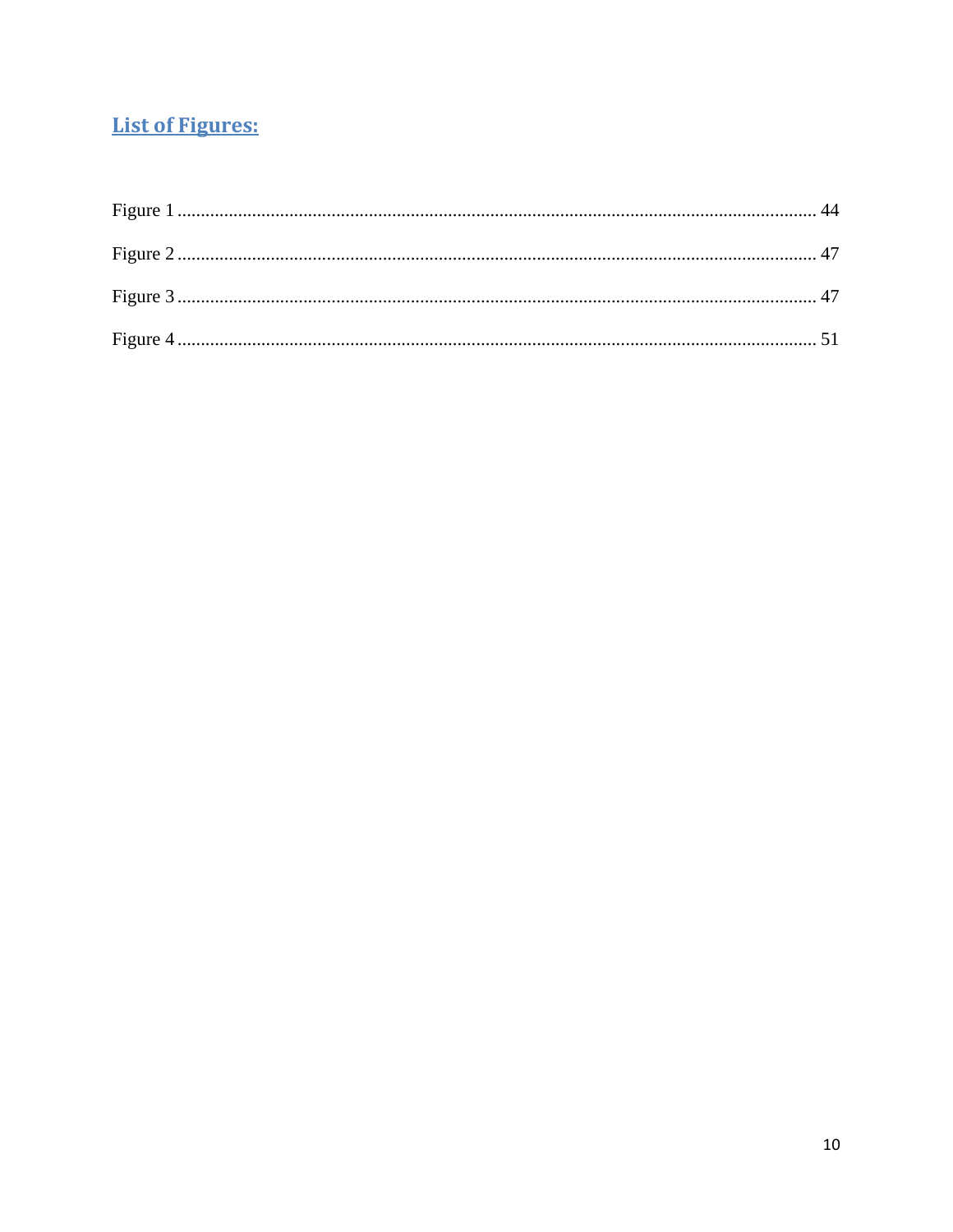## **List of Tables:**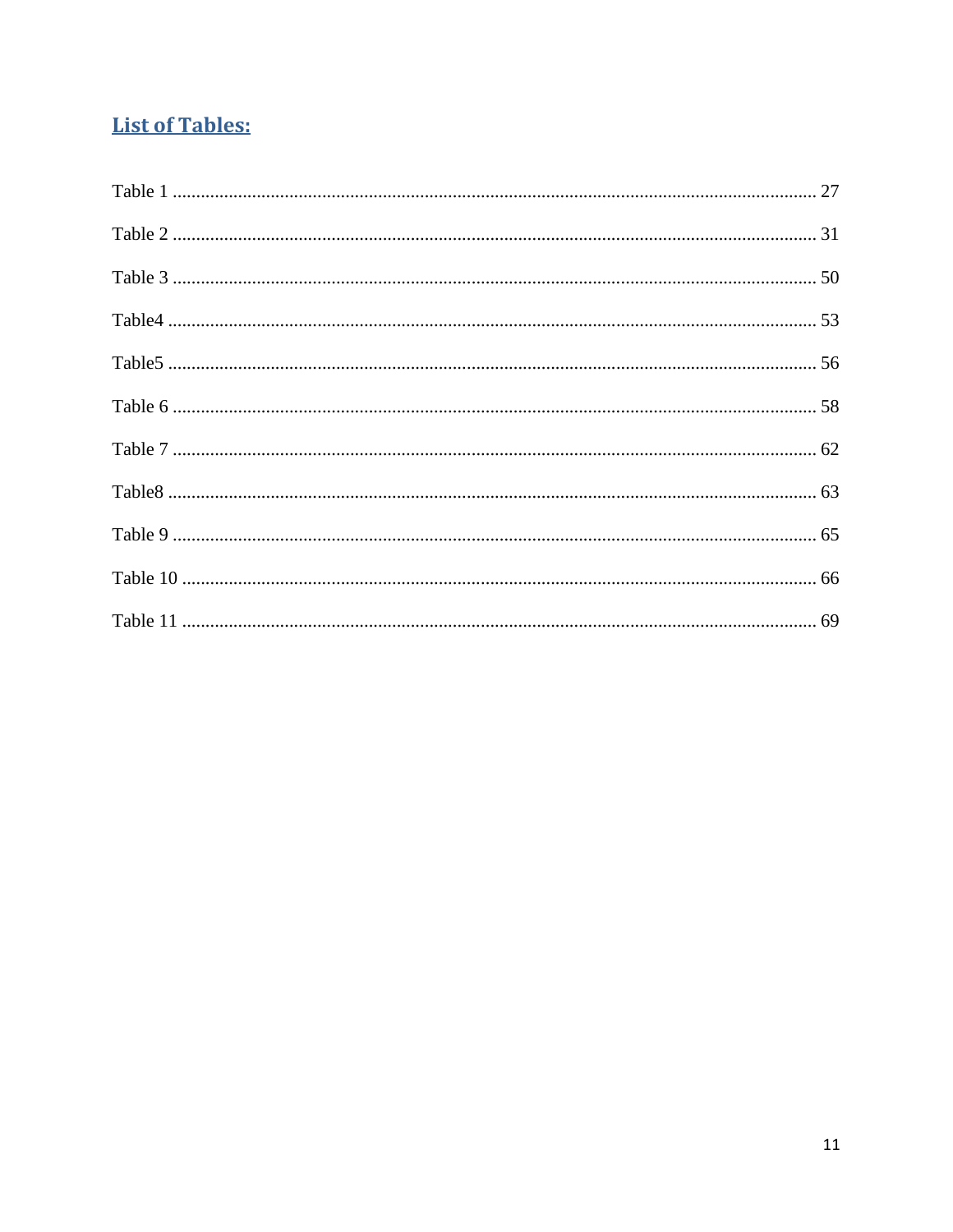#### **Chapter 1:**

#### **Introduction:**

Asset pricing in the financial world has always been a controversial topic throughout the years. Many researchers tried for decades to build an asset pricing model that would explain the change in an asset price, forecast its returns correctly and fit all the necessary economic criteria. Two of the most widely reputable models are the capital asset pricing model known as CAPM, and the arbitrage pricing theory model known as APT. While many articles were written to compare and whey the pros and cons of each model, there was never a definite answer on which one is more efficient and superior. Yet both models succeed to demonstrate the relationship between return and risk. In general terms, risk and return have an inverse relation. When risk increase, the premium demanded by investors to hold such asset would increase, and by that return increases. The capital asset pricing model was first introduced by Sharpe(1964), Lintner (1965), and then developed by Mossin (1966), Black (1972) and Blume (1973). CAPM is a single factor linear model that is used to estimate the present value of an asset's price by estimating first the beta of the relative asset to the market. Beta is a variable that measures the asset's volatility to the market or portfolio studied. Even though researchers have used this models for decades and it proved its usefulness to investors and hedge fund managers. Yet this model suffers from several restrictions and drawbacks that stop us from using it in our paper. First of all, CAPM assumes that the market is already in equilibrium and that returns on an asset are linearly related to a single factor that is the market itself. Second, it assumes that investors are only concerned with risk return tradeoff. Where investors determine their portfolio by choosing the risk the want to hold that is relatively based on the marketand adjust it by investing into risk free assets. We know in real worlds these assumptions are constantly violated. Even though the model has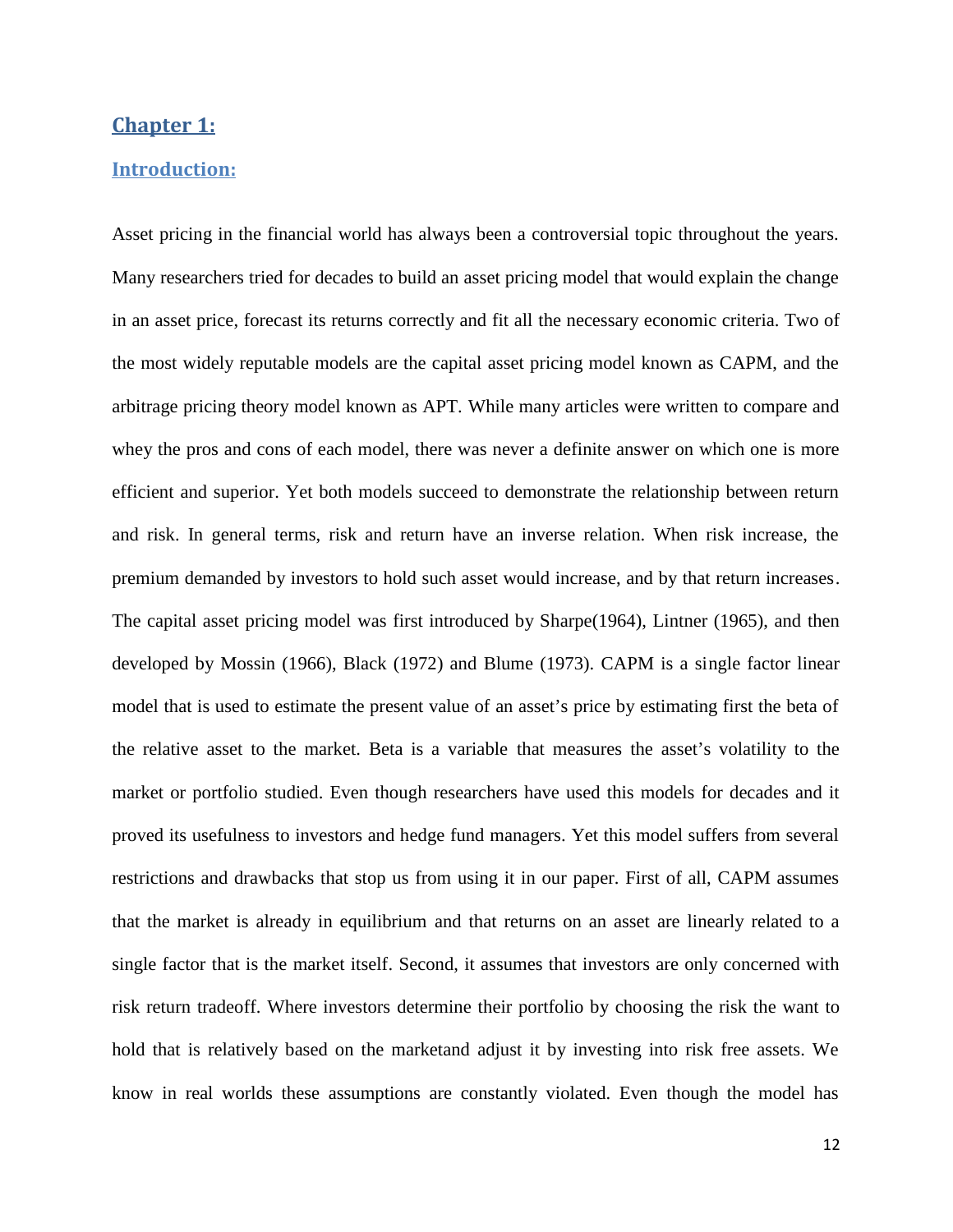proved its efficiency yet we chose to use arbitrage pricing theory in our study. On the other hand, one might suggest the Fama and French (1991) three factor model introduced as an extension to the capital asset pricing model. In the three factor model, CAPM is assumed to be missing two important factors that must be accounted for beside the beta of the market portfolio. The first factor is the size effect that the company's size play where the smaller the company the more its returns can be explained. The second factor is the book to market value ratio which ranks the companies based on their ratio. It is assumed that the higher the ratio, the poorer the return of the company and vice versa.

APT was first introduced by Ross (1976) as an alternative for CAPM and claimed to solve for its drawbacks and restrictions. APT first assumes that returns are related linearly to a set of factors *K*. These factors affect the daily change in price of any asset. Therefore by determining these factors, we can account for the systematic risk that not only affect the asset, but the whole portfolio as well. While APT was built on the basis that returns depends on anticipated, unanticipated changes in the market, systematic and unsystematic risk. This model works on figuring out the systematic risk effect on the returns while ignoring the unsystematic ones that are firm specific and by that called idiosyncratic forces (Roll and Ross, 1995). These idiosyncratic forces are already priced in the asset's prices and returns; therefore their effect is trivial compared to the systematic ones. On the other hand, unanticipated changes are the biggest movers where accounting for their direction and magnitude is challenging, yet measuring their sensitivity to asset's returns is viable by using APT.

Several studies tested APT across several macroeconomic factors, different markets and countries. Chan, Chen, Hsieh (1985) and Chen, Roll, Ross (1986) applied APT on U.S. data using 4 factor models to test if the innovations (macroeconomic variables) affect and are priced

13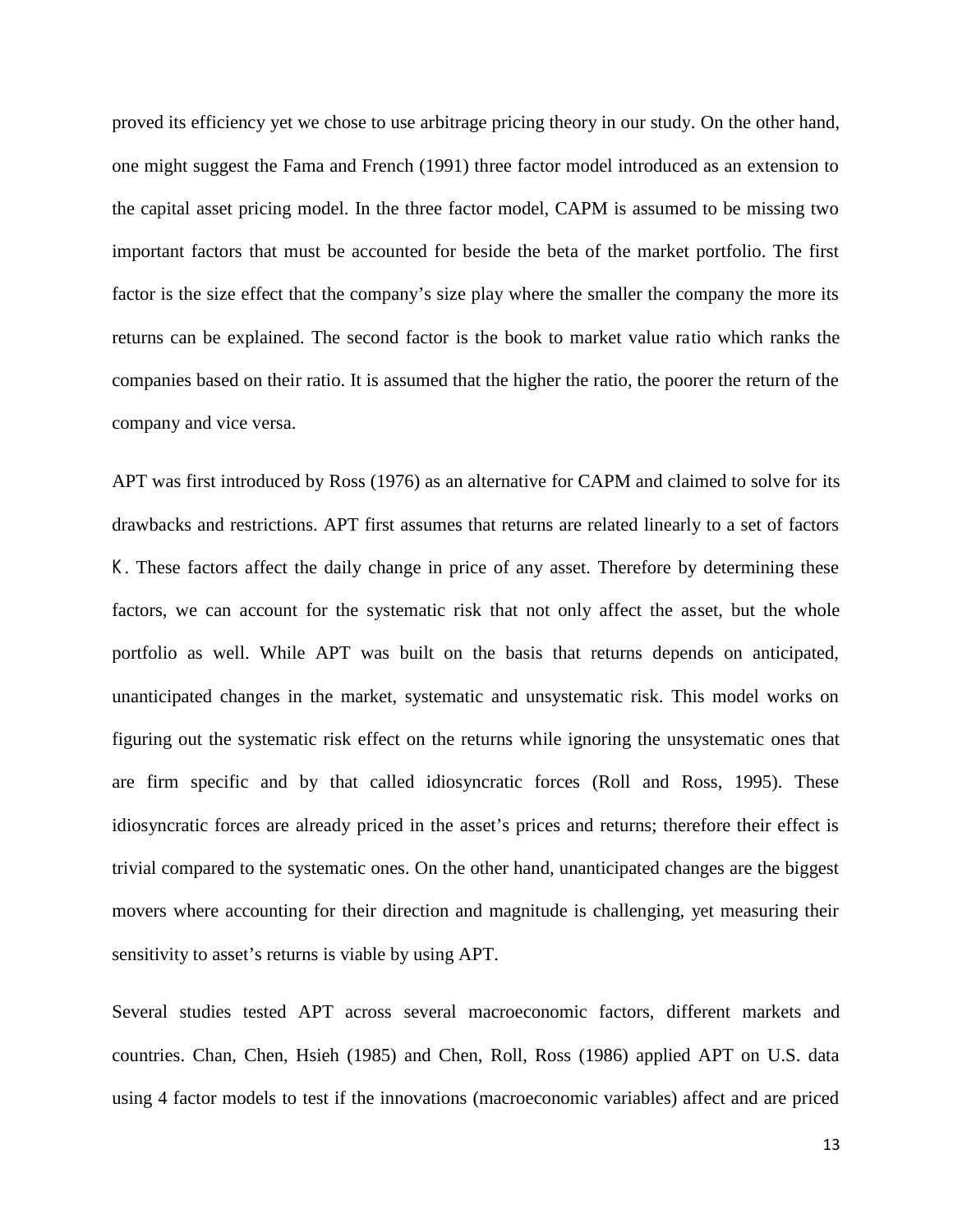in the asset's price. Other studies applied APT on the UK stock market. Some remarkable work would be by Beenstock and Chan (1988), Clare and Thomas (1994), Poon and Taylor (1991), and Cheng (1995). Antelo and Mangin (2010) applied APT on the Spanish capital market, Abeysekera and Mahajan (1990) on Canadian, U.S. and U.K. stocks. While many researches were conducted mainly on U.S. and U.K. none were conducted in the Middle East region, and especially Arab countries. In the following sections we'll go more in depth in these researches.

In this paper we test the arbitrage pricing theory on one of the most developed and rich country in the Arab world that is Saudi Arabia. First Saudi Arabia has been well known for its oil production since centuries which gave it a competitive edge over the rest of the Arab World. While Saudi Arabia's GDPvalues around 646 billion dollars, its exports value accounts 198 billion dollars in 2016. On the other hand, oil's exports represented between 85% and 90% of its exports prior to 2016. Since 2016 oil prices dropped drastically hitting most of its elite producers and losing billions in dollars of revenues. The reason we chose Saudi Arabia was first its intriguing market composition which relies heavily on oil and commodity productions. Therefore it would have a huge impact on the stock market returns and price movement. Second Saudi Arabia is one of the leading Arabic countries and has the biggest GDP. And finally, we can find all the data necessary in our analysis whereas other countries miss several macroeconomic variables that are either unaccounted for, or relatively only accounted for in recent years. Therefore Saudi Arabia was the first to have a good lump of historical data.

In this paper, we will be using the Saudi Arabian stock index that is called TADAWUL. The index contains 181 stocks that will be later filtered according to the availability of data. In addition, the stocks will be grouped according an equally value weighted index divided across different portfolios and sorted by each stock's beta. The details of grouping will be later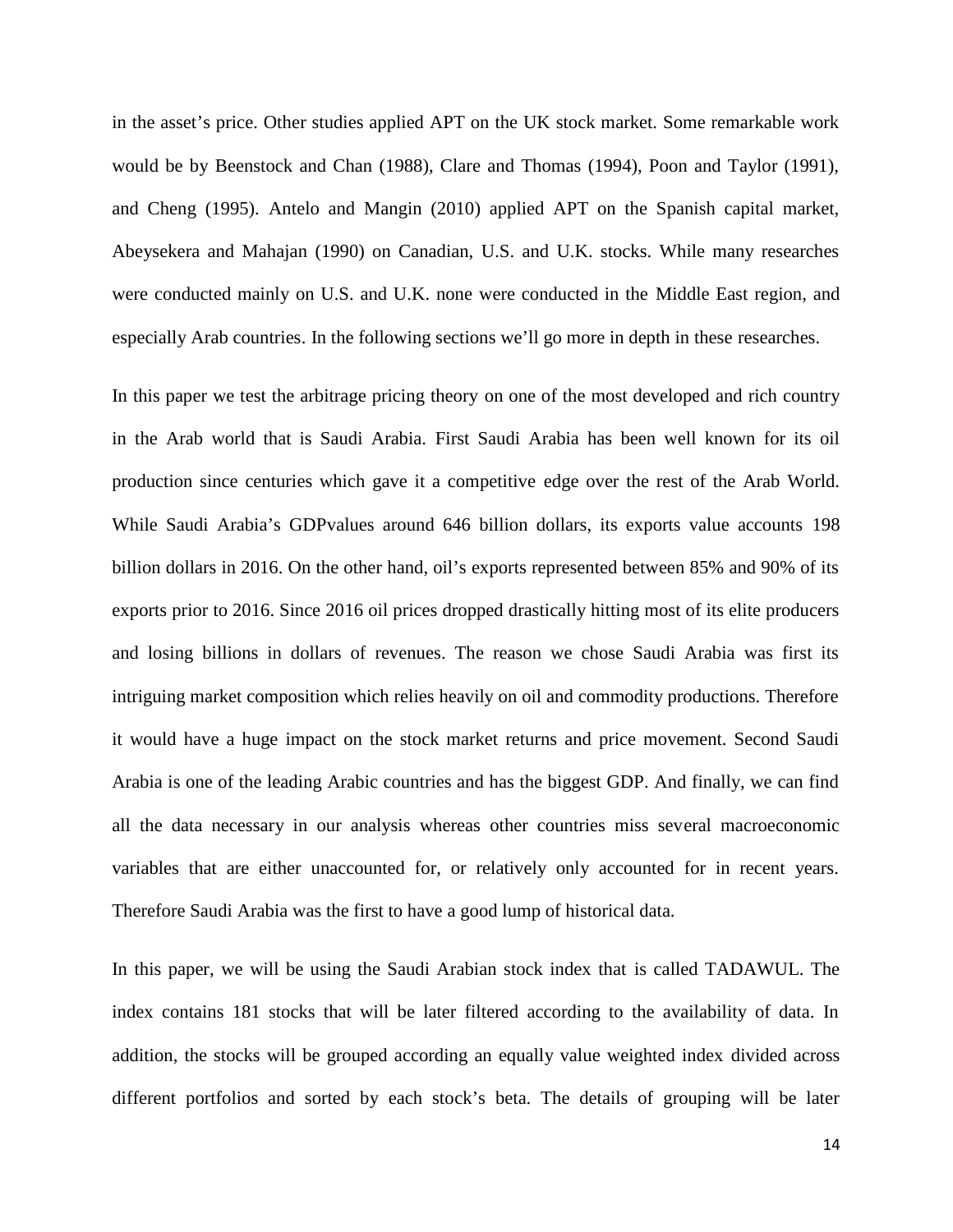explained in the following sections. Moreover in order to pick our macroeconomic variables, we are basing our choice on previous studies conducted by researchers. Therefore so far we will be using the following factors: Unemployment, interest rate, money supply, industrial production, inflation, exchange rate, imports, exports, gross domestic product, crude oil production and gold price.

#### **Objectives and Contributions of this study:**

Despite its abundance, simplicity, and reputation, APT doesn't provide specific guidelines for building the model. While factors are different across industries, some prove significant effect on assets, some doesn't. The significance varies across industries, countries and even stocks in the same index. On the other hand, since APT has been rarely applied to Arab countries, our study represents the first step towards applying APT on Arabic stock markets. Finding the factors that affect the relative assets is a challenging task; in this paper we will set the guidelines to factorsselection in one of the leading Arabic countries. While some of these factors are universal across all industries such as interest rate and money supply. We test their application and significance in the Arab world.

#### **Outline of this thesis:**

Following the introductory chapter, comes chapter two that consists of the literature revue. In this chapter we will discuss briefly the rivalry between CAPM, the three factor model and the APT, and then explain the origin and logic behind the theory. Then we will discuss its application and the relative researches conducted throughout the years. While several papers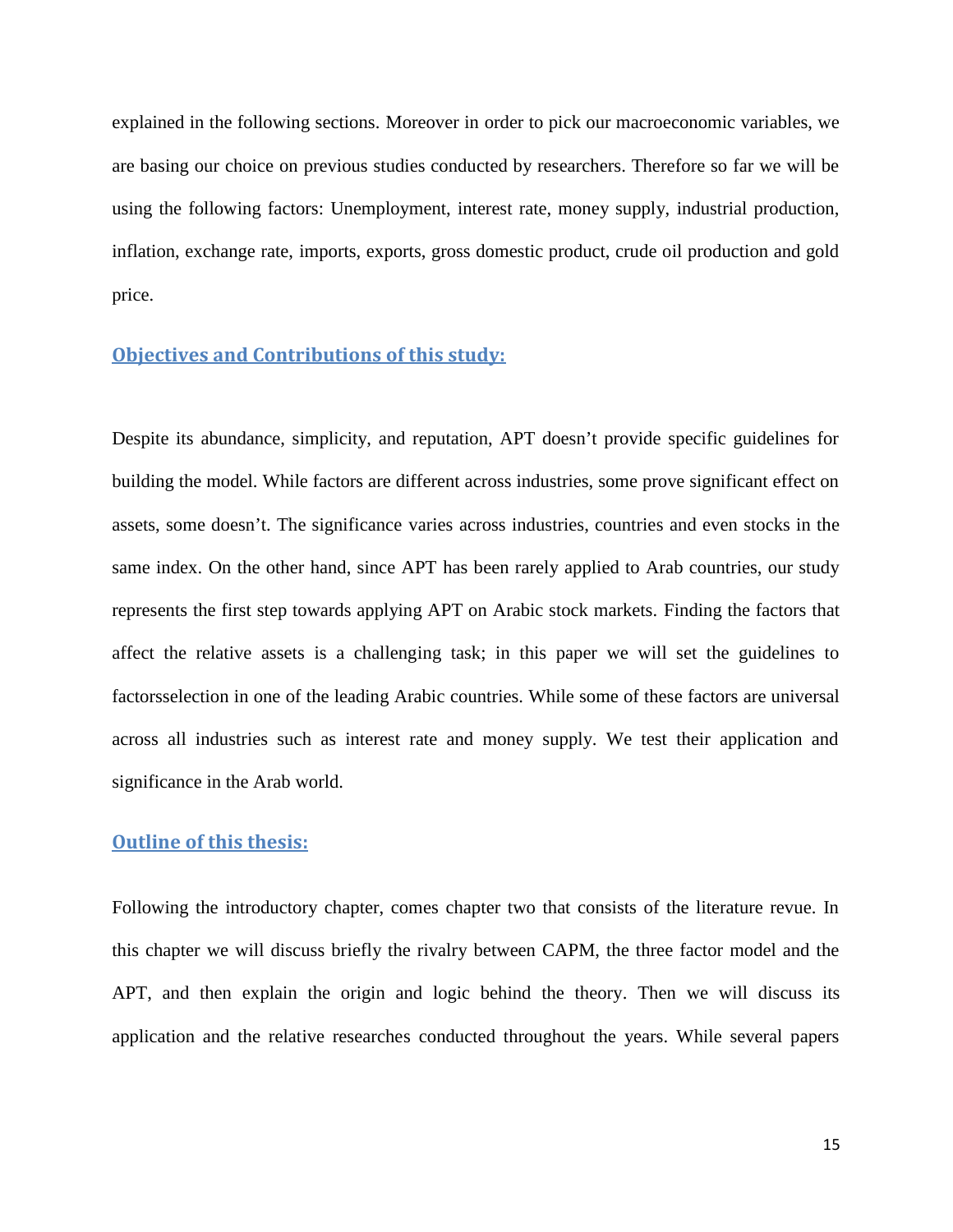were written across different countries and industries, each one use different methods or techniques that makes each research unique.

Chapter 3 will consist of describing the Saudi Arabian market, the country's performance (GDP, growth, imports, exports…), and its heavy reliance on oil production. Moreover chapter 4 will consist of the methodology, where we will be grouping the stocks into portfolios, and then select among the different numbers of factors which will be helpful in our study.

In chapter 5 we will be applying and testing the models to check the significance of our result. And then we cite and explain each factor and its significant effect and presence on the prices and returns.

Chapter 6 will consist of the conclusion where we conclude our results and cite which factors can be generally used in any following studies in Arab countries while suggesting topics that can be applied using our research as a reference for further studies.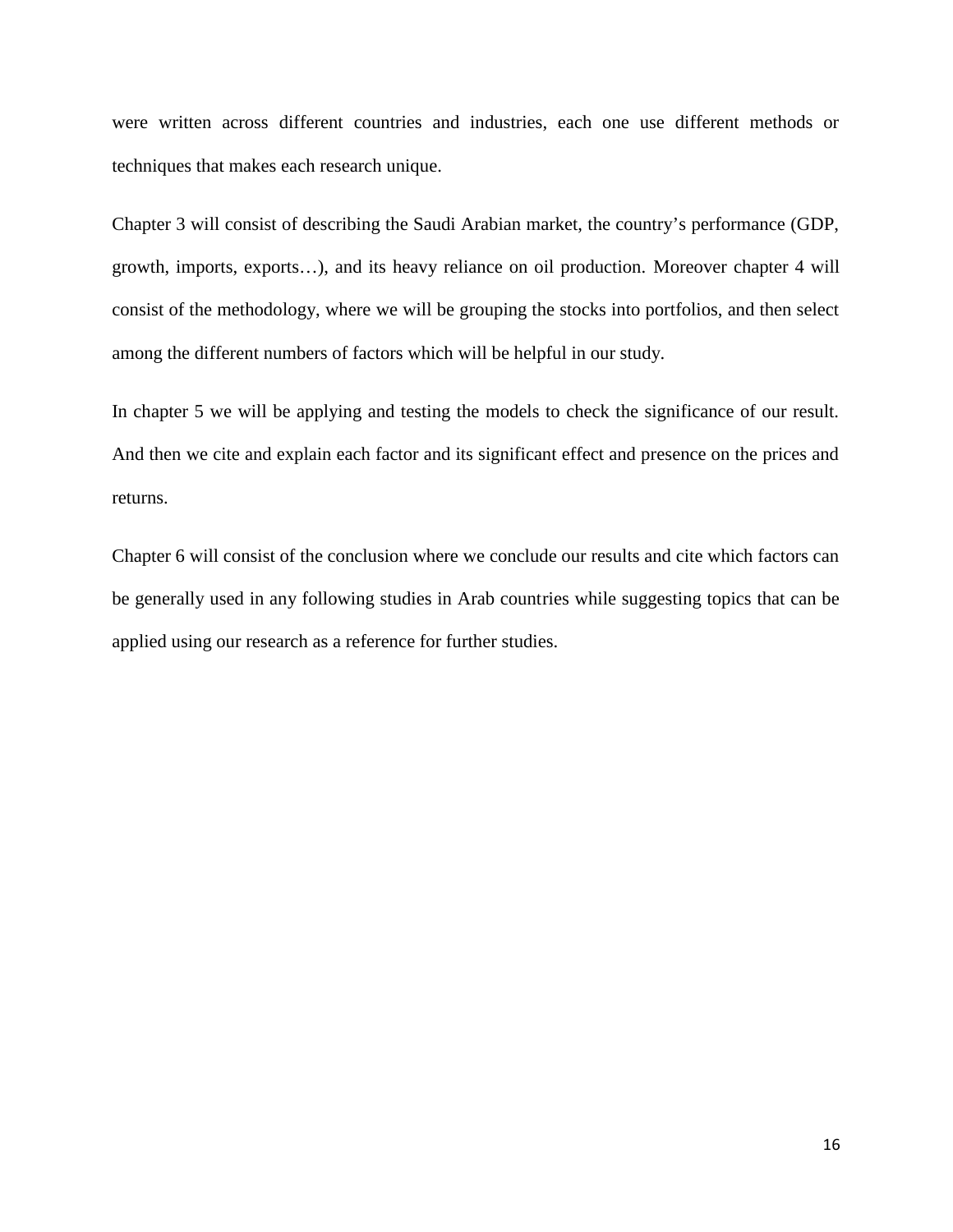#### **Chapter 2:**

.

#### **Literature Review:**

#### **2.1. Previous Researches on APT:**

Even though APT gained respectable reputation through the decades, it has several drawbacks that made the theory rather challenging. One of the most well-known drawbacks of APT is that the theory doesn't provide detailed and valid guidelines towards factors selection. Although several studies were conducted on different markets, industries, indices and even countries, factors differ in each research due to the lack of those guidelines.

On the other hand we start our discussion by citing several articles that represent the building block of APT, and then we discuss its application across industries. Third we discuss the different articles that argue about factors selection techniques. And finally we discuss the relative articles in the Middle East region.

#### **2.1.1 Early Arbitrage Pricing Theory:**

The debut of arbitrage pricing theory was in 1970 by Ross. Even though the theory back then was only theoretical without any valid practical application. The theory only became practically proven as of 1980 in Ross's article. Yet Gehr (1975) was the first to actually test the theory where he studied the return on the stocks of U.S. market. He examined the returns of 41 listed U.S. stocks and 24 industry indices against different factors. He found that at least two of these factors can explain the majority of the changes in the variance of stocks.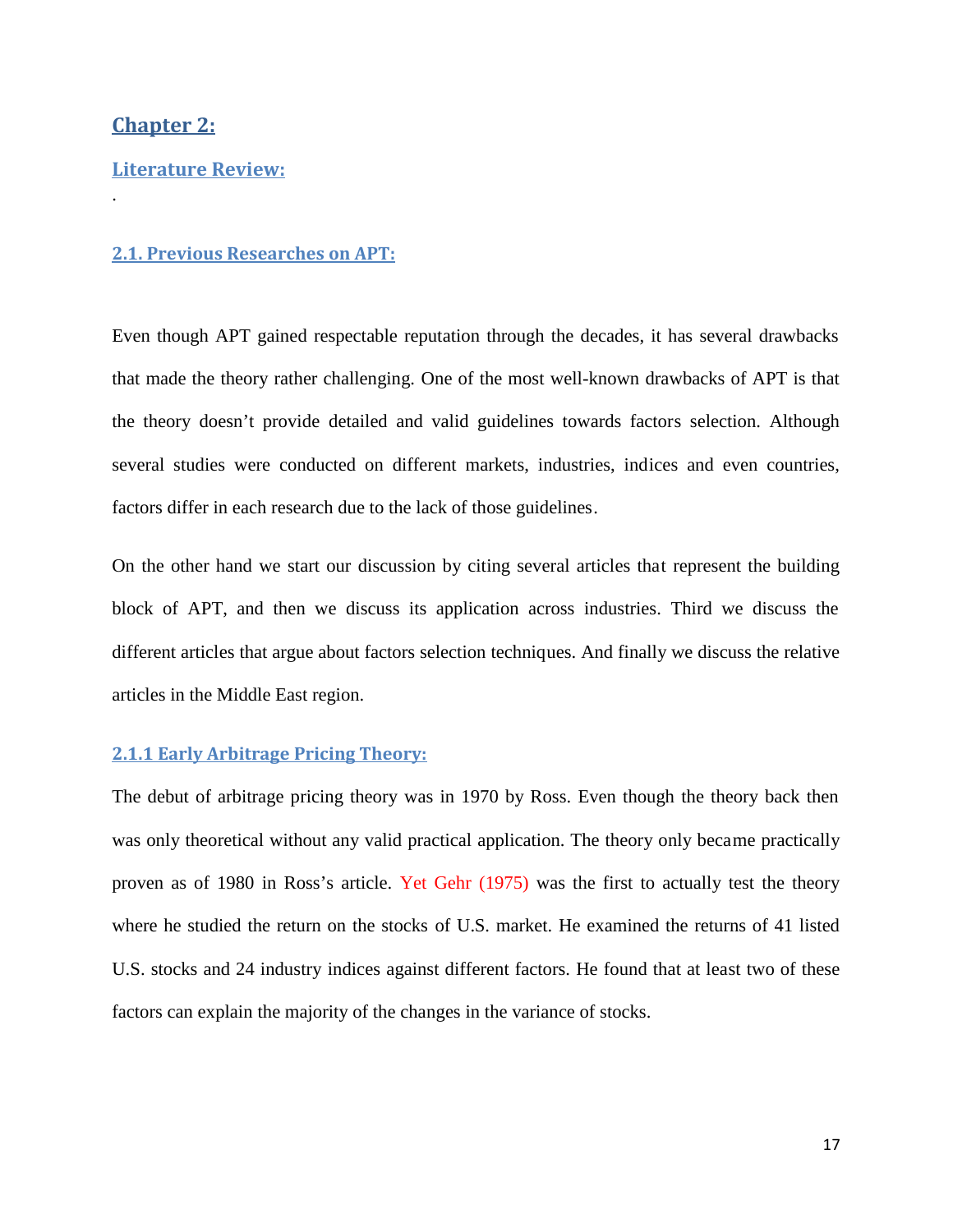Roll and Ross(1980) however were the first to investigate the process of choosing the factors and how to test their relevance. Their study was conducted on U.S. stocks listed in New York and American Exchange. They used daily data from 1962 up until 1972 and stock returns as their dependent variable. The study covered 1260 stocks that were later divided into 42 groups, each group holding 30 different stocks. Their first attempt towards factors selection resulted in a three-step process. The first is by estimating the factor loadings. The second is by running cross sectional regression across all 42 groups. The cross sectional regression resulted in a coefficient that is empirically an estimation of risk premium that the factors hold. And the third step consists of valuing the significance of the coefficients, where one or more should be different than zero and statistically significant so that APT would be applicable and validated. In their study they found that one third of the regressions have at least three of the coefficient significant. Moreover 57.1% have at least two significant coefficients. And finally 88.1% have at least one significant coefficient. Therefore they resulted to the conclusion that APT is applicable and that at least three factors can explain the fluctuations in stock returns.

In later years, several articles tried to compare the efficiency of the arbitrage pricing theory compared to the capital asset pricing model. One of the notable articles was written by Chen (1983) who used daily stock returns of U.S. stock data over the period of 15 years from 1963 up until 1978.He first found that there exists a high and positive correlation between the market index and the factors. Then comparing the models, he found a resemblance between the market portfolio of CAPM and the first factor of APT. Third he found that in order for APT to be applicable, more than one factor should be used. He resulted in a conclusion that CAPM cannot explain the residual terms of APT, whereas APT can explain the residuals of CAPM. Therefore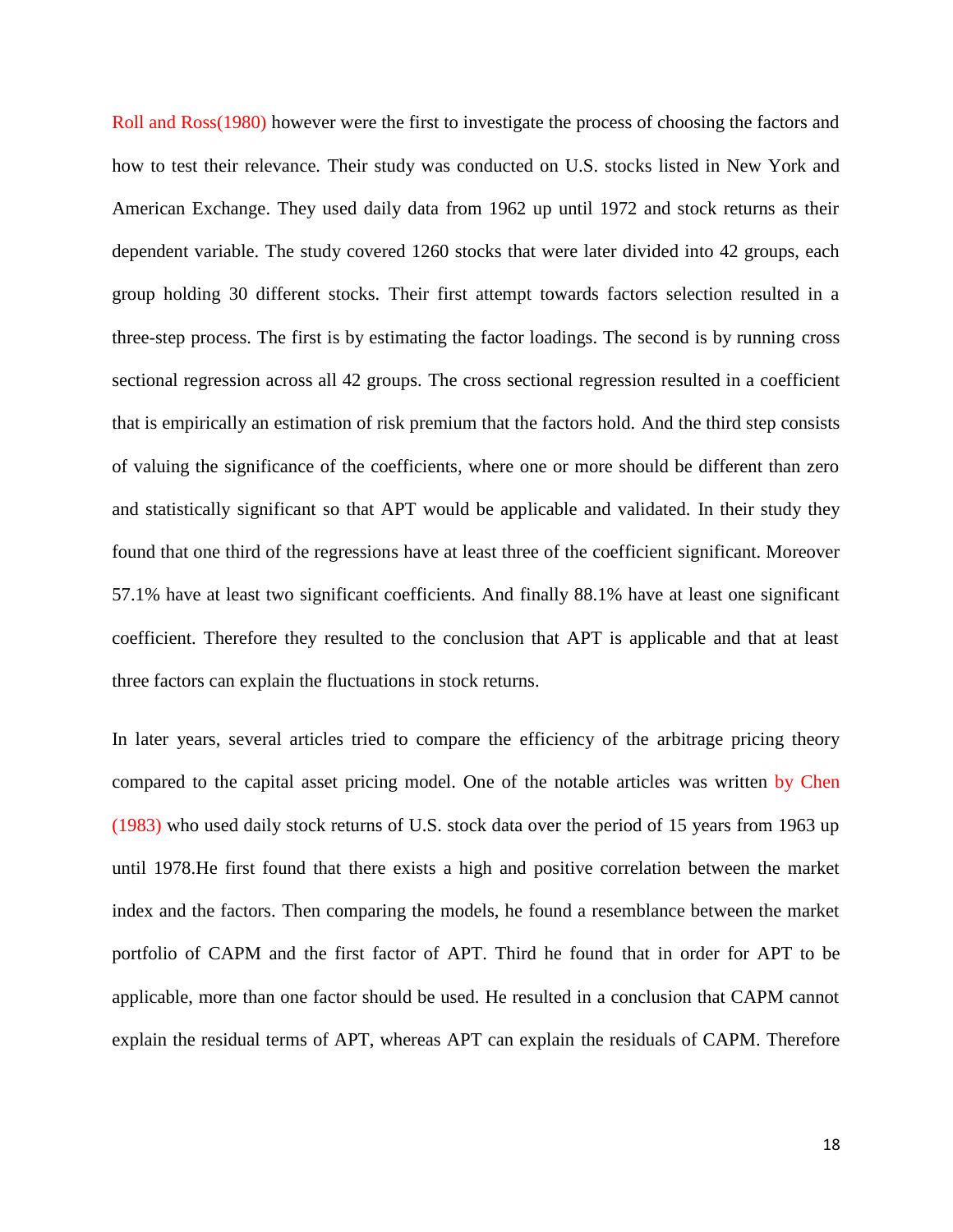APT is better at predicting the changes in return. On the other hand he found that the firm variance and size in CAPM has no descriptive influence over the residual terms.

Cho, Elton and Gruber (1984) investigated Roll and Ross's (1980) application of the arbitrage pricing theory to test its robustness. They tried the model using daily return data of stocks registered in the New York and the American stock exchange over the course of 7 years from 1973 until 1980.Yet the betas were generated in three ways, the first through actual return. The second was taken from the fundamental betas of Wilshire associates which are generated through Rosenberg and Marathe (1976) techniques. The third was stimulated from historical data. They grouped the stocks into 58 groups of 30 stocks each alphabetically by ticker symbol.They found that there is a problem in Roll and Ross's application on the factor comparability level. Saying that the estimates obtained by Roll and Ross through the maximum likelihood factor analysis are missing a lot of information and their properties are ambiguous. Their general conclusion was that Roll and Ross's (1980) process has a small propensity in overstating the factors at work.

Another critique that rose to fame was that of Brown and Weinstein (1983). They tested the arbitrage pricing theory using Kruskal's bilinear paradigm. Yet this approach is a special case scenario of APT where factors are pre-specified. They found that Roll and Ross's (1980) approach was in direct conflict with 5 or 7 factors representation. And concluded thatthe 3 factor APT version is precise, and these 3 factors were enough in affecting all the securities returns studied in the economy. While the 5 and 7 factors version was inaccurate.

In addition, the leading critique article was conducted by Dhrymes, Friend and Gultekin (1984). They found that Roll and Ross's application has major drawbacks. Arguing that factors shouldn't be tested based on their pricing influence to the return on the assets. Moreover they argued that

19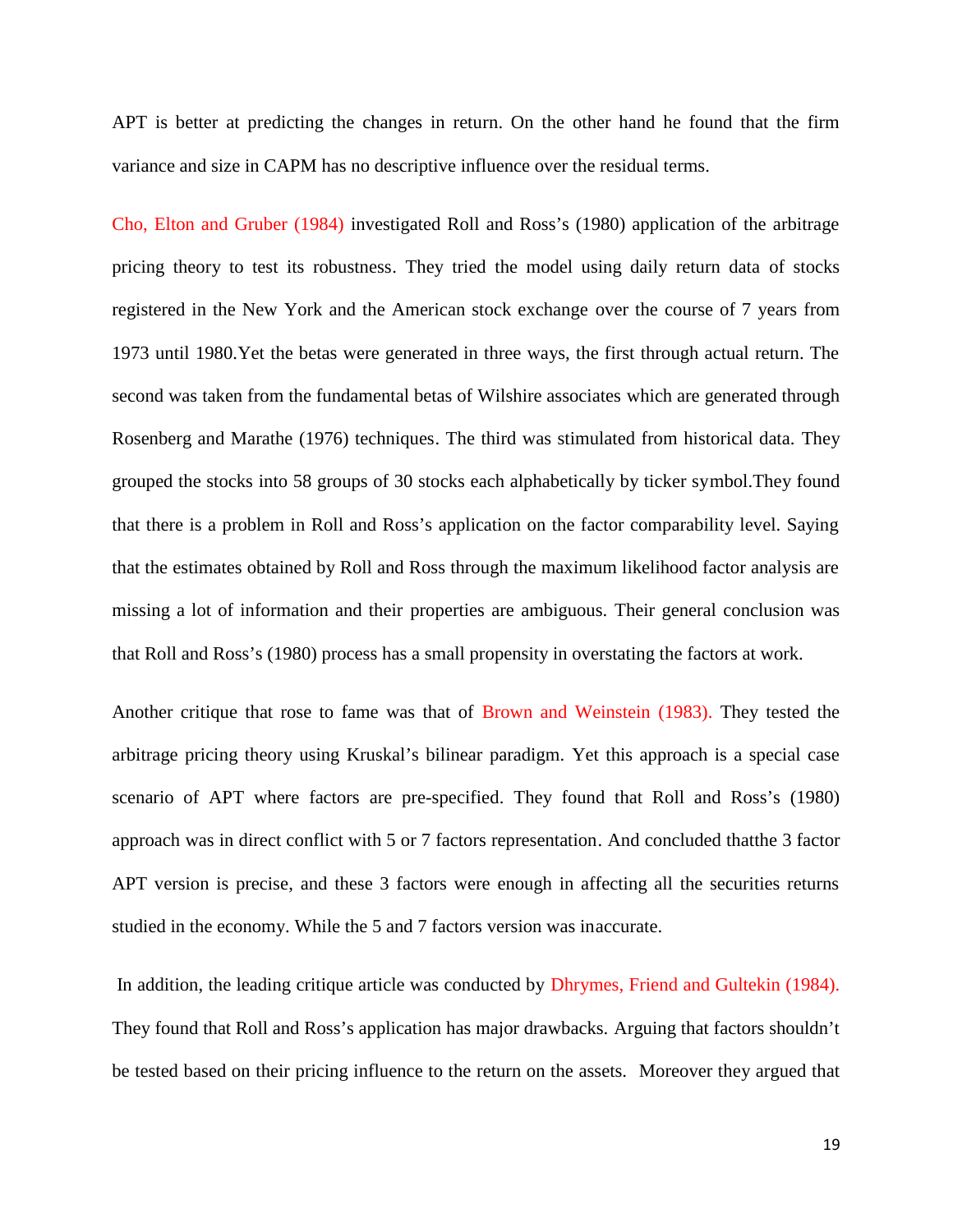there exists a positive relationship between the numbers of securities that are assembled into groups, and the number of factors needed to explain the fluctuation in returns. Whereas the number of securities increases, the number of factors needed to cover it increases. They used the same list of companies used by Roll and Ross (1980), and conducted the study on 1260 securities grouped into 42 groups of 30 securities each. The study measured the daily return from July 1962 up until December 1972. They concluded that first all securities should be treated symmetrically; therefore analyzing only small groups of the securities give us unclear results. Second, it is impossible to test which factors are actually priced in based solely on the significance of t tests of the coefficients of risk premiums. And finally that the discovery of the number of factors is only relevant to the size of the grouped securities; where the number of securities per group increases, the number of factors needed increases accordingly.

In an attempt to defend their application, Roll and Ross argued that there can be a large number of securities and an equal large number of factors in the same model. Yet the model would be inefficient since most of the non-priced risk factors can be diversified and we can used the most influential priced risk factors to cover the majority of variance in returns.

On the other hand, Dhrymes, Friend, Gultekin and Gultekinanswered back in 1985 by building a model dependent only on the priced risk factors. They conducted the study using daily average returns from 1962 until 1972 on U.S. stock data. And then cross section them to the returns of the same stock groups over the period of 1972 through 1981.In attempt to test the significance of priced in factors across different number of securities and different sizes of groups, they found that the significance is held, yet the sensitivity of the test's outcomes are extremely high in accordance with the number of securities. (New tests of the apt…)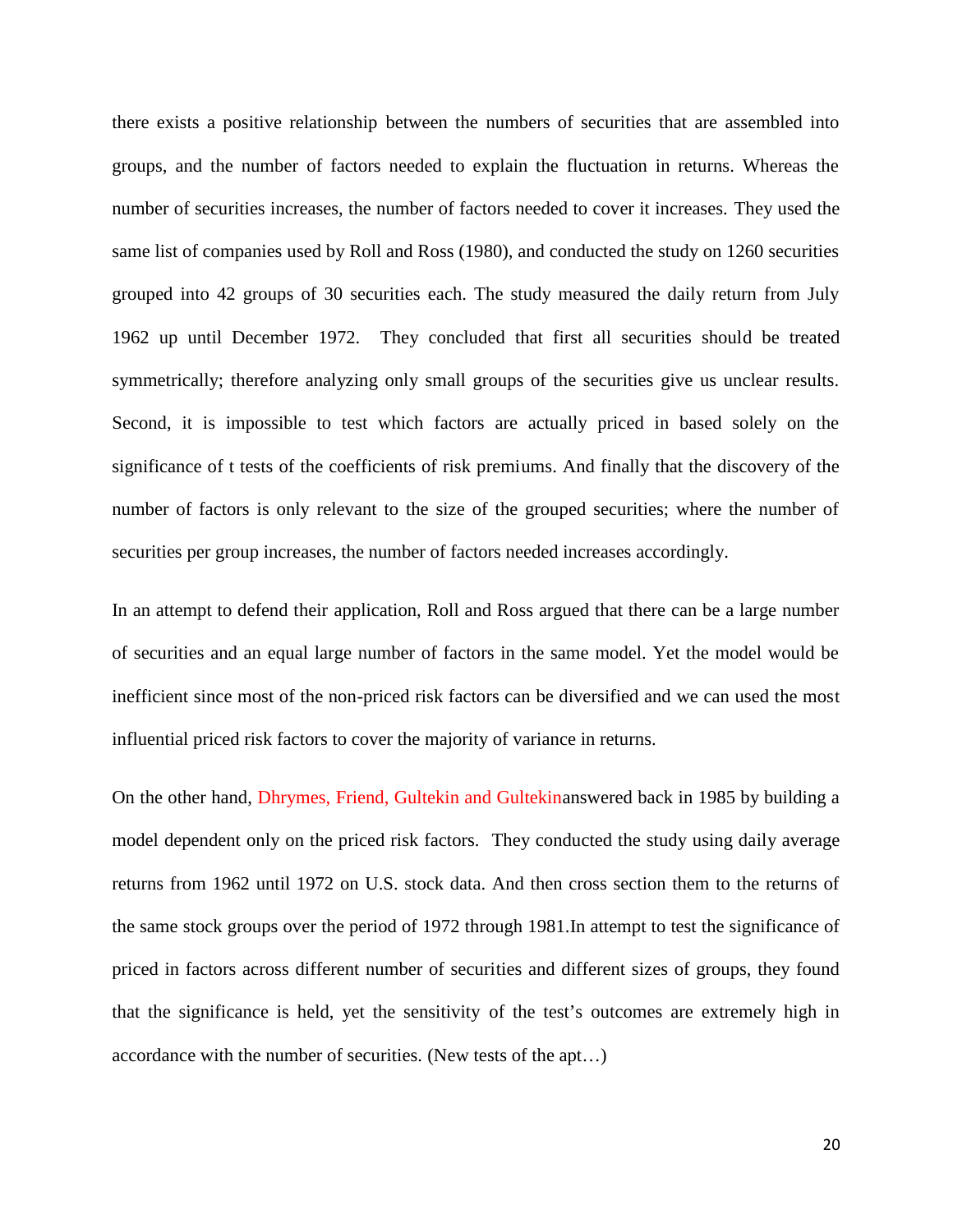In another study, Cho (1984) tested the arbitrage pricing theory with another approach. He estimated the factor loadings that were consistent between two groups of securities. Since the approach by Roll and Ross (1980) showed that the factors estimated in a group of securities may not have the same factors in another group. This raised red flags on the accountability of the conclusions. Therefore in order to solve this issue Cho (1984) used an inter-battery factors analysis to ensure and constraint that the factor loadings of one group of securities be the same across all other groups.His results showed that five to six groups of inter-group common factors could properly explain the changes in daily returns of the U.S. securities. Therefore he proved that these inter-factors do not depend on the size of the groups. He also concluded that APT could not be rejected since the risk premia was the same all the inter-groups and different from zero.

Chen and Hsieh (1985) took the APT testing to the next level. They tested the firm size effect on the monthly returns generation of APT. They conducted the study on the stocks listen in the New York stock exchange over the period of 24 years from 1953 until 1977. They divided the time line over six intervals, in which the companies were picked based on which firms existed at the beginning and at the ending of the interval and must have price information. Then portfolios or groups of stock were arranged in increasing size order. They used six factors that are; changes in expected inflation, changing risk premium, change in the yield curve (to estimate risk free rate), unanticipated inflation, a market index, and the change in the growth rate of industrial production.

They found that the changing risk premium succeeded to explain the majority of the size effect. And that the change in risk premium shows a great difference between small and large firms. Such results support the fact that smaller firms are risker than larger firms, and get more affected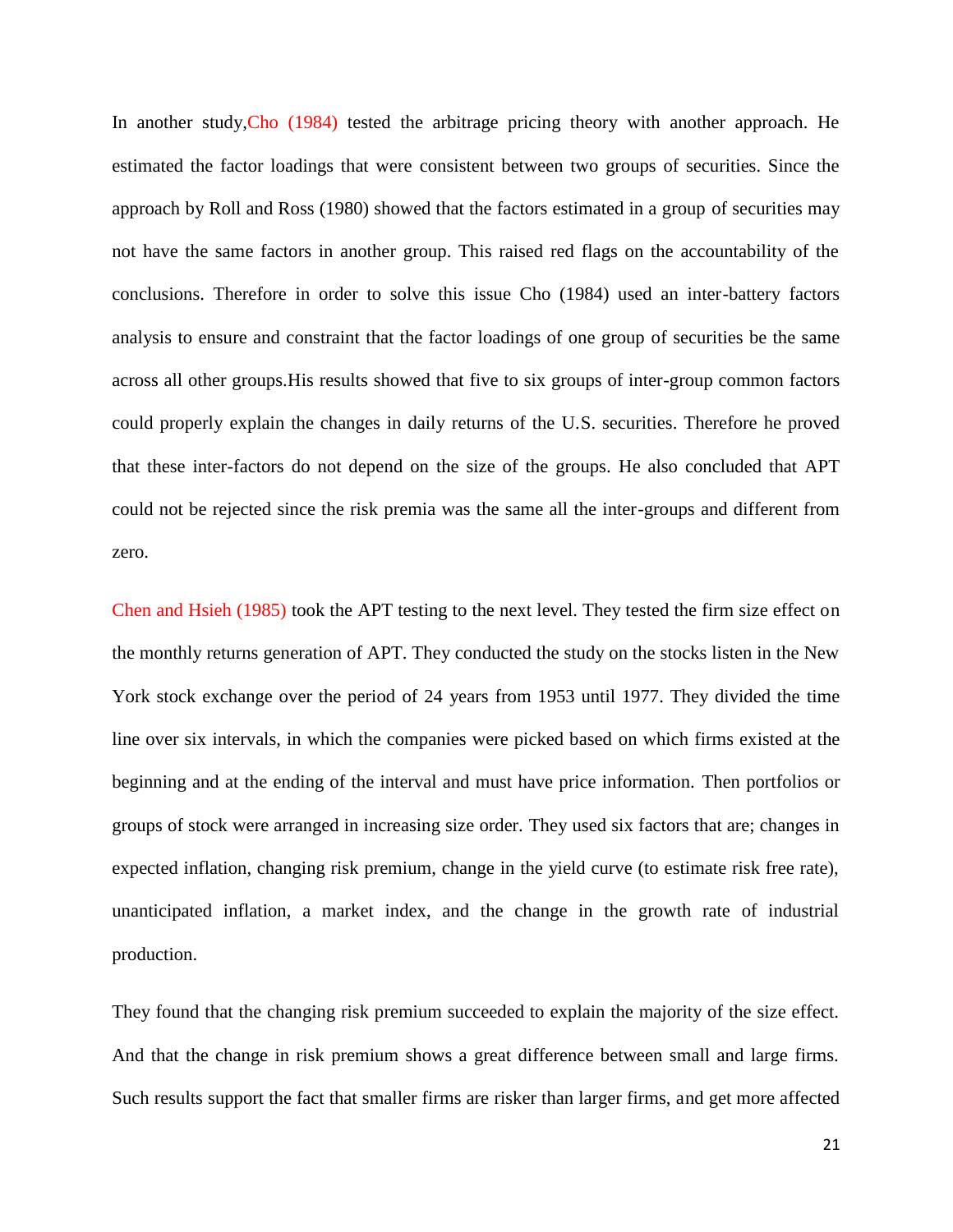with economic variables than larger firms. Therefore APT succeed to capture the firm size effect in the model were small firms yield higher average returns for the higher risk they bare.

In addition Chen and Hsieh (1985) found that the model also shows the January effect on returns. January anomaly is due to the great effect that the size firm plays in this month, where more than fifty percent of the magnitude can be found (Keim, 1983).

Gultekin and Gultekin (1987) also experienced the January effect in their study. They used Roll and Ross's maximum likelihood method to find the seven factors needed. They used monthly returns of U.S. stock securities and divided the securities into 30 groups of 7 factors, and 90 stocks for 17 factors. Their results suggested that APT can explain the change in return mostly in the month of January. And that the changes in risk premium hold the majority of the explanation for the change in returns. Therefore they suggested that once the month of January returns are excluded, the APT has no significant results, indicating that APT is only applicable in January.

Cho and Taylor (1987) on the other hand contradicted with these result. They conduct a study on the U.S. securities to test the stability of returns through the year, their correlation coefficients, their covariance and correlation matrices, and finally the APT pricing relationship. They found that the returns generated by factors are mostly stable, yet the correlationcoefficients are not. Therefore there is no January effect on stock returns.

In the following years, APT was tested across different countries. Some of the most successful ones studied the U.K. stock market.

Abeysekera and Mahjan (1987) evaluated two hypotheses to test for the applicability of the arbitrage pricing theory in the U.K. stock market. Their first hypothesis stated that risk free rate is the same as the intercept term of the pricing relation. The second hypothesis stated that there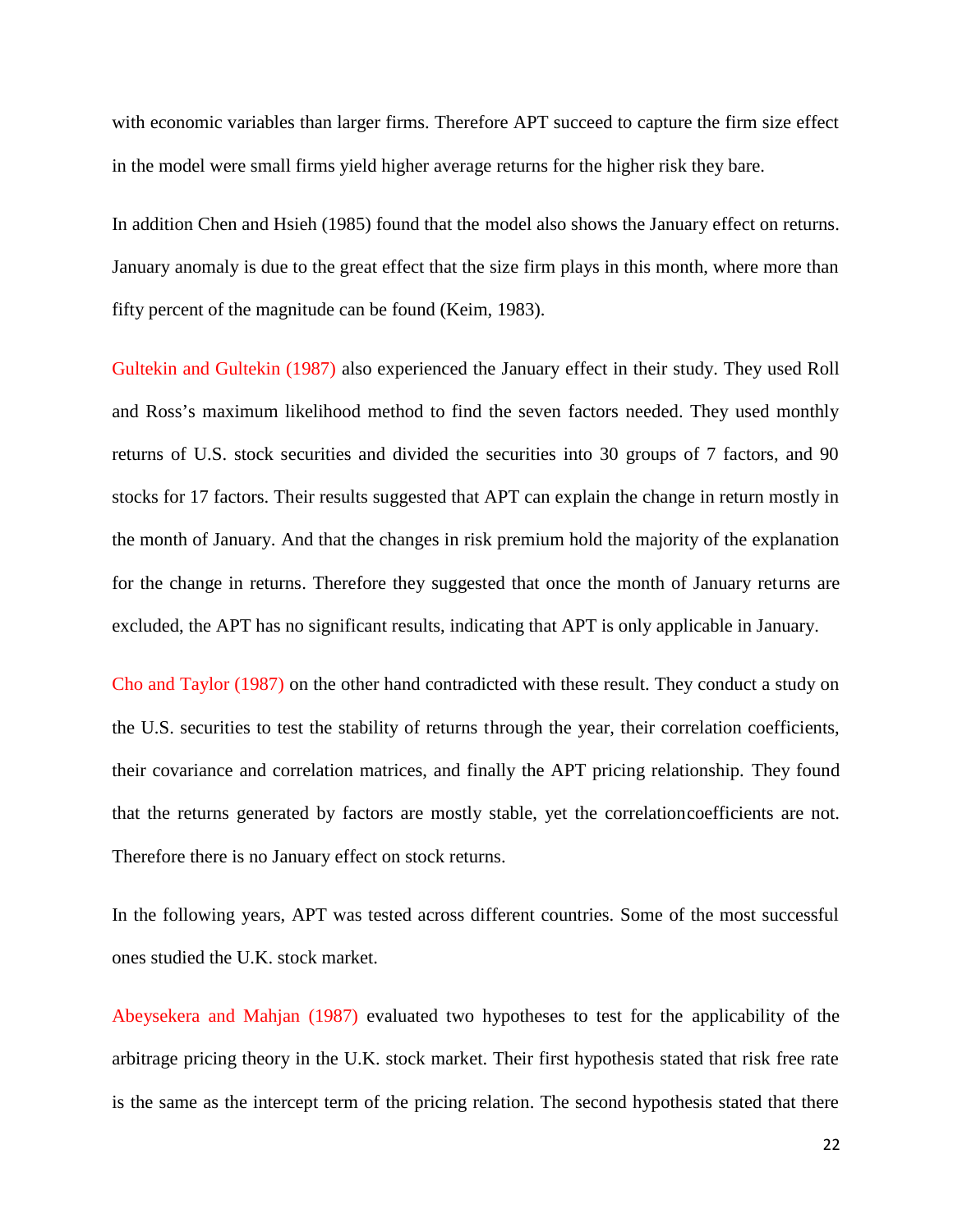should be a risk premium attached to each of the factors, since the factors themselves affect the pricing of the asset. They used monthly returns on 40 selected securities listed in the London stock exchange, and then grouped them into seven portfolios. The returns data covered the period of 1971 until 1982. After conducting a maximum likelihood factor analysis to search for factor loadings they successfully validated their first hypothesis that the intercept term is the risk free rate and that it is different from zero. The second hypothesis however wasn't meaningfully validated since the risk premia attached to the factors weren't significantly different from zero. Therefore their results stood against the application of APT in the U.K. market.

Beenstock and Chan (1988) on the other end implemented APT using securities listed in the London stock exchange. They selected 760 securities dividing them into 76 portfolios each consisting of 10 stocks from 1977 until 1983. Their study consisted of eleven factors as follows; The U.K. treasury bill rate, the money supply M3, the general index of retail prices, the general index of wages, the retail volume index, the exports volume index, the gross domestic product, the relative export prices, the fuel and material cost index, the OECD production, and the industrial stoppages. Yet they avoided using factor analysis, instead the factors were explicit. Their results suggest a four factor model for the U.K. securities that efficiently explain the majority of change in returns. The four factors are the interest rate on the Treasury bill, the fuel and materials costs, money supply and inflation. Therefore the sensitivity of expected returns to risk factors resulted with an  $\mathbb{R}^2$  of 0.33.

Poon and Taylor (1991) provided another study on the U.K. listed companies. The study covered data from 1965 through 1994. The number of the companies varied from 562 listed companies in 1971 to 1,086 in 1975. In addition the macroeconomic variables selected are as follows: monthly and annual industrial production index, the unanticipated inflation, risk premium, term structure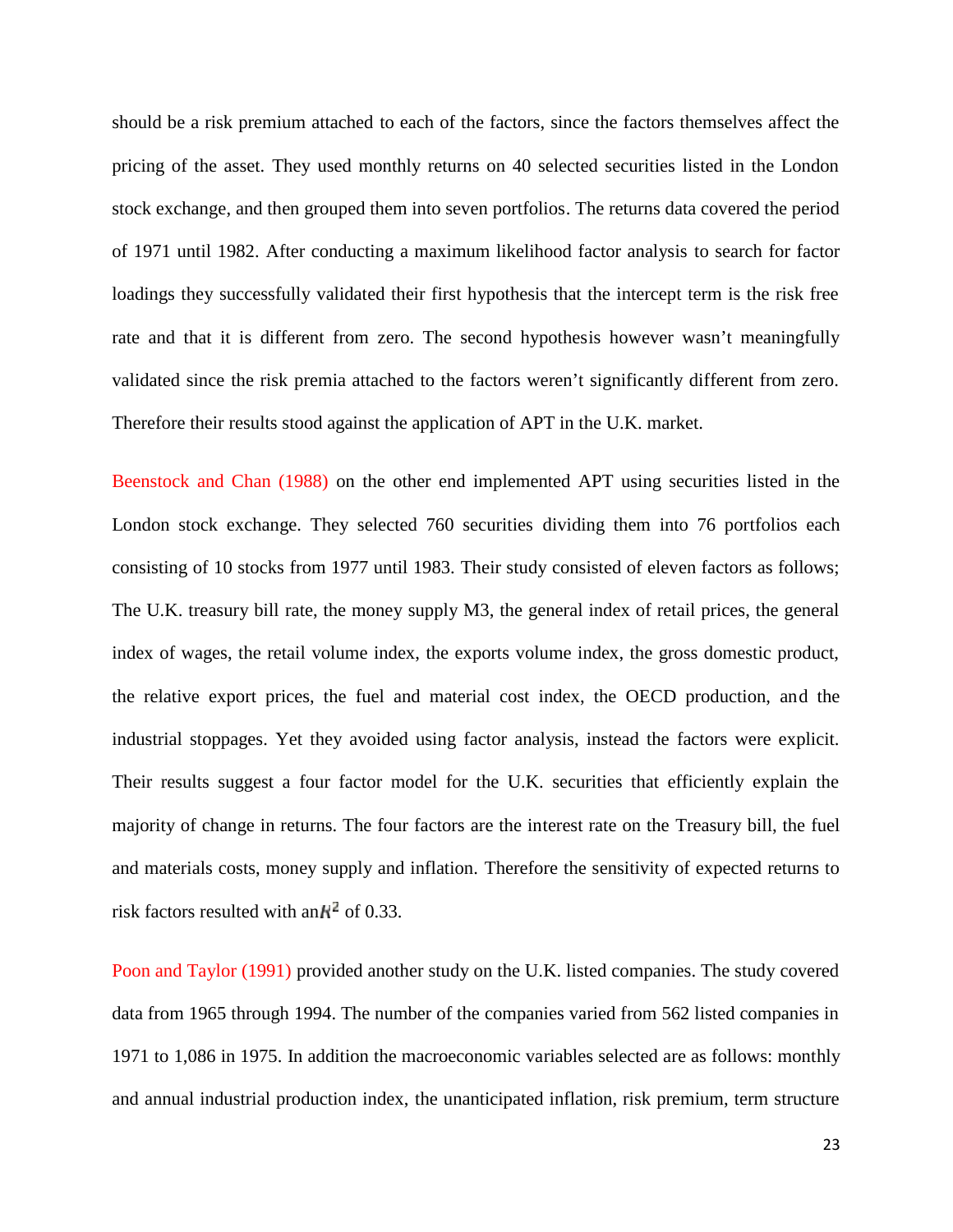which is the difference between long term and short term government interest rate, the returns on a value weighted market index, and the returns on an equally weighted market index.

First their results showed that only the sub period of 1968 through 1977 provided significant tratios. Second they noticed that the regression analysis is highly sensitive to the number of variables or factors considered. Third, they included lead and lag factors which was not used through previous studies by Roll and Ross. Even though they didn't detect any important relationship, but market efficiency states that the market is capable of forecasting future fluctuations that would lead the economic variables. Fourth, they discovered that the industrial production index is highly seasonal and can be captured through the autocorrelation test of Box- Pierce statistic where the first 24 autocorrelations aren't significant, while the first lag autocorrelation is statistically significant.

On the other hand, Clare and Thomas (1994) conducted a study on the U.K. market to test for order variations when grouping the securities. Their study was focused on factors selection and their affection on the prices of securities. They used 840 U.K. stocks over the period of 12 years until 1990. The securities were divided into 56 portfolios in which 15 stocks were selected per portfolio. Yet two methods of ordering techniques were implemented; the first one was through ranking the stocks by their market beta. The second one was sorting them according to market size.

They used 18 factors in their study that are: Default risk, three month treasury bill rate, real retail sales, gold price, term structure, industrial output, retail price index, oil price, current account balance, MO, unemployment, exchange rate (dollar/pound), debenture and loan red yield,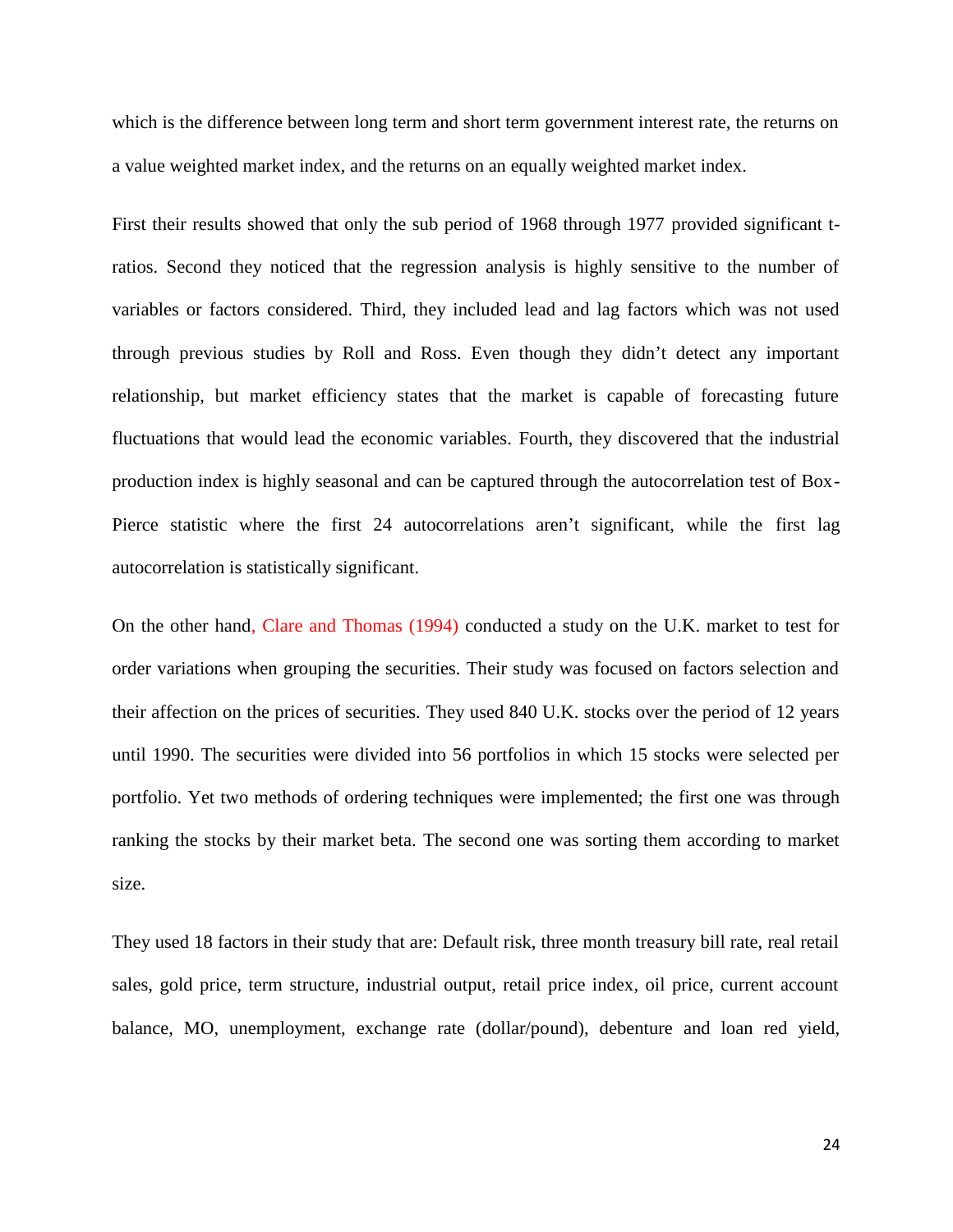consolyield/Dy (bonds with no maturity), yield on long term government bonds, private sector bank lending, stock market turnover and yield on short term government bonds.

Their results showed a great difference on the significance of factors between the two sorting techniques. The market value sorted portfolios technique resulted in inflation and a measure of equity market expense was priced in the returns. However in the beta sorted portfolios, they found that several factors were priced over the returns on the market.

#### **2.1.2. Non-US and UK studies:**

Hamao (1989) tested the APT on the Japanese market. He used Japanese securities with Japanese macroeconomic factors. He used industrial production, interest rate, oil prices, inflation, investor confidence, foreign exchange rate, term structure, risk premium and unanticipated inflation as his factors. The study was applied on all the stocks listed in Tokyo stock exchange from 1971 to 1988 using monthly returns.They grouped the securities through two market indexes, one value weighted and one equally weighted portfolio. In their model, unanticipated changes in risk premium, expected inflation and unanticipated changes in term structure have the significance effect over the returns. Whereas two factors were not significant and priced in the market; which are oil prices, and foreign exchange rate.

Azeez and Yonezawa (2004) in later years tested APT on the Japanese stock market as well. They included all securities in the Tokyo stock exchange from 1973 to 1998. The study was mainly to assess the applicability of APT pre and post bubble (1979-1990 bubble). They used 13 macroeconomic factors divided into basic time series factors and unexpected ones. The basic factors were: Industrial production, inflation, money supply, call rate, exchange rate, long term bond rate and land price. While the unexpected ones constituted of: unexpected change in money supply, unanticipated inflation, industrial production, term structure, exchange rate, and land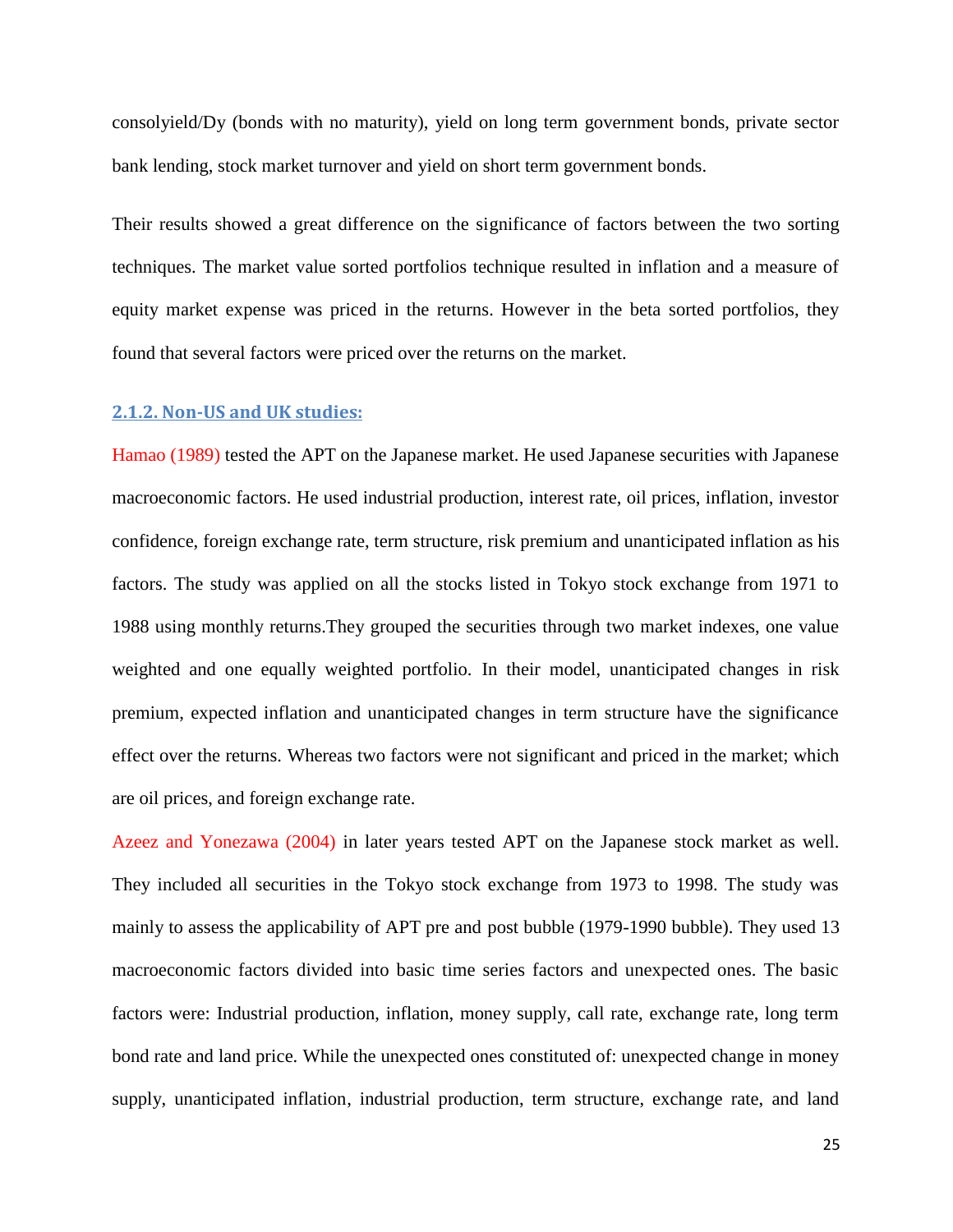price. Their study supported the applicability of APT on the Japanese stock market returns. They found four factors to be highly significant in explaining the changes in returns which are money supply, exchange rate, inflation and industrial production. They also found that the magnitude of the risk premiums are larger during and post the bubble than the pre bubble ones. That supports the intuition that higher risk premiums are required when the risk of a bubble crash is on the doors.

APT was also tested in India by Dhankar (2005). He conducted his study on the Indian stock market using weekly and monthly returns for 1993 to 2002. The securities amounted to 158 stocks grouped into 15 portfolios. He used principal components analysis to estimate the factors used and tested the models 8, 16, 24 and 32 factors. He sorted the portfolios through industry domains which are: chemicals, food and beverages, machinery, services, textiles, transport, metals, minerals and electricity and cross industry groups. His results suggest that APT is better at explaining the changes in returns of the Indian stock market than CAPM.

Another study from Turkey was conducted by Gunsel, Rjoub and Tursoy (2008). They studied the APT application in the Istanbul stock exchange from 2001 to 2005. They grouped 174 securities into 11 groups based on the industry sectors. They tested the effect of each factor on the different portfolios listed and used 13 factors that are: Money supply, crude oil price, consumer price index, industrial production, gold price, exchange rate, exports, imports, interest rate, GDP, foreign reserve, unemployment rate, and market pressure index. They didn't find a pricing relation between the returns on securities and the macroeconomic factors.

In another study for Tursoy, Gunsel and Rjoub (2009) on the Turkish Stock market, they used different factors and a larger set of stock to apply the Arbitrage Pricing Theory. The number of stocks grew from 174 to 191. Instead of the 13 factors previously used, they used the common

26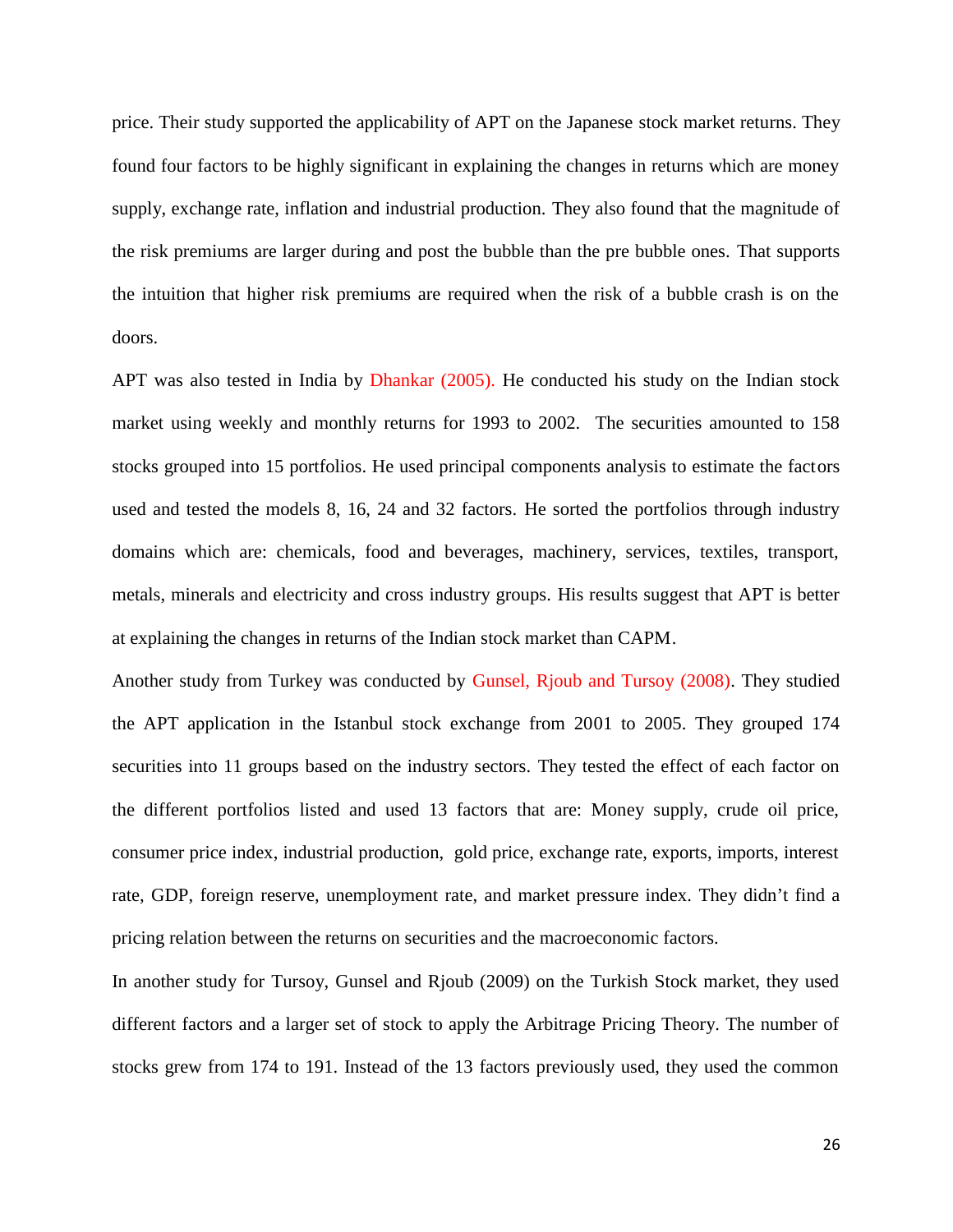factors suggested in previous studies. The factors were term structure of interest rate, unanticipated inflation, risk premium, real exchange rate, money supply M1 and unemployment. Opposed to their previous study, Tursoy, Gunsel and Rjoub (2009) found in their new model a relationship between stock returns and the prespecified macroeconomic variables. Money supply, risk premium, interest rate and unanticipated inflation had a significant effect over the change in returns of the Istanbul stock exchange.

In a third study by Tursoy and Awwad (2016), they also applied the APT model on the Turkish stock market, yet this time on the banking sector in particular. The stud covered the banking sector's return index XBNK with three macroeconomic factors. The three factors are interest rate, money supply M2 and the exchange rate. They found a short and long run relationship between the banking index and the latter macroeconomic variables.

On the other hand, going into the Middle East region we barely find any articles applying the arbitrage pricing theory on an Arab country. It's mainly due to the lack of available data and statistical macroeconomic variables. Even though several studies used the capital asset pricing model in several articles, yet CAPM does not need multiple economic factors data. Therefore our study comes as a first step towards applying this model on limited available resources.

| <b>Author</b> | <b>Date</b> | <b>Method</b>                  | <b>Variables</b>                                                                                                                                                | <b>Results</b>                                                      |
|---------------|-------------|--------------------------------|-----------------------------------------------------------------------------------------------------------------------------------------------------------------|---------------------------------------------------------------------|
| Ross          | 1970        | Arbitrage<br>Pricing<br>Theory | U.S. stock<br>marketinflation,<br>money supply,<br>interest rate, risk<br>premium, gross<br>domestic product,<br>imports, exports,<br>oil prices,<br>industrial | Arbitrage Pricing Theory can be<br>applied on the U.S. stock market |

#### **2.2. Summary of Previous Research on APT:**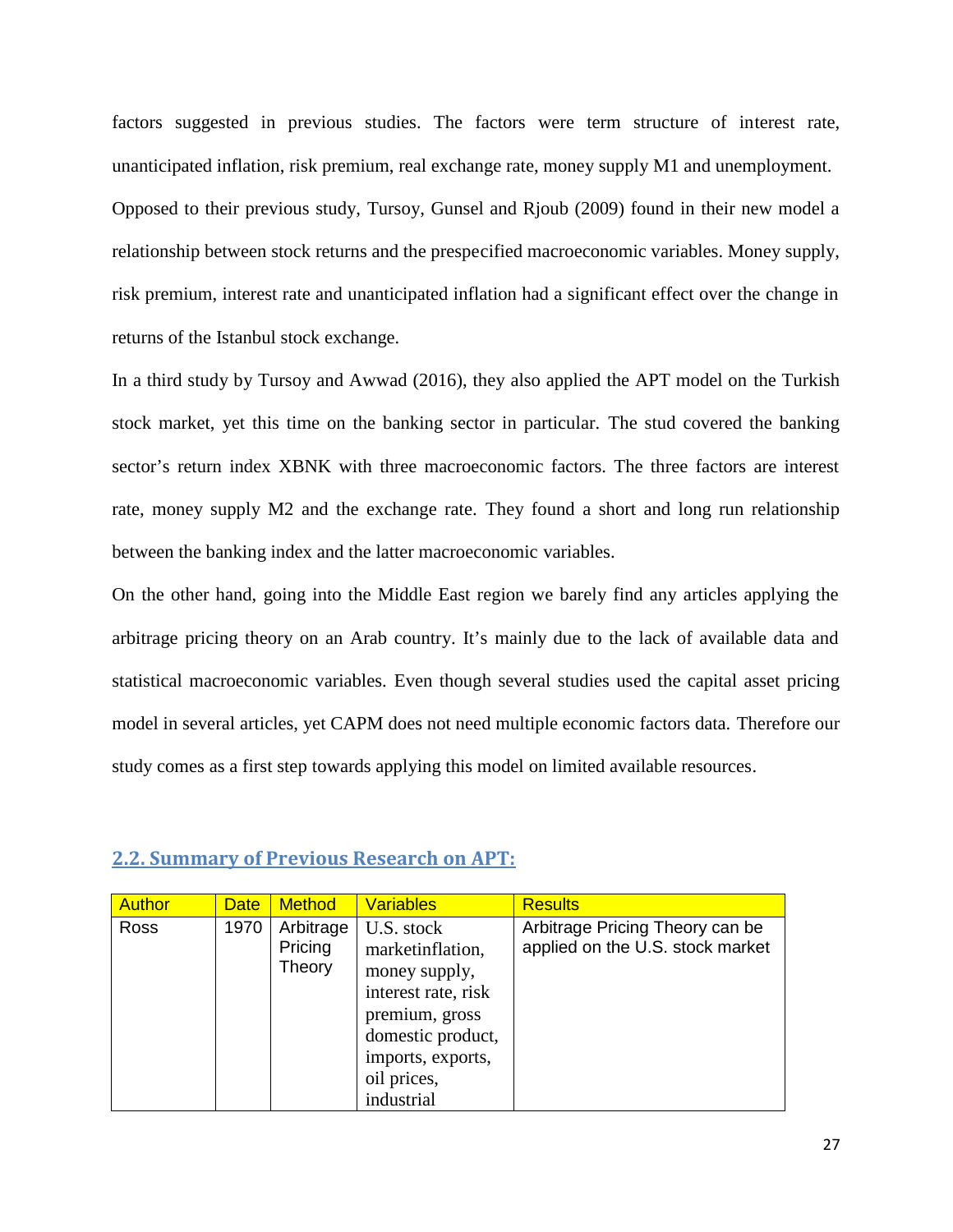|                                                    |      |                                       | production                                                                                                                                                                                                                                       |                                                                                                                                                                                                            |
|----------------------------------------------------|------|---------------------------------------|--------------------------------------------------------------------------------------------------------------------------------------------------------------------------------------------------------------------------------------------------|------------------------------------------------------------------------------------------------------------------------------------------------------------------------------------------------------------|
| Gehr                                               | 1975 | Arbitrage<br>Pricing<br>Theory        | U.S. stocks and 24<br>At least two of the factors can<br>industry indices<br>explain the majority of the<br>changes in the variance of stocks                                                                                                    |                                                                                                                                                                                                            |
| Roll and<br>Ross                                   | 1980 | Arbitrage<br>Pricing<br>Theory        | One third of the regressions have<br>U.S. stocks listed<br>at least three of the coefficient<br>in New York and<br>significant<br>American<br>Exchange                                                                                           |                                                                                                                                                                                                            |
| Chen                                               | 1983 | Arbitrage<br>Pricing<br>Theory        | U.S. stock data<br>over the period of<br>15 years from<br>1963 up until<br>1978                                                                                                                                                                  | the exists a high and positive<br>correlation between the market<br>index and the factors                                                                                                                  |
| Cho, Elton<br>and Gruber                           | 1984 | Arbitrage<br>Pricing<br><b>Theory</b> | daily return data<br>The general conclusion was that<br>of stocks<br>Roll and Ross's (1980) process<br>registered in the<br>has a small propensity in<br>New York and the<br>overstating the factors at work.<br>American stock<br>exchange over |                                                                                                                                                                                                            |
| Brown and<br>Weinstein                             | 1983 | Arbitrage<br>Pricing<br>Theory        | Using Kruskal's<br>bilinear paradigm<br>with 5 to 7 factors                                                                                                                                                                                      | The 3 factor APT version is<br>precise, and these 3 factors were<br>enough in affecting all the<br>securities returns studied in the<br>economy.                                                           |
| Dhrymes,<br>Friend and<br>Gultekin                 | 1984 | Arbitrage<br>Pricing<br>Theory        | U.S. stocks listed<br>in New York and<br>American<br>Exchange                                                                                                                                                                                    | the number of factors is only<br>relevant to the size of the grouped<br>securities; where the number of<br>securities per group increases, the<br>number of factors needed<br>increases accordingly.       |
| Dhrymes,<br>Friend,<br>Gultekin<br>and<br>Gultekin | 1985 | Arbitrage<br>Pricing<br>Theory        | U.S. stock data                                                                                                                                                                                                                                  | they found that the significance is<br>held, yet the sensitivity of the<br>test's outcomes are extremely<br>high in accordance with the<br>number of securities.                                           |
| Cho                                                | 1984 | Arbitrage<br>Pricing<br>Theory        | U.S. stock data                                                                                                                                                                                                                                  | APT could not be rejected since<br>the risk premia was the same all<br>the inter-groups and different<br>from zero.                                                                                        |
| Chen and<br>Hsieh                                  | 1985 | Arbitrage<br>Pricing<br>Theory        | They used six<br>factors that are;<br>changes in<br>expected inflation,<br>changing risk<br>premium, change<br>in the yield curve                                                                                                                | They found that the changing risk<br>premium succeeded to explain<br>the majority of the size effect.<br>And that the change in risk<br>premium shows a great difference<br>between small and large firms. |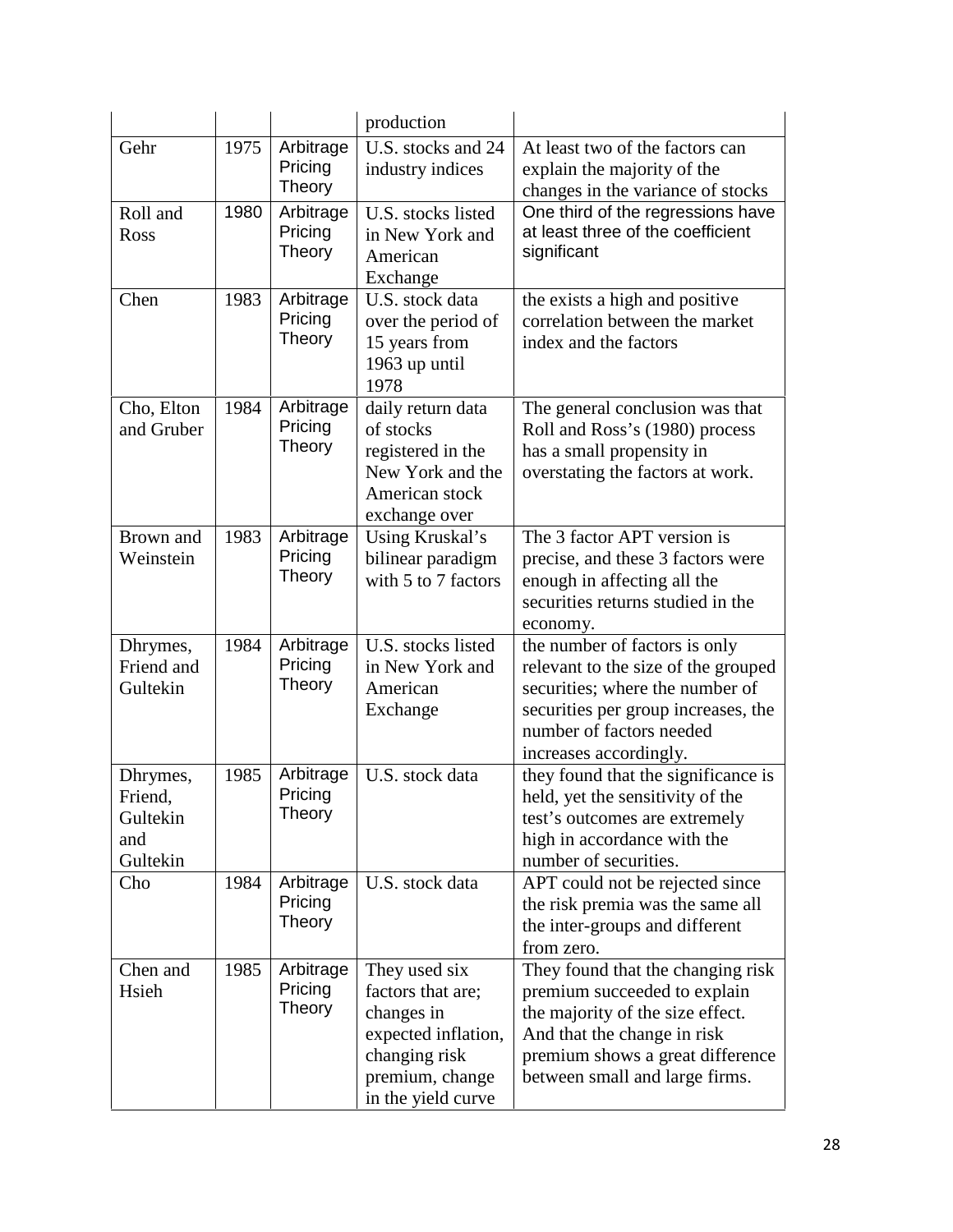|                             |      |                                | (to estimate risk)<br>free rate),<br>unanticipated<br>inflation, a market<br>index, and the<br>change in the<br>growth rate of<br>industrial<br>production.                                                                                                                                                                  |                                                                                                                                                                                                                                                                         |
|-----------------------------|------|--------------------------------|------------------------------------------------------------------------------------------------------------------------------------------------------------------------------------------------------------------------------------------------------------------------------------------------------------------------------|-------------------------------------------------------------------------------------------------------------------------------------------------------------------------------------------------------------------------------------------------------------------------|
| Gultekin<br>and<br>Gultekin | 1987 | Arbitrage<br>Pricing<br>Theory | U.S. stock<br>securities                                                                                                                                                                                                                                                                                                     | The results suggested that APT<br>can explain the change in return<br>mostly in the month of January.                                                                                                                                                                   |
| Cho and<br>Taylor           | 1987 | Arbitrage<br>Pricing<br>Theory | U.S. stock<br>securities                                                                                                                                                                                                                                                                                                     | They found that the returns<br>generated by factors are mostly<br>stable, yet the correlation<br>coefficients are not. Therefore<br>there is no January effect on<br>stock returns.                                                                                     |
| Abeysekera<br>and<br>Mahjan | 1987 | Arbitrage<br>Pricing<br>Theory | U.K. stock<br>securities                                                                                                                                                                                                                                                                                                     | APT isnt applicable in the U.K.<br>stock market                                                                                                                                                                                                                         |
| Beenstock<br>and Chan       | 1988 | Arbitrage<br>Pricing<br>Theory | U.K. stock<br>securities                                                                                                                                                                                                                                                                                                     | The results suggest a four factor<br>model for the U.K. securities that<br>efficiently explain the majority of<br>change in returns. The four<br>factors are the interest rate on the<br>Treasury bill, the fuel and<br>materials costs, money supply<br>and inflation. |
| Poon and<br>Taylor          | 1991 | Arbitrage<br>Pricing<br>Theory | <b>U.K. Stock</b><br>market, monthly<br>and annual<br>industrial<br>production index,<br>the unanticipated<br>inflation, risk<br>premium, term<br>structure which is<br>the difference<br>between long term<br>and short term<br>government<br>interest rate, the<br>returns on a value<br>weighted market<br>index, and the | APT is applicable in the U.K.<br>stock market.                                                                                                                                                                                                                          |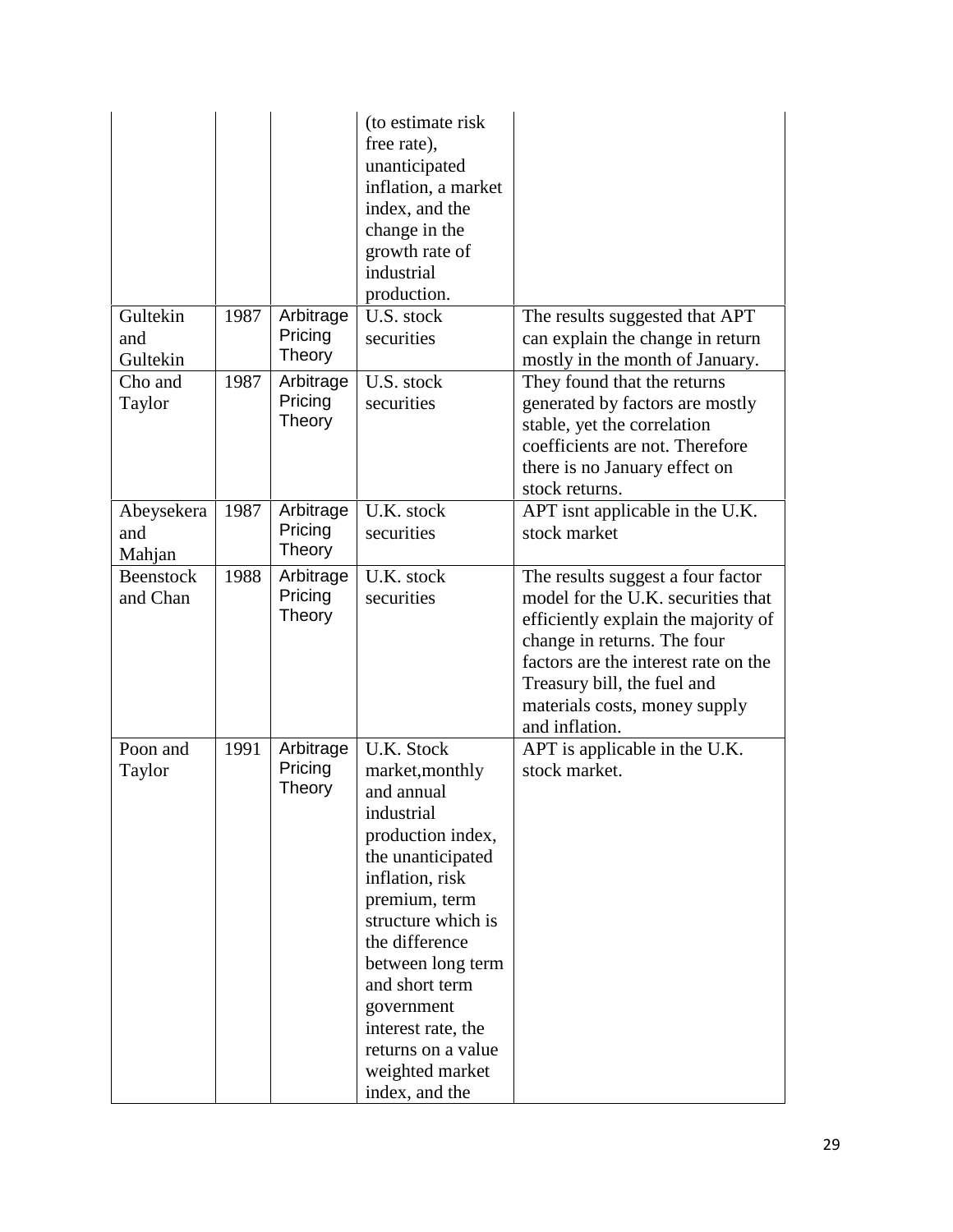|                                |      |                                | returns on an<br>equally weighted<br>market index.                                                                                                                                                                           |                                                                                                                                                                  |
|--------------------------------|------|--------------------------------|------------------------------------------------------------------------------------------------------------------------------------------------------------------------------------------------------------------------------|------------------------------------------------------------------------------------------------------------------------------------------------------------------|
| Clare and<br>Thomas            | 1994 | Arbitrage<br>Pricing<br>Theory | 840 U.K. stocks                                                                                                                                                                                                              | they found that several factors<br>were priced over the returns on<br>the market.                                                                                |
| Hamao                          | 1989 | Arbitrage<br>Pricing<br>Theory | Japanese stock<br>market, industrial<br>production,<br>interest rate, oil<br>prices, inflation,<br>investor<br>confidence,<br>foreign exchange<br>rate, term<br>structure, risk<br>premium and<br>unanticipated<br>inflation | unanticipated changes in risk<br>premium, expected inflation and<br>unanticipated changes in term<br>structure have the significance<br>effect over the returns. |
| Azeez and<br>Yonezawa          | 2004 | Arbitrage<br>Pricing<br>Theory | Tokyo stock<br>exchange<br>,Industrial<br>production,<br>inflation, money<br>supply, call rate,<br>exchange rate,<br>long term bond<br>rate and land<br>price.                                                               | The study supported the<br>applicability of APT on the<br>Japanese stock market returns.                                                                         |
| Dhankar                        | 2005 | Arbitrage<br>Pricing<br>Theory | Indian stock<br>market                                                                                                                                                                                                       | APT is better at explaining the<br>changes in returns of the Indian<br>stock market than CAPM.                                                                   |
| Gunsel,<br>Rjoub and<br>Tursoy | 2008 | Arbitrage<br>Pricing<br>Theory | Turkey stock<br>exchange, Money<br>supply, crude oil<br>price, consumer<br>price index,<br>industrial<br>production, gold<br>price, exchange<br>rate, exports,<br>imports, interest<br>rate, GDP, foreign<br>reserve,        | They didn't find a pricing<br>relation between the returns on<br>securities and the macroeconomic<br>factors.                                                    |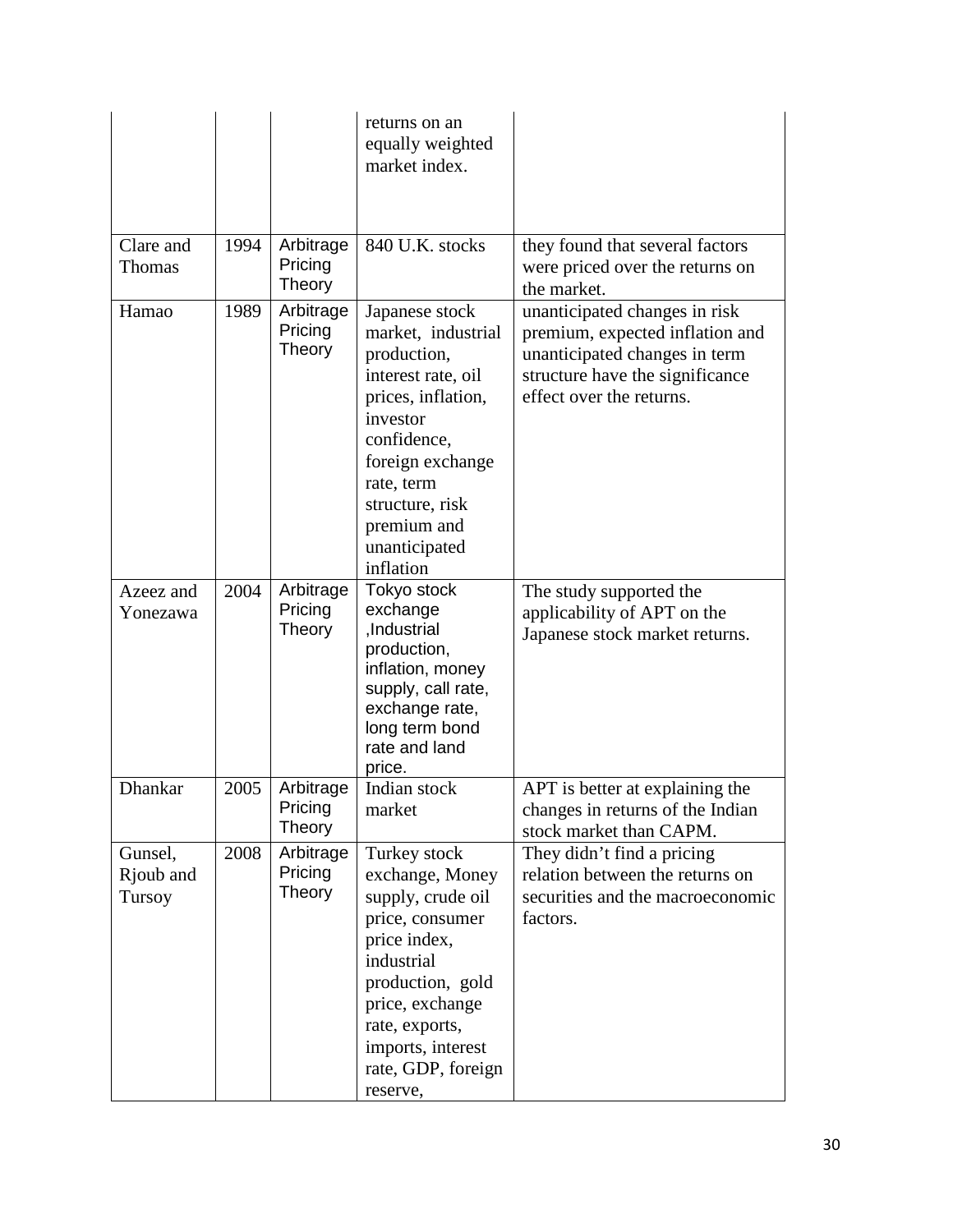|                                |      |                                | unemployment<br>rate, and market<br>pressure index                                                                                                                                 |                                                                                                                         |
|--------------------------------|------|--------------------------------|------------------------------------------------------------------------------------------------------------------------------------------------------------------------------------|-------------------------------------------------------------------------------------------------------------------------|
| Tursoy,<br>Gunsel and<br>Rjoub | 2009 | Arbitrage<br>Pricing<br>Theory | Turkey stock<br>exchange, term<br>structure of<br>interest rate,<br>unanticipated<br>inflation, risk<br>premium, real<br>exchange rate,<br>money supply M1<br>and<br>unemployment. | the is a relationship between<br>stock returns and the prespecified<br>macroeconomic variables                          |
| Tursoy and<br>Awwad            | 2016 | Arbitrage<br>Pricing<br>Theory | Turkish stock<br>exchange, interest<br>rate, money<br>supply M2 and the<br>exchange rate                                                                                           | They found a short and long run<br>relationship between the banking<br>index and the latter<br>macroeconomic variables. |

## Table 1

# **2.2.1 Expected Signs of the sector and macro variable:**

| Variable                                       | Acronym    | <b>Expected Sign</b> | Reference                                                      |
|------------------------------------------------|------------|----------------------|----------------------------------------------------------------|
| <b>Term Structure</b>                          | TS.        |                      | poon&Taylor(1991) and<br>Clare&Thomas(1994) and<br>Hamao(1989) |
| Inflation                                      | <b>INF</b> | $\div$               | Roll&Ross(1980) and<br>Poon&Taylor(1991)                       |
| <b>Exchange Rate</b>                           | <b>FX</b>  | $\div$               | Hamao(1989) and<br>Azeez&Yonezawa(2004)                        |
| Interest Rate                                  | <b>INT</b> |                      | Beenstock&Chan(1988)                                           |
| Market Index                                   | MI         | $\ddot{}$            | Chen&Hsieh(1985) and<br>Chen(1983)                             |
| <b>Industrial Production</b>                   | IP         | $\div$               | Chen&Hsieh(1985) and<br>gunsel&Rjoub&Tursoy(2008)              |
| Gold                                           | G          | $\div$               | gunsel&Rjoub&Tursoy(2008)                                      |
| <b>Risk Premium</b>                            | <b>RP</b>  |                      | Gultekin&Gultekin(1987)                                        |
| Returns on an equally<br>weighted market index | R          |                      | Poon&Taylor(1991)                                              |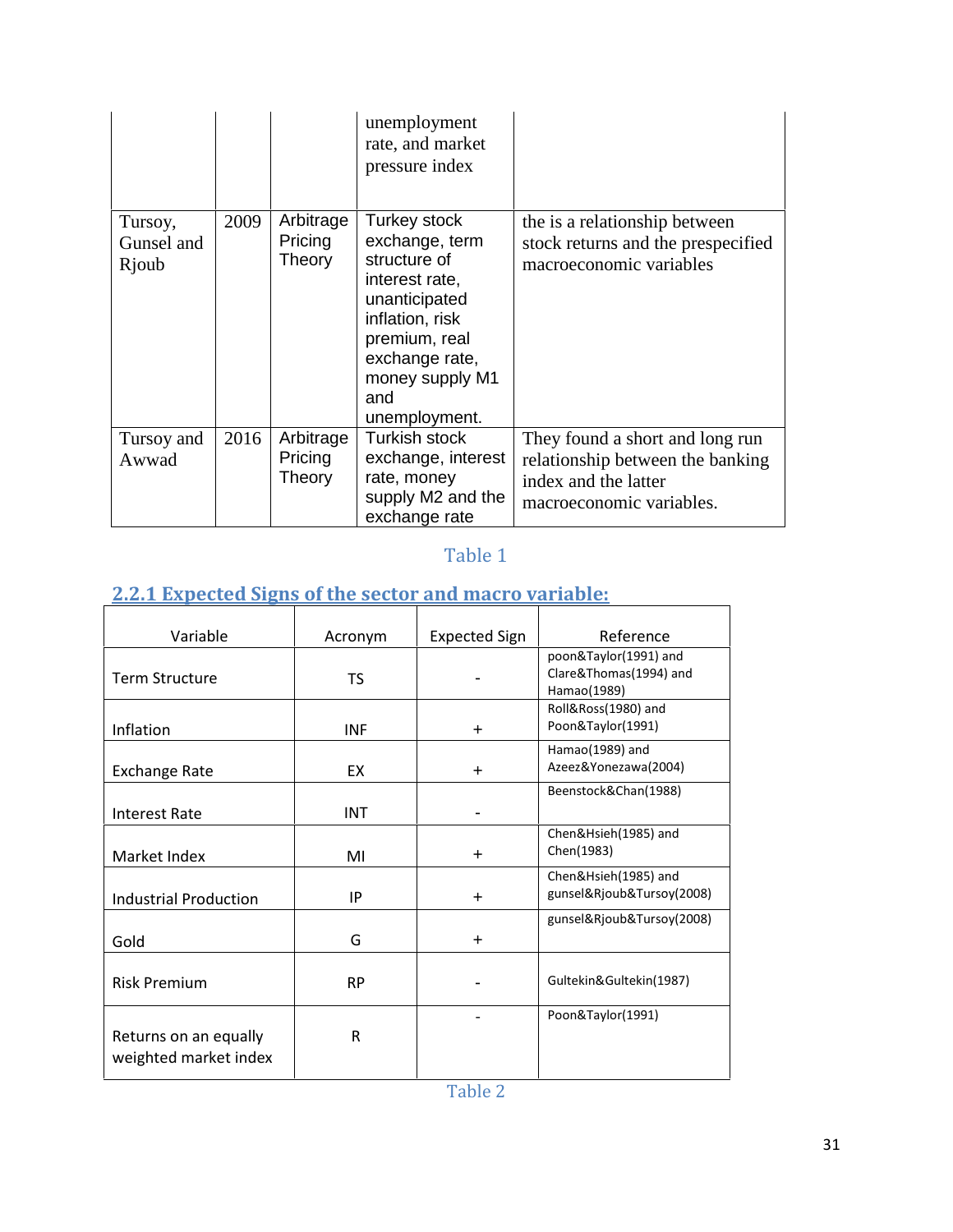#### **2.3. Macroeconomic Variables:**

In our paper the macroeconomic variables chosen are the same ones analyzed in Gunsel, Rjoub and Tursoy's (2008) article that are as follows:

- Treasury bill rate: the rate is considered to be universally the safest short term financial instrument. Since the government debt obligations are always paid and their risk of default is non-existent. The treasury bill of a country's central bank is an indicator of the financial health of the country. The latter indicator gives us insight into the supply provided by the government, the expansion or contraction of the economy and the monetary policy the country is following.
- Unemployment: it has been historically one of the most important indicators of a country's health since it shows the percentage of the working individual, the amount of jobs provided by the government, and the unemployed percentage of its population. The higher the unemployment rate, the more difficult the economic situation is.
- Change in money supply: since money supply is an indicator of how much money the government is printing and circulating in the economy. In addition to giving us an insight on the monetary policy the government is applying.
- Industrial production: the latter is a measure of the output of the industrial sector on the country. The higher the index, the more the country is focusing on its manufacturing, utilities and mining. It is a great indicator of the production power of the country as a whole.
- Gross Domestic Product: GDP shows a whole picture of the state of the economy in a country. It is an accurate measure of the economy's size, growth and potential. Since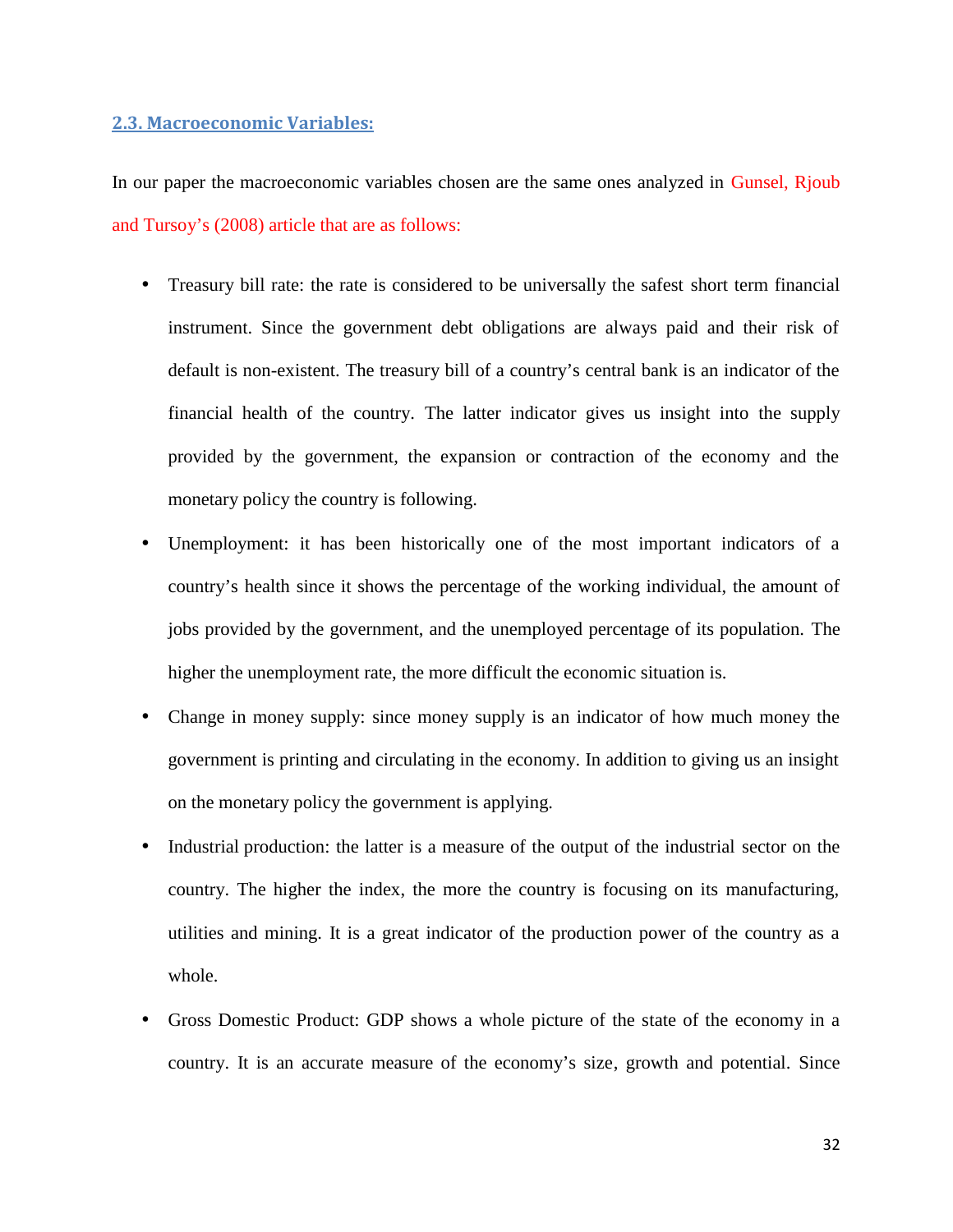GDP basically contains many variables in its calculation, it is important to understand the big picture of the economy before going into its individual sectors.

- Inflation rate: is a rate that shows how prices of goods and services are changing over time. It is the best indicator to show the change in the value of money of a country. As basic as it looks. A high inflation shows high price levels and raises red flags over the country. On the other hand a low inflation rate also raises red flags since it shows the slow and low growth of the economy. Therefore a good analysis of inflation should be done in order to properly analyze a country's performance.
- Change in crude oil production: Saudi Arabia is one of the largest producer and exporter of oil in the world. Since its economy highly relies on oil prices, production and trade, this variable should be a critical part of our study. When a country's income rely more than 80% on a single output of production, the price of the latter can grow or destroy their whole economy.
- Change in imports: for a country as rich as Saudi Arabia, it is important to notice what the country imports. Any shortage if the economy can easily be imported and outsourced. Therefore what does the country heavily rely on importing? And why doesn't it produce it locally?
- Change in exports: After shedding the light one the importance of crude oil production, it is even more important to analyze how much of its production is actually being exported. What are the steps the government follows when it comes to monitoring its exports and reserves of oil?
- Exchange rate: the exchange rate analyzed in this paper is the Saudi riyal versus the United States dollar. This gives us a great insight towards the strength of the country's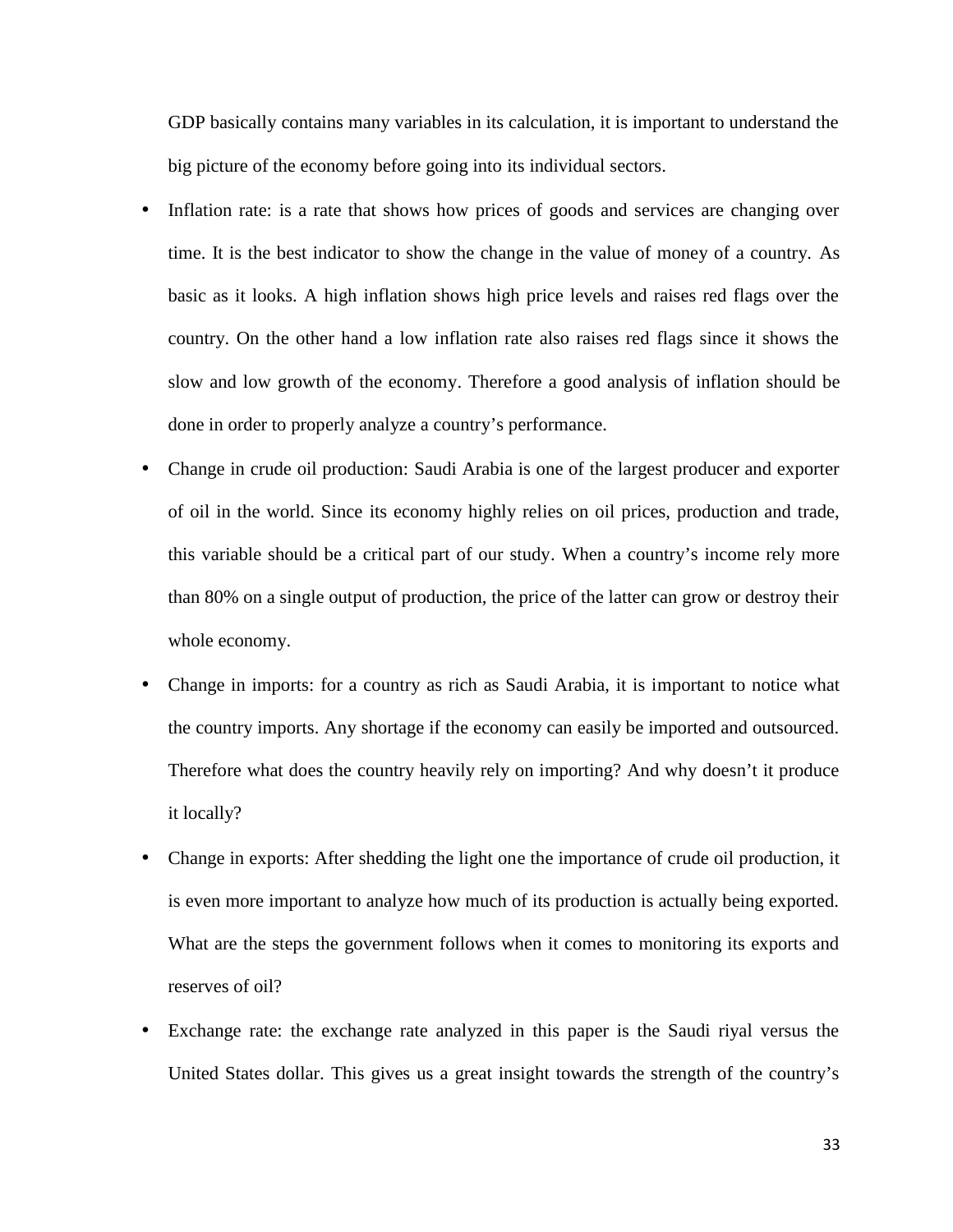currency. The more stable the currency is the better off the country is. Since the United States dollar is one of the most stable currencies in the world, it was used as a base for comparison. On the other hand, the fluctuation in its currency indicates an unstable economy that relies heavily on other country's performance.

 Gold price: Gold has always been a universal factor at which the higher the country's gold reserves, the better the economy. Gold has been used historically to back the currency and money supply of the country. Therefore gold price and its effect on the market of Saudi Arabia is crucial to our study.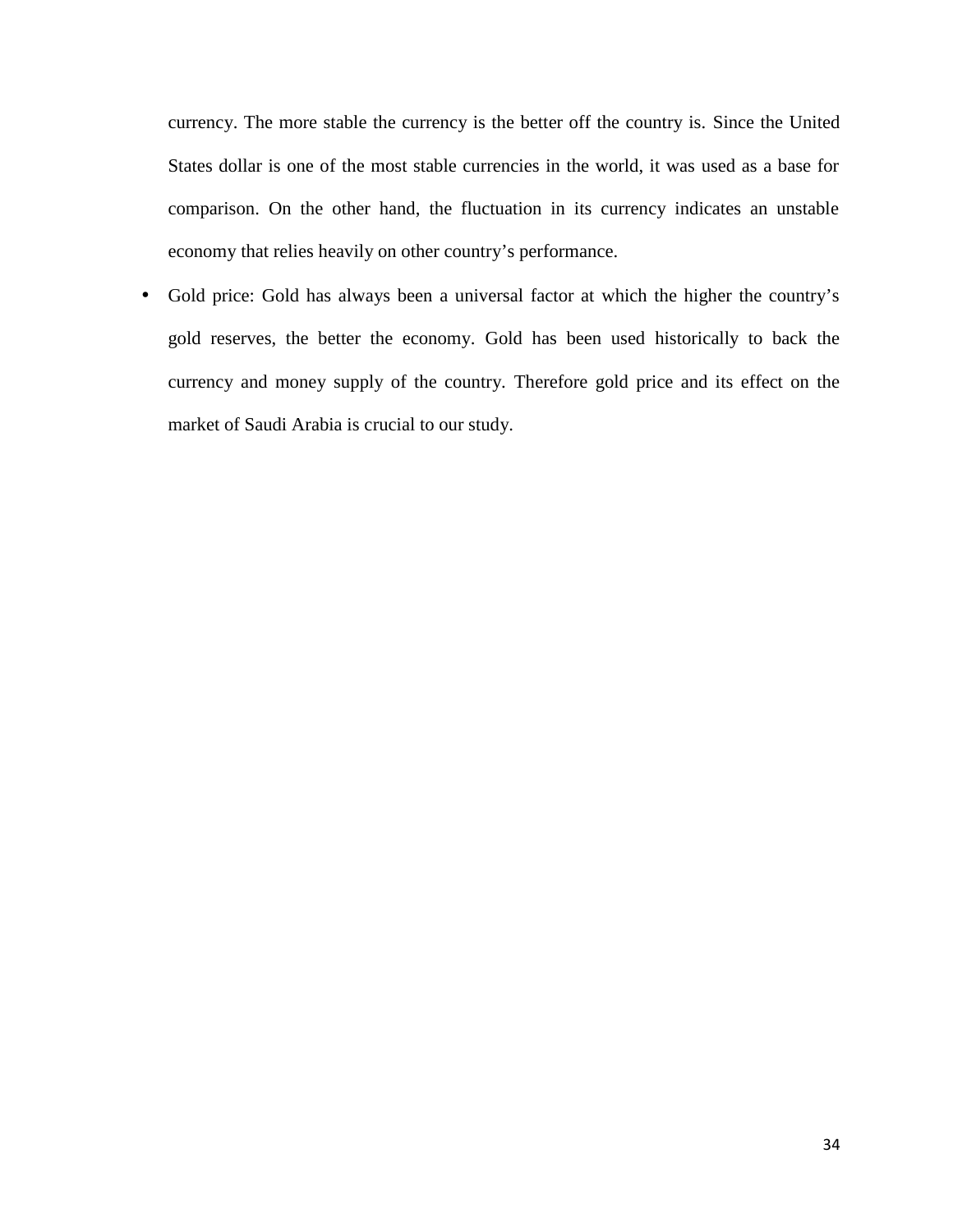#### **Chapter 3:**

#### **3.1. Capital Asset Price Model:**

The capital asset pricing model was first introduced by Sharpe (1964), Lintner (1965), and then developed by Mossin (1966), Black (1972) and Blume (1973). This model aims to determine the market price of an asset by finding the market price of its relative risk in accordance to the measurement of the risk itself. It's a single factor linear model that uses portfolio valuation and market equilibrium to define the optimal portfolio position between risk and expected return.

In general term, every asset holds two types of risk; systematic and unsystematic risk. While systematic is a firm specific risk that depends on the firm's performance itself. Some examples would be a company having negative profits, receiving a lawsuit, winning or losing certain contracts… This risk can be eliminated through logical diversification in a controlled portfolio. On the other hand, systematic risk is the risk which isn't accounted for. It can be caused my macro and micro economic variables that affect the market as a whole. Therefore predicting its effect, sign and magnitude is rather challenging. Therefore according to CAPM, the risk of a well-diversified portfolio can be described as the market risk of the separate stocks included in the portfolio.

In order for capital asset pricing model to be applied, one must obey to six assumptions determined by Sharpe (1964) and Lintner (1965). The first assumption assumes that investors are risk averse. They demand higher premium or return for a less risky asset. And as the risk increases, the premium required increases accordingly. The second assumption states that borrowers and lenders in the market operate at a set risk free rate. In other words, investors would borrow or lend at the same exact interest rate. The third ones assumes that the market is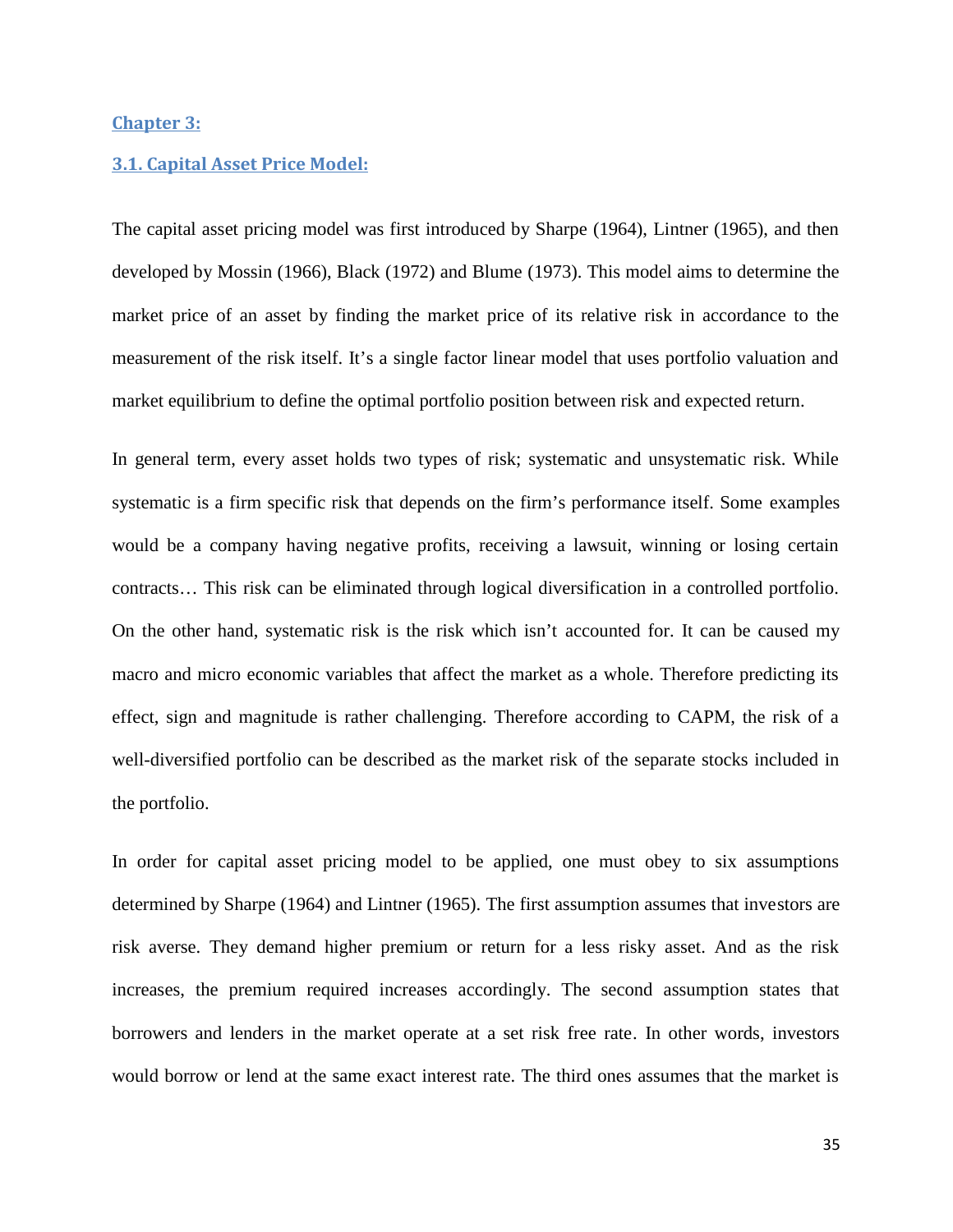frictionless. This means that transactions costs are zero, taxes are unaccounted for or not included in the study, and severe restrictions are imposed on short selling which means that investors can only buy long positions and not short sell an asset. The fourth assumption states that arbitrage opportunities are unavailable. Arbitrage opportunities typically arise from mispricing a certain asset by the market drifters. Underpriced assets and overpriced assets are assumed to be absent in this model. This means investors themselves are price takers, rather than price makers, and they have homogenous expectations about returns. Fifth, the mean and variance represent the portfolio selecting criteria. Where investors decide which portfolio to invest in by looking at the risk they are willing to bear, and the relative expected return they are willing to earn for holding this risk. And finally the sixth assumption states that the numbers of assets are fixed in the market; i.e. all assets are marketable, divisible and accessible to all investors.

As we explained previously CAPM is a single factor model, and this factor is the market itself. Therefore CAPM revolves around the sensitivity of each asset or security to the whole market in a certain country. This sensitivity is referred to as Beta (), and it's a measurement of the stock's volatility to the market. It is calculated as the covariance between the asset's return and market's return, over the variance of the market's return. Therefore the higher the beta, investors requires a higher expected return for holding such a volatile asset. And the lower the beta, the lower expected return they are willing to take. At  $=0$ , investors are willing to receive an expected return equal to the risk free rate. Theoretically, risk free rate has always been considered to be the return on a 3 month treasury bill; empirically considered the riskless asset in the market since it's a short term maturity bill and sold by the government. On the other hand, according to Roll (1970), he found that that Treasury bill rates doesn't follow a random walk, which means they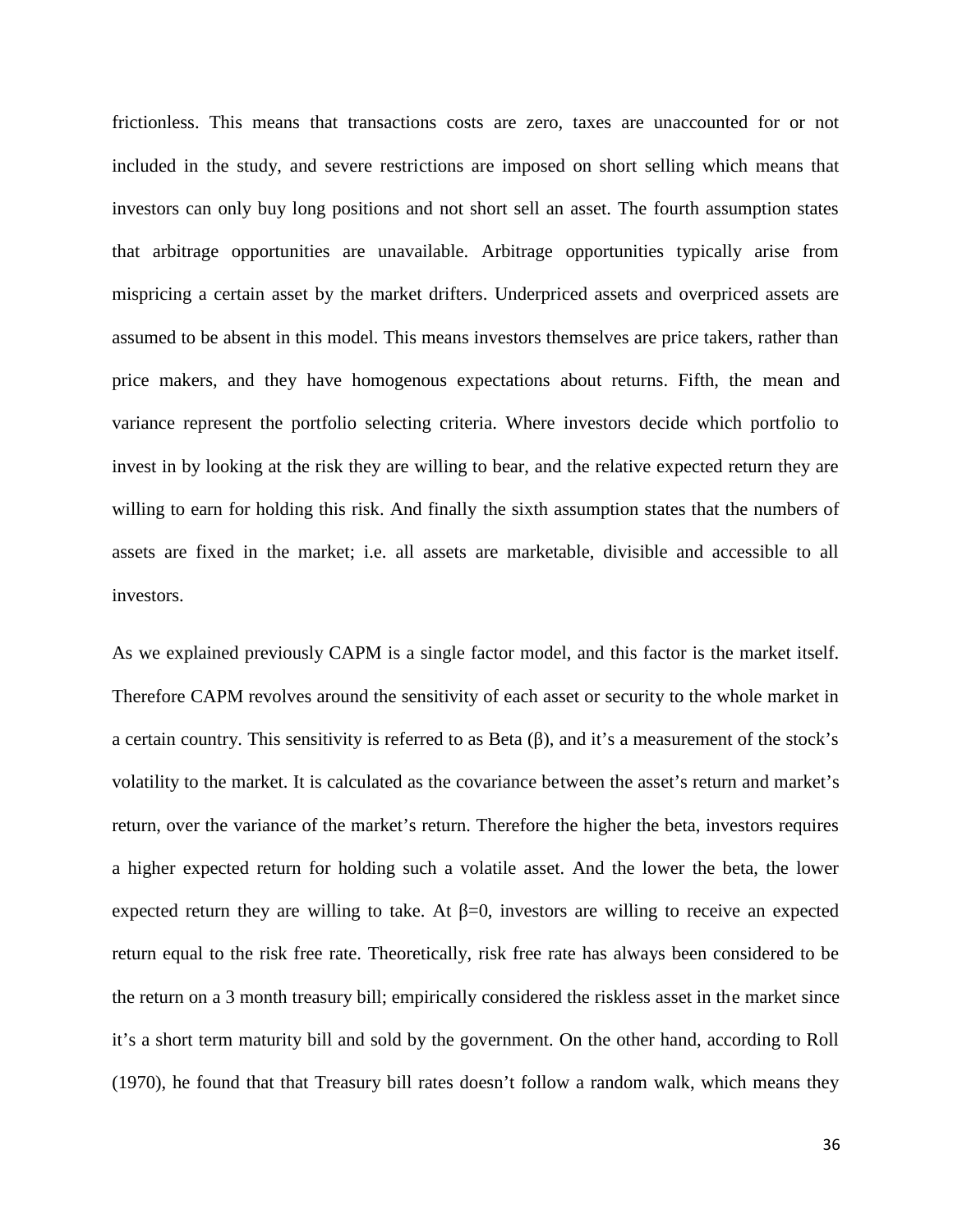are serially correlated. In other words, variance can only be equal to zero when an asset is available for a single time period. In addition, Treasury bills hold a reinvestment risk, and it's concluded by having an imperfect positive serial correlation throughout the period of three months. In general terms, treasury bills have drivers that affect their price and dividends, which are money supply and nominal interest rate. Even though considered a rather liquid asset, Black, Jensen and Scholes (1972) as well as Fama and Macbeth (1974) who used treasury bills as a risk free asset, found that the intercept in a CAPM exceeds risk free rate rather than being equal to it.

Other glitches in this later model were discovered throughout the years, making it a less applicable model than APT. Some assumptions made by CAPM are rather unreal and doesn't follow the current state of the world. Starting with the assumption that investors are only concerned with the risk return tradeoff while ignoring the specific characteristics of each portfolio and assets. Moreover CAPM assumes that risk can be increased or decreased by simply allocation less or more investment in risk free assets; which is not a viable solution. Third the alleged equality between lending rate and borrowing rate is rather unrealistic and eliminates the effect of several financial institutions that solely rely on the spread between borrowing and lending rate such as banks. Fourth, one of the most important drawbacks of CAPM is the restriction on short selling. While in real terms, short selling is used as a hedging technique by investors to eliminate risk, and it's a vital process to assure equilibrium between long and short position to achieve a market's equilibrium. Therefore by eliminating short selling, the linearity of CAPM becomes violated (Ross, 1977). Fifth, eliminating transaction costs is inappropriate. And finally, assuming all assets are marketable is unrealistic, since newly issued shares and liquidity cannot be ignored.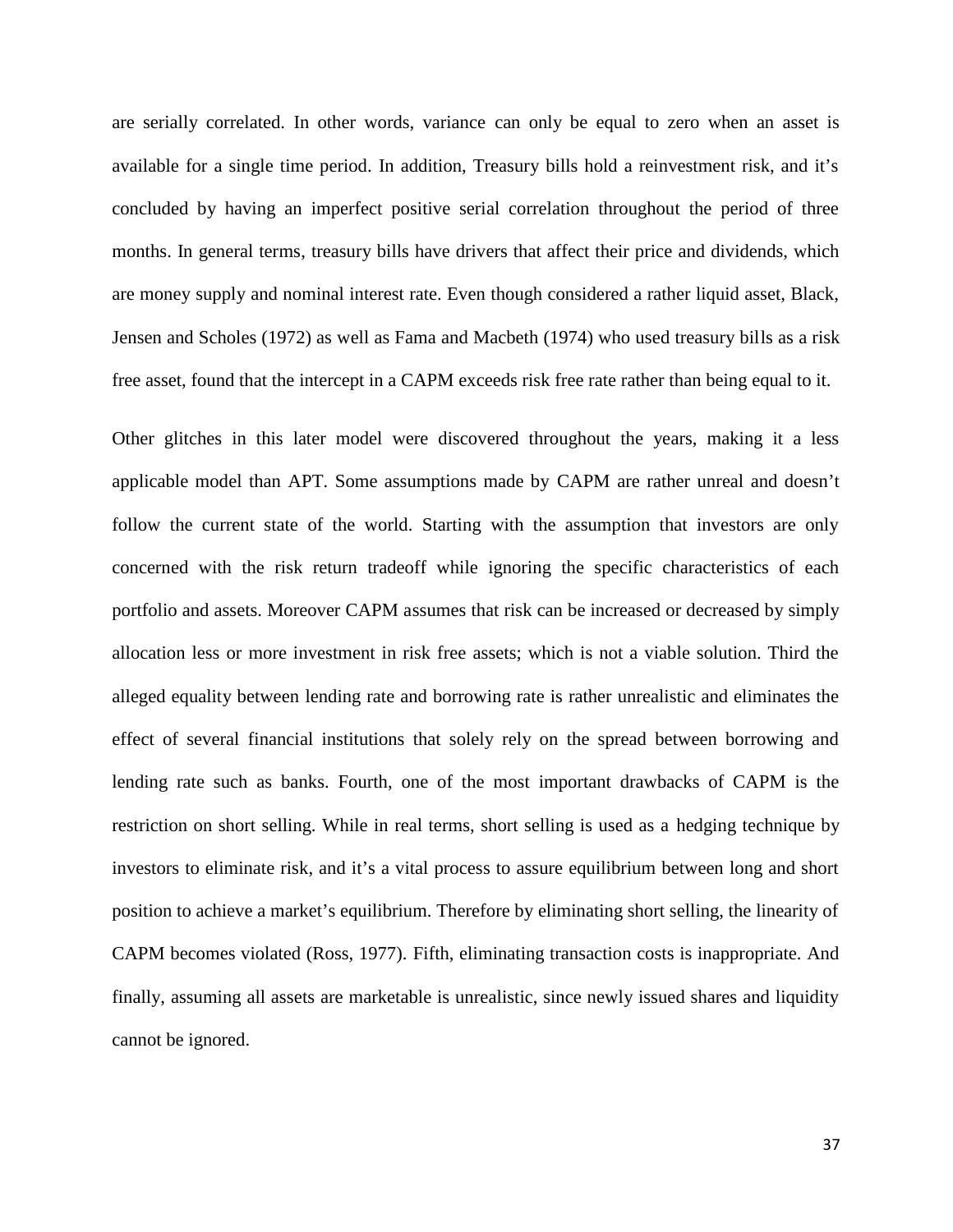#### **3.2. Three Factor Model:**

The Fama-French three factor model is a model introduced by Kenneth French and Eugene Fama to explain the fluctuations in stock returns. The model itself is an extension of the Capital Asset Pricing Model that changes three important factors. The first factor is by adding the size effect where it's assumed that the small cap stock companies outperform the larger stock companies. The second factor consists of the market risk which is the systematic risk introduced in the capital asset pricing model. And the third factor is the book to market value, where it's assumed that high book to market companies outperforms companies with smaller book to market ratio.

In their first article, Fama and French (1992) only suggested that the book to market values of securities as well as the size effect is both variables that can explain the cross sectional variation in the stock returns. They also assumed that the relation between the CAPM's market Beta and the returns on stocks is flat. Therefore we can find the three factor model under the following equation:

$$
R = R_f + \beta_3(K_m - R_f) + b_S \cdot S \quad + b_v \cdot H \quad + \alpha
$$

Where Ris the expected return on a portfolio,  $R_I$  is the risk free rate,  $K_{II}$  is the return on the market portfolio,  $\beta$  is the beta, SMB is the small cap minus the large cap companies, HML is the book to market ratio of the companies.

On the other hand, Fama and French (1993) wrote another article where they suggested a five factor model. In addition to their three factor model, they added two factors related to the bond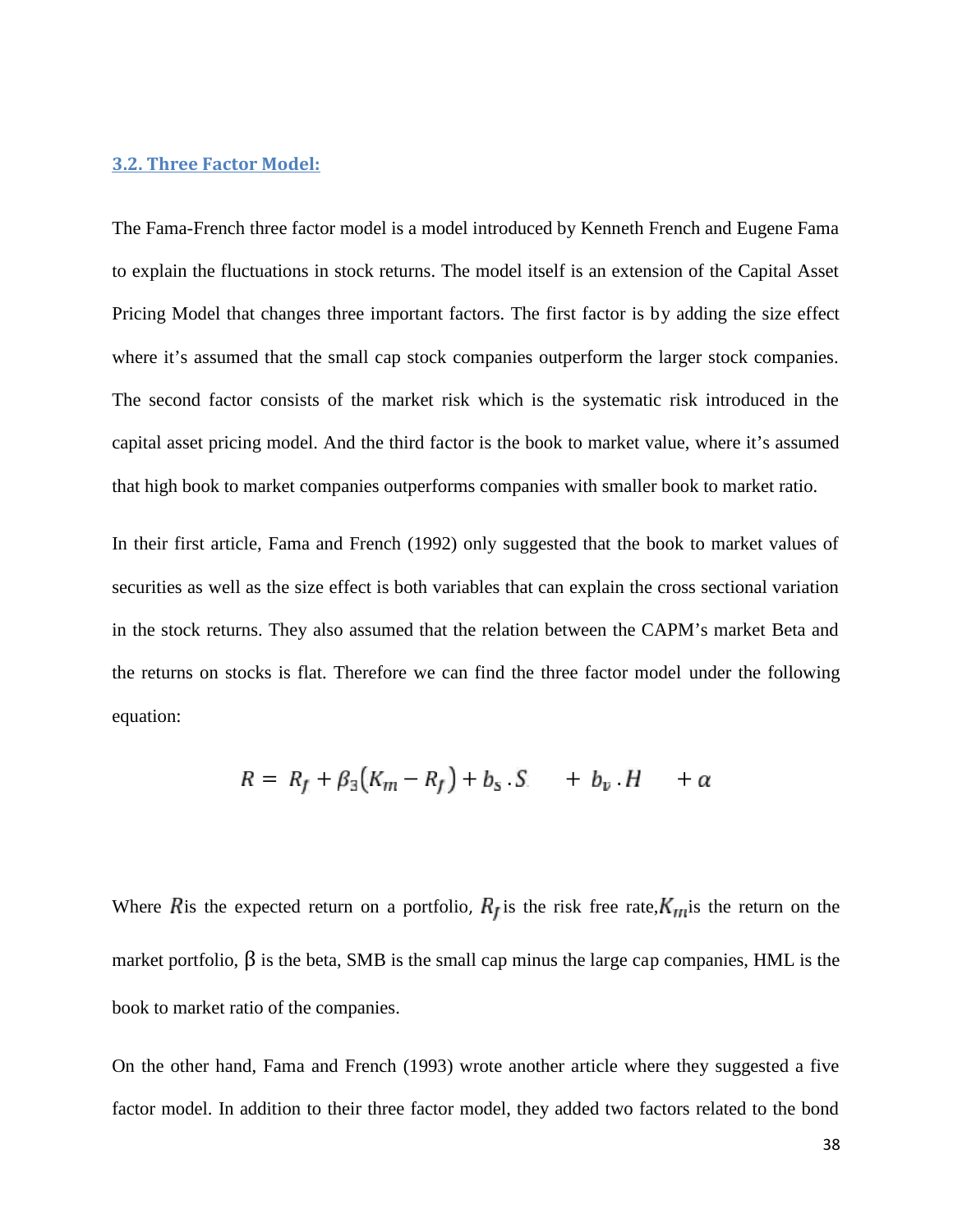market. The first factor is related the maturity of the bonds and the second one is related to the default risk. In this model, they found that the bond factors associated with the bond market capture the variation the bonds return except for low grade corporate bonds.

Fama and French (1995) then focused on their initial 3 factor model, and tested the behavior of stock returns in relation to the book to market value of the equities and the size effect. Where they noted that the higher the ratio of book to market value the poorer the earnings, and the lower the ration, it means the stronger the earnings. Moreover they found a strong relation between the size factor and earnings, yet they didn't find an explanation or a relationship between the ratio of book to market and the returns.

In 1996, Fama and French reexamined their three factor model. They stated that changes in return of stocks are related to 7 factors. The first two are of course the size factor and book to market factor. In addition they added earnings to price ration, cash flow to price ratio, past sales growth, short term historical returns, and long term historical returns. In their study they found that the patterns of returns behavior that is unexplainable by the CAPM model is efficiently explained by the three factor model. Their results were consistent with the Arbitrage pricing theory results, and the rational ICAPM

#### **3.3. Arbitrage Pricing Theory:**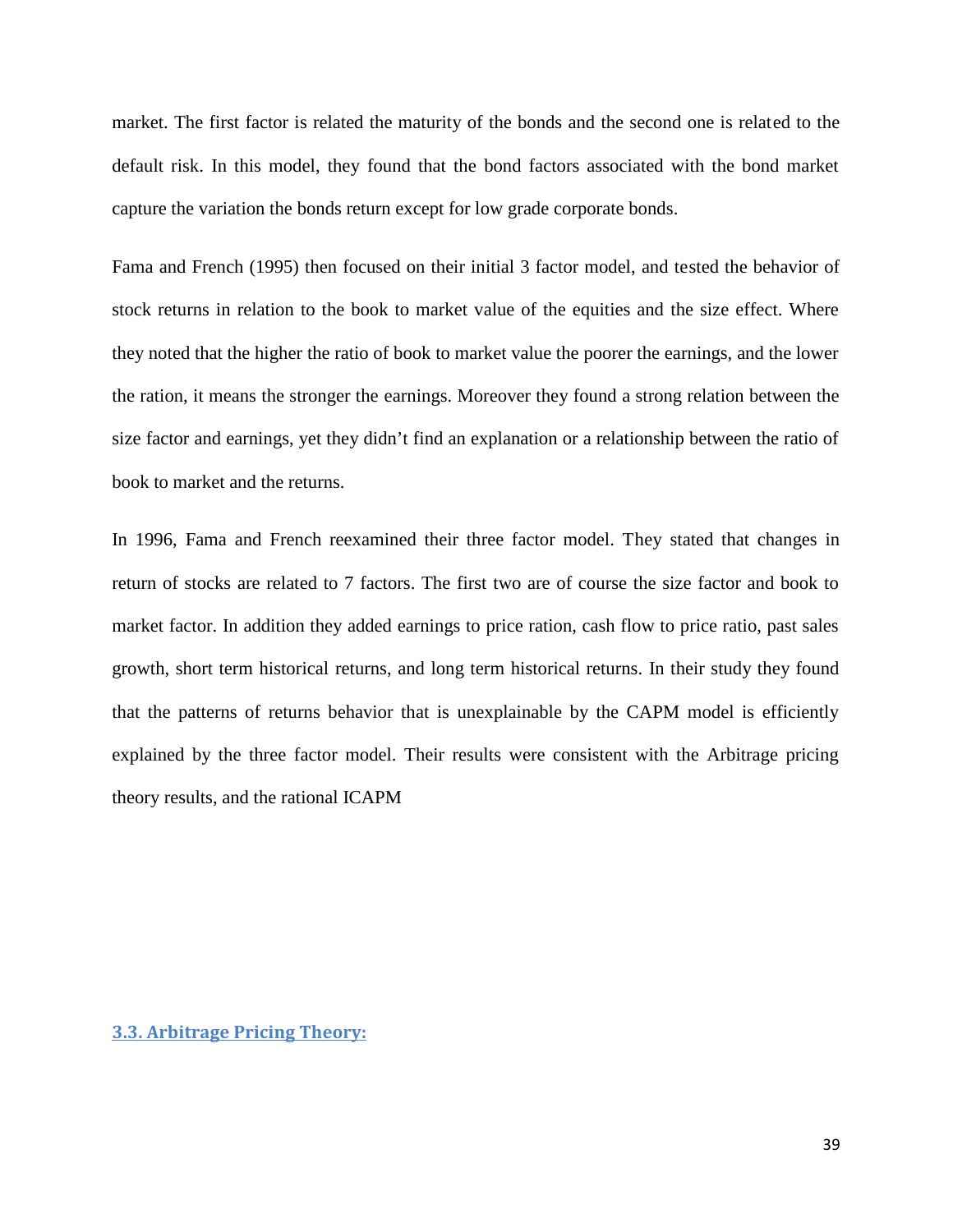Arbitrage pricing theory was initially introduced by Ross (1976) following in intuition behind CAPM. Rather than the model being a linear function of one factor that is the market. Ross constructed a model that is also a linear function where price of an asset is driven by *K* factors. These factors represent macroeconomic variables such as inflation, money supply, interest rate, risk premium, gross domestic product, imports, exports, oil prices, industrial production… Initially, APT agrees to the absence of arbitrage opportunities, on the basis that if opportunities arise, investors will exploit and eliminate them. Therefore contrary to the CAPM, it doesn't assume that the market is in equilibrium and doesn't depend on the existence of the market portfolio. Rather it assumes that the market is efficient, and that investors eliminate any arbitrage opportunities in order to reach equilibrium.

In addition to the assumption of no arbitrage opportunities, Ross followed two others suggested by CAPM:

- 1) The assumption of risk preference accompanied by expected return. Where investors are risk averse, and demand a higher return for holding a risky asset and a lower return when holding a less risky asset.
- 2) Capital market are in perfect competition and frictionless; i.e. they don't exhibit transaction costs, or account for taxes.

On the other hand, APT has one assumption that isn't mentioned in the CAPM model which is:

3) All investors have homogenous expectations regarding expected return of assets where changes in prices are explained by the set of *K* factors.

Therefore unsystematic risk or firm specific risk can be eliminated through appropriate diversification. Yet systematic risk or undiversifiable risk cannot be eliminated and can be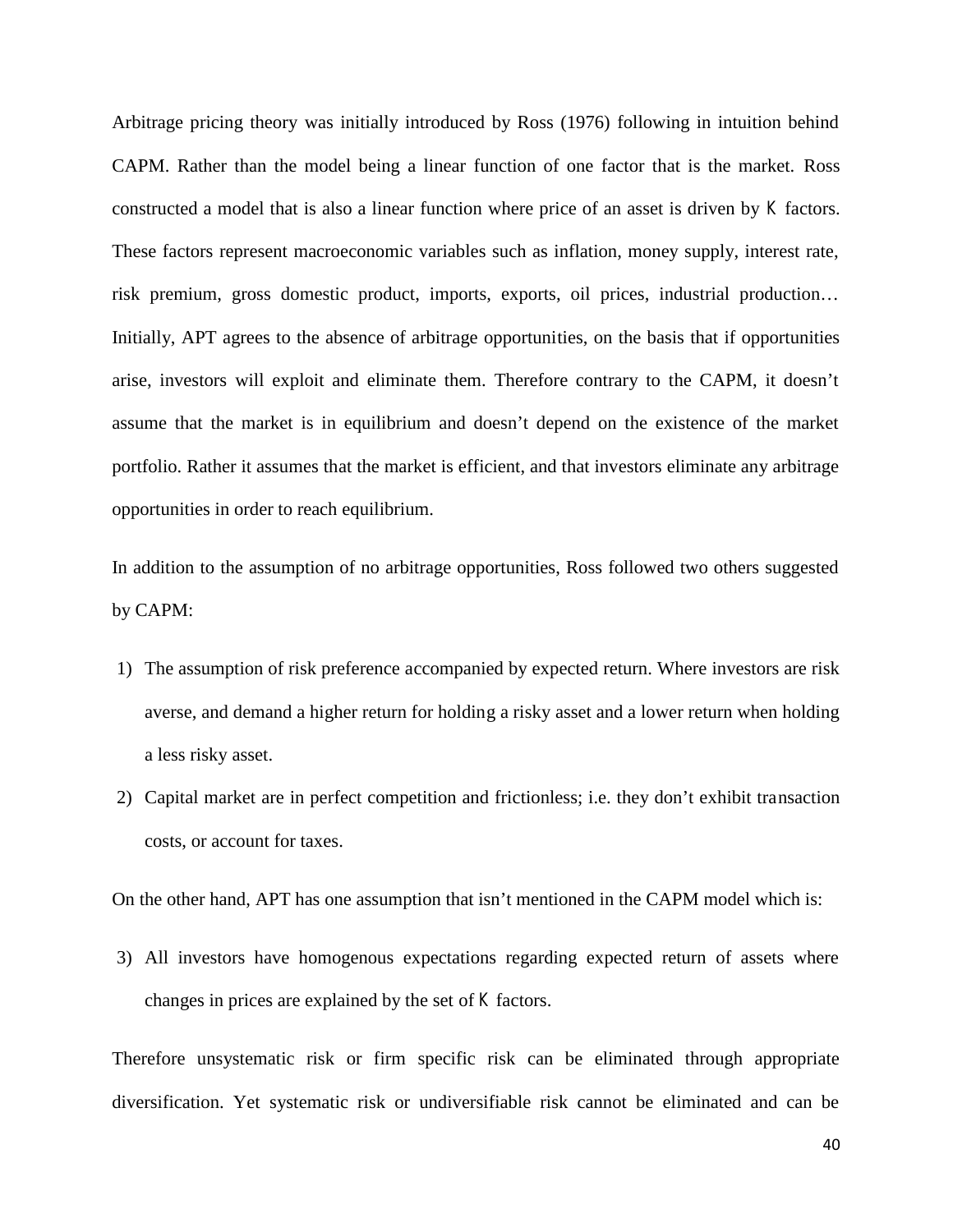explained through a set of macroeconomic variables. These variables are the *K* factors that represent the essence of this model and are the proxies used to explain the expected return fluctuations.

The derived formula of APT can be written as:

$$
\tilde{R}_{li} = E(\tilde{R}_{li}) + \beta_{li} \tilde{F}_{1l} + \cdots + \beta_{li} \tilde{F}_{ik} + \tilde{\epsilon}_{li}
$$

Or:

$$
\tilde{R}_{ii} = E(R_{ii}) + \sum_{k=1}^k \beta_{ii} F_k + \tilde{\epsilon}_{ii}
$$

Where  $\overline{R}_{i,j}$  is the rate of return of asset *i* at time *t*,

 $E(\tilde{R}_{ii})$  is the expected rate of return of asset *i* at time *t*,

 $\beta_{\text{H}}$  is the sensitivity of asset *i* to the variation in k factor,

 $\overline{F}_k$  is the mean zero k-th factor common to the returns,

 $\tilde{\epsilon}_{\text{H}}$  is the idiosyncratic component or unsystematic risk of the i-th asset.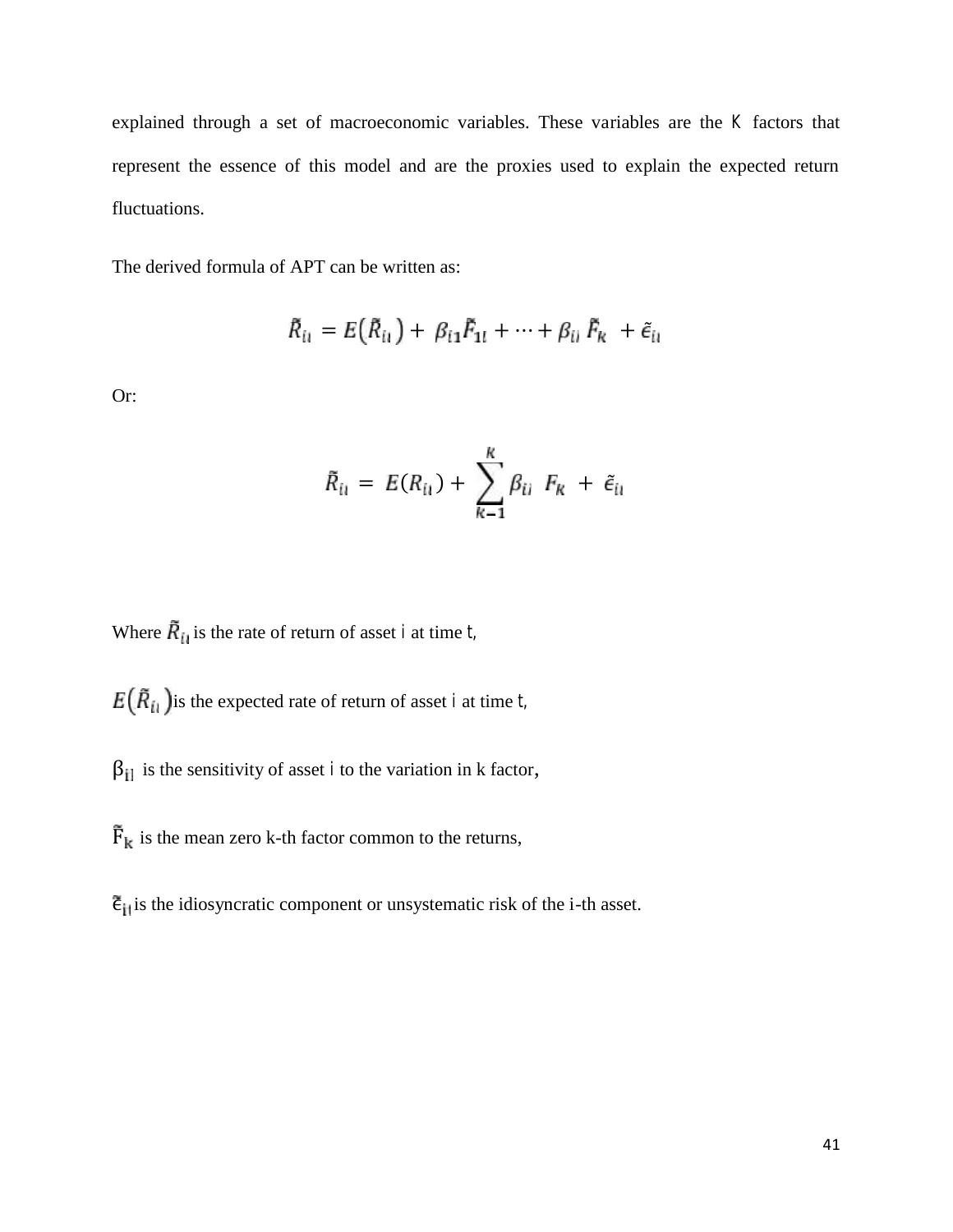The model assumes that asset's returns and unsystematic terms are normally distributed with mean zero and variance 1. And those common factors K are uncorrelated with each other. Therefore we find the following equation:

$$
E(\tilde{F}_k) = E(\tilde{\epsilon}_i) = E(\tilde{\epsilon}_i \cdot \tilde{\epsilon}_j) = E(\tilde{\epsilon}_i \cdot \tilde{F}_k) = E(\tilde{F}_k \cdot \tilde{F}_m) = 0
$$

#### **3.3.1. Law of large numbers:**

On the other hand, in order for this model to be applicable, Ross (1976) recommends that the law of large numbers must be satisfied. The law of large numbers is a probability theorem that states that events with the same likelihood even out given that enough trials are occurred. In APT case, Ross suggested that idiosyncratic risks can be eliminated when weights of investment in a certain portfolio are spread across different assets given that the assets have limited correlation among each other. Therefore diversifying the portfolio across a large number of assets will eliminate the unsystematic risk once the correlation of assets is equal zero. Ross (1976) states that the correl

ation doesn't need to be exactly zero, as long as the correlation is as minimal as possible.

#### **3.3.2. APT's Equilibrium:**

As we mentioned earlier market equilibrium can be achieved by eliminating arbitrage opportunities by investors. In a state of equilibrium the portfolio's excess return should be equal to zero. Yet if the return estimated was positive, then there's arbitrage opportunity where investors will buy the portfolio, increasing demand will drive the mispriced assets upward, resulting in an equilibrium state.

Therefore we can derive the following equation: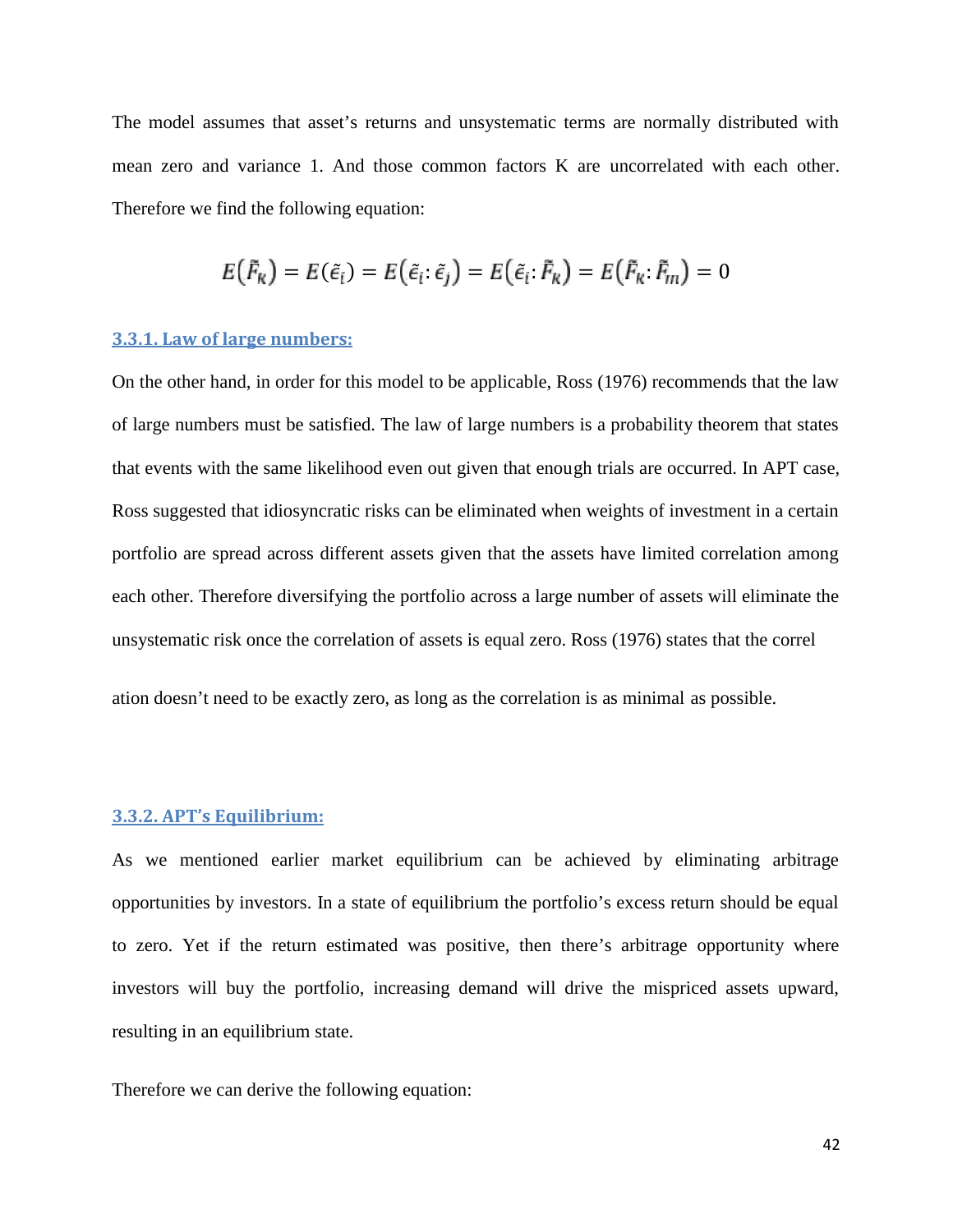$$
E(R_i) = \lambda_0 + \lambda_1 \beta_{ii} + \dots + \lambda_k \beta_{ii}
$$

Where  $\lambda_{\mathbb{C}}$  will be equal to risk free rate when zero risk investment is available, and  $\lambda_{\mathbb{R}}$  represent the risk premium of factor K. the formula of  $\lambda_k$  can be found:

$$
\lambda_R = E(Z_R - R_f)
$$

Where  $Z_R$  represents the return on the portfolio.

Finally in general terms, APT Equation is as follows:

$$
E(R_i) - R_f = \left[\bar{\delta}_1 - R_f\right] \beta_{ii} + \dots + \left[\bar{\delta}_k - R_f\right] \beta_{ii}
$$

Where  $\bar{\delta}_{k}$  is the expected return of the portfolio given that it's sensitive to only one K, and insensitive to the rest of the factors. Therefore risk premium can be written as:

$$
\lambda_k = \bar{\delta}_k - R_f
$$

And finally Beta can be calculated through:

$$
\beta_{li} = \frac{c_i}{V} \frac{(\bar{R}_i, \bar{\delta}_k)}{(\bar{\delta}_k)}
$$

Where  $c_i$  ( $\vec{R}_i$ ,  $\vec{\delta}_k$ ) is the covariance between the asset's returns and the linear transformation of the K-th factor. And  $\vec{V}$  ( $\vec{\delta}_{\text{R}}$ ) is the variance of the linear transformation of the K-th factor.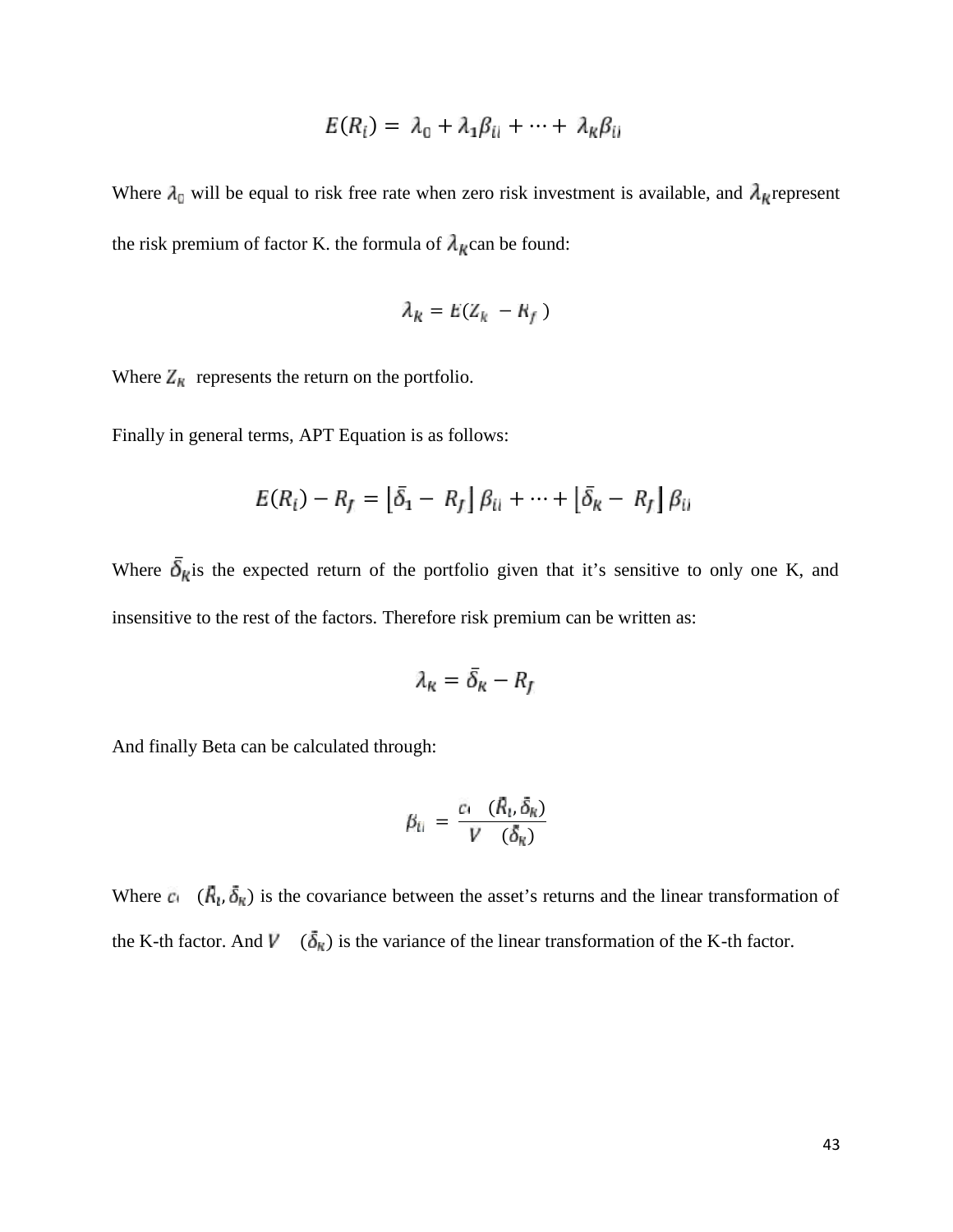# **Chapter 4:**

### **Saudi Arabia's Market:**

#### **4.1. The Oil Market:**

For decades, Saudi Arabia has always been one of the leading countries in the world in oil production. This country that is deserted in nature rests on the biggest oil fields in the world, and gained fame across the globe due to its daily oil production and its trading relationships with the world's leading countries. Saudi Arabia produces an average of 12,387 barrels per day which makes it the second largest oil producing country in the world after the United States of America in recent years. According to EIA (U.S. energy information statistic) the country was the leading oil producer from 2002 until 2013 as we can see in figure 1.





# **Figure 1**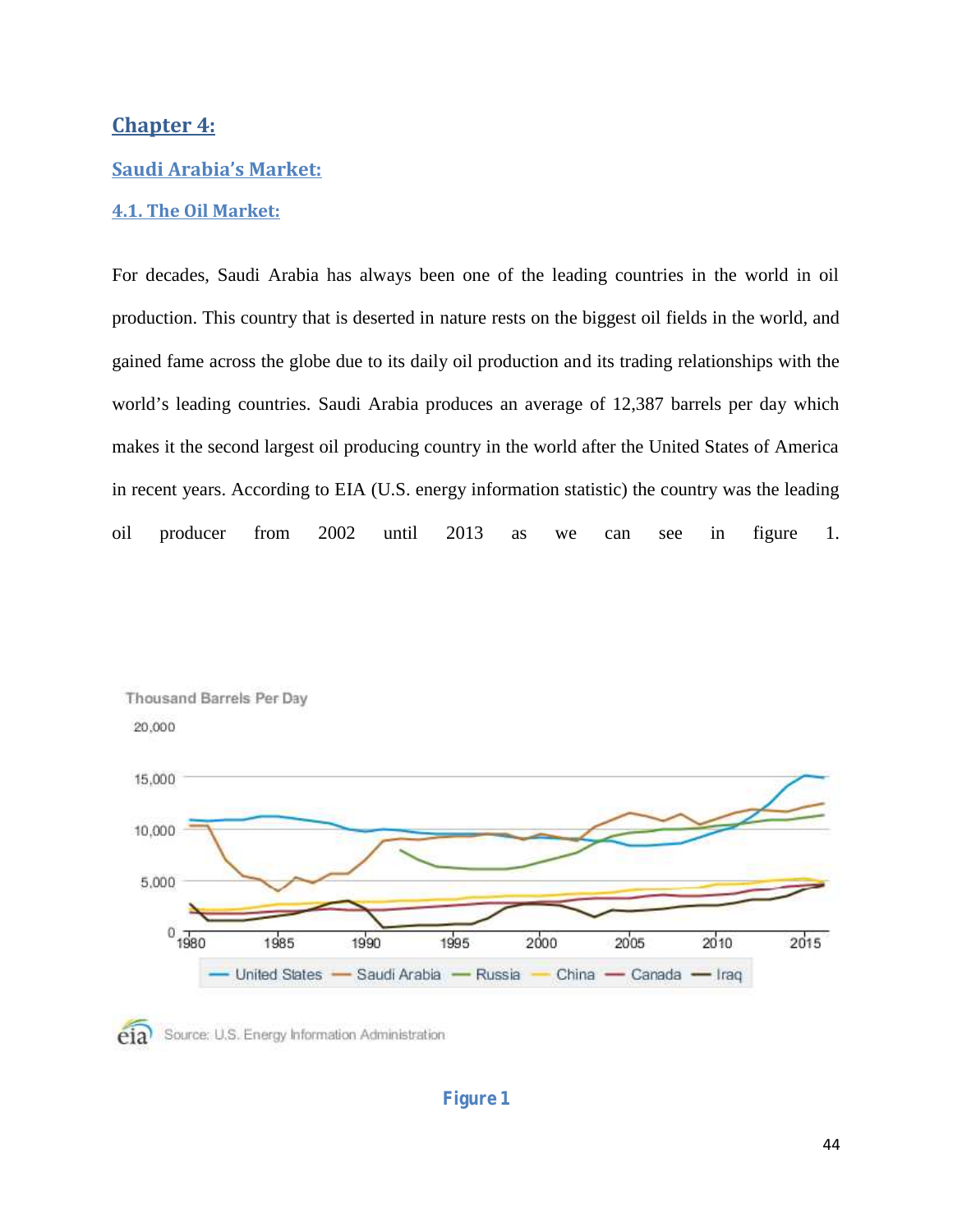Saudi Arabia is the home of the leading oil producing company Saudi Aramco located in Dhahran. The company is a Californian-Arabian oil drilling company that has the largest reserves of oil in the world. The reason why Saudi Arabia is always associated with oil is because the country exports more than \$100 billion worth of crude oil. Oil and its related products consists 62% of the total exports of the country. The major oil importers from Saudi Arabia in descending order by dollar amount of oil imports are China, the United States, India and South Korea. In addition to oil products, Saudi Arabia's leading companies operate in areas of mineral products, chemicals, artificial resins and plastic materials. On the other hand, the country's main and largest imports consist of machinery, appliances, machinery equipment and transport equipment. Therefore we can forecast a large effect of crude oil production as a factor on the returns of the Saudi Arabian securities and market.

The country has been in positive trade balance with imports amounting to \$167 billion and exports of \$182 billion.

# **4.2. Prices statistics:**

The country has been experiencing an increase in prices on three main domains. The first domain is the whole sale prices, which are the goods that you can buy with the amount of money in your local currency. The wholesale price index is a representative of the price of a basket of goods, and an indicator of the inflation in country. The index of Saudi Arabia reached 102.03 in 2017up from an average of 101 in 2016, and 99 in 2015. Even though the index is at an increasing rate, indicating higher prices for the same sum of goods, yet the country's index is at a better place than the rest of the world. With countries such as U.S. having an index level of 113.4, U.K.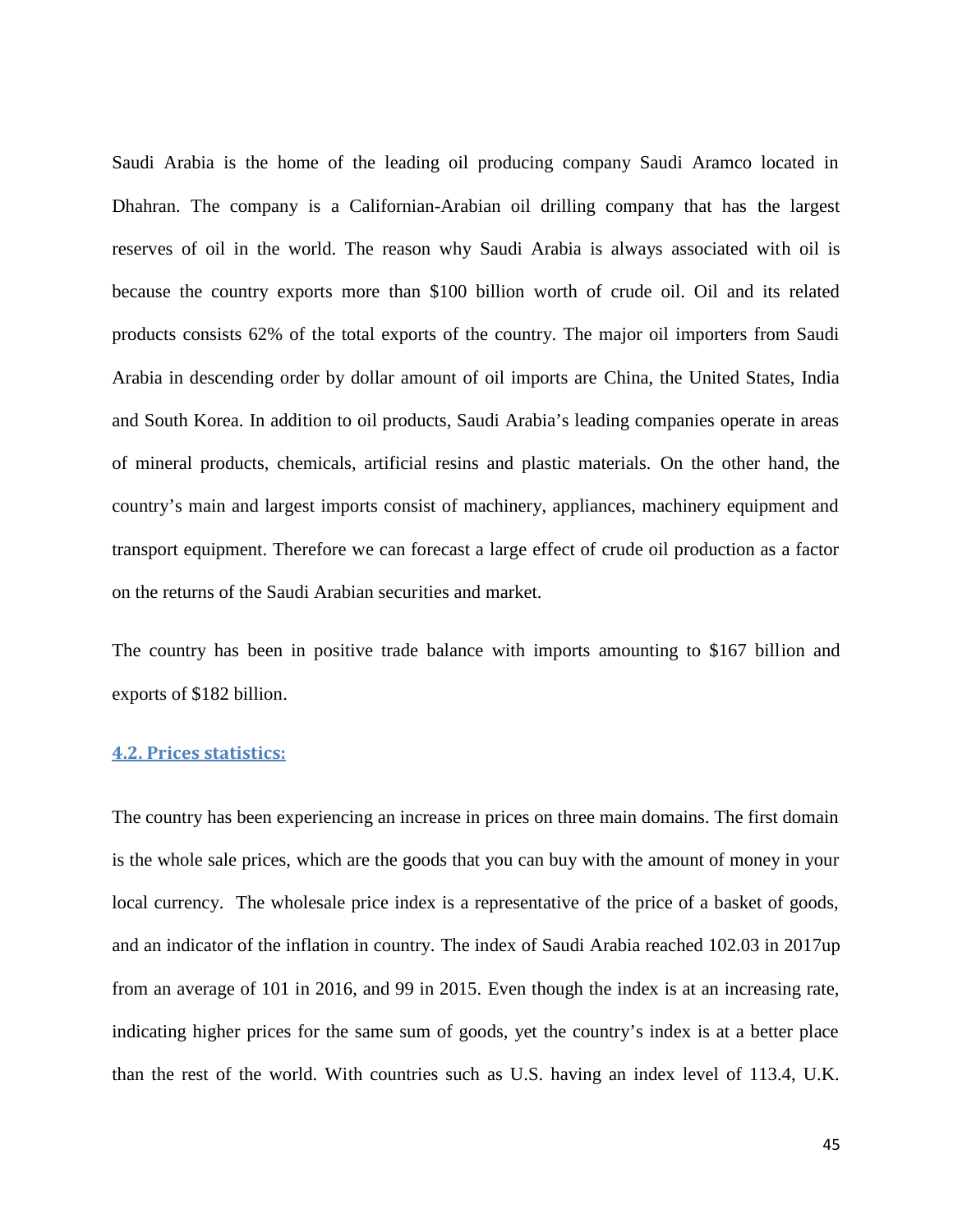111.10, Russia 640.60 and Euro area 104.90, the country is rather cheaper than the rest of the world for its locals.

The second price domain is the cost of living index. The index has been jumping at an increasing rate of 24% since 2009. While the cost of living index was at 110.5, it reached 137.6 in 2016 indicating an increase in the price of living in Saudi Arabia, that is expected to increase even more in 2017 due to the political conflicts in the Middle East region, and the different sanctions that are being created between the gulf countries.

The third price domain is the real estate price index which shows the prices of houses, buildings and commercial centers. The index has been experiencing a decrease in prices yet at a slow pace. It decreases less than 1% each year since 2015. Therefore we can conclude that the country is getting more expensive each year. In addition it's important to notice that the stats available exist only until 2016. With the country's increasing political problems in the region, alongside the war in Yemen where Saudi Arabia is protecting its borders by conducting airstrikes all over Yemen. The country's military expense is increasing. Adding to that the sanctions newly posed on Qatar that terminated the trades between the two countries, Saudi Arabia is facing an increase in these three domains in 2017.

# **4.3 Gross Domestic Product:**

Saudi Arabia has been experiencing a negative growth in its gross domestic product. Even though GDP peaked in 2014 with a staggering \$756.35 billion, it fell to \$654.27 billion a year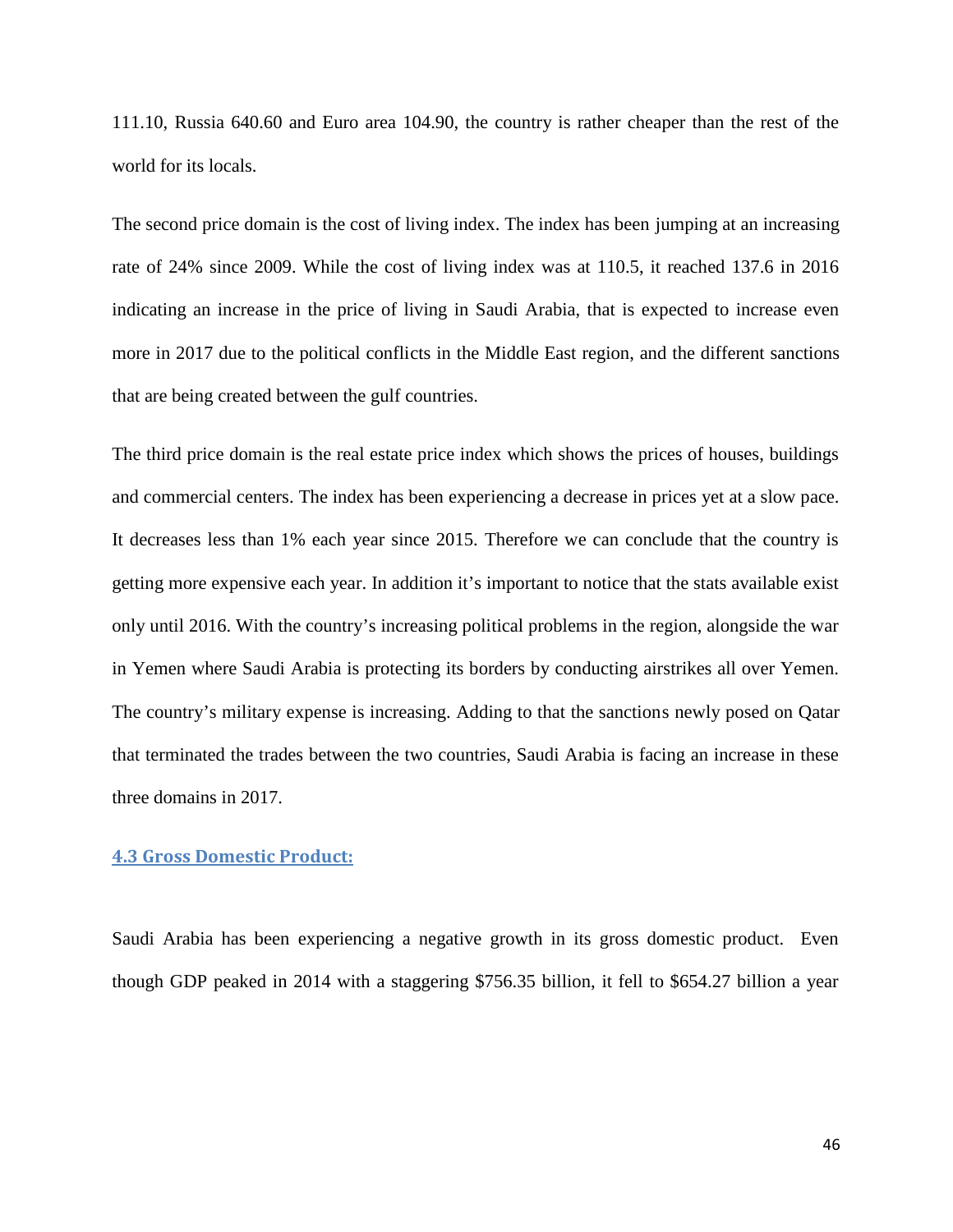

#### later, and became \$646.44 billion in 2016 as seen in figure 2. billion in 2016 as seen in

## **Figure 2**

The GDP's downward sloping pace is dueto the country's heavy reliance on oil production and exporting its crude oil abroad. Yet in recent years, oil got a major hit to its prices as of 2015 dropping from more than a \$100 to \$56 as seen in figure 3. This drop in oil prices caused Saudi Arabia to lose \$109.91 billion in GDP with a growth of -1.03% in 2017 down from 6.4% in 2014. The GDP's downward sloping pace is dueto the country's heavy reliance on oil production and<br>exporting its crude oil abroad. Yet in recent years, oil got a major hit to its prices as of 2015<br>dropping from more than a \$100 t

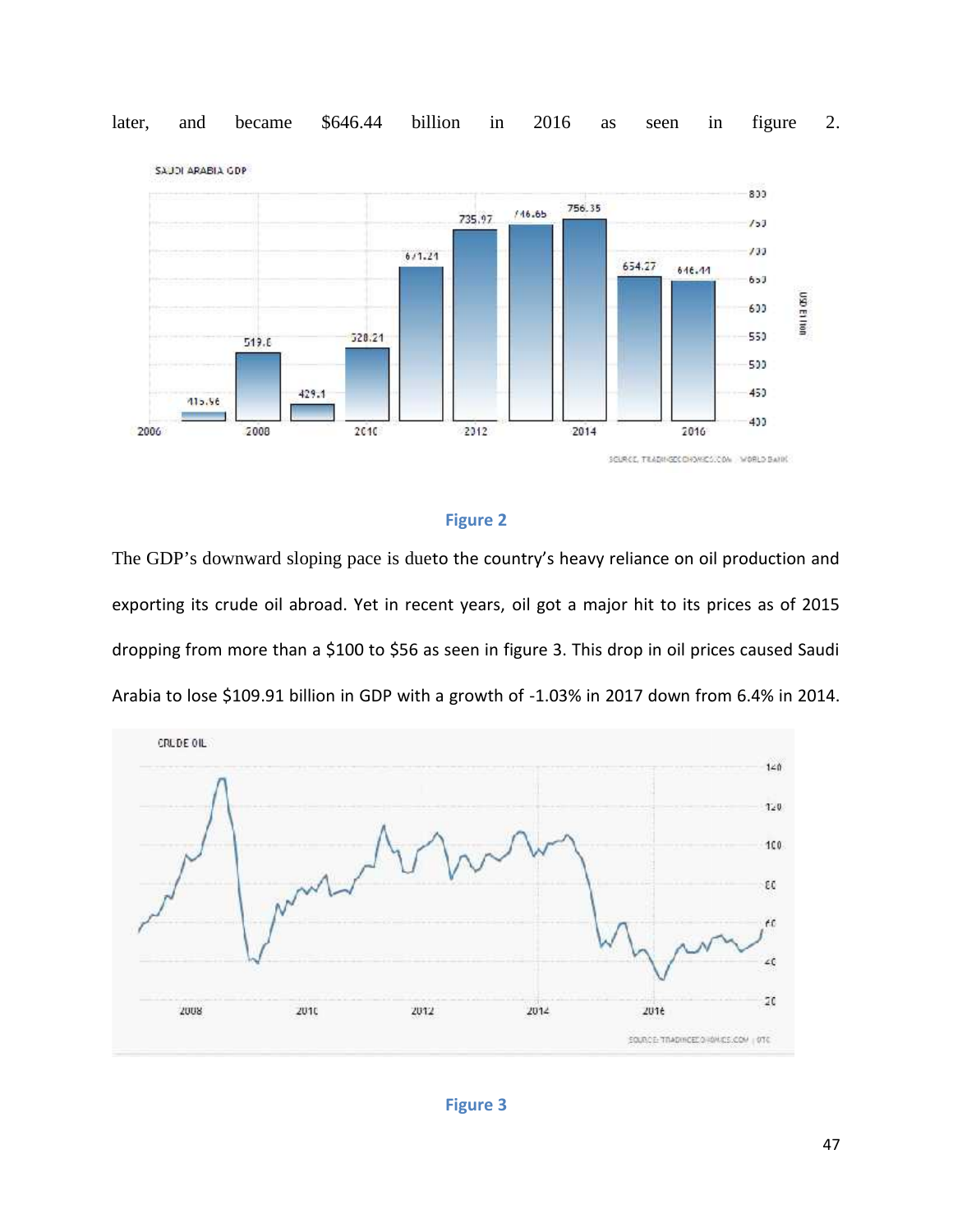#### **4.4. Economic Indicators:**

With the country facing a harder financial situation since the 2014, the economic indicators indicate backward growing economy. The first indicator that is important to notice is unemployment. While Saudi Arabia reached its peak in 2014, it still suffered from a 5.7% unemployment rate, whereas the rate was 5.6% in 2013, and 5.5% in 2012. Therefore as GDP increased to its full potential in 2014, the government couldn't create enough jobs to reduce unemployment. Nowadays, alongside the political struggles in Saudi Arabia, unemployment reached 6% in the second quarter of 2017 raising red flags in the economy. The second indicator is the industrial production in the country. The index reached its all-time high in 2011 yet reaching as low as 2.5% in 2016. This index shows the output of manufacturing, mining and energy companies in the industry. Therefore it indicates the output decreased drastically, which would explain the higher unemployment rate. The third economic indicator is the money supply M2 in the country. The money supply of a country is an indicator of how much stock of currency and liquid instruments are available at a certain date. It contains balances, saving accounts, coins, and checking accounts. It's a measure of liquidity of the economy since M2 exclude cash to measure the efficient liquidity available. M2 has reached its peak in December 2016 with SR 1.643 trillion, and decreased to SR 1.617 in June 2017. The decrease in money supply shows a less liquid economy, yet it's rather higher than previous years with an increase of 107% since 2009. Therefore a low industrial production with high liquidity and funds in the market is a rather worrisome indicator.Fourth indicator would be the exchange rate between Saudi Riyal and the U.S. dollar. The rate has been mainly constant throughout the years varying between 3.74 and 3.76 Saudi riyal for a U.S. dollar. This gives us the idea that the Saudi currency is rather a stable currency that only fluctuates in extreme situations such the financial crisis of 2008 and is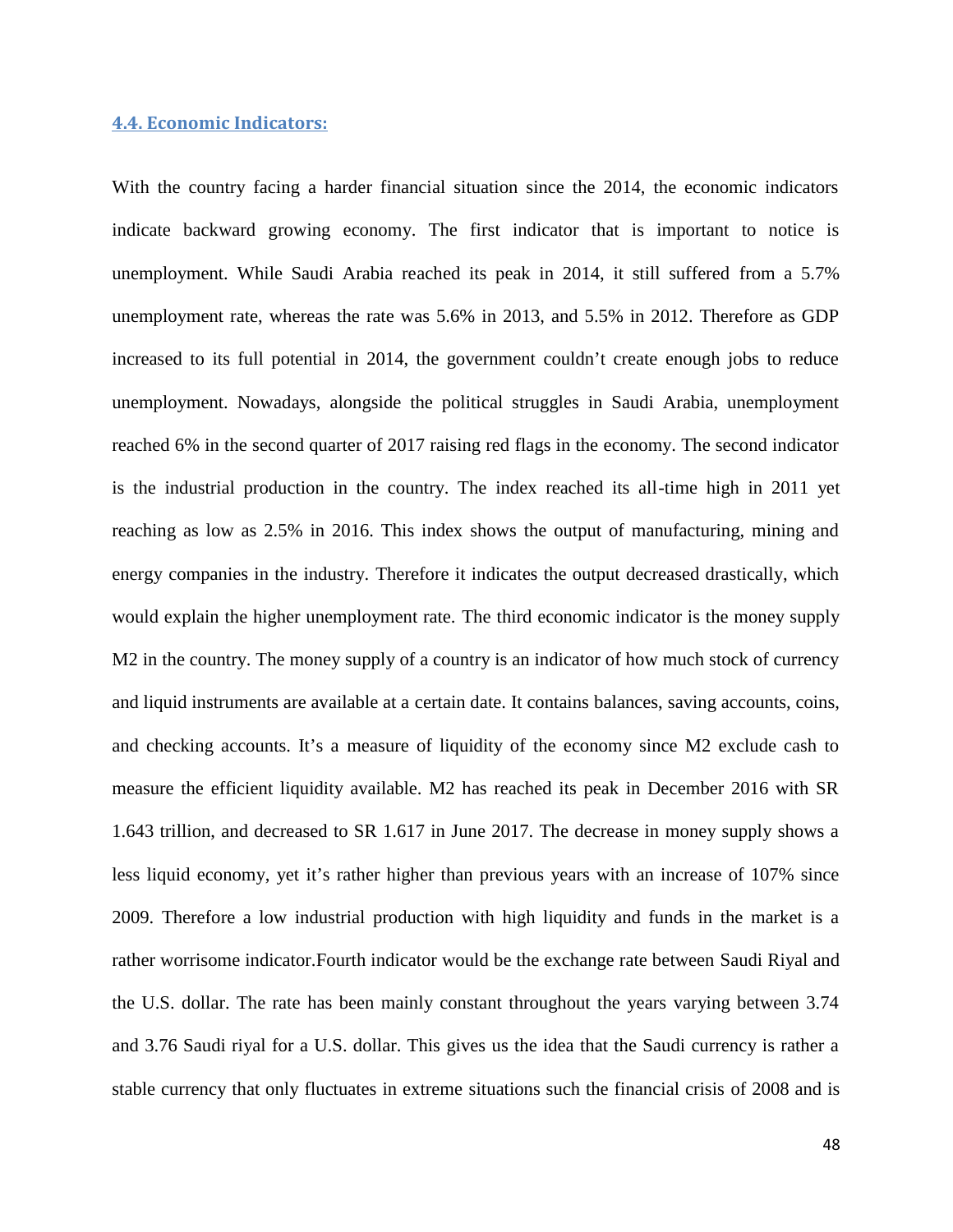fluctuating in a determined array. The fifth economic indicator is the consumer price index which leads us to the inflation in the country. Inflation reached its high points in 2009 with 11% inflation rate. This value dropped drastically to reach a -0.1% inflation rate at the beginning of 2017. This deflation is expected due to first, its sanctions on Qatar and Yemen, which yields less tradable goods to be exported. And second and the main reason is the decreasing price of oil, which forced Saudi Arabia to stock the oil in reserves rather than selling them at a discount. Therefore the economy is at a deflation which naturally explains the high unemployment levels. Whereas deflation also explains the slower industrial production, since in a state of a deflation the companies work on cost cutting strategies to survive and handle the over produced goods with no relative demand. The index currently contains 179 listed companies across different sectors.

#### **4.5. Tadawul:**

The Saudi Stock Exchange is the sole entity in Saudi Arabia that is responsible of listing and trading securities, and it's called Tadawul. The index is called Tadawul all shares index and its abbreviation is TASI. The index started in 1994 and was worth SR 1,282.87, and then it grew to become six times bigger in term of value. The index consists currently of 179 listed companies, with a market capitalization of \$569.87 billion. We can divide the index into 20 industries in the following table 1: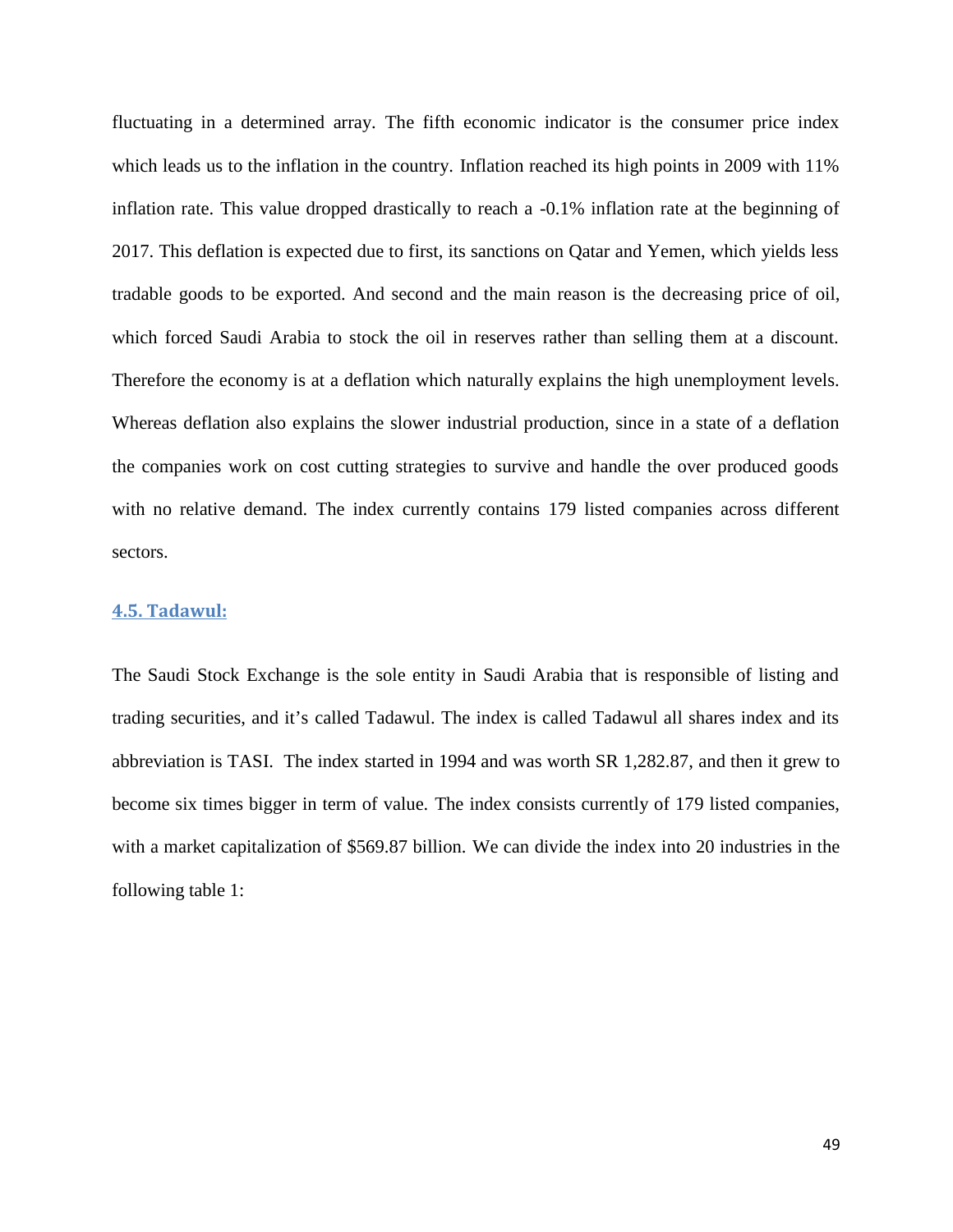| Tadawul                                     |                     |  |  |  |
|---------------------------------------------|---------------------|--|--|--|
| <b>Sectors</b>                              | Number of Companies |  |  |  |
| Energy                                      | 4                   |  |  |  |
| Materials                                   | 42                  |  |  |  |
| <b>Capital Goods</b>                        | 12                  |  |  |  |
| <b>Commercial and Professional Services</b> | $\overline{2}$      |  |  |  |
| Transportation                              | 5                   |  |  |  |
| <b>Consumer Durables and Apparel</b>        | 5                   |  |  |  |
| <b>Consumer Services</b>                    | 6                   |  |  |  |
| Media                                       | 2                   |  |  |  |
| Retailing                                   | 6                   |  |  |  |
| Food and Staples Retailing                  | 4                   |  |  |  |
| Food and Beverages                          | 12                  |  |  |  |
| Healthcare                                  | 6                   |  |  |  |
| Pharma and Biotech                          | 1                   |  |  |  |
| <b>Banks</b>                                | 12                  |  |  |  |
| Diversified Financials                      | 4                   |  |  |  |
| Insurance                                   | 33                  |  |  |  |
| <b>Telecommunication Services</b>           | 4                   |  |  |  |
| <b>Utilities</b>                            | 2                   |  |  |  |
| <b>REITs</b>                                | 7                   |  |  |  |
| <b>Real Estate Management</b>               | 10                  |  |  |  |
| Total                                       | 179                 |  |  |  |

We can see the industry's heavy reliance on material companies that are mainly oil mining companies and insurance companies. In our study we will only be using the companies that provide financial records over the time period of 2009 through 2016. Joint companies, acquisitions and stock splits will not be considered even though they're rare in the Tadawul index.

On the other hand, looking at the Tadawul index performance, we can find that the index gained 440.42% since its inception. The index increased from SR 1,282.87 in 1994 to reach SR 6,933.09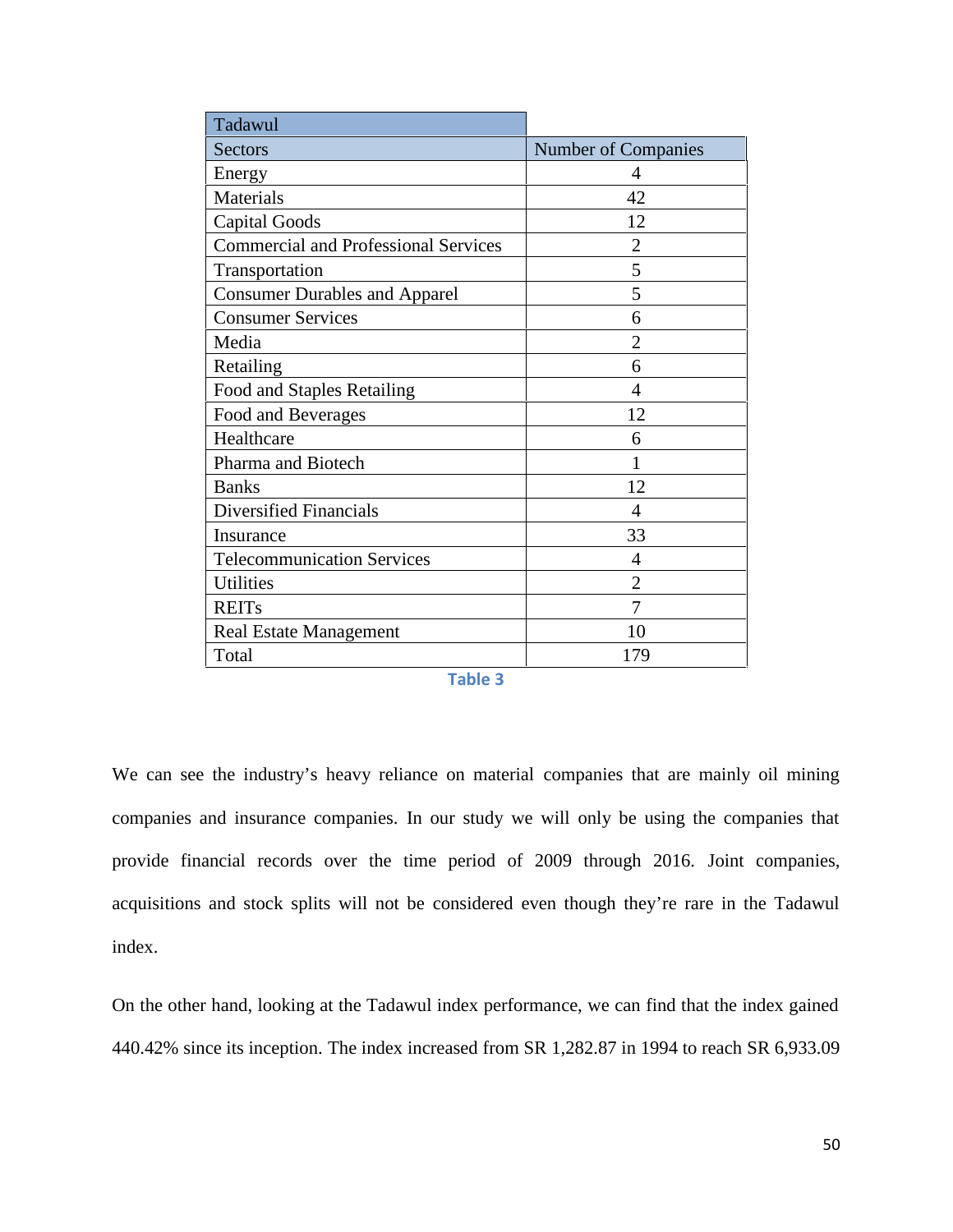in November 2017. In addition, the index reached its peak in February of 2006 to become SR 20,966.58, which is a 1,534.34% increase in price since its inception.

Moreover, the overall index performance in recent years has been in a downward slope. Since 2009, the index reached its peak in the end of 2014 and continued to lose value until 2017. After the financial crisis of 2008, the index's value was around SR 4,384.59 and increased up until August 2014 when it reached SR 11,112.12. As of 2014 and the oil crisis repercussions, the index lost 37.41 of its price to reach SR 6,054.38 in November 2017 as we can see in figure 4. Therefore the index itself is accompanying the economic indicators in embodying the backward sloping economy. And it's perfectly represented in the performance of the Tadawul index.



**Figure 4**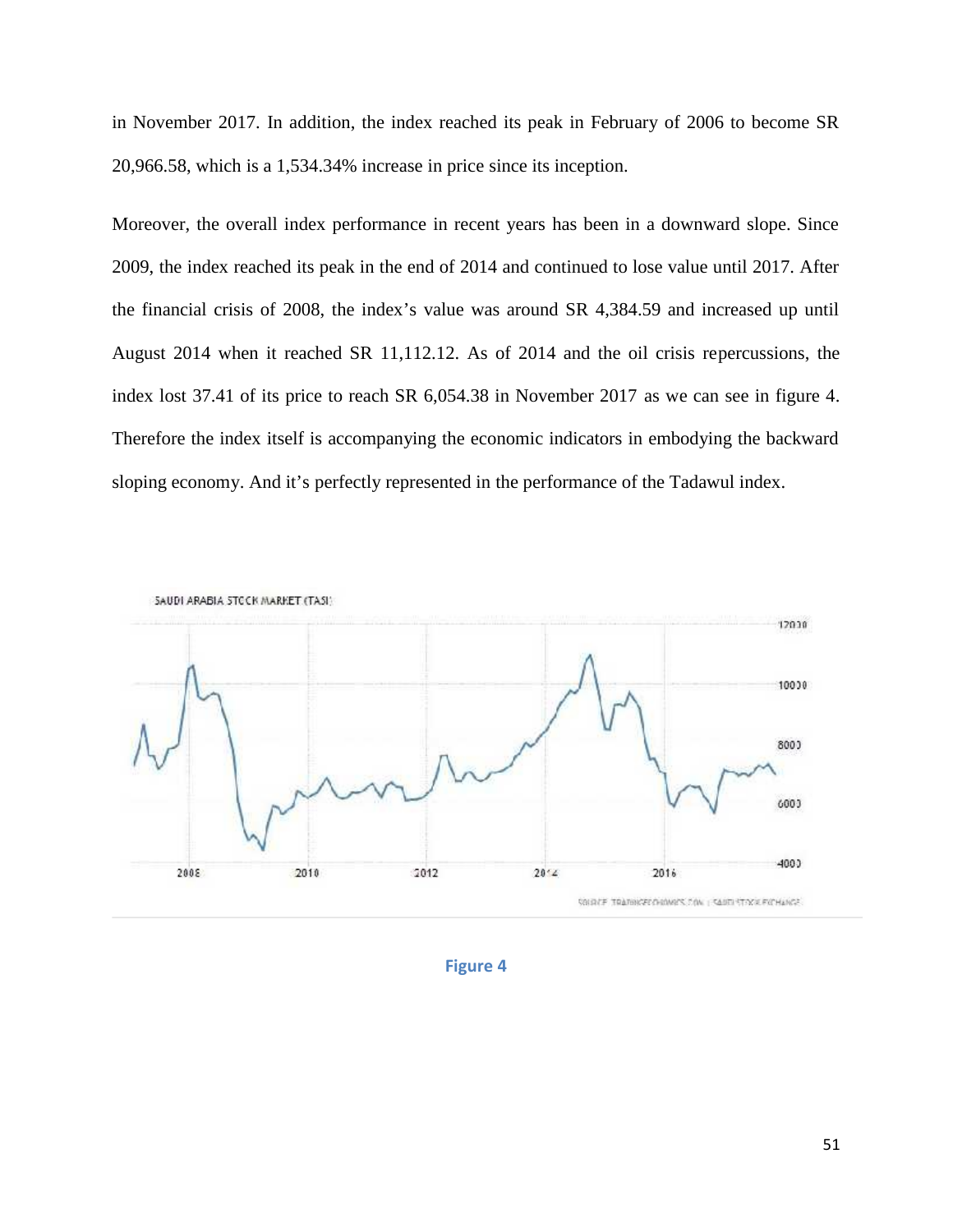# **Chapter 5:**

#### **Methodology:**

## **5.1. APT Steps:**

The arbitrage pricing theory application is composed of three steps. The first step consists of choosing the sample to study and grouping them. The grouping technique will be explained further later on, yet in general terms we divided the Tadawul index into 15 portfolios sector based with different number of stocks in each portfolio. The portfolios range from two stocks to twenty nine stocks in each. The data ranges from June 2009 until December 2016 which results in 91 observations per variable. In addition we chose 11 macroeconomic variables to study following the study by Gunsel, Rjoub and Tursoy (2008).

Step two on the other hand consists of running a regression on each individual stock on the macroeconomic variables over the 7 years. Each individual stock results in an equation with 11 relative coefficients for the macroeconomic variables.

Step three consist of running a cross sectional regression on the average return of the stocks in the same portfolio with the betas we obtained in step two as the independent variables. We end up with a cross sectional regression equation for each portfolio.

#### **5.1.1. Data and Grouping:**

We first divided the Tadawul all shares index that consists 179 stocks into sectors as show in chapter 3. Yet the difference this time that we omitted all the stocks that has missing values in the date range of June 2009 to December 2016. We also omitted any stocks that merged,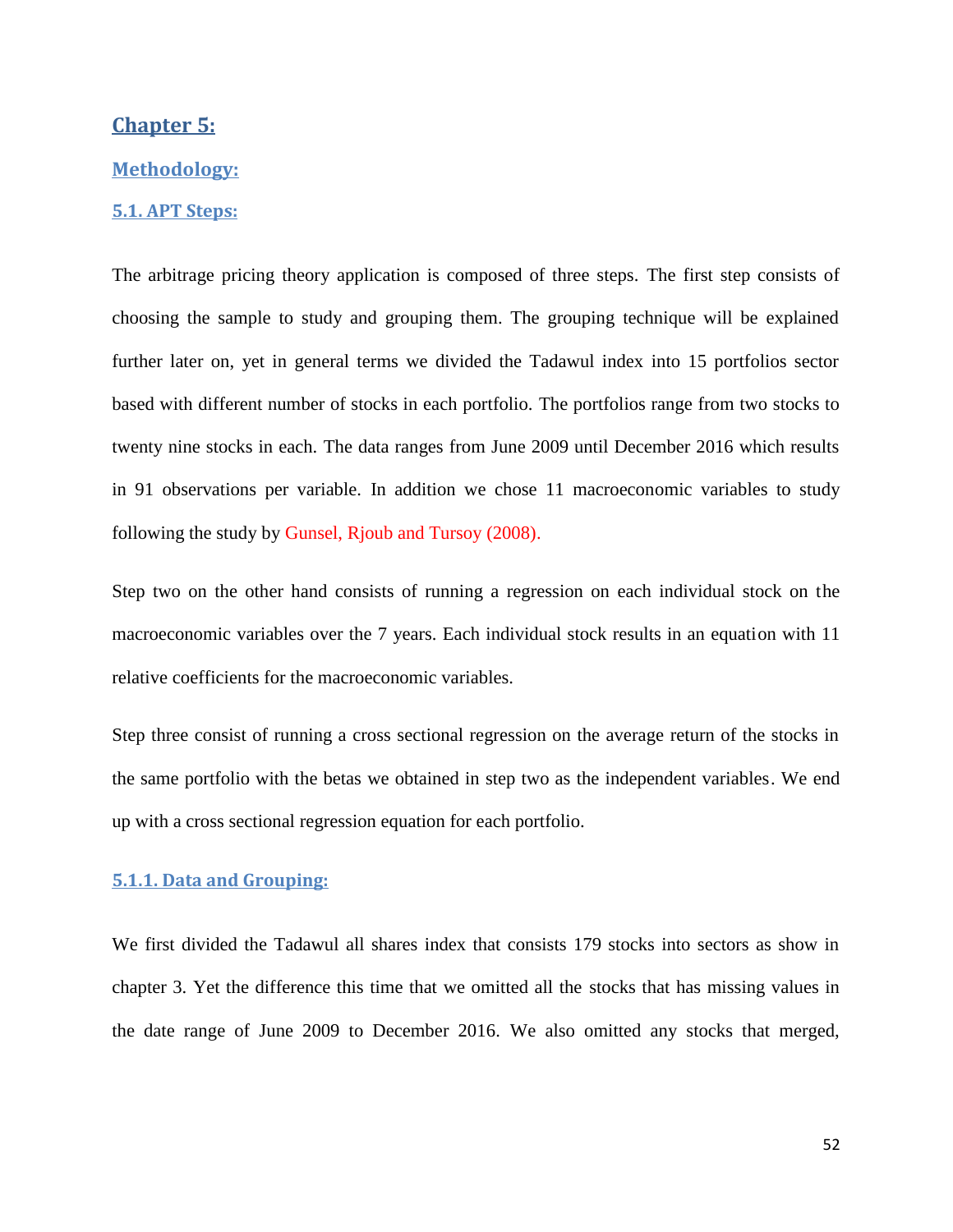acquired or dissolved during this period.At last we ended up with the following sectors and number of stocks respectively as shown in table 2:

| Sector                   | <b>Number of Stocks</b> |  |  |  |
|--------------------------|-------------------------|--|--|--|
| Energy                   | 4                       |  |  |  |
| Material                 | 29                      |  |  |  |
| <b>Capital Goods</b>     | 8                       |  |  |  |
| Transportation           | 4                       |  |  |  |
| <b>Consumer Durables</b> | 3                       |  |  |  |
| <b>Consumer Service</b>  | 3                       |  |  |  |
| Retail                   | 3                       |  |  |  |
| Food and Staples         | 3                       |  |  |  |
| Food and Beverage        | 12                      |  |  |  |
| <b>Banks</b>             | 11                      |  |  |  |
| Financials               | 3                       |  |  |  |
| Telecommunication        | 3                       |  |  |  |
| <b>Utilities</b>         | $\overline{2}$          |  |  |  |
| Real Estate Management   | 8                       |  |  |  |
| Insurance                | 20                      |  |  |  |
| <b>Total</b>             | 116                     |  |  |  |
| Table 4                  |                         |  |  |  |

The return of each stock is calculated using the logarithms of the change in price at t and t-1 as shown in the following equation:

$$
R_t = \log(\frac{P_t}{P_{t-1}})
$$

On the other hand, the macroeconomic variables chosen are as follows:

- Treasury bill rate: the rate on one month Treasury bill rate has been used as a measure of risk free in the Saudi market.
- Unemployment: the data for this variable was available at a yearly frequency, therefore we transform the yearly data to monthly data.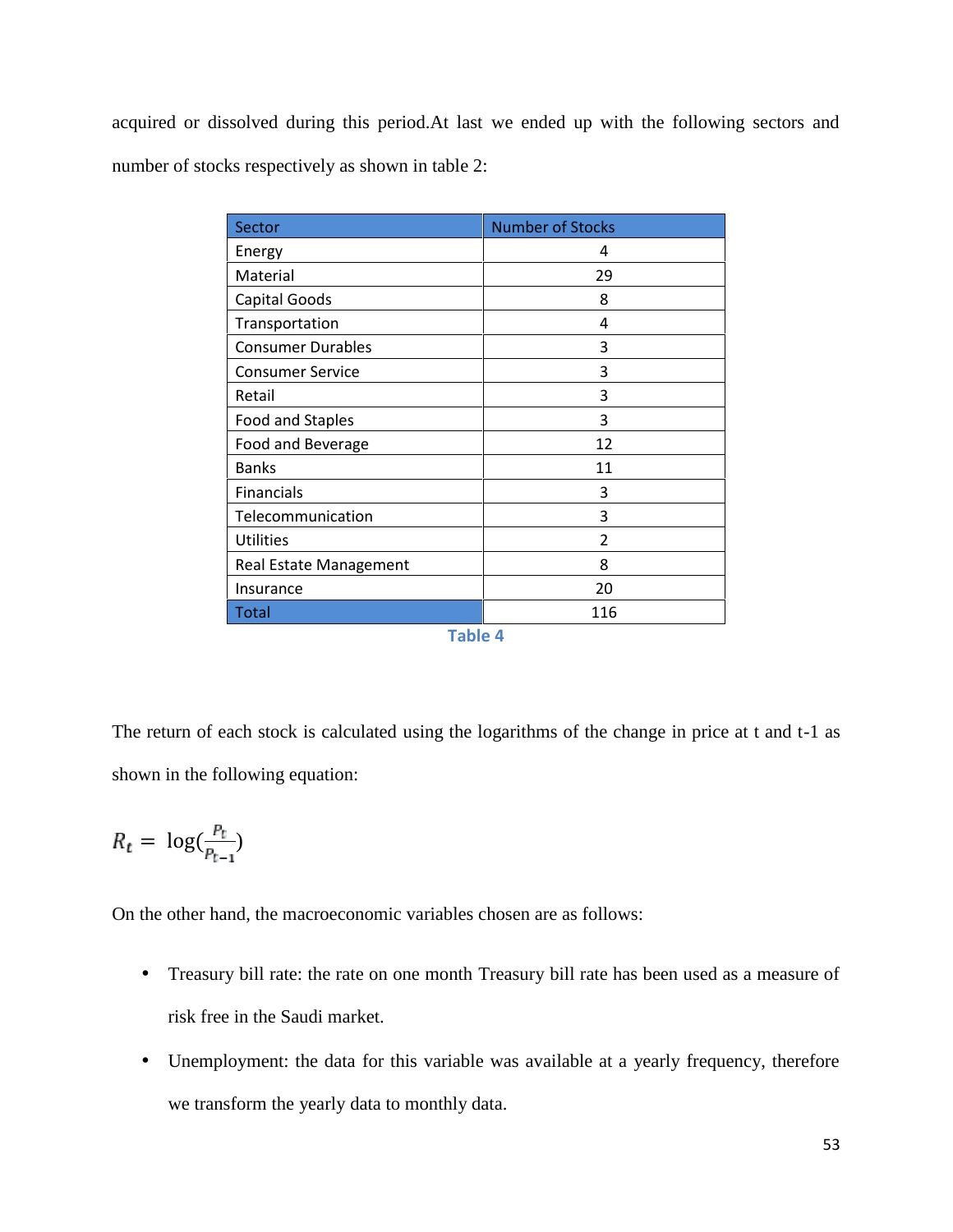- Change in money supply: the logarithm of the percentagechange in money supply M1 (in Saudi riyal) has been used by most of the articles applying the APT.
- Industrial production: the data for this variable was also available at a yearly frequency and has been transformed to monthly accordingly.
- Gross Domestic Product: since Saudi is an emerging market, the data can rarely be found monthly, therefore GDP was also found yearly and transformed to monthly. In addition we calculated the percentage change in GPD and used their logarithm for more precision.
- Inflation rate: the inflation rate was found as a percentage change in the consumer price index monthly.
- Change in crude oil production: Since Saudi Arabia is hugely influenced by its oil production and its relative prices. Crude oil production is a must include variable in our study. We used the logarithm of the percentage change in crude oil production as our  $7<sup>th</sup>$ variable.
- Change in imports: we used the logarithm change in imports over the years.
- Change in exports: we used the logarithm change in exports over the years.
- Exchange rate: we used the exchange rate between Saudi riyal and the United States dollar as our  $10<sup>th</sup>$  variable. The change in exchange rate levels was calculated to be used.
- Gold price: we used the logarithm change in gold prices in Saudi riyal.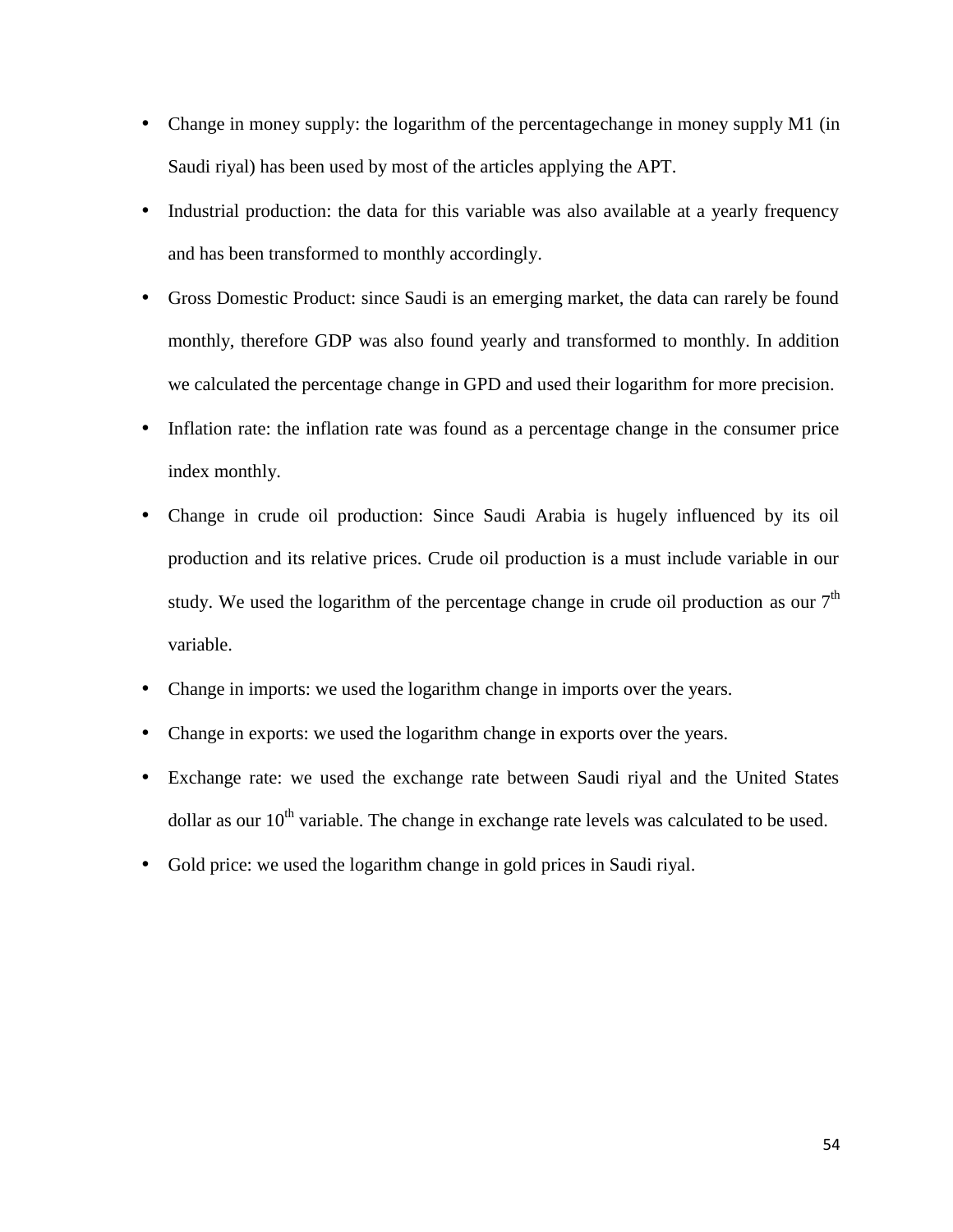### **5.1.2. TheRegressions:**

The first regression includes the return of individual stocks as an independent variable, and the 11 macro variables as dependent variables. Which gives us the following equation:

$$
R_{11} = \alpha + \beta_{11}X_1 + \beta_{21}X_2 + \beta_{31}X_3 + \beta_{41}X_4 + \beta_{51}X_5 + \beta_{61}X_6 + \beta_{71}X_7 + \beta_{81}X_8 + \beta_{91}X_9
$$
  
+  $\beta_{11}X_1 + \beta_{11}X_1 + \varepsilon_t$ 

The betas obtained from the first regression are then grouped with the other betas from the regressions of the stocks in the same portfolio. These betas are then used as independent variables in our cross sectional analysis. In addition our dependent variable will be the average return of the stocks in the same portfolio. Running the cross sectional analysis will give us the following equation of each portfolio:

$$
\overline{R}_1 = \lambda_0 + \beta_{11}\lambda_1 + \beta_{21}\lambda_2 + \beta_{31}\lambda_3 + \beta_{41}\lambda_4 + \beta_{51}\lambda_5 + \beta_{61}\lambda_6 + \beta_{71}\lambda_7 + \beta_{81}\lambda_8 + \beta_{91}\lambda_9
$$

$$
+ \beta_{11}\lambda_1 + \beta_{11}\lambda_1 + \epsilon_1
$$

Where  $\overline{R}_i$  is the average of the return of the socks in the same portfolio and  $\lambda$  is the reward for bearing the risk.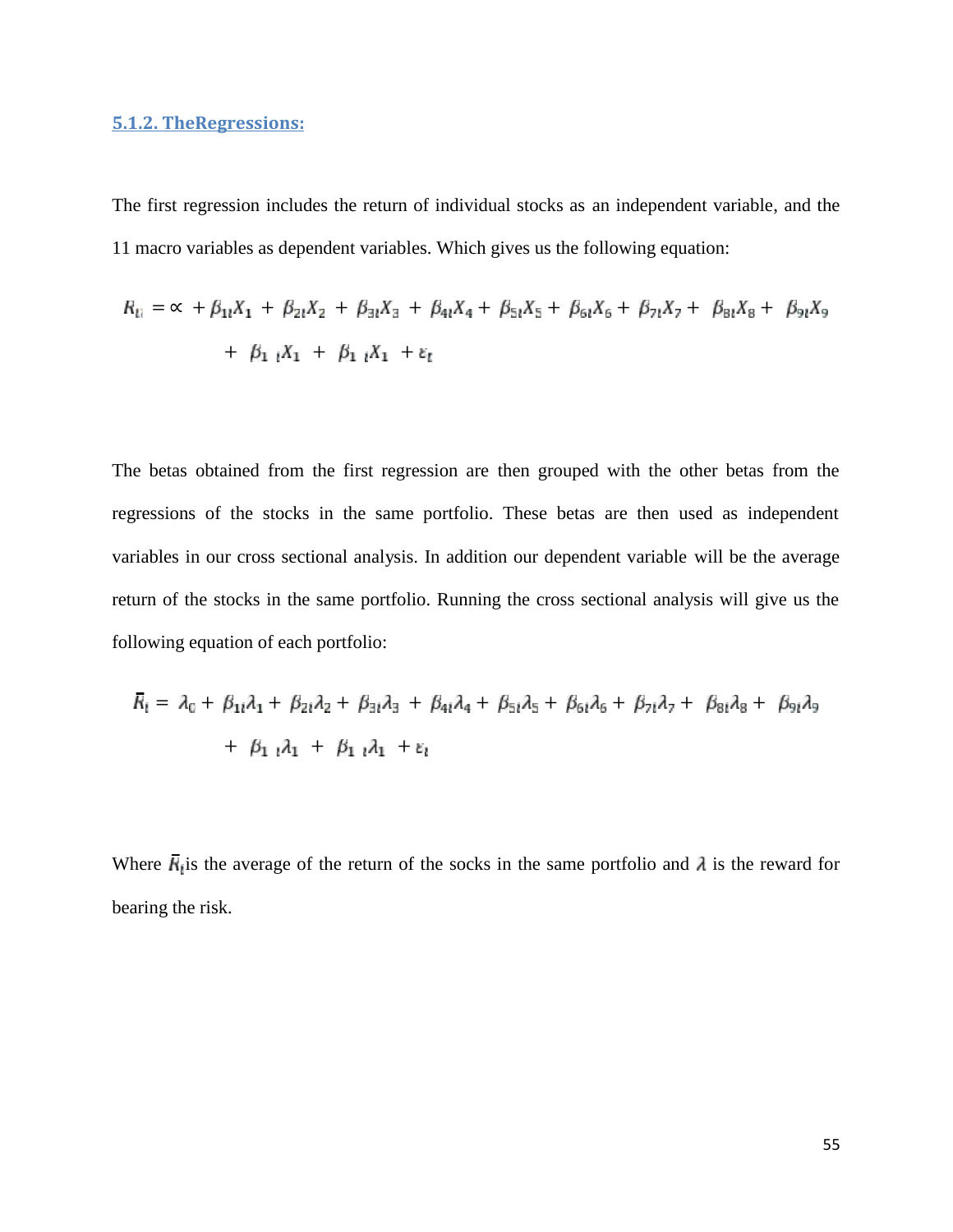# **Chapter 6:**

#### **Descriptive statistics:**

## **6.1. Normality of Factors:**

First in order to start our study, arbitrage pricing theory imposes an assumption that the data should be normally distributed. Therefore we apply the Jarque-Bera test first to our factors data in addition to some descriptive statistics. Our results are shown in table 3:

| <b>Factors</b>               | Mean  | N  | StdDev | <b>Skewness</b> | <b>Kurtosis</b> | Jarque-Bera |
|------------------------------|-------|----|--------|-----------------|-----------------|-------------|
| Exports                      | 0.002 | 91 | 0.01   | $-0.93$         | 4.24            | 19.21       |
| Exchange rate                | 0.002 | 91 | 0.01   | 0.12            | 3.5             | $1.21***$   |
| <b>GDP</b>                   | 0.005 | 91 | 0.01   | 0.46            | 12.04           | 313         |
| <b>Gold Price</b>            | 0.001 | 91 | 0.05   | $-0.03$         | 2.76            | $0.22**$    |
| Imports                      | 0.001 | 91 | 0.03   | $-0.9$          | 14              | 471         |
| Inflation                    | 0.03  | 91 | 0.01   | 0.002           | 1.84            | $5.01**$    |
| <b>Industrial Production</b> | 0.03  | 91 | 0.04   | $-0.09$         | 3.73            | $2.19**$    |
| Money Supply                 | 0.007 | 91 | 0.01   | 1.26            | 5.63            | 50.56       |
| Oil Production               | 0.002 | 91 | 0.01   | 0.82            | 5.86            | 41.41       |
| <b>Treasury Bills</b>        | 0.51  | 91 | 0.25   | 2.01            | 6.31            | 103.07      |
| Unemployment                 | 0.005 | 91 | 0.0001 | 0.3             | 2.43            | $2.58**$    |

**Table 5**

We first notice that all the means are positive, which indicate that there is a positive but minimal change in the economy as a whole. We start by exports and imports where the mean is positive, yet the skewness is negative. This indicates that there has been more negative change in exports and imports rather than positive. This can be easily referred to due to the drop in oil prices. Since oil has faced a huge plumb in the previous years, it is obvious for a country that Saudi Arabia that heavily rely on its oil production, to face a decline in exports. This results in a negative change in imports to decrease the trade deficit.In addition, the JarqueBera test indicates that the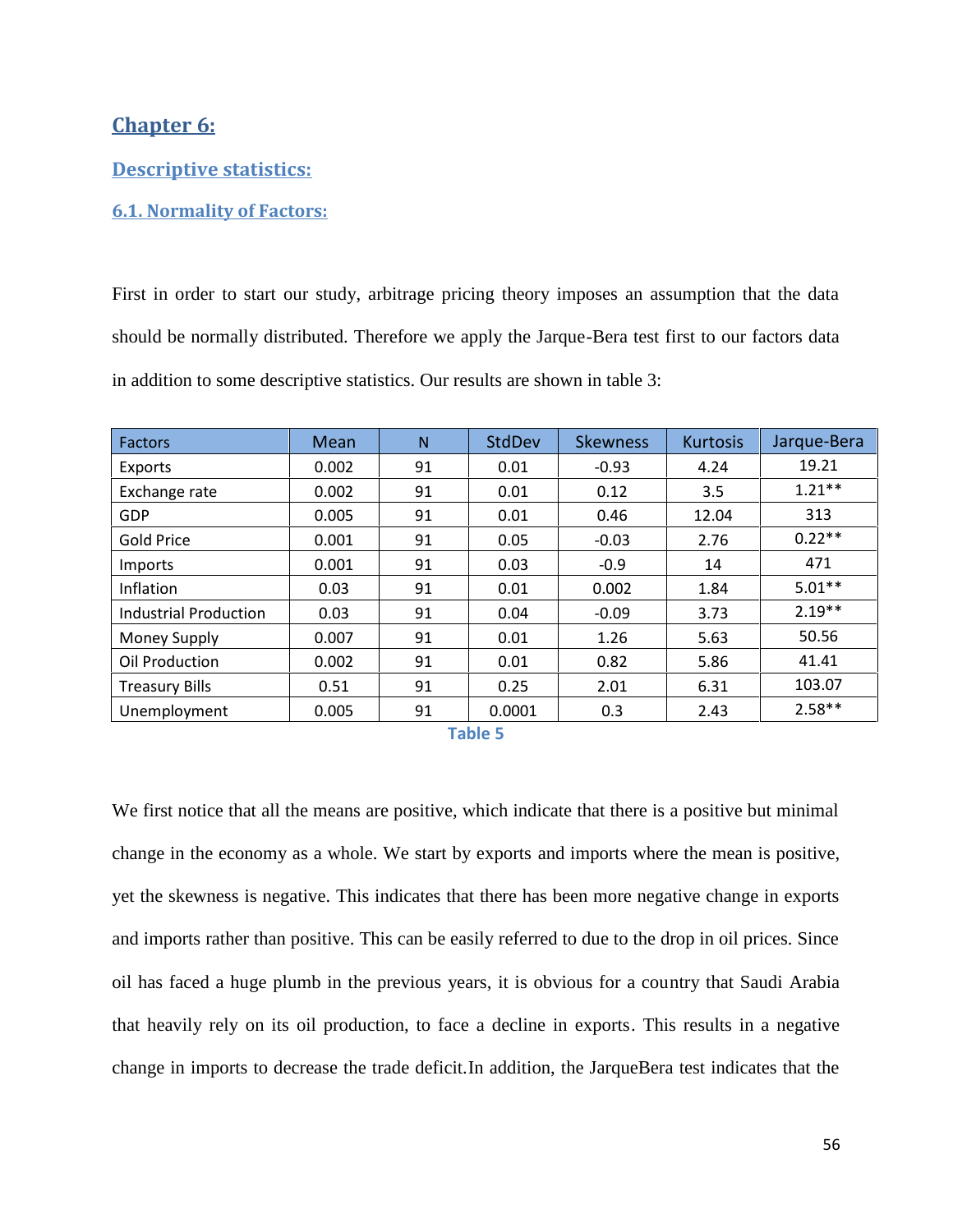data for exports is not normally distributed. This can be due to the shocks in the oil market which left many outliers and extreme shifts in data.

Second, exchange rate has a positive mean, skewness, and kurtosis. This shows the heavy density of positive values. In addition, we can see that exchange rates are normally distributed. That can be traced back to the fact that the factor measure Saudi Arabian Riyal versus the United States dollar.

Gross domestic product shows a positive range of data as well. Positive mean, skewness and kurtosis show a fair growth in the GDP. Even though the data for GDP aren't normally distributed yet the factor is a must have factor in our study.

Gold price and industrial production also have a positive mean with negative skewness. The reason is similar to that of exports. In addition both of these factors are normally distributed.

As for inflation, we notice that there has been more positive inflation data than negative ones. The skewness although positive, yet it is minimal. Moreover the data is normally distributed as opposed to the Treasury bill rates. T-bills on the other hand have a positive mean, standard deviation, skewness and kurtosis. Yet the data isn't normally distributed.

Finally money supply and oil production has similar characteristics. Both have a positive mean, skewness, kurtosis and standard deviation. Yet both aren't normally distributed. This can also be explained by the shock in the Saudi market due to its heavy reliance on its oil products. As oil prices dropped, many outliers and extreme data appeared to adjust for the downturn in the economy. Even though some of the factors aren't normally distributed with the Jarque-Bera's, yet the test itself isn't conclusive and other factors can be proved to be normally distributed.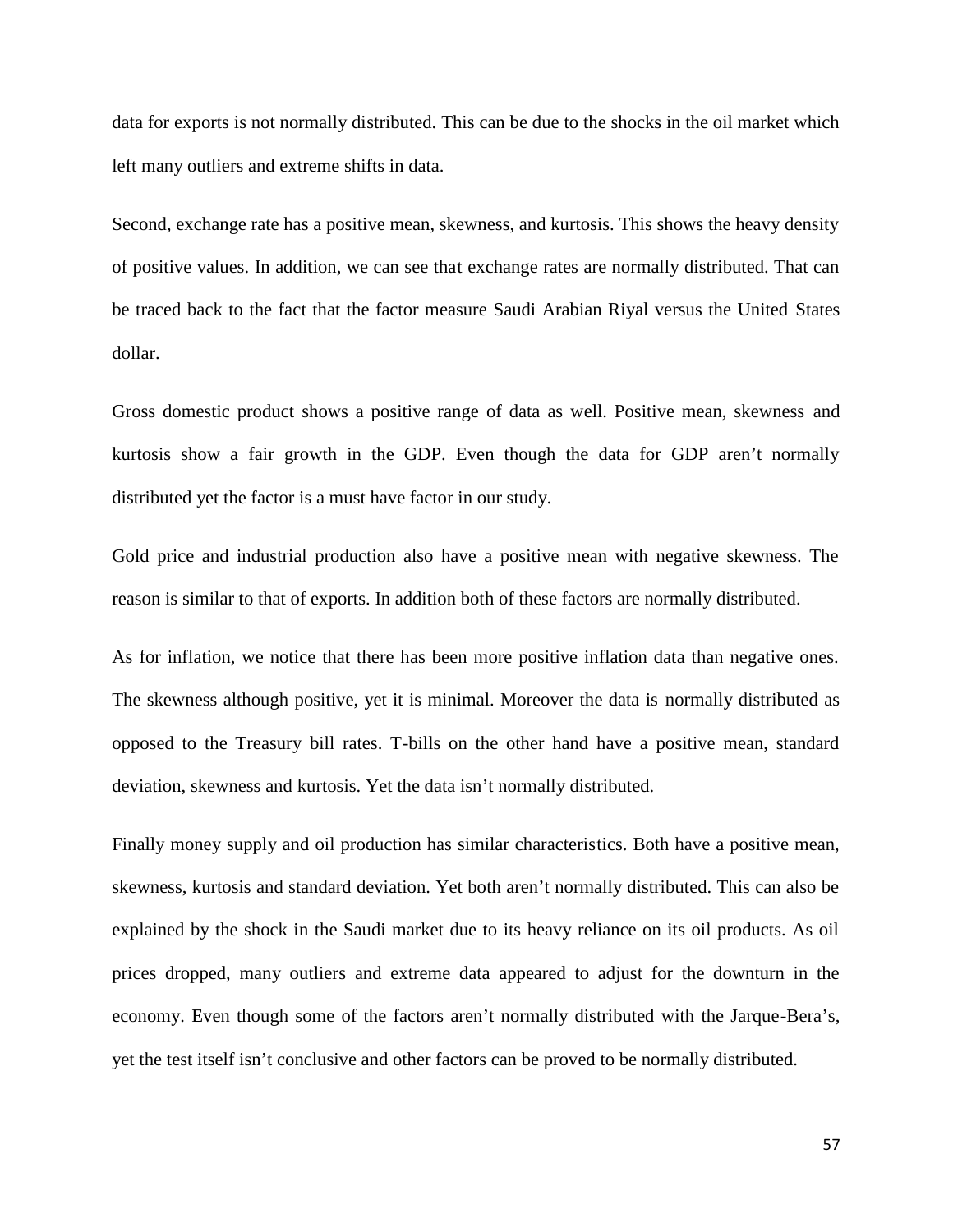# **6.2. Normality of Stock Returns:**

The general assumption of normality also applies to the stock returns in the TADAWUL stock exchange. In the following tale we provide their mean, skewness, kurtosis, standard deviation and the JarqueBera test for normality:

| Sector   | Company       | Mean       | N  | StdDev | <b>Skewness</b> | <b>Kurtosis</b> | Bera-<br>Jarque |
|----------|---------------|------------|----|--------|-----------------|-----------------|-----------------|
|          | SARCO         | $-0.04$    | 91 | 0.13   | 1.05            | 7.56            | 96.04           |
|          | Petro Rabigh  | $-0.01$    | 91 | 0.11   | $-0.15$         | 4.48            | $8.78*$         |
| Energy   | Bahri         | 0.009      | 91 | 0.091  | $-0.44$         | 6.08            | $0.047*$        |
|          | Aldrees       | 0.008      | 91 | 0.08   | 0.5             | 5               | $0.01*$         |
|          | <b>ACC</b>    | 0.002      | 91 | 0.08   | 0.57            | 4.41            | 12.59           |
|          | Advanced      | 0.01       | 91 | 0.09   | 0.38            | 4.36            | 9.31            |
|          | Alujain       | 0.002      | 91 | 0.12   | 0.23            | 3.83            | $3.41**$        |
|          | <b>APC</b>    | $-0.005$   | 91 | 0.12   | $-0.29$         | 5.44            | 23.99           |
|          | <b>BCI</b>    | $-0.0009$  | 91 | 0.09   | $-0.16$         | 4.63            | 10.57           |
|          | Chemanol      | $-0.006$   | 91 | 0.09   | $-0.31$         | 3.62            | $2.96**$        |
|          | <b>EPCCO</b>  | $-0.003$   | 91 | 0.06   | 0.91            | 7.1             | 76.00           |
|          | <b>FIPCO</b>  | 0.003      | 91 | 0.11   | 0.44            | 4.25            | $9.02*$         |
|          | Maadaniyah    | $-0.001$   | 91 | 0.12   | 0.09            | 3.64            | $1.7***$        |
|          | Maaden        | 0.01       | 91 | 0.09   | $-0.06$         | 4.04            | $4.235**$       |
|          | Nama Chemical | $-0.007$   | 91 | 0.11   | 0.1             | 5.1             | 17.03           |
|          | <b>NGC</b>    | $-0.01$    | 91 | 0.09   | $-0.24$         | 3.95            | $4.36**$        |
| Material | QACCO         | 0.001      | 91 | 0.05   | 1.2             | 6069            | 73.00           |
|          | SABIC         | 0.003      | 91 | 0.07   | 0.04            | 5.6             | 26.40           |
|          | <b>SAFCO</b>  | 0.001      | 91 | 0.05   | $-0.4$          | 4.91            | 16.30           |
|          | <b>SAHARA</b> | $-0.001$   | 91 | 0.1    | $-0.19$         | 2.99            | $0.55***$       |
|          | Saudi Cement  | 0.006      | 91 | 0.07   | 0.12            | 3.97            | $3.84**$        |
|          | Saudi Kayan   | $-0.005$   | 91 | 0.1    | 0.07            | 4.07            | $4.4***$        |
|          | <b>SIIG</b>   | 0.0006     | 91 | 0.1    | $-0.7$          | 5.85            | 39.21           |
|          | Sipchem       | $-0.00045$ | 91 | 0.1    | $-1.04$         | 5.04            | 32.25           |
|          | <b>SPCC</b>   | 0.0034     | 91 | 0.066  | 1.107           | 6.78            | 72.96           |
|          | SPM           | $-0.014$   | 91 | 0.11   | 0.39            | 4.25            | $8.3*$          |
|          | Tasnee        | 0.0016     | 91 | 0.1    | $-0.34$         | 3.19            | $1.95***$       |
|          | <b>TCC</b>    | $-0.006$   | 91 | 0.07   | 0.5             | 6.29            | 45.00           |

# **Table 6**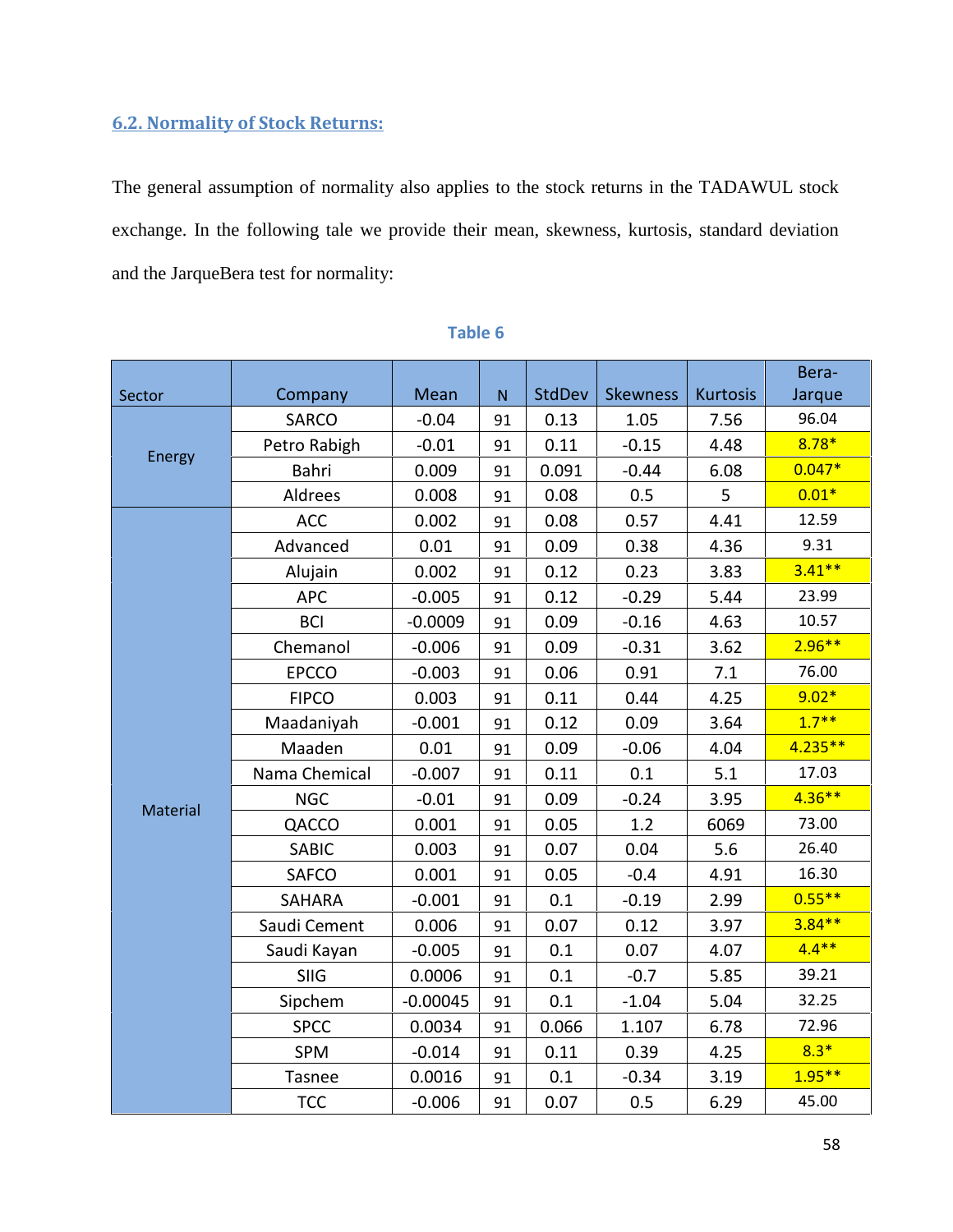|                             | Yansab              | 0.007     | 91 | 0.08  | $-0.062$ | 4.99  | 21.02     |
|-----------------------------|---------------------|-----------|----|-------|----------|-------|-----------|
|                             | <b>YCC</b>          | 0.002     | 91 | 0.07  | 0.07     | 4.57  | 9.54      |
|                             | <b>YSCC</b>         | $-0.0016$ | 91 | 0.07  | $-0.31$  | 3.09  | $1.55***$ |
|                             | ZamilIndust         | $-0.003$  | 91 | 0.08  | $-0.33$  | 4.09  | $6.28*$   |
|                             | Zoujaj              | $-0.004$  | 91 | 0.09  | $-0.73$  | 4.71  | 19.43     |
|                             | <b>ADC</b>          | $-0.001$  | 91 | 0.1   | $-0.86$  | 5.8   | 41.20     |
|                             | Al Babtain          | $-0.005$  | 91 | 0.11  | $-0.32$  | 4.09  | $6.14*$   |
|                             | Amiantit            | $-0.011$  | 91 | 0.08  | $-0.11$  | 3.92  | $3.44**$  |
|                             | Astra Indust        | $-0.006$  | 91 | 0.08  | $-0.9$   | 5.1   | 30.60     |
| <b>Capital Goods</b>        | <b>MESC</b>         | $-0.015$  | 91 | 0.1   | $-0.66$  | 3.27  | $7.04*$   |
|                             | Saudi Ceramics      | $-0.004$  | 91 | 0.09  | 0.3      | 4.7   | 13.47     |
|                             | <b>SIECO</b>        | $-0.003$  | 91 | 0.15  | $-0.22$  | 4.8   | 13.16     |
|                             | <b>SVCP</b>         | 0.005     | 91 | 0.07  | 0.29     | 3.9   | $4.42**$  |
|                             | <b>Batic</b>        | 0.01      | 91 | 0.14  | 0.31     | 3.71  | $3.41**$  |
|                             | <b>Budget Saudi</b> | 0.08      | 91 | 0.088 | 0.47     | 3.12  | $3.4***$  |
| Transportation              | Saptco              | 0.0057    | 91 | 0.1   | $-0.49$  | 5.06  | 19.92     |
|                             | Sisco               | 0.001     | 91 | 0.09  | $-0.35$  | 2.92  | $1.89**$  |
|                             | Alabdullatif        | $-0.01$   | 91 | 0.09  | $-1.66$  | 8.85  | 171.00    |
| Consumer<br><b>Durables</b> | Fitahi              | $-0.0017$ | 91 | 0.1   | $-0.17$  | 3.5   | $1.52**$  |
|                             | <b>SIDC</b>         | $-0.0009$ | 91 | 0.13  | $-0.08$  | 6.84  | 56.16     |
|                             | AlKhaleej TRNG      | 0.0008    | 91 | 0.1   | $-0.87$  | 5.83  | 41.97     |
| Consumer<br>Service         | Dur                 | 0.001     | 91 | 0.077 | $-0.38$  | 4.43  | 10.02     |
|                             | <b>TECO</b>         | $-0.0009$ | 91 | 0.12  | $-0.01$  | 4.28  | $6.3*$    |
|                             | AlHokair            | 0.014     | 91 | 0.11  | $-0.42$  | 5.68  | 29.91     |
| Retail                      | Jarir               | 0.007     | 91 | 0.06  | 0.41     | 5.62  | 28.68     |
|                             | SASCO               | 0.0041    | 91 | 0.11  | $-0.51$  | 6.62  | 53.79     |
|                             | Aljouf              | 0.006     | 91 | 0.08  | $-1.02$  | 7.3   | 86.12     |
|                             | Almarai             | 0.013     | 91 | 0.05  | $-0.28$  | 4.23  | $6.99*$   |
|                             | Food Products Co    | 0.0009    | 91 | 0.12  | 0.25     | 3.59  | $2.344**$ |
|                             | <b>GACO</b>         | $-0.0029$ | 91 | 0.12  | 1.28     | 9.24  | 173.00    |
|                             | <b>HB</b>           | 0.004     | 91 | 0.09  | 0.28     | 3.26  | $1.49**$  |
| Food &                      | Jazadco             | $-0.001$  | 91 | 0.11  | $-0.43$  | 3.84  | $5.59***$ |
| <b>Beverages</b>            | <b>NADEC</b>        | $-0.001$  | 91 | 0.09  | $-1.6$   | 11.71 | 327.00    |
|                             | SADAFCO             | 0.016     | 91 | 0.07  | $-0.17$  | 2.34  | $2.12**$  |
|                             | SAVOLA              | 0.005     | 91 | 0.07  | $-0.2$   | 3.71  | $2.61**$  |
|                             | <b>SFICO</b>        | $-0.007$  | 91 | 0.12  | 1.03     | 7.54  | 94.00     |
|                             |                     | 4.97E-    |    |       |          |       | 43.57     |
|                             | Sharqiya            | .05       | 91 | 0.14  | 0.79     | 5.99  |           |
|                             | <b>TADCO</b>        | $-0.005$  | 91 | 0.12  | $-0.35$  | 5.12  | 19.02     |
| <b>Banks</b>                | Al Rajhi            | 1.57E-05  | 91 | 0.06  | $-0.08$  | 3.18  | $0.24**$  |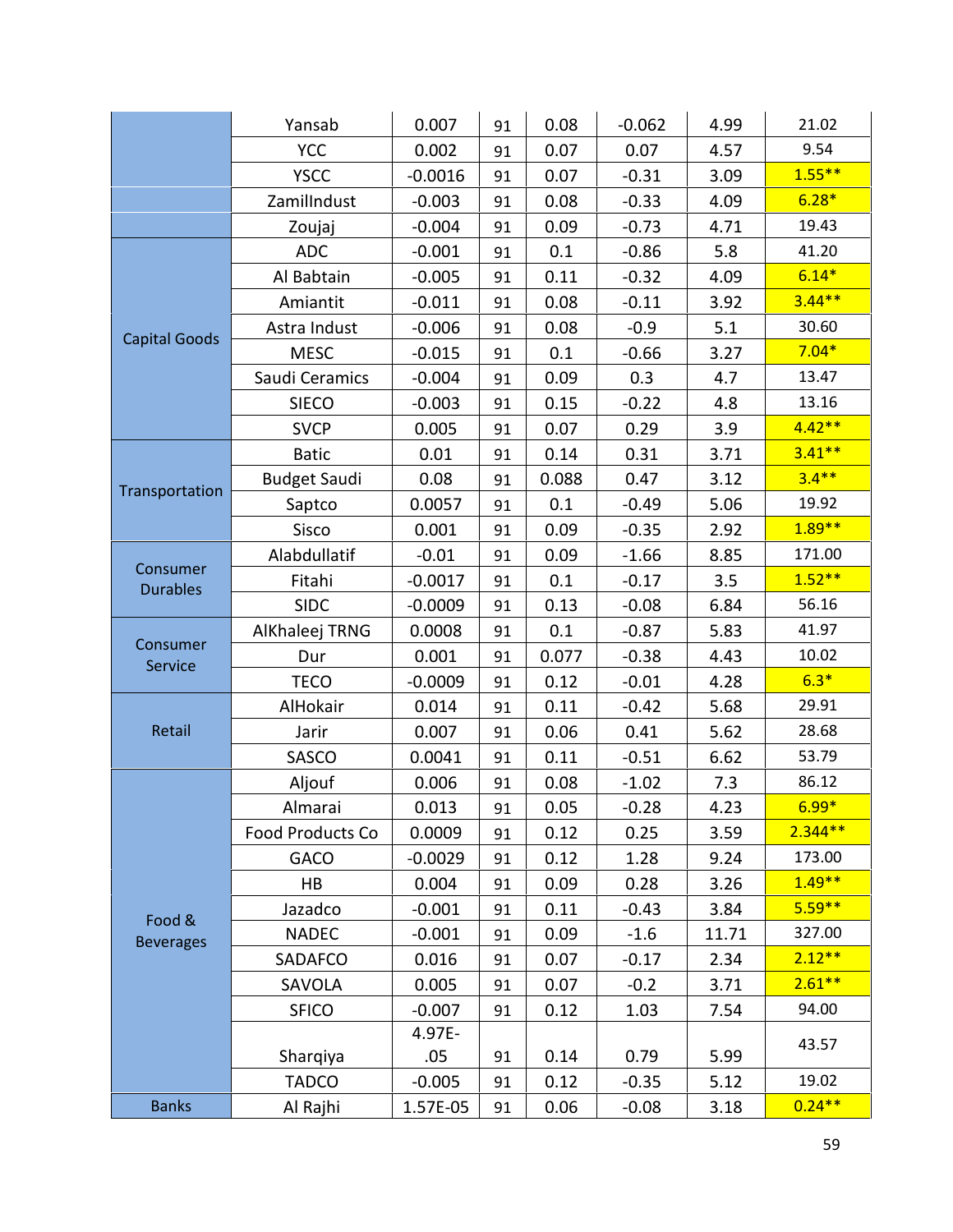|                    | Alawal Bank         | 0.0022    | 91 | 0.07 | 0.33     | 5.16  | 19.43     |
|--------------------|---------------------|-----------|----|------|----------|-------|-----------|
|                    | Albilad             | 0.006     | 91 | 0.08 | $-0.24$  | 2.4   | $2.12**$  |
|                    | Alinma              | 0.0006    | 91 | 0.07 | 0.71     | 4.59  | 17.29     |
|                    | AlJazira Bank       | $-0.001$  | 91 | 0.09 | 0.27     | 3.83  | $3.78**$  |
|                    | <b>ARNB</b>         | $-0.0027$ | 91 | 0.07 | 0.8      | 4.5   | 18.57     |
|                    | <b>BSFR</b>         | 0.0004    | 91 | 0.07 | 0.03     | 3.79  | $2.42**$  |
|                    | Riyad Bank          | $-0.0003$ | 91 | 0.06 | 1.65     | 7.66  | 124.32    |
|                    | SABB                | $-0.0001$ | 91 | 0.07 | 0.7      | 4.19  | 12.91     |
|                    | SAIB                | 0.001     | 91 | 0.07 | 0.48     | 5.44  | 26.21     |
|                    | <b>SAMBA Bank</b>   | 0.001     | 91 | 0.08 | 0.78     | 4.66  | 19.91     |
|                    | Aseer               | 0.001     | 91 | 0.09 | $-0.27$  | 3.47  | $1.99**$  |
| <b>Financials</b>  | Kingdom             | 0.003     | 91 | 0.1  | 0.61     | 7.16  | 71.52     |
|                    | <b>SAIC</b>         | 4.55E-05  | 91 | 0.09 | $-0.66$  | 4.4   | 14.26     |
|                    | Etihad              | $-0.004$  | 91 | 0.09 | $-1.25$  | 9.56  | 187.00    |
| Telecom            | <b>STC</b>          | 0.0035    | 91 | 0.06 | 0.16     | 4.56  | 9.72      |
|                    | ZAIN                | $-0.01$   | 91 | 0.1  | $-0.01$  | 4.78  | 12.09     |
|                    | <b>GASCO</b>        | 0.003     | 91 | 0.06 | $-0.36$  | 4.44  | 9.84      |
| <b>Utilities</b>   | Saudi Electric      | 0.008     | 91 | 0.06 | 0.16     | 3.69  | $2.27**$  |
|                    | <b>ARDCO</b>        | 0.009     | 91 | 0.08 | $-0.04$  | 3.29  | $0.35**$  |
|                    | Dar Alarakan        | $-0.011$  | 91 | 0.11 | 0.16     | 4.03  | $4.43**$  |
|                    | Emaar EC            | 0.005     | 91 | 0.1  | 0.22     | 3.72  | $2.75***$ |
| <b>Real Estate</b> | Jabal Omar          | 0.016     | 91 | 0.09 | 0.11     | 2.77  | $0.40**$  |
| Management         | <b>MCDC</b>         | 0.013     | 91 | 0.07 | 1.04     | 6.11  | 53.36     |
|                    | Red Sea             | $-0.001$  | 91 | 0.1  | $-0.59$  | 3.7   | $7.19*$   |
|                    | <b>SERCO</b>        | 0.0005    | 91 | 0.1  | $-0.02$  | 4.72  | 11.23     |
|                    | Taiba               | 0.008     | 91 | 0.07 | 0.25     | 4.81  | 13.55     |
|                    | <b>ACIG</b>         | $-0.015$  | 91 | 0.16 | 0.21     | 6.76  | 54.40     |
|                    | <b>AICC</b>         | $-0.013$  | 91 | 0.12 | 0.33     | 3.15  | $1.75***$ |
|                    | Al Ahlia            | $-0.01$   | 91 | 0.15 | 0.09     | 3.62  | $1.61**$  |
|                    | Allianz             | $-0.002$  | 91 | 0.13 | 0.56     | 5.38  | 26.51     |
|                    | Arabian Shield      | 0.003     | 91 | 0.15 | 0.61     | 4.88  | 19.12     |
|                    | <b>ATC</b>          | $-0.009$  | 91 | 0.14 | 1.91     | 10.93 | 260.39    |
| Insurance          | Bupa Arabia         | 0.02      | 91 | 0.1  | 0.76     | 4.89  | 22.48     |
|                    | <b>Gulf Union</b>   | $-0.009$  | 91 | 0.12 | 0.03     | 3.37  | $0.54**$  |
|                    | Malath              | $-0.014$  | 91 | 0.12 | $-0.67$  | 6.06  | 42.60     |
|                    | MedGulf             | 0.004     | 91 | 0.14 | $-1.27$  | 6.14  | 62.27     |
|                    | <b>SAAB Takaful</b> | $-0.0025$ | 91 | 0.13 | 0.56     | 5.38  | 26.51     |
|                    | Sagr Insurance      | $-0.002$  | 91 | 0.14 | $-1.057$ | 5.81  | 47.10     |
|                    | SAICO               | $-0.005$  | 91 | 0.11 | $-0.01$  | 3.07  | $0.02**$  |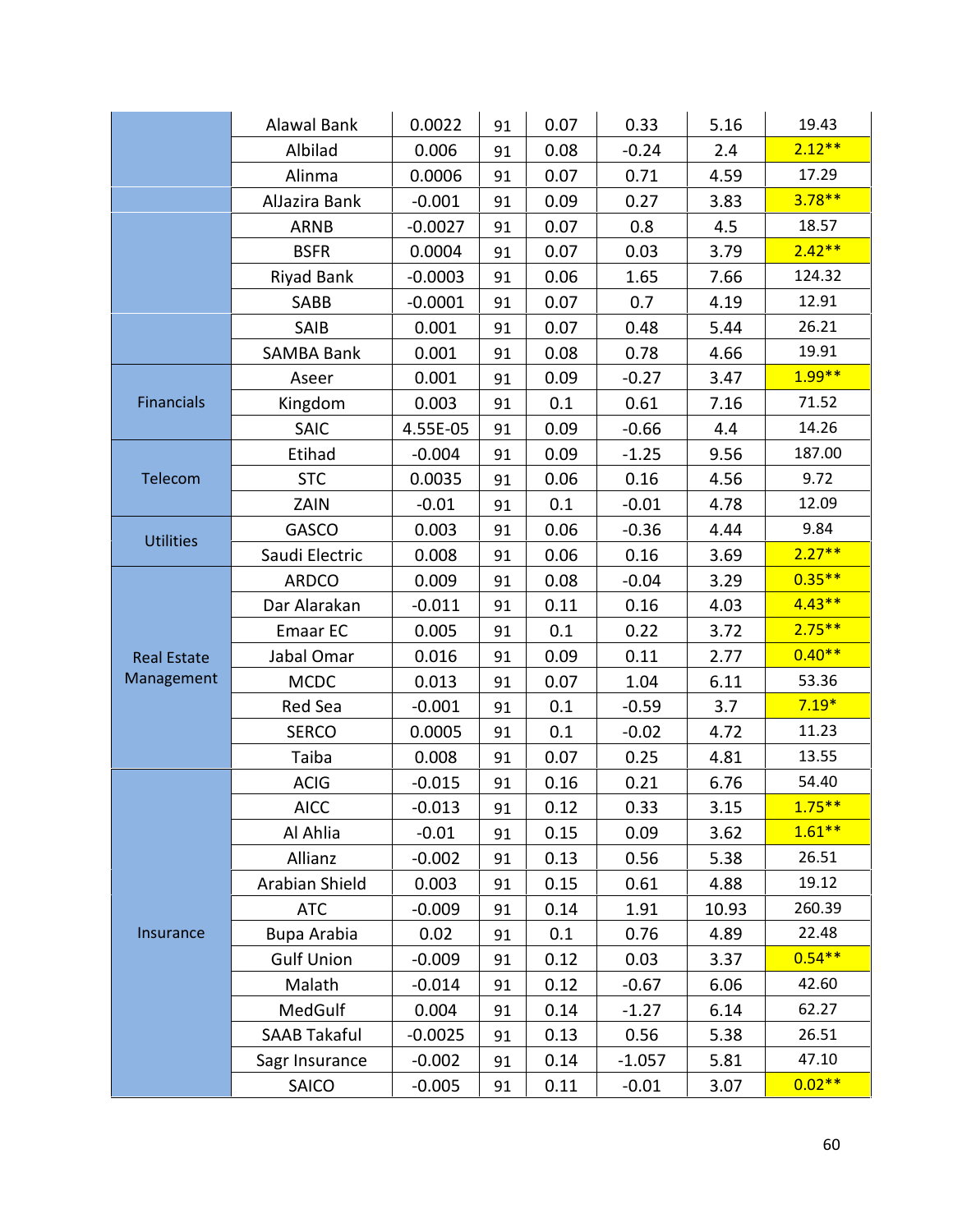| Salama             | $-0.013$  | 91 | 0.14 | 0.43    | 3.82 | $5.41**$ |
|--------------------|-----------|----|------|---------|------|----------|
| Saudi Re           | $-0.0077$ | 91 | 0.09 | 0.36    | 4.18 | $7.35*$  |
| Tawuniya           | 0.012     | 91 | 0.11 | 0.07    | 3.47 | $0.93**$ |
| <b>Trade Union</b> | $-0.004$  | 91 | 0.15 | $-1.17$ | 7.83 | 109.00   |
| <b>UCA</b>         | $-0.0026$ | 91 | 0.14 | $-1.05$ | 5.81 | 47.10    |
| <b>WAFA</b>        | $-0.009$  | 91 | 0.22 | 0.37    | 6.62 | 52.01    |
| <b>WALAA</b>       | $-0.0011$ | 91 | 0.12 | 0.42    | 4.67 | 13.42    |

From our 116 stock returns, only 49 are normally distributed according to the Jarque-Bera test. Non-normality of data doesn't indicate that the relative returns cannot be used. Rather that the normally distributed ones are more statically significant than the others and will have better beta significance in the APT process.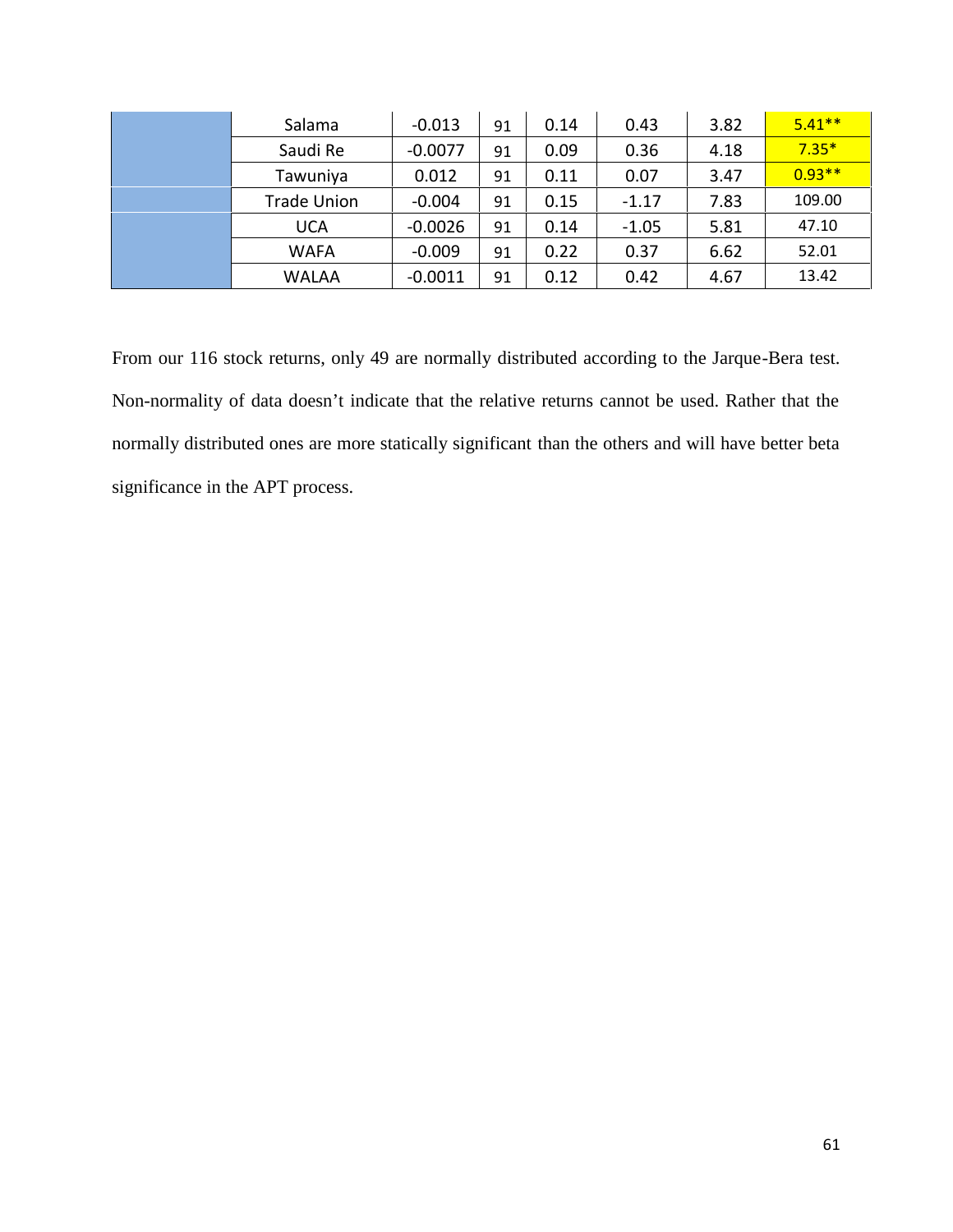#### **6.3. Correlation of factors:**

We then study the correlation between factors. We find a high positive correlation between imports and GDP which is normal since imports get accounted for in GDP. On the other hand we see a high negative correlation between treasury bills and exports. And finally there exists a positive correlation between inflation with exports, and inflation with GDP. This can be explained by cause effect magnetism. Since when inflation is high, exports tend to increase since it would be more efficient for the market to export their products to decrease inflation.

|                              |         | Exports Exchange rate GDP |          |         |         |         | Gold Price   Imports   Inflation   Industrial Production   Money supply   Oil Production   Treasury Bill   Unemployment |         |         |      |  |
|------------------------------|---------|---------------------------|----------|---------|---------|---------|-------------------------------------------------------------------------------------------------------------------------|---------|---------|------|--|
| <b>Exports</b>               |         |                           |          |         |         |         |                                                                                                                         |         |         |      |  |
| <b>Exchange rate</b>         | $-0.04$ |                           |          |         |         |         |                                                                                                                         |         |         |      |  |
| <b>GDP</b>                   | 0.31    | $-0.11$                   |          |         |         |         |                                                                                                                         |         |         |      |  |
| <b>Gold Price</b>            | 0.12    | $-0.18$                   | 0.02     |         |         |         |                                                                                                                         |         |         |      |  |
| Imports                      | 0.11    | $-0.11$                   | 0.96     | $-0.03$ |         |         |                                                                                                                         |         |         |      |  |
| Inflation                    | 0.52    | $-0.24$                   | 0.57     | 0.17    | 0.52    |         |                                                                                                                         |         |         |      |  |
| <b>Industrial Production</b> | 0.28    | $-0.004$                  | 0.09     | 0.05    | 0.08    | 0.24    |                                                                                                                         |         |         |      |  |
| <b>Money Supply</b>          | 0.24    | $-0.014$                  | $-0.04$  | 0.12    | $-0.07$ | 0.06    | 0.11                                                                                                                    |         |         |      |  |
| <b>Oil Production</b>        | 0.011   | $-0.153$                  | $-0.011$ | 0.005   | $-0.03$ | 0.1     | 0.01                                                                                                                    | $-0.19$ |         |      |  |
| <b>Treasury Bill</b>         | $-0.77$ | $-0.01$                   | $-0.1$   | 0.007   | 0.07    | $-0.25$ | $-0.12$                                                                                                                 | $-0.11$ | $-0.05$ |      |  |
| Unemployment                 | 0.06    | 0.03                      | $-0.07$  | $-0.03$ | $-0.05$ | $-0.13$ | 0.73                                                                                                                    | 0.1     | 0.03    | 0.01 |  |

**Table 7**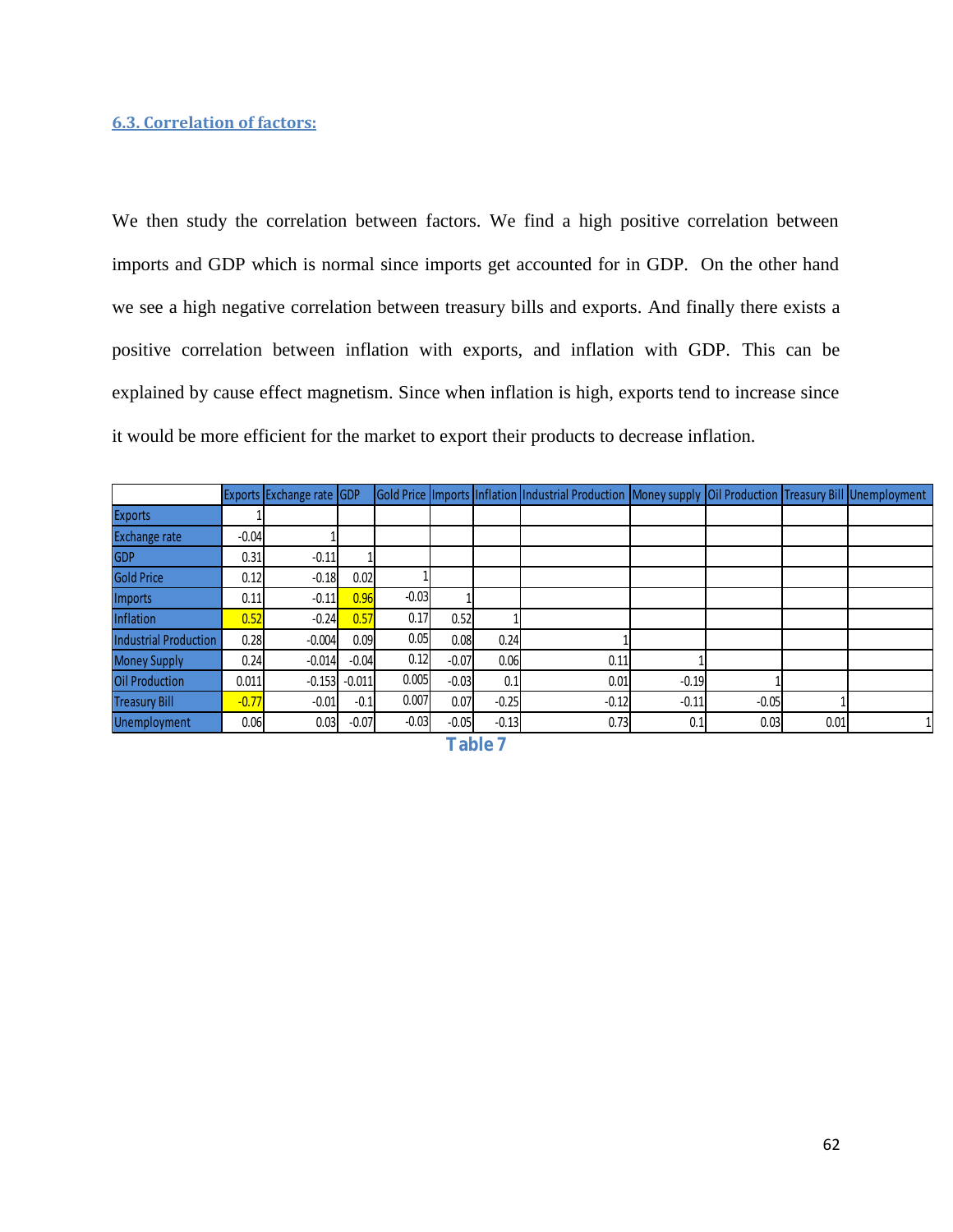# **Chapter 7:**

### **7.1. First Regression Results:**

We initially run the first regression in the arbitrage pricing theory process to test the betas of each stock against the factors, and review which factors are of significance in explaining the change in return of the portfolio.

The beta results are available in appendix A. On the other hand, after reviewing the betas and their significance, we came to following sectors and relevant factors in the next table:

| Sector                   | <b>Significant Factors</b>                           |
|--------------------------|------------------------------------------------------|
| Energy                   | Exchange Rate, Industrial Production, Unemployment   |
| Material                 | Exchange Rate, Exports, Unemployment                 |
| <b>Consumer Durables</b> | Exchange Rate, GDP, Imports                          |
| Food and staples         | Exchange Rate, Gold Price, Industrial Production     |
| Food and Beverages       | Exchange Rate, Gold Price, Oil Production            |
| <b>Banks</b>             | Exchange Rate, GDP, Imports                          |
| <b>Financials</b>        | Exchange Rate, Exports, Inflation                    |
| <b>Real Estate</b>       | Exchange Rate, Gold Price, Exports                   |
| Insurance                | Exchange Rate, Oil production, Industrial Production |

#### **Table 8**

It is important to notice that each portfolio is limited with three factors, since no more than three factors are significant in our portfolios. Some sectors were removed because the factor's significance were low or insignificant. In addition, exchange rate has been the only factor proved to be significant in all portfolios. This gives us the idea that exchange rate does affect the market returns in all its sectors. Industrial production was the second highest factor to be abundantly significant in three sectors: Energy, food and staples and insurance. Their significance makes sense in the following sectors since the latter three are highly related with the production levels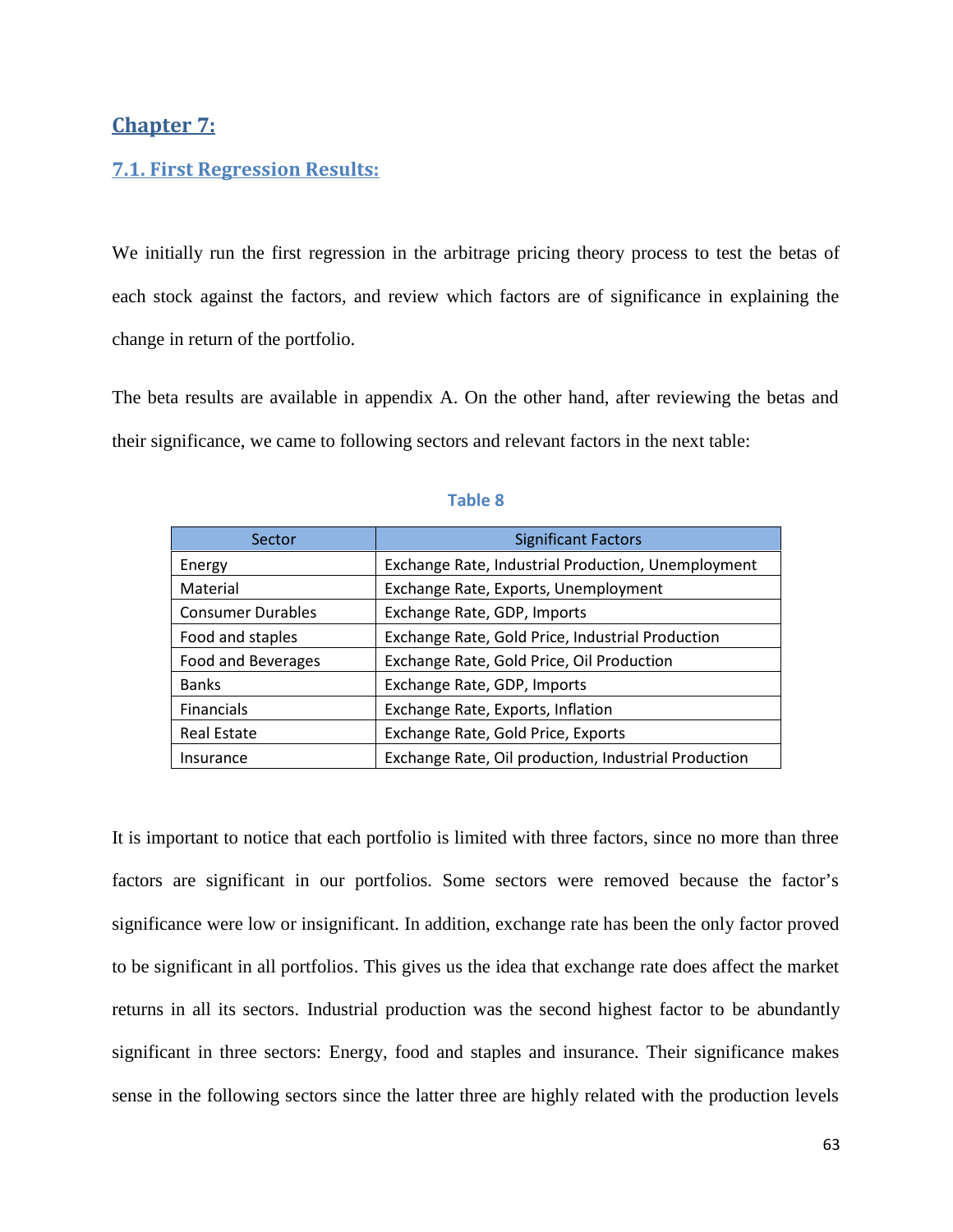of the industry. The third most abundant factor is gold prices. The factor was significant in food and staples, food and beverages and real estate. Even though the reasoning of its significance in such sectors is quite obscure, yet their connection will be later studied in the second step.

# **7.2. Second Regression Results:**

After reviewing their significance we run a cross sectional regression with average returns of the securities as our dependent variable, and the beta we already obtained in step one as our dependent variables. Running this regression will gives us the gammas that explain the relationship between the returns and the factors loading. We follow the same approach used by Tursoy, Gunsel and Rjoub (2008) in their article. They separated each sector with their following significant factors resulting in 11 sectors with factors ranging from six to eleven factors that differs in each sector. In our study we ended up with 9 sectors with three factors each.We test all the sectors by regressing their average returns across all the factors.

We find that exchange rate is the only constantly significant factor across all of our regressions. Therefore this indicates that either arbitrage pricing theory is applicable to all sectors or none at all. We choose to study first the energy sector since Saudi Arabia is well known for its energy production and consumption.

# **7.2.1 Energy Sector:**

We test the energy sector with three factors that are exchange rate, industrial production and unemployment. When running the regression of average returns with the factors, we see that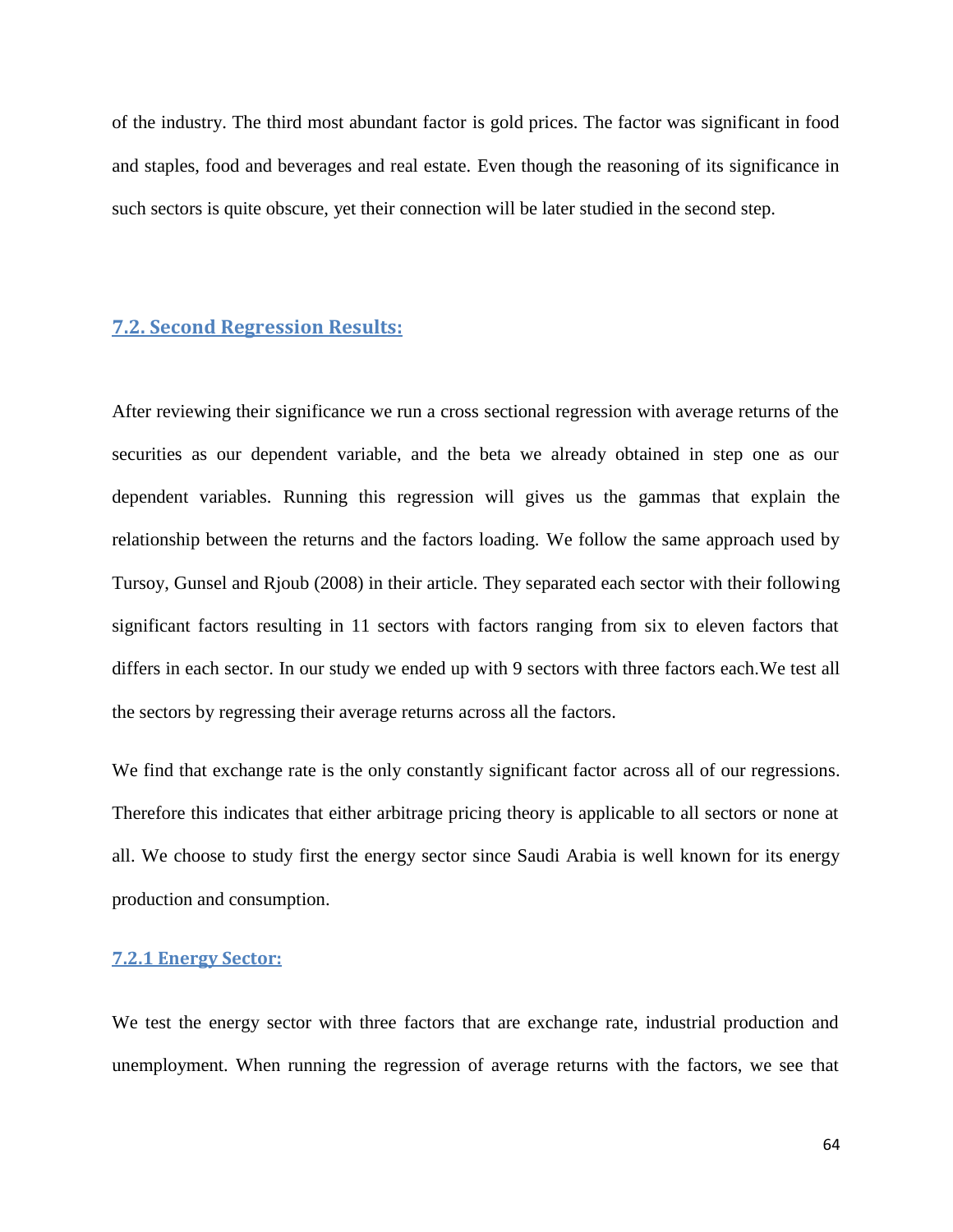exchange rate is the only significant factor in explaining the change in returns. We run the two step regression with three factors and we found the following Equation:

AVGRETS = 0.00881917314995 + 0.0138128402572\*BETA01 + 2.05094319678e- 05\*BETA02 - 0.0248558973057\*BETA03

These betas correspond to the factor loadings or known as beta hat. We find that the model itself

is insignificant with three factors;

| gamma 0     | gamma 1     | gamma 2     | gamma_3     |
|-------------|-------------|-------------|-------------|
| 0.008819    | 0.013813    | 2.05E-05    | $-0.024856$ |
| 0.001229    | 0.017703    | 4.34E-05    | -0.041324   |
| 0.323417    | 0.342028    | 0.001979    | 0.626010    |
| $-0.348148$ | $-0.385866$ | $-0.002342$ | $-0.776995$ |
| 0.108220    | 0.130420    | 0.000906    | 0.279607    |
| $-0.158064$ | $-0.252722$ | $-0.054676$ | $-0.108375$ |
| 3.824294    | 3.454595    | 2.967171    | 2.981491    |
|             |             |             |             |
| 2.955212    | 1.752247    | 0.049426    | 0.179432    |
| 0.228183    | 0.416394    | 0.975590    | 0.914191    |
|             |             |             |             |
| 0.802545    | 1.256968    | 0.001866    | $-2.261887$ |
| 1.054040    | 1.530841    | 7.39E-05    | 7.036206    |
|             |             |             |             |
| 91          | 91          | 91          | 91          |
|             |             |             |             |
| 0.777378    | 1.010333    | 0.215847    | $-0.848016$ |
|             |             |             |             |

# **Table 9**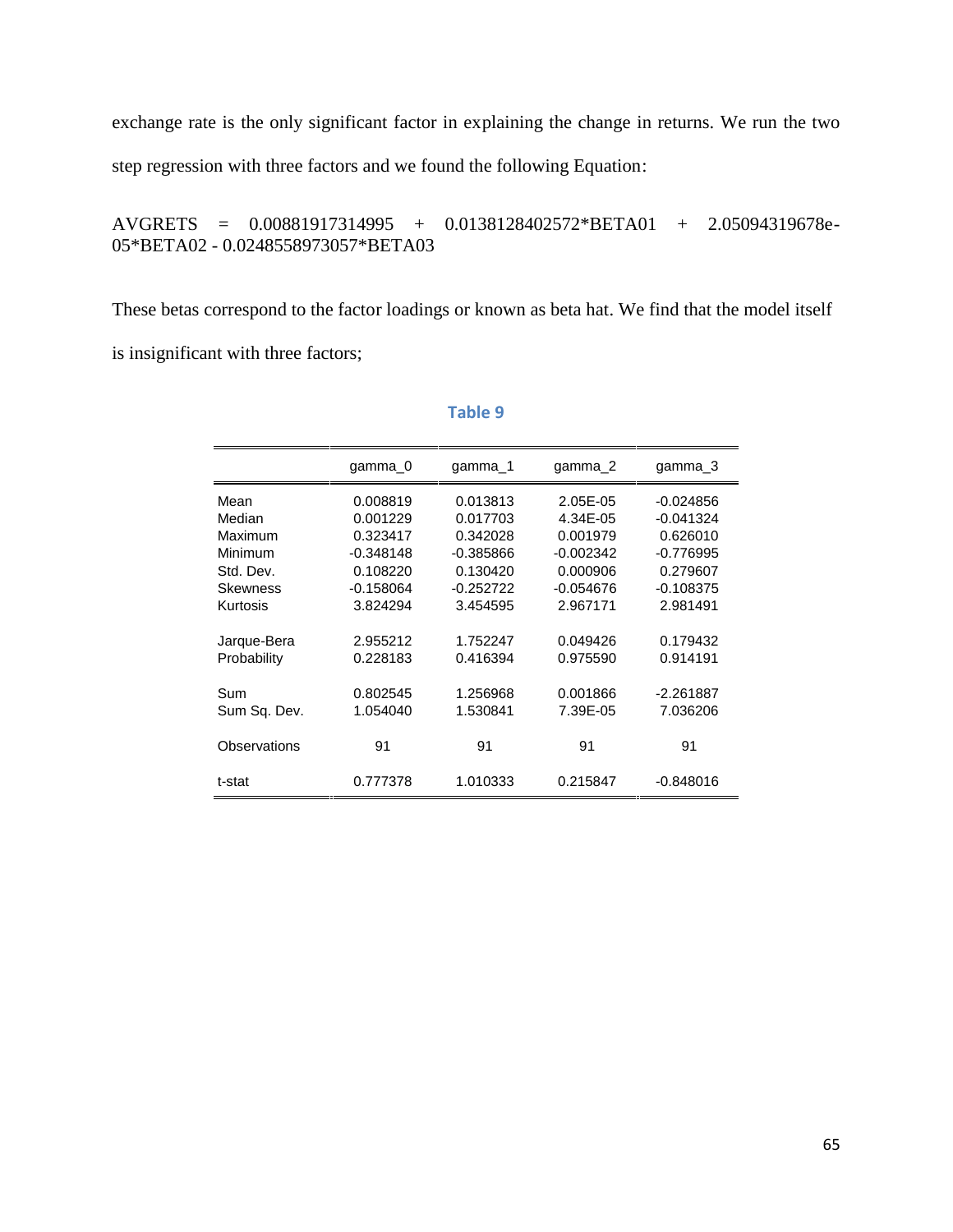Therefore we try to apply the arbitrage pricing theory on two factors instead of three, we find the following results:

|              | gamma 0     | gamma 1     | gamma 2     |
|--------------|-------------|-------------|-------------|
| Mean         | 0.011912    | 0.006536    | $-2.87E-05$ |
| Median       | 0.018243    | 0.004251    | $-0.000105$ |
| Maximum      | 0.354056    | 0.117714    | 0.001892    |
| Minimum      | $-0.273000$ | $-0.166313$ | $-0.000858$ |
| Std. Dev.    | 0.091570    | 0.044760    | 0.000414    |
| Skewness     | $-0.022026$ | $-0.303914$ | 1.935224    |
| Kurtosis     | 4.936502    | 5.202230    | 9.213015    |
| Jarque-Bera  | 14.22626    | 19.78975    | 203.1648    |
| Probability  | 0.000814    | 0.000050    | 0.000000    |
| Sum          | 1.083984    | 0.594788    | $-0.002609$ |
| Sum Sq. Dev. | 0.754660    | 0.180311    | 1.54E-05    |
| Observations | 91          | 91          | 91          |
| t-stat       | 1.240944    | 1.392973    | $-0.661306$ |

#### **Table 10**

On the other hand, when we ran a two factor model, using the same steps as the Arbitrage Pricing theory we find that the model is applicable when no more than two significant factors are chosen. This is due to the high significance of the exchange rate factor, and the low significance of industrial production and unemployment.

Therefore we can conclude that due to the insignificance of the factors across securities and the sector indexes, we can confirm that the arbitrage pricing theory cannot be applied on the Saudi stock market due to several factors that are:

- 1) Non normality of most of the stock returns.
- 2) Non normality of the change in the factors over the years.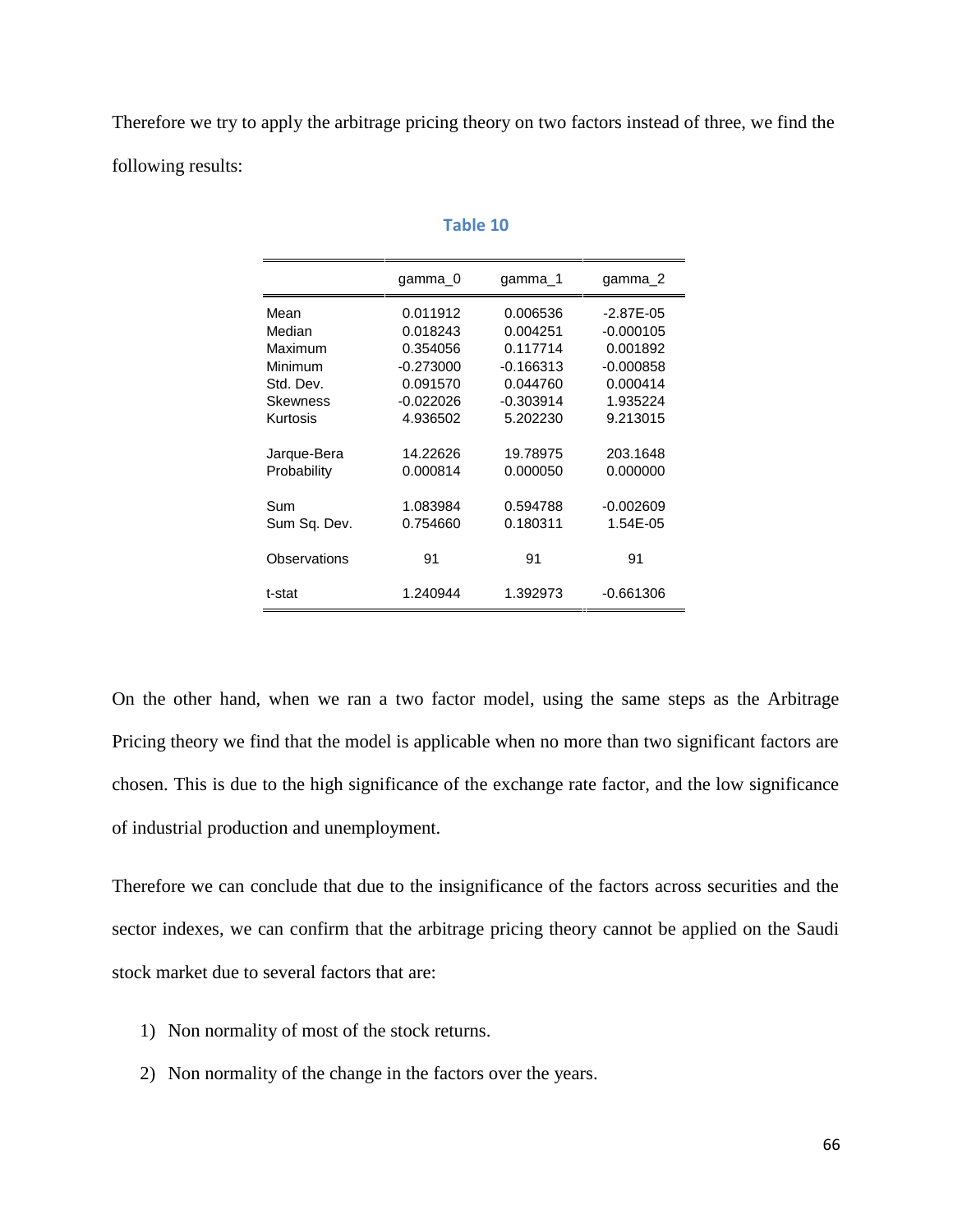- 3) Significance of only one factor out of eleven factors.
- 4) The instability of the Saudi stock market due to the oil crisis in recent years that caused the market to be infected with financial anomalies.
- 5) The weak relationship between the factors among each other, where relatively logical relations are absent.

# **7.2.2. Variables results discussion:**

- Treasury bill rate: this rate was one of the least significant variables in our study. This shows us that the companies taken aren't that affected by the fluctuation in the Treasury bill rate provided by the government. This indicates that companies are too wealthy and liquid to worry about few percentage changes in the risk free rate.
- Unemployment: the low significance of unemployment rate was intriguing. Yet researching further in the quality of life Saudis have was surprising. Unemployed Saudi nationals are either too wealthy to work, or apply for financial aid from the government. In addition Saudi nationals when working the simplest and trivial jobs, the minimum wage required is as triple as that of foreigner. Giving the nationals the employment priority as well as high wages shows the quality of life that the Saudi government provide for its civilians.
- Change in money supply: the latter factor was also insignificant except for few companies in the material and real estate sector. This shows us that the amount of money the government decides to print is rather irrelevant or none affecting its local companies.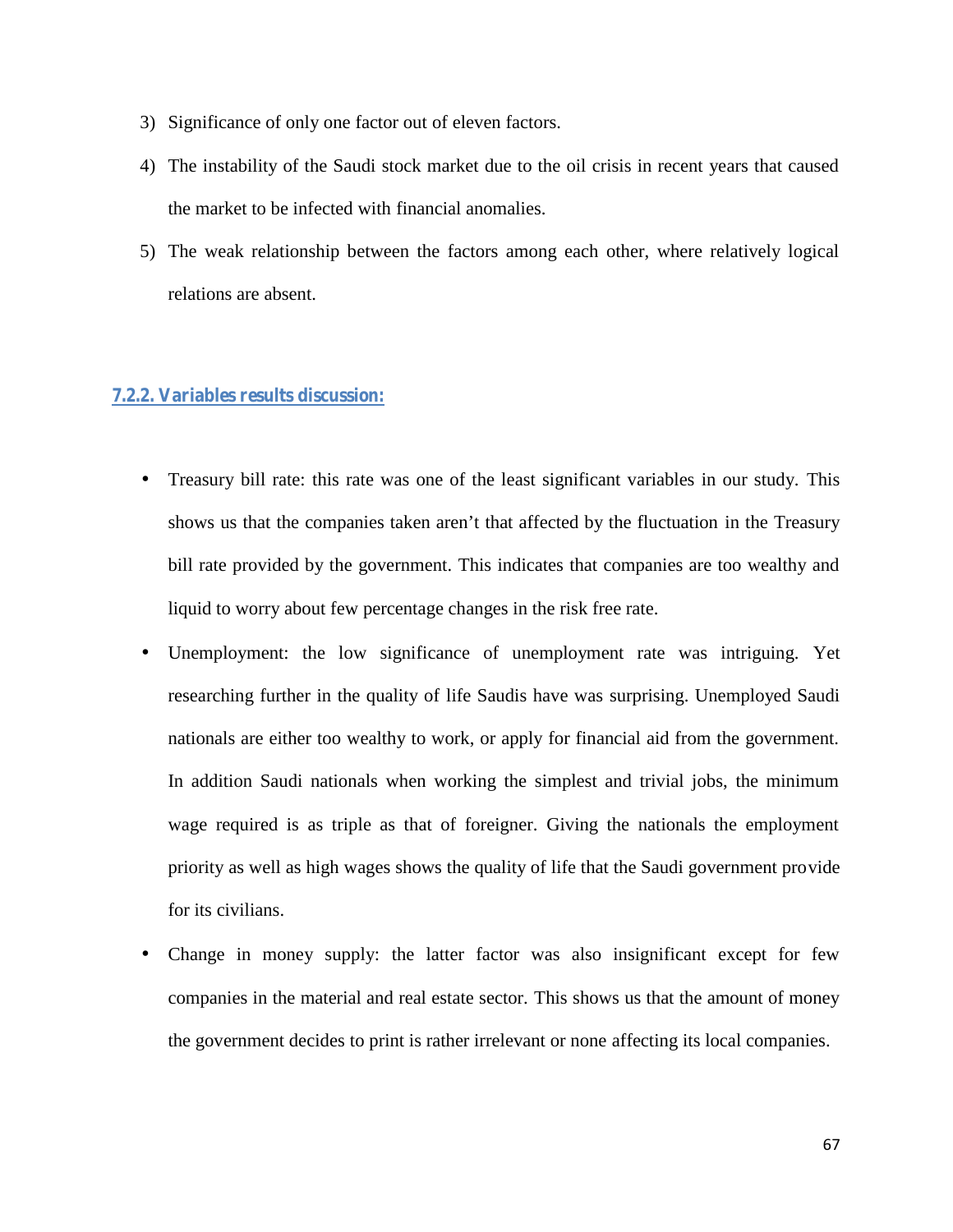- Industrial production: the significance, even though minimal for this factor, shows us how highly dependable the country is on its manufacturing companies. Its significance is highly related with the fact that the country is an oil producing country that generates billions of dollars in revenues from its oil extraction alone.
- Gross Domestic Product: the GDP's surprising insignificance was traced back to the fact that GDP depends more on the government companies rather than public companies. Since publically listed companies are mostly non-government ones, the GDP heavily relies on the government related companies that aren't publicly listed. Therefore if it were that the government companies to be publically traded, we would have seen more significance in GDP.
- Inflation rate: inflation rate was also of low significance. The reasoning behind its insignificance is rather ambiguous. But one can related this due to the huge wealth of individuals that would stay unharmed of inflation's drawbacks.
- Change in crude oil production: As explained before, the biggest and most influential oil producing companies are government ones that are not publicly traded. Therefore the low significance of oil production can be traced back to this reasoning.
- Change in imports and exports: imports and exports were stable and slowly growing across all years, even though through the financial crisis of 2008, and the recent oil crisis. The reasoning behind this is that Saudi Arabia have huge oil reserves that would last for decades which makes imports and exports unchangeable even through the oil price crisis.
- Exchange rate: this factor was the most significant factor in our study. This can be traced back to the fact that we used the United States dollar as a base for currency valuation.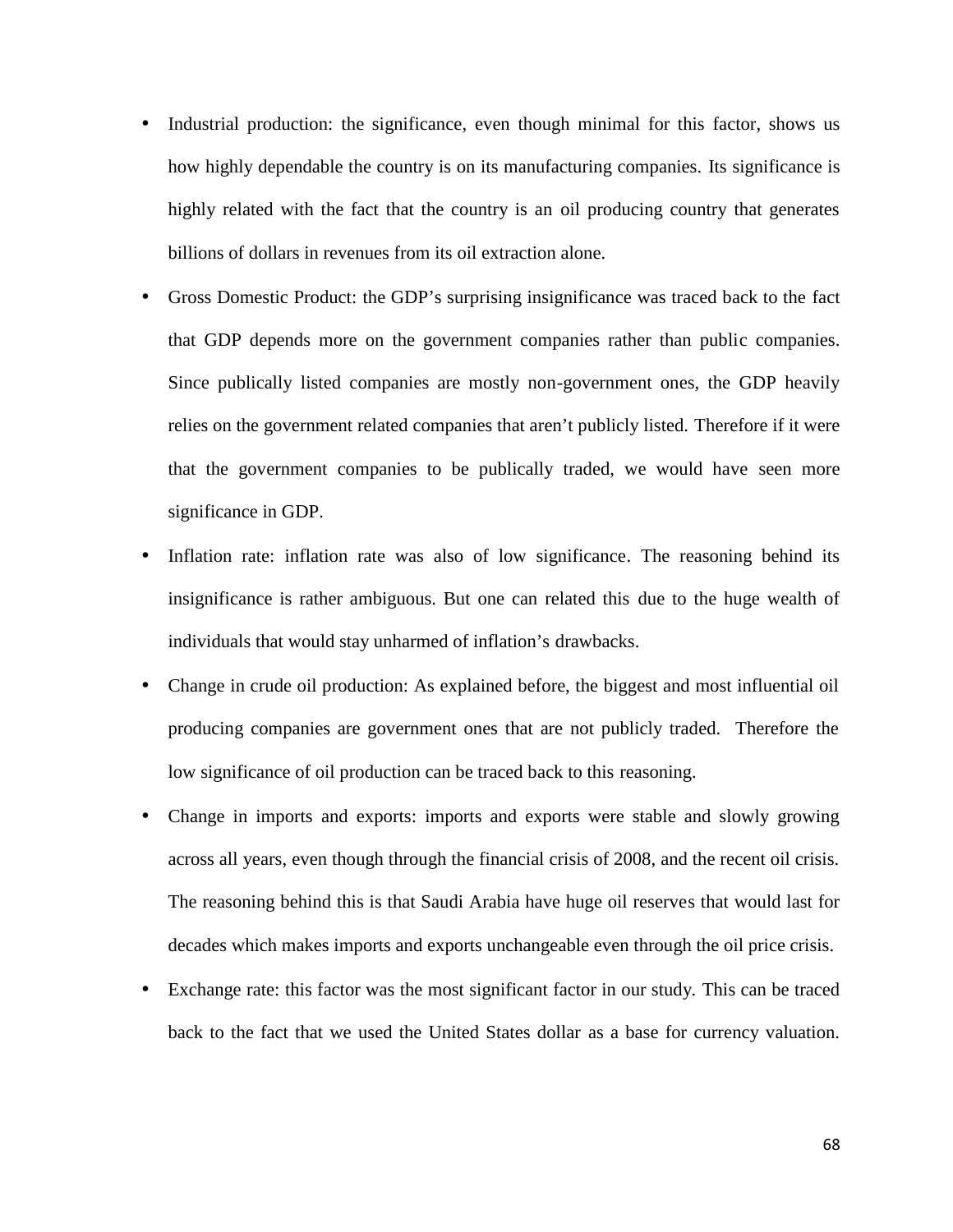Therefore the significance of this factor was predicted due to the heavy reliance of Saudi on its trading industry.

 Gold price: gold prices are the second most significant factor. Due to the universality and impeccable affection of gold prices on all economies, using gold price as macroeconomic variables shows the strength of this indicator across all industries.

# **7.2.3 Expected Signs of the sector and macro variable:**

| <b>Sector</b>             | <b>Factors</b>                                                                | <b>Positive or Negative Effect on Returns</b> |
|---------------------------|-------------------------------------------------------------------------------|-----------------------------------------------|
| <b>Energy</b>             | <b>Exchange Rate</b><br><b>Industrial Production</b><br>Unemployment          | Positive<br>Positive<br>Negative              |
| <b>Material</b>           | <b>Exchange Rate</b><br><b>Exports</b><br>Unemployment                        | Negative<br>Positive<br>Positive              |
| <b>Consumer Durables</b>  | <b>Exchange Rate</b><br><b>GDP</b><br>Imports                                 | Negative<br>Negative<br>Positive              |
| <b>Food and staples</b>   | <b>Exchange Rate</b><br><b>Industrial Production</b><br><b>Gold Price</b>     | Negative<br>Negative<br>Negative              |
| <b>Food and Beverages</b> | <b>Exchange Rate</b><br>Oil Production<br><b>Gold Price</b>                   | Negative<br>Negative<br>Negative              |
| <b>Banks</b>              | <b>Exchange Rate</b><br><b>GDP</b><br>Imports                                 | Negative<br>Negative<br>Negative              |
| <b>Financials</b>         | <b>Exchange Rate</b><br>Inflation<br><b>Exports</b>                           | Negative<br>Negative<br>Positive              |
| <b>Real Estate</b>        | <b>Exchange Rate</b><br><b>Gold Price</b><br><b>Exports</b>                   | Negative<br>Negative<br>Positive              |
| <b>Insurance</b>          | <b>Exchange Rate</b><br><b>Oil Production</b><br><b>Industrial Production</b> | Negative<br>Negative<br>Positive              |

**Table 11**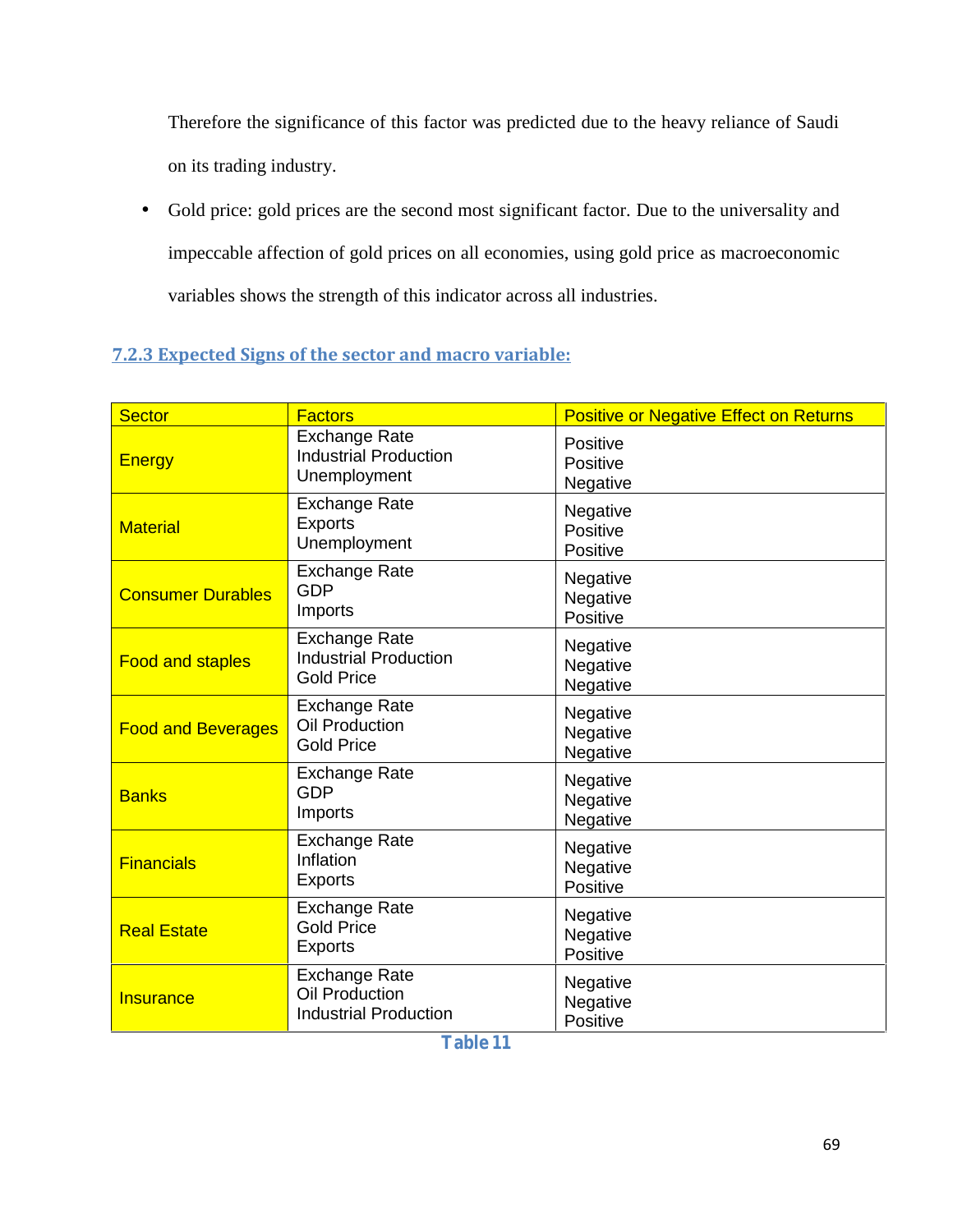# **Chapter 8:**

#### **Conclusion:**

The arbitrage pricing theory has always been one of the most successful models to apply in order to understand the relationship between change in stock returns, and the macroeconomic factors surrounding those securities. Even though the model has been successful when applied to developed mature market such as the United States, United Kingdom and Japan, yet the model fail to account for the instabilities faced in Middle Eastern countries. Roll and Ross (1984), Abeysekera, Sarath and ArvindMahajan (1987), Azeez, A.A. and Yonezawa, Y. (2004), Beenstock, M. and K.F. Chan (1986) are few of many scholars that managed to prove the application of the arbitrage pricing theory in the U.S., U.K and Japan.

Economic instability, financial deregulation, political conflicts and the lack of constant financial reporting and supervision made the Middle East a rather gloomy and obscure area to study financial economics. We start by the political conflicts between the Arab countries among each other, and the wars between several political parties inside one country. Great examples of the political struggles are the Syrian civil war, the Saudi Arabia and Yemen war, the revolution in Yemen… adding to that the poor financial reporting required by the countries. Most of the most important data that any country must file monthly are rather missing in several countries. Some of these countries don't even have population statics since the 80s, and other doesn't provide correct economic statistics. Even though the countries are in the developing stages yet the application of financial economics became rather impractical.

In this article we test the application of the arbitrage pricing theory in the Saudi stock market. Saudi Arabia is one of the leading Arab countries in the world, yet the market itself is rather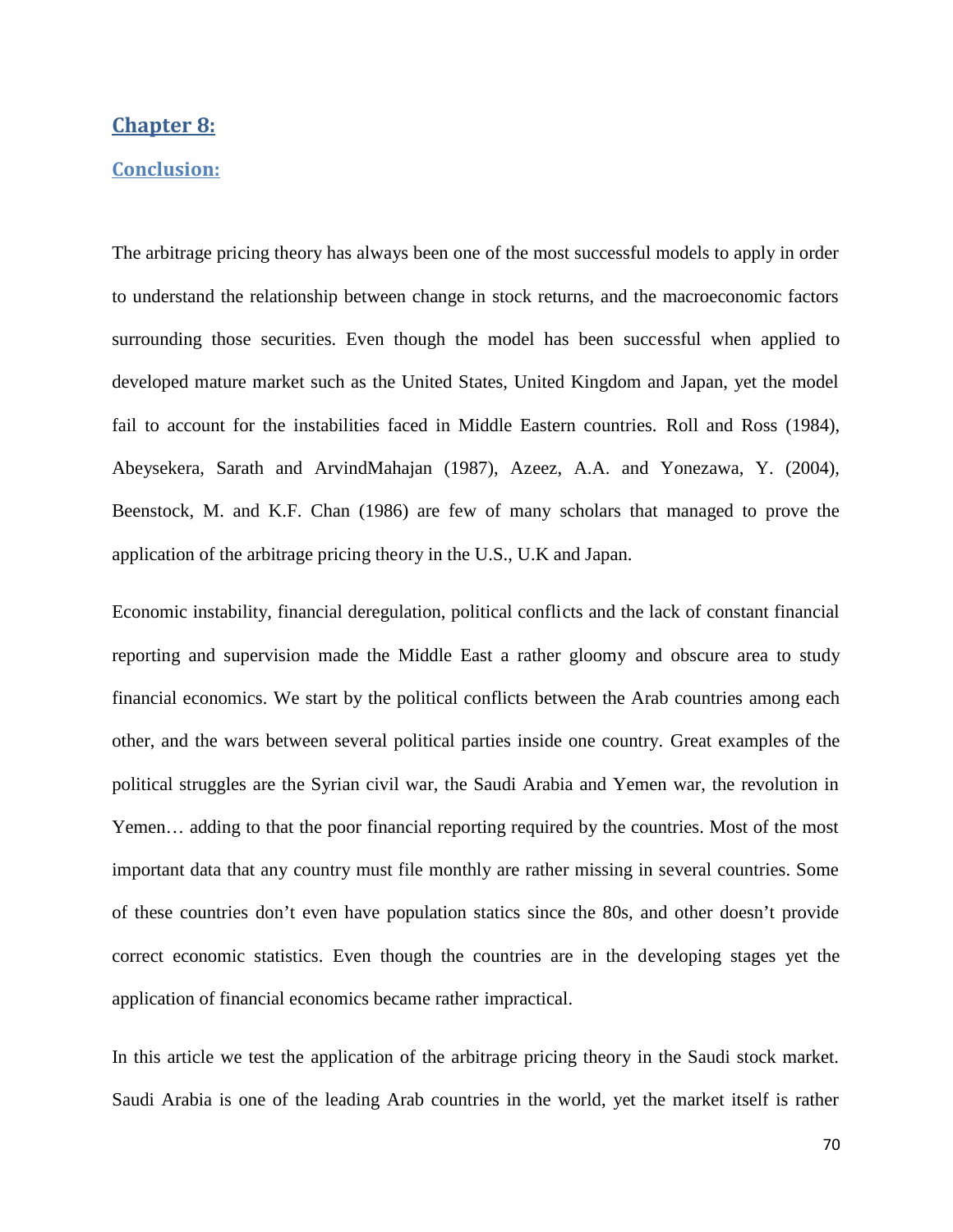unstable. Due to the Saudi conflicts in the Middle East, the oil crisis that drained their resources and reserves and the constant change in the economic surrounding of the country, Saudi Arabia became an unstable country itself. In our study we tested eleven factors that are Treasury bill rate, unemployment, imports, exports, inflation, GDP, industrial production, oil production, exchange rate, money supply and gold prices. We used the Tadawul all shares index with 170 shares in total, in which few survived our testing stage.

Our results confirm that the arbitrage pricing theory is rather inapplicable in Saudi Arabia. Yet it's important to notice the statistical significance of exchange rate in explaining the changes in return. Since the exchange rate shows the buying power of Saudi Riyal against the United States Dollar, it is fair to say that the changes in the Saudi Riyal buying power shows a great deal of affection on the Saudi stock market.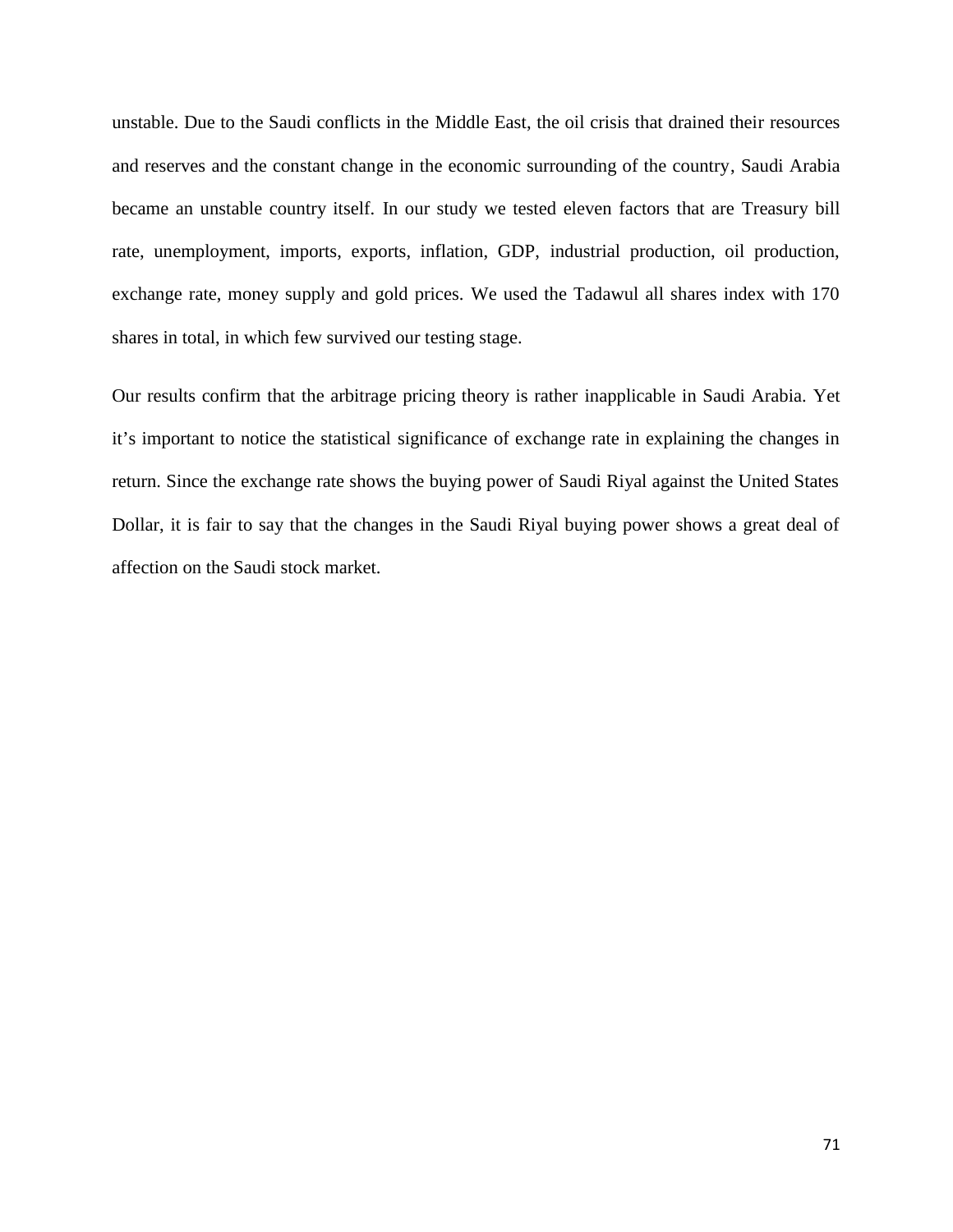# **References:**

- Abeysekera, Sarath and ArvindMahajan (1987). "A Test of the APT in PricingUK Stocks." *Journal of Business Finance and Accounting* 14, 377-391.
- Antelo, S.I. and Mangin, J.P.L. (2010), 'An Analysis of the Risk-Return Relationship in the Spanish Capital Market Using a Structural Equation Model', *Applied Economics Letters* 17, 1397-1403.
- Azeez, A.A. and Yonezawa, Y. (2004), 'Macroeconomic Factors and the Empirical Content of the Arbitrage Pricing Theory in the Japanese Stock Market', *Japan and the World Economy* 18, 568-591.
- Beenstock, M. and K.F. Chan (1986). 'Testing the Arbitrage PricingTheory in the UK.' *Oxford Bulletin of Economics and Statistics* 48, 121-141.
- Black, F. (1972), 'Capital Market Equilibrium with Restricted Borrowing', *Journal of Business* 45, 444-455.
- Black, F., Jensen, M. and Scholes, M. (1972), 'The Capital Asset Pricing Model: Some Empirical Results'. *In Studies in the Theory of Capital Markets*, 79-121.
- Blume, M.E. (1973), 'A New Look at the Capital Asset Pricing Model', *The Journal of Finance* 1, 19-34.
- Brown, S. and Weinstein, M. (1983), 'A New Approach to Testing Asset Pricing Models', *Journal of Finance* 38, 711-43.
- Chamberlain, Gary (1983), 'Funds, Factors and Diversification in ArbitragePricing Models.' *Econometrica*51, 1283-1300.
- Chan, K.C., N.-F. Chen and D.A. Hsieh (1985), 'An Exploratory Investigation of the FirmSize Effect', *Journal of Financial Economics*, Vol. 14, No. 3, pp. 451–71.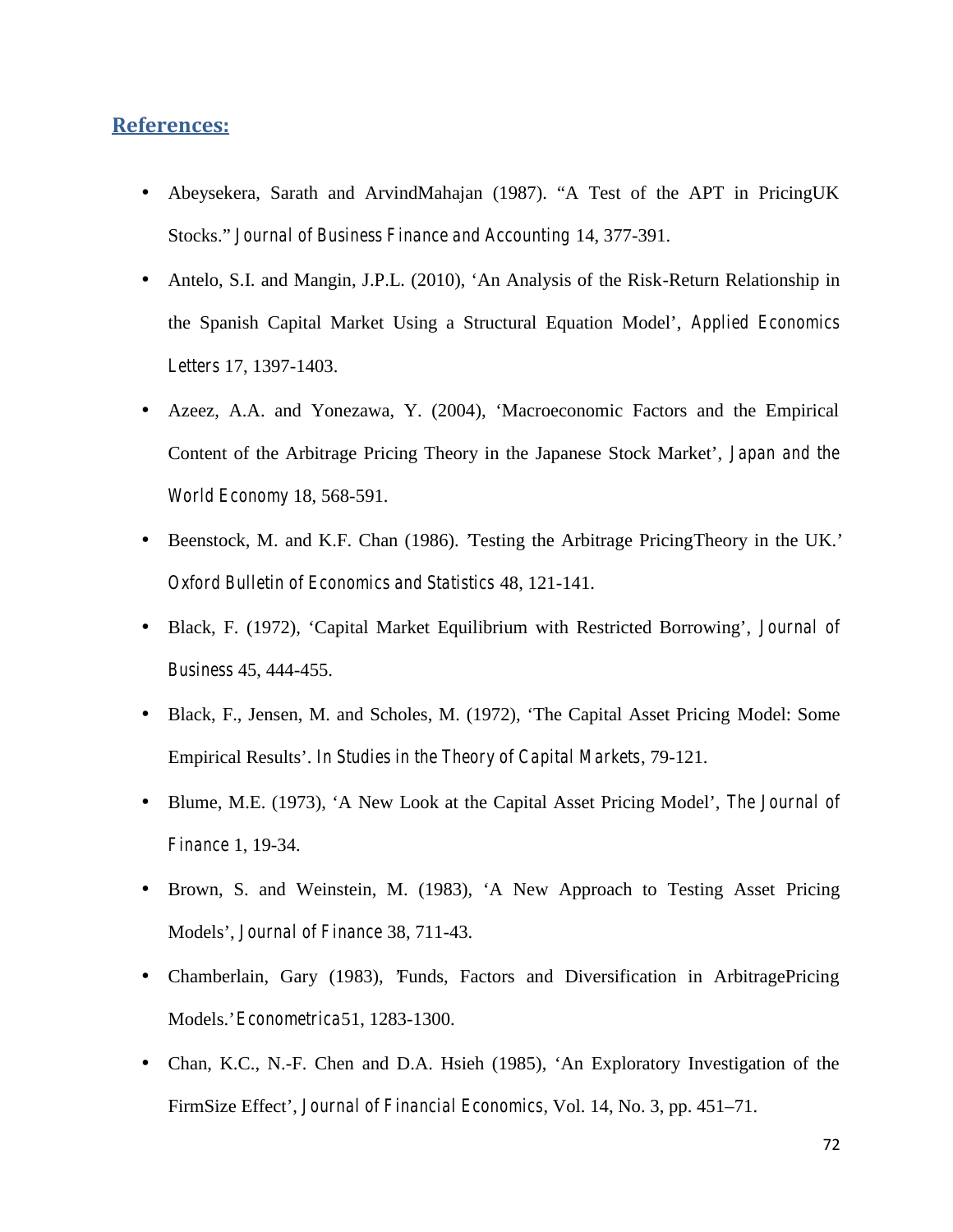- Chen, N.F. (1983), 'Some Empirical Tests of the Theory of Arbitrage Pricing', *Journal of* Finance 38, 1393-1414.
- Cheng, A. (1995), 'The UK Stock Market and Economic Factors: A New Approach', *Journal of Business Finance & Accounting* 22, 129-142.
- Cho, D. Chinhyung (1984). 'On Testing the Arbitrage Pricing Theory: InterbatteryFactor Analysis.' *Journal of Finance* 39, 1485-1502.
- Cho, D.C., Elton, E.J. and Gruber, M.J. (1984), 'On the Robustness of the Roll and Ross Arbitrage Pricing Theory'*, Journal of Financial and Quantitative Analysis* 19, 1-10.
- Cho, D.C. and Taylor, W.M. (1987), 'The Seasonal Stability of the Factor Structure of Stock Returns, *Journal of Finance* 42, 1195-1211.
- Clare, A. and Thomas, S. (1994), 'Macroeconomic Factors, the APT and the UK Stock Market', *Journal of Business Finance & Accounting* 21, 309-330.
- Dhankar, R. (2005), 'Arbitrage Pricing Theory and the Capital Asset Pricing Model Evidence from the Indian Stock Market', *Journal of Financial Management and Analysis* 18, 14-27.
- Dhrymes, Phoebus J., Irwin Friend and N. BulentGultekin (1984) 'A CriticalReexamination of the Empirical Evidence on the Arbitrage PricingTheory.' *Journal of Finance* 39, 347-350.
- Drhymes, Phoebus J., Irwin Friend, Mustafa N. Gultekin, and N. BulentGultekin (1985). 'New tests of the APT and their implications,' *Journalof Finance* 40, 659-674.
- Fama, E.F. and MacBeth, J.D. (1974), 'Tests of the Multi Period Two Parameter Model', *Journal of Financial Economics* 1, 43-66.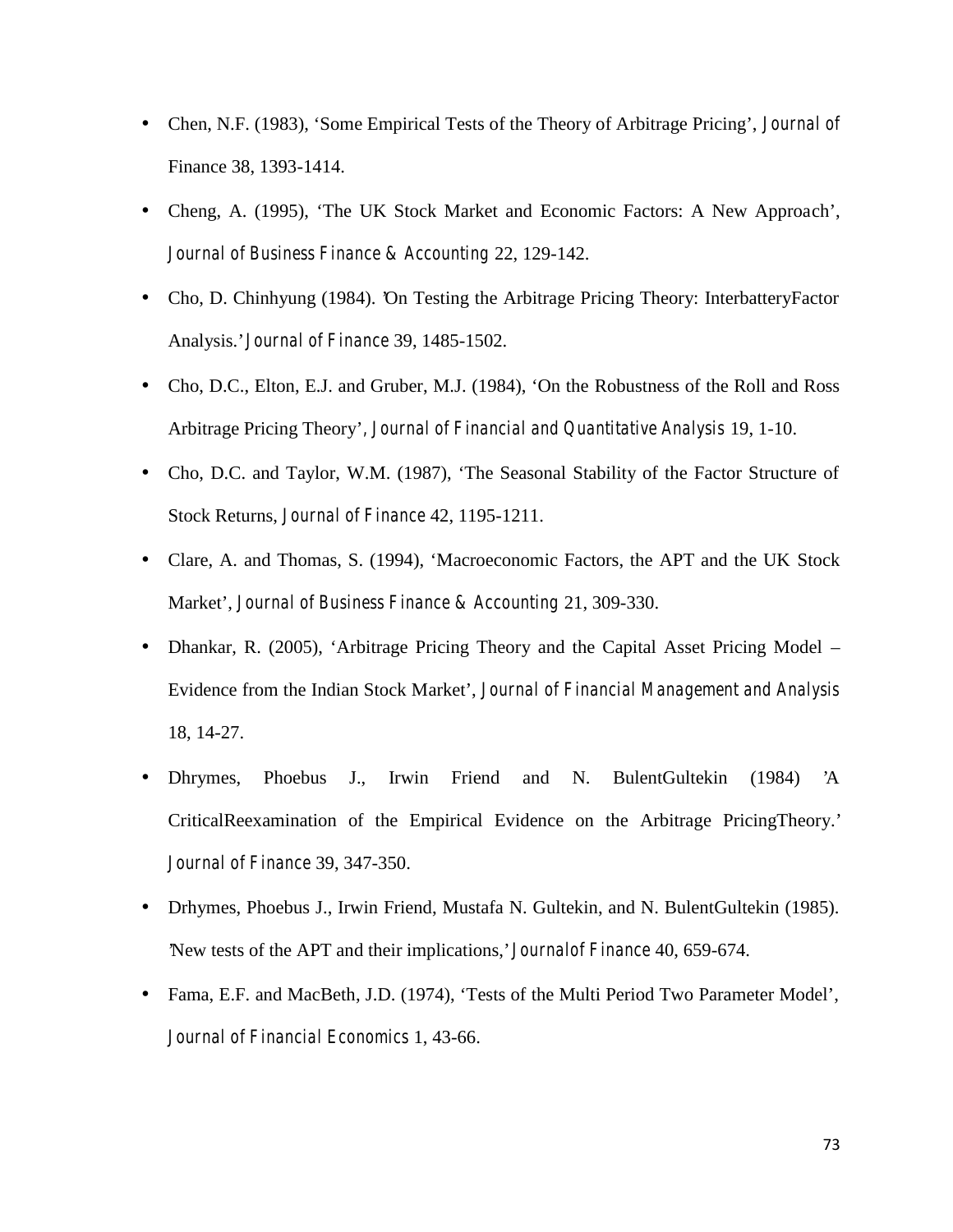- Fama, E., and French, K. (1993), 'Common Risk Factors in the Returns on Stocks and Bonds', *The Journal of Financial Economics* 33, 3-56.
- Fama, E.F., French, K. (1992), 'The Cross-Section of Expected Stock Returns', *The Journal of Finance* 2, 427-465.
- Fama, E.F., French, K. (1995), 'Size and Book-to-Market Factors in Earnings and Returns', *The Journal of Finance* 50, 131-155.
- Fama, E.F., French, K. (1996), 'Multifactor Explanations of Asset Pricing Anomalies'. *The Journal of Finance* 51, 55-84.
- Gehr, A.Jr. (1975), 'Some Tests of the Arbitrage Pricing Theory', *Journal of the Midwest Finance Association* 7, 91-106.
- Gultekin, M.N. and Gultekin, N.B. (1987), 'Stock Return Anomalies and the Tests of the APT', *Journal of Finance* 42, 1213-24.
- Hamao, Y. (1989), 'An Empirical Examination of the Arbitrage Pricing Theory Using Japanese Data', *Japan and the World Economy*, 45-61.
- Lintner, J. (1965), 'The Valuation of Risk Assets and the Selection for Normality with Mean and Variance Unknown', *American Statistical Association Journal,* 399-402.
- Mossin, J. (1966), 'Equilibrium in a Capital Asset Market', *Econometrica* 34, 768-783.
- Poon, S. and Taylor, S.J. (1991), 'Macroeconomic Factors and the UK Stock Market', *Journal of Business Finance & Accounting* 18, 619-636.
- Roll, Richard (1977) 'A Critique of Asset Pricing Theory's Tests-Part I: On Pastand Present Potential Testability of the Theory.' *Journal of FinancialEconomics* 4, 129-176.
- Roll, Richard and Stephen A. **Ross** (1980). 'An Empirical Investigation of theArbitrage Pricing Theory.' *Journal of Finance* 35, 1073-1103.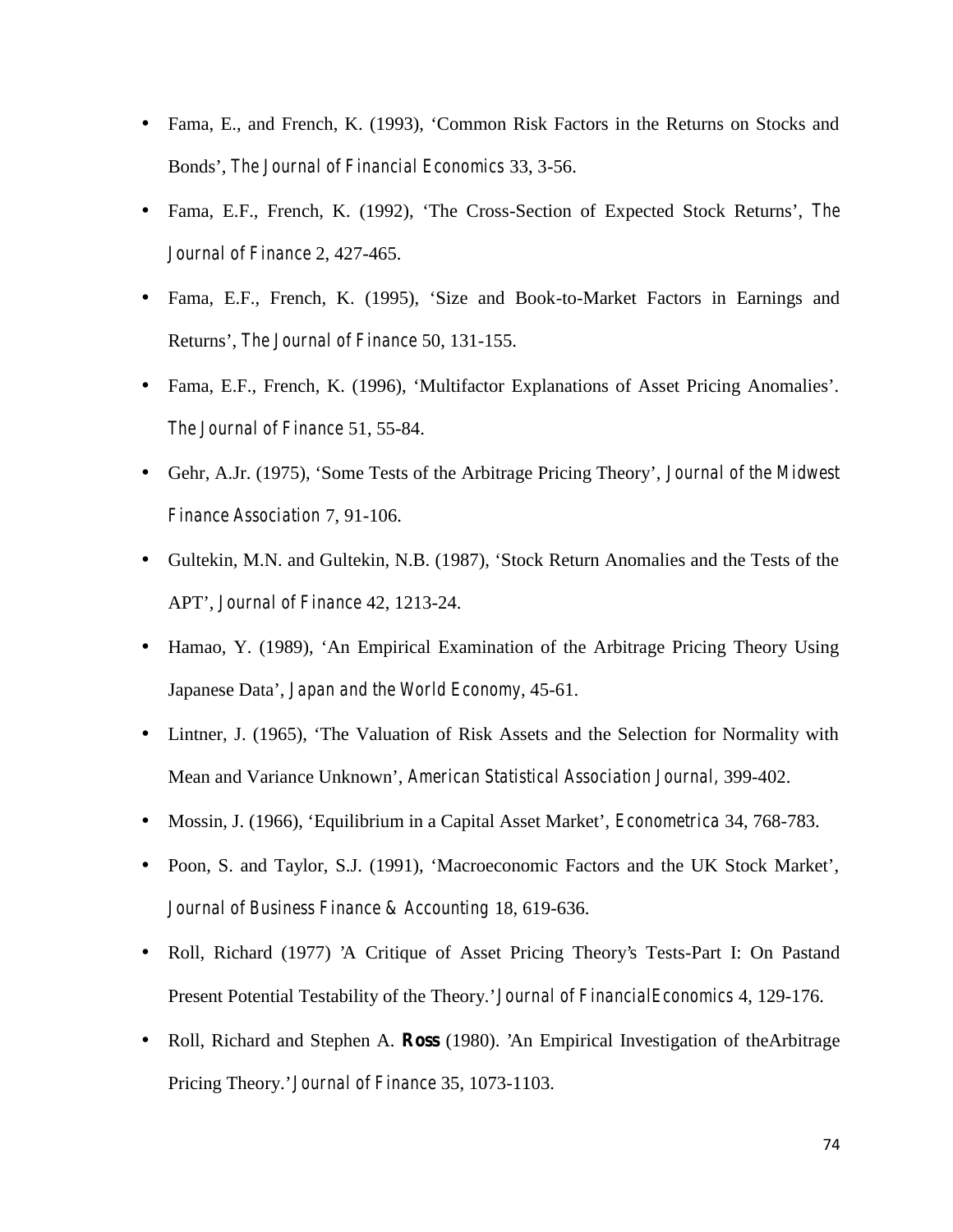- Roll, Richard and Stephen A. **Ross** (1984). 'A Critical Reexamination of the Empirical Evidence on the Arbitrage Pricing Theory: a reply.' *Journalof Finance* 39, 347-350.
- Ross, Stephen A. (1976). 'The Arbitrage Theory of Capital Asset Pricing.' *Journal of Economic Theory* 13, 341-360.
- Ross, S.A. (1977), 'Risk, Return and Arbitrage', *Risk and Return in Finance*.
- Sharpe, W.F. (1963), 'A Simplified Model for Portfolio Analysis', *Management Science* 9, 277-293.
- Tursoy, T., Gunsel, N. and Rjoub, H. (2008), 'Macroeconomic Factors, the APT and the Istanbul Stock Market', *International Research Journal of Finance and Economics* 22, 49-57.
- Tursoy, T., Gunsel, N. and Rjoub, H.(2009), 'The Effects of Macroeconomic Factors on Stock Returns: Istanbul Stock Market', *Studies in Economics and Finance*, 36-45.
- Tursoy, T. and Awwad T.A. (2016), 'The Effects of Macroeconomic Variables on the Banking Sector Index: Evidence From Turkish Stock Market', *Journal of Social Sciences* 9, 168-190.
- Trading Economics website for Data, *https://tradingeconomics.com/*
- Fred St Louis for Data, *https://fred.stlouisfed.org/*
- US Energy Information Administration for Data, *https://www.eia.gov/*
- World Bank website for Data, *http://www.worldbank.org/*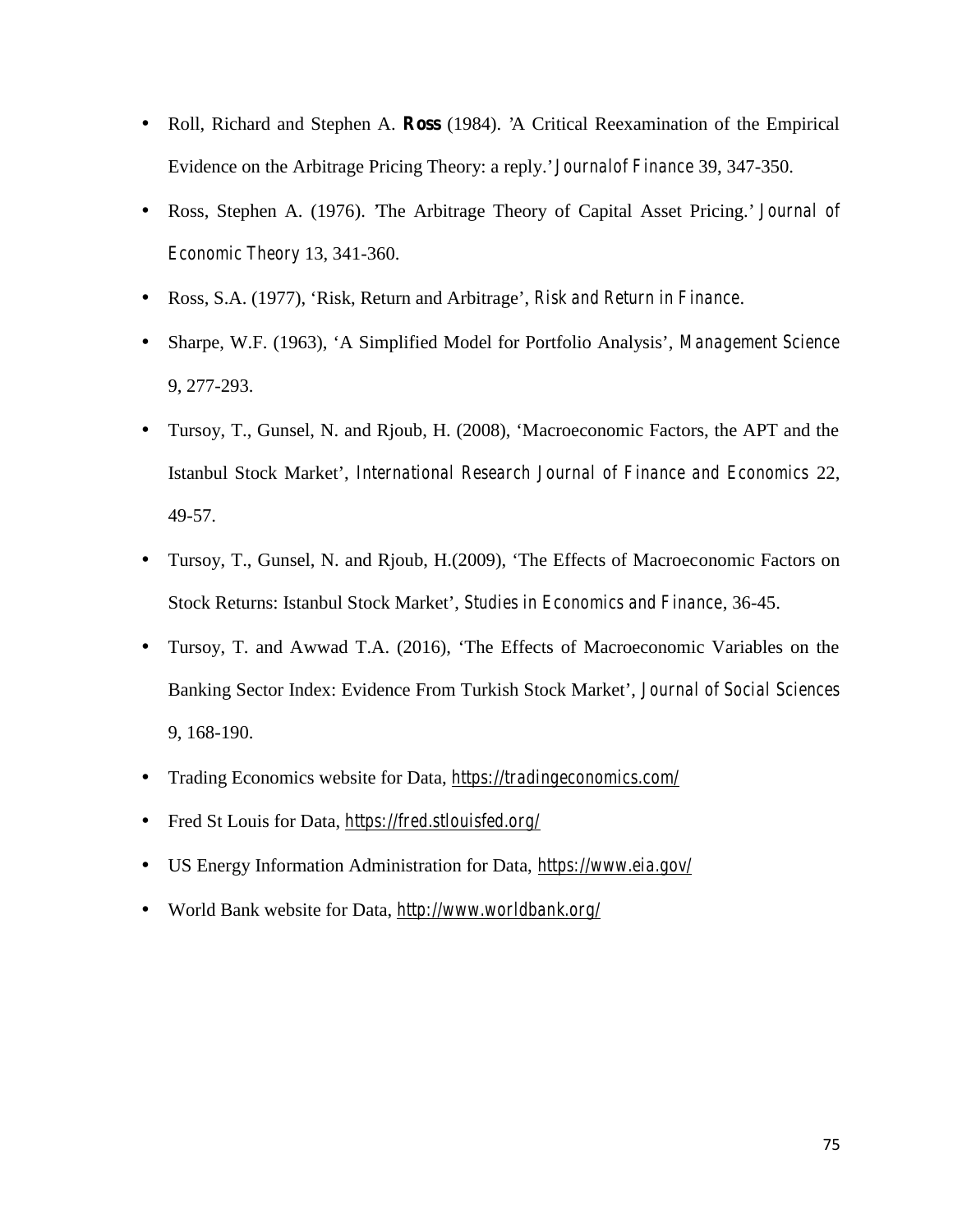## **Appendix A:**

Stocks Betas:

| Sector                            | Energy       |              |                |              |  |
|-----------------------------------|--------------|--------------|----------------|--------------|--|
| Company                           | <b>SARCO</b> | Petro Rabigh | <b>ALDREES</b> | <b>BAHRI</b> |  |
| Constant                          | $-1.563888$  | $-1.601724$  | $-0.754178$    | 0.64852      |  |
| <b>Beta Treasury Bill</b>         | 0.003368     | 0.006839     | $-0.040657$    | 0.006475     |  |
| <b>Beta Unemployment</b>          | 273.373      | 288.6705     | 148.3165       | $-101.3536$  |  |
| <b>Beta Money Supply</b>          | 0.343451     | $-0.50771$   | $-0.442735$    | $-0.269819$  |  |
| <b>Beta Industrial Production</b> | $-0.103778$  | $-0.666933$  | $-0.55463$     | 0.022398     |  |
| <b>Beta GDP</b>                   | $-0.61267$   | $-0.222161$  | $-2.621219$    | $-2.049293$  |  |
| <b>Beta Inflation</b>             | 0.993263     | 0.21022      | $-0.382359$    | $-1.626419$  |  |
| <b>Beta Oil Production</b>        | $-0.737074$  | $-0.588986$  | 0.806633       | $-0.198665$  |  |
| <b>Beta Imports</b>               | $-0.174748$  | $-0.126107$  | 1.056242       | 0.616419     |  |
| <b>Beta Exports</b>               | 0.15821      | 0.566366     | 0.739612       | $-0.837931$  |  |
| <b>Beta Exchange Rate</b>         | -1.871254    | $-3.511861$  | $-1.093021$    | $-0.837931$  |  |
| <b>Beta Gold Price</b>            | $-0.414611$  | $-0.387189$  | $-0.02762$     | $-0.136416$  |  |

| <b>Sector</b>                     | Material    |             |                |             |  |
|-----------------------------------|-------------|-------------|----------------|-------------|--|
| Company                           | <b>ACC</b>  | ADVANCED    | <b>ALUJAIN</b> | <b>APC</b>  |  |
| Constant                          | $-1.664255$ | $-0.824588$ | $-1.372498$    | $-0.087467$ |  |
| <b>Beta Treasury Bill</b>         | 0.039167    | 0.060705    | $-0.108267$    | 0.076745    |  |
| <b>Beta Unemployment</b>          | 287.7207    | 137.1583    | 239.8398       | 25.00418    |  |
| <b>Beta Money Supply</b>          | $-1.095157$ | 0.49053     | 1.72659        | $-1.046364$ |  |
| <b>Beta Industrial Production</b> | $-0.456454$ | $-0.24484$  | $-0.69434$     | 0.076966    |  |
| <b>Beta GDP</b>                   | $-1.979618$ | 1.775853    | 5.408472       | $-6.261403$ |  |
| <b>Beta Inflation</b>             | 1.768999    | 1.089997    | 1.858024       | $-1.553802$ |  |
| <b>Beta Oil Production</b>        | $-0.454142$ | $-0.86539$  | 1.008068       | $-0.252409$ |  |
| <b>Beta Imports</b>               | 0.350073    | $-1.249537$ | $-1.637632$    | 2.908452    |  |
| <b>Beta Exports</b>               | 1.228381    | 0.101127    | $-3.295547$    | 2.381646    |  |
| <b>Beta Exchange Rate</b>         | $-0.512342$ | $-2.882577$ | 1.475125       | $-2.742563$ |  |
| <b>Beta Gold Price</b>            | $-0.17454$  | $-0.257362$ | 0.014684       | $-0.341833$ |  |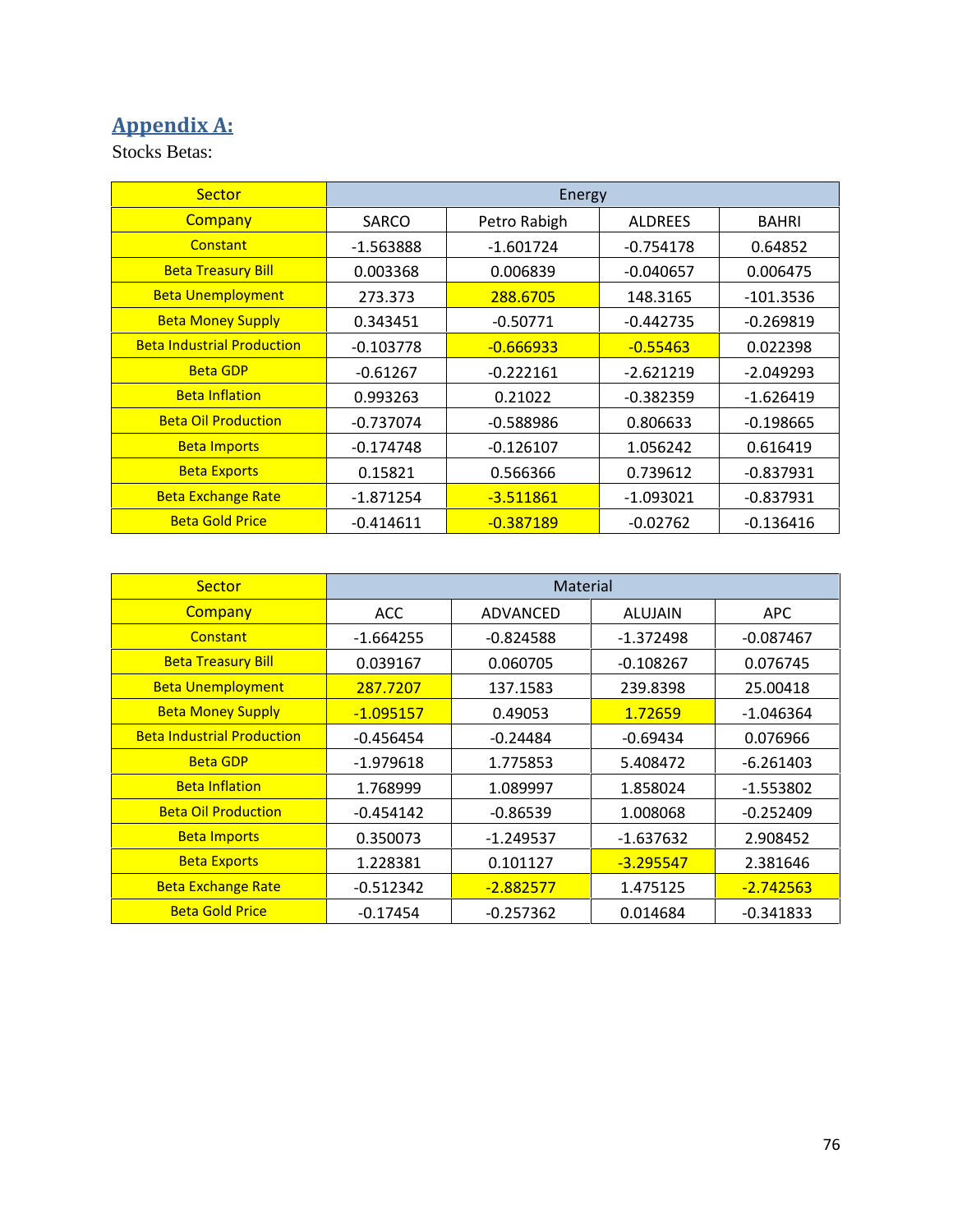| Sector                            | Material    |              |                  |             |  |
|-----------------------------------|-------------|--------------|------------------|-------------|--|
| Company                           | CHEMANOL    | <b>EPCCO</b> | <b>FIPCO</b>     | MAADANIYAH  |  |
| Constant                          | $-0.535734$ | $-0.746659$  | $-1.203074$      | $-1.020264$ |  |
| <b>Beta Treasury Bill</b>         | 0.002446    | $-0.012657$  | 0.032673         | 0.044618    |  |
| <b>Beta Unemployment</b>          | 93.3717     | 134.1671     | 206.8411         | 178.9161    |  |
| <b>Beta Money Supply</b>          | $-0.709553$ | 0.064737     | $-1.068239$      | $-0.882172$ |  |
| <b>Beta Industrial Production</b> | $-0.342415$ | $-0.275753$  | $-0.182082$      | $-0.238973$ |  |
| <b>Beta GDP</b>                   | $-2.287325$ | $-3.626527$  | $-1.616637$      | $-5.794777$ |  |
| <b>Beta Inflation</b>             | 1.000493    | 0.680311     | 1.652862         | 1.028635    |  |
| <b>Beta Oil Production</b>        | $-0.452275$ | 0.041382     | $-1.044445$      | $-1.043333$ |  |
| <b>Beta Imports</b>               | 0.683396    | 1.416519     | $-0.22452$       | 1.897605    |  |
| <b>Beta Exports</b>               | 0.414127    | 0.518388     | 0.588596         | 2.077413    |  |
| <b>Beta Exchange Rate</b>         | $-2.162039$ | $-1.289871$  | <u>-2.844087</u> | $-1.752564$ |  |
| <b>Beta Gold Price</b>            | -0.1395992  | $-0.116956$  | $-0.541547$      | $-0.244082$ |  |

| Sector                            | Material      |                |             |             |  |  |
|-----------------------------------|---------------|----------------|-------------|-------------|--|--|
| Company                           | <b>MAADEN</b> | NAMA CHEMICALS | <b>NGC</b>  | QACCO       |  |  |
| Constant                          | $-0.104502$   | $-0.416939$    | $-0.452465$ | $-0.682297$ |  |  |
| <b>Beta Treasury Bill</b>         | 0.066669      | 0.018803       | 0.063752    | $-0.044184$ |  |  |
| <b>Beta Unemployment</b>          | 17.30984      | 68.38609       | 79.47477    | 125.0154    |  |  |
| <b>Beta Money Supply</b>          | $-0.722778$   | $-0.754162$    | 0.179375    | $-0.314714$ |  |  |
| <b>Beta Industrial Production</b> | $-0.052153$   | $-0.126911$    | $-0.198383$ | $-0.301001$ |  |  |
| <b>Beta GDP</b>                   | $-1.826397$   | $-3.459201$    | $-2.506316$ | $-1.098707$ |  |  |
| <b>Beta Inflation</b>             | 0.029553      | 1.229603       | $-0.402761$ | 0.688643    |  |  |
| <b>Beta Oil Production</b>        | $-0.66169$    | $-0.641913$    | $-0.563124$ | $-0.308732$ |  |  |
| <b>Beta Imports</b>               | 0.366378      | 0.941258       | 0.756329    | 0.362704    |  |  |
| <b>Beta Exports</b>               | 1.744603      | 1.268886       | 2.100587    | $-0.211669$ |  |  |
| <b>Beta Exchange Rate</b>         | $-1.243237$   | -1.81315       | 2.532377    | -0.433345   |  |  |
| <b>Beta Gold Price</b>            | 0.134421      | $-0.04239$     | $-0.233649$ | $-0.092496$ |  |  |

| Sector                            | <b>Material</b> |              |             |                     |  |
|-----------------------------------|-----------------|--------------|-------------|---------------------|--|
| Company                           | <b>SABIC</b>    | <b>SAFCO</b> | SAHARA      | <b>SAUDI CEMENT</b> |  |
| Constant                          | $-0.275737$     | $-0.019948$  | $-0.700522$ | $-0.291522$         |  |
| <b>Beta Treasury Bill</b>         | 0.002598        | -0.016844    | 0.037318    | $-0.014507$         |  |
| <b>Beta Unemployment</b>          | 49.86395        | 10.02955     | 126.3618    | 51.39743            |  |
| <b>Beta Money Supply</b>          | $-0.181064$     | $-0.237243$  | 0.003864    | $-0.3282378$        |  |
| <b>Beta Industrial Production</b> | $-0.301178$     | $-0.118226$  | $-0.458895$ | $-0.023025$         |  |
| <b>Beta GDP</b>                   | 0.562526        | $-1.929823$  | $-1.608523$ | $-1.864341$         |  |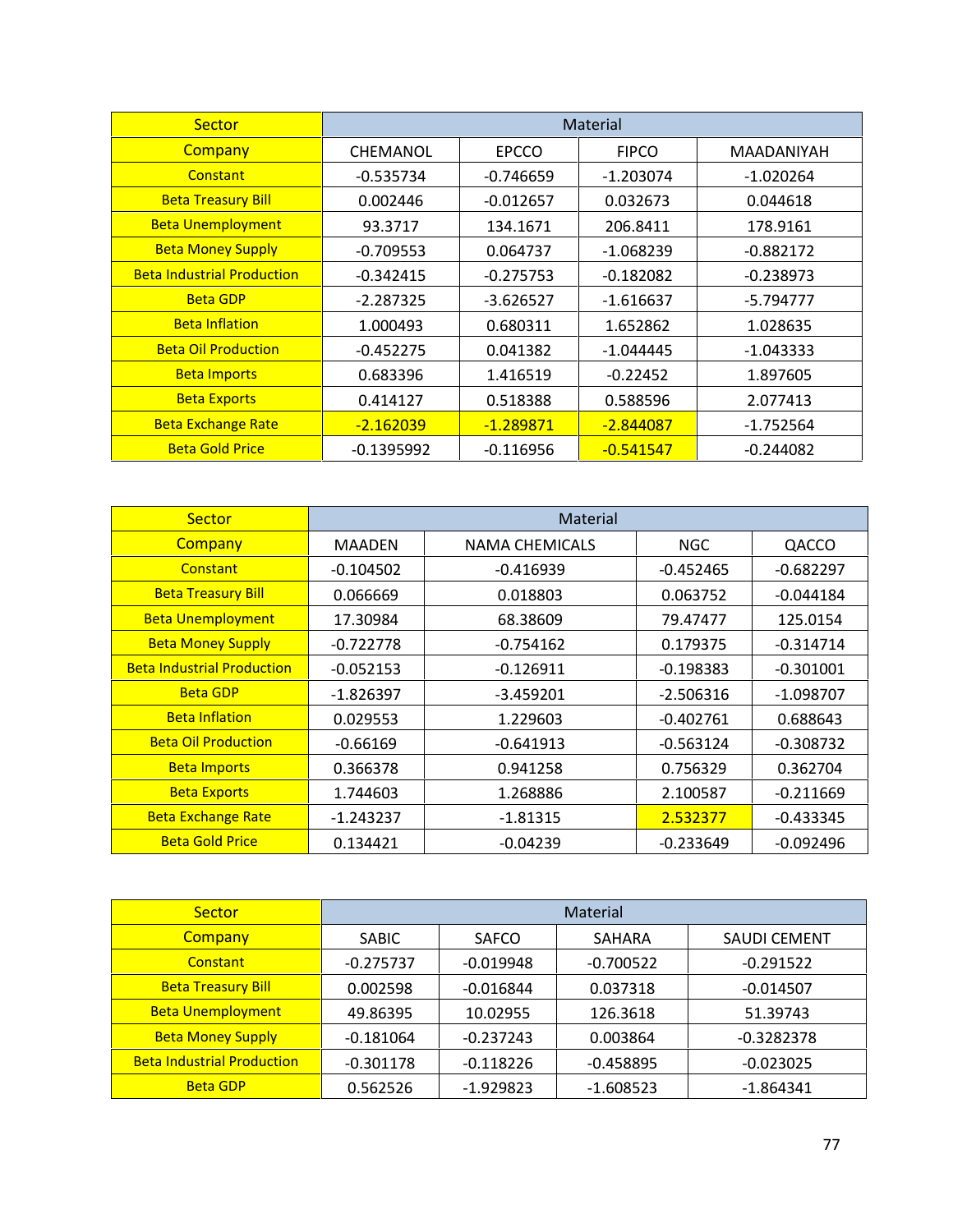| <b>Beta Inflation</b>      | 0.353396    | $-0.25116$  | 0.009777     | 0.819893    |
|----------------------------|-------------|-------------|--------------|-------------|
| <b>Beta Oil Production</b> | $-0.622461$ | $-0.221082$ | $-0.4646005$ | $-0.078298$ |
| <b>Beta Imports</b>        | $-0.171545$ | 1.076339    | 0.699438     | 0.835662    |
| <b>Beta Exports</b>        | $-0.029807$ | 0.846571    | 0.444985     | 0.283816    |
| <b>Beta Exchange Rate</b>  | $-1.892328$ | $-1.27346$  | $-1.807113$  | -0.917467   |
| <b>Beta Gold Price</b>     | $-0.037954$ | $-0.166805$ | $-0.042274$  | -0.071641   |

| <b>Sector</b>                     | Material    |              |                |             |  |  |
|-----------------------------------|-------------|--------------|----------------|-------------|--|--|
| Company                           | SAUDI KAYAN | <b>SIIG</b>  | <b>SIPCHEM</b> | <b>SPCC</b> |  |  |
| Constant                          | $-1.457047$ | $-0.733449$  | $-0.874876$    | $-0.89924$  |  |  |
| <b>Beta Treasury Bill</b>         | $-0.004474$ | $-0.018304$  | $-0.006486$    | $-0.034344$ |  |  |
| <b>Beta Unemployment</b>          | 256.7511    | 131.0752     | 160.2223       | 158.3104    |  |  |
| <b>Beta Money Supply</b>          | $-0.065716$ | $-0.265583$  | 0.2497         | $-0.759631$ |  |  |
| <b>Beta Industrial Production</b> | $-0.776035$ | $-0.478018$  | $-0.593519$    | $-0.255969$ |  |  |
| <b>Beta GDP</b>                   | $-1.714139$ | $-1.084988$  | -4.782641      | $-1.02413$  |  |  |
| <b>Beta Inflation</b>             | 1.408079    | 1.023876     | 0.658437       | 1.44713     |  |  |
| <b>Beta Oil Production</b>        | $-0.75084$  | $-0.401107$  | 0.038332       | $-0.357672$ |  |  |
| <b>Beta Imports</b>               | 0.690249    | 0.585611     | 1.776984       | 0.441511    |  |  |
| <b>Beta Exports</b>               | $-0.108347$ | $-0.34799$   | 0.653421       | $-0.440932$ |  |  |
| <b>Beta Exchange Rate</b>         | $-0.680972$ | $-2.0794$    | $-2.426329$    | $-0.408393$ |  |  |
| <b>Beta Gold Price</b>            | $-0.071459$ | $-0.2004591$ | $-0.15509$     | $-0.11828$  |  |  |

| <b>Sector</b>                     | <b>Material</b> |               |             |             |  |  |
|-----------------------------------|-----------------|---------------|-------------|-------------|--|--|
| Company                           | <b>SPM</b>      | <b>TASNEE</b> | <b>TCC</b>  | YANSAB      |  |  |
| Constant                          | $-0.187094$     | $-1.602192$   | $-0.561919$ | $-0.218185$ |  |  |
| <b>Beta Treasury Bill</b>         | $-0.00593$      | 0.05584       | 0.09271     | $-0.00308$  |  |  |
| <b>Beta Unemployment</b>          | 39.40851        | 274.5555      | 101.1047    | 39.84966    |  |  |
| <b>Beta Money Supply</b>          | $-0.715703$     | $-0.21847$    | $-0.243877$ | $-0.342601$ |  |  |
| <b>Beta Industrial Production</b> | $-0.235239$     | $-0.713344$   | $-0.128152$ | $-0.32247$  |  |  |
| <b>Beta GDP</b>                   | $-2.720793$     | -4.129349     | $-3.647707$ | -2.7088078  |  |  |
| <b>Beta Inflation</b>             | 0.381269        | 2.234871      | 0.547418    | 0.945211    |  |  |
| <b>Beta Oil Production</b>        | $-0.082365$     | $-0.301186$   | $-0.338795$ | $-0.470956$ |  |  |
| <b>Beta Imports</b>               | 0.816234        | 1.7247251     | 1.3119014   | 1.168791    |  |  |
| <b>Beta Exports</b>               | 1.669817        | 0.8138        | 1.119014    | 0.005356    |  |  |
| <b>Beta Exchange Rate</b>         | $-2.628575$     | $-0.967296$   | $-1.927889$ | $-2.310569$ |  |  |
| <b>Beta Gold Price</b>            | $-0.514635$     | $-0.158826$   | $-0.100708$ | 0.02752     |  |  |

| Sector          | <b>Material</b> |             |                    |             |               |
|-----------------|-----------------|-------------|--------------------|-------------|---------------|
| <b>Company</b>  | YCC             | <b>YSCC</b> | <b>ZAMILINDUST</b> | <b>BCI</b>  | <b>ZOUJAJ</b> |
| <b>Constant</b> | $-0.772725$     | $-1.0324$   | $-0.249491$        | $-0.792138$ | -1.324327     |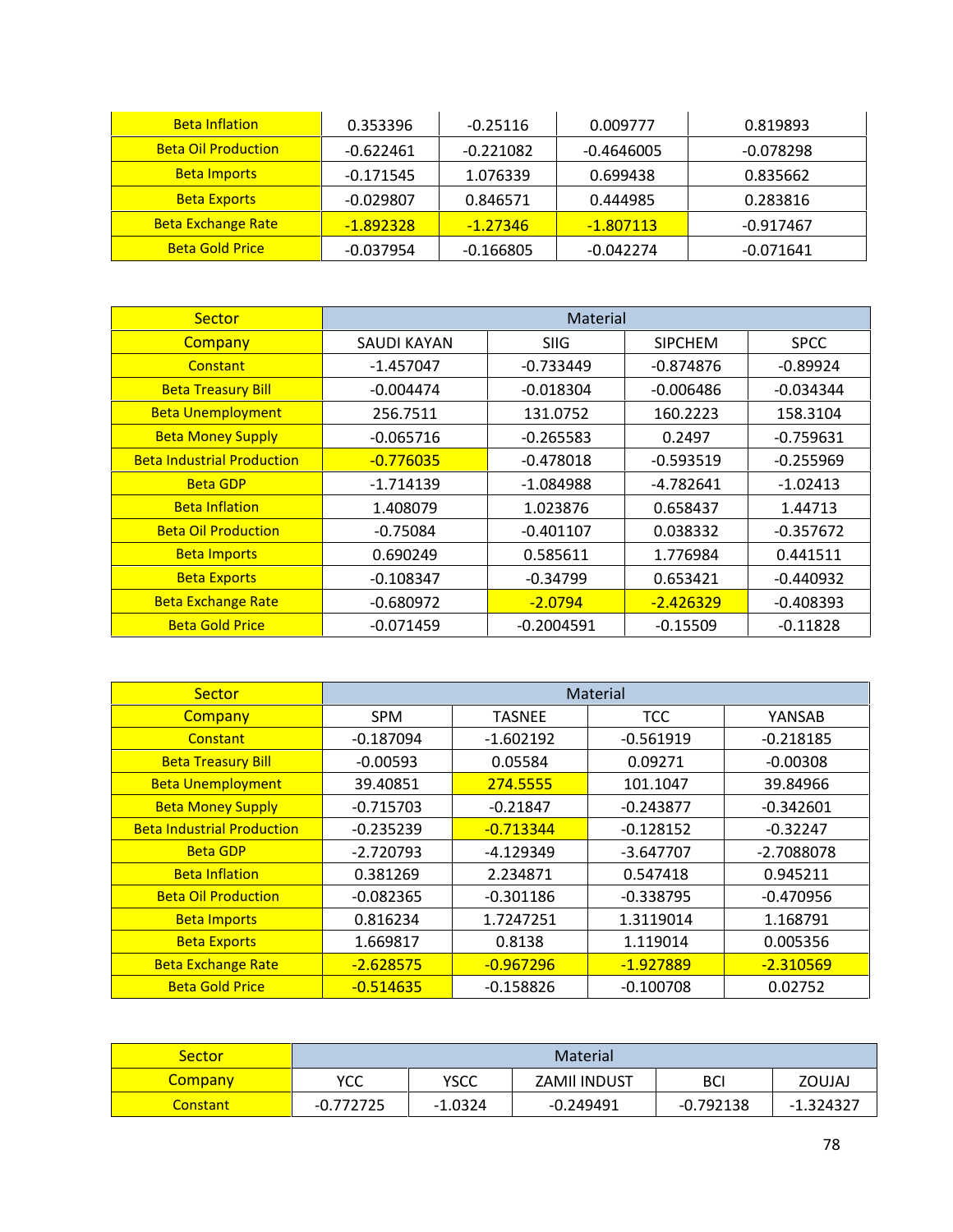| <b>Beta Treasury Bill</b>  | $-0.003765$  | $-0.027555$ | 0.029129    | 0.207222     | 0.028756    |
|----------------------------|--------------|-------------|-------------|--------------|-------------|
| <b>Beta Unemployment</b>   | 140.7196     | 185.6417    | 55.10557    | 116.4793     | 242.3044    |
| <b>Beta Money Supply</b>   | $-0.698331$  | $-0.584854$ | $-0.295889$ | $-0.6664403$ | $-1.099456$ |
| <b>Beta Industrial</b>     |              |             |             |              |             |
| Production                 | $-0.188623$  | $-0.464245$ | $-0.403356$ | $-0.475169$  | $-0.382475$ |
| <b>Beta GDP</b>            | -5.439984    | $-0.153339$ | -4.643469   | $-1.9443$    | $-2.782947$ |
| <b>Beta Inflation</b>      | 0.674332     | 0.763266    | $-1.019381$ | 1.588069     | $-0.418151$ |
| <b>Beta Oil Production</b> | 0.072779     | $-0.614885$ | 0.553564    | 0.049372     | 0.04372     |
| <b>Beta Imports</b>        | 1.98644      | 0.141577    | 1.788483    | $-0.106698$  | 0.978442    |
| <b>Beta Exports</b>        | 1.649085     | 0.808683    | 2.186706    | 3.488372     | 2.161943    |
| <b>Beta Exchange Rate</b>  | $-1.0375361$ | $-1.359109$ | $-2.490907$ | $-2.032758$  | $-2.259853$ |
| <b>Beta Gold Price</b>     | $-0.091934$  | $-0.161287$ | $-0.342536$ | $-0.255723$  | $-0.188059$ |

| <b>Sector</b>                     | <b>Material</b> |             |                 |                     |  |
|-----------------------------------|-----------------|-------------|-----------------|---------------------|--|
| Company                           | ADC.            | AL BABTAIN  | <b>AMIANTIT</b> | <b>ASTRA INDUST</b> |  |
| Constant                          | $-0.465878$     | 0.255325    | $-0.604129$     | $-0.354305$         |  |
| <b>Beta Treasury Bill</b>         | 0.029466        | 0.126007    | $-0.009257$     | 0.001668            |  |
| <b>Beta Unemployment</b>          | 81.74554        | -43.61945   | 110.1862        | 57.9612             |  |
| <b>Beta Money Supply</b>          | $-0.174839$     | $-0.209099$ | $-0.503307$     | $-0.492085$         |  |
| <b>Beta Industrial Production</b> | $-0.008294$     | $-0.052454$ | $-0.263696$     | $-0.361576$         |  |
| <b>Beta GDP</b>                   | $-2.152454$     | $-1.723807$ | $-1.290187$     | $-1.221355$         |  |
| <b>Beta Inflation</b>             | 0.181572        | $-1.456248$ | 0.193445        | 1.248972            |  |
| <b>Beta Oil Production</b>        | $-0.436603$     | 0.592305    | $-0.537303$     | $-0.270082$         |  |
| <b>Beta Imports</b>               | 0.502233        | 0.109195    | 0.279293        | 0.323828            |  |
| <b>Beta Exports</b>               | 1.141726        | 3.206958    | 0.317325        | 0.623748            |  |
| <b>Beta Exchange Rate</b>         | $-1.709386$     | $-1.788403$ | $-2.774962$     | $-1.564123$         |  |
| <b>Beta Gold Price</b>            | $-0.028729$     | $-0.373851$ | $-0.209115$     | $-0.28593$          |  |

| Sector                            | Material    |                       |              |             |  |
|-----------------------------------|-------------|-----------------------|--------------|-------------|--|
| Company                           | <b>MESC</b> | <b>SAUDI CERAMICS</b> | <b>SIECO</b> | <b>SVCP</b> |  |
| Constant                          | $-1.497626$ | $-1.470088$           | 0.84148      | $-0.133392$ |  |
| <b>Beta Treasury Bill</b>         | $-0.019253$ | $-0.028663$           | $-0.030434$  | 0.070085    |  |
| <b>Beta Unemployment</b>          | 261.6169    | 254.5084              | $-1.379692$  | 19.3701     |  |
| <b>Beta Money Supply</b>          | $-0.09316$  | $-0.700467$           | $-0.059293$  | $-0.29205$  |  |
| <b>Beta Industrial Production</b> | $-0.398625$ | $-0.774968$           | 0.723225     | $-0.104834$ |  |
| <b>Beta GDP</b>                   | $-4.776325$ | $-1.125628$           | $-7.430631$  | 2.641487    |  |
| <b>Beta Inflation</b>             | 1.804471    | 2.389548              | $-0.878467$  | $-0.484279$ |  |
| <b>Beta Oil Production</b>        | $-0.762318$ | $-0.026144$           | $-1.917198$  | $-0.036879$ |  |
| <b>Beta Imports</b>               | 1.23352     | 0.279585              | 2.471012     | $-0.949454$ |  |
| <b>Beta Exports</b>               | 0.130795    | 0.359326              | 1.135235     | 1.557216    |  |
| <b>Beta Exchange Rate</b>         | $-1.52294$  | $-0.437456$           | $-3.105177$  | 1.35237     |  |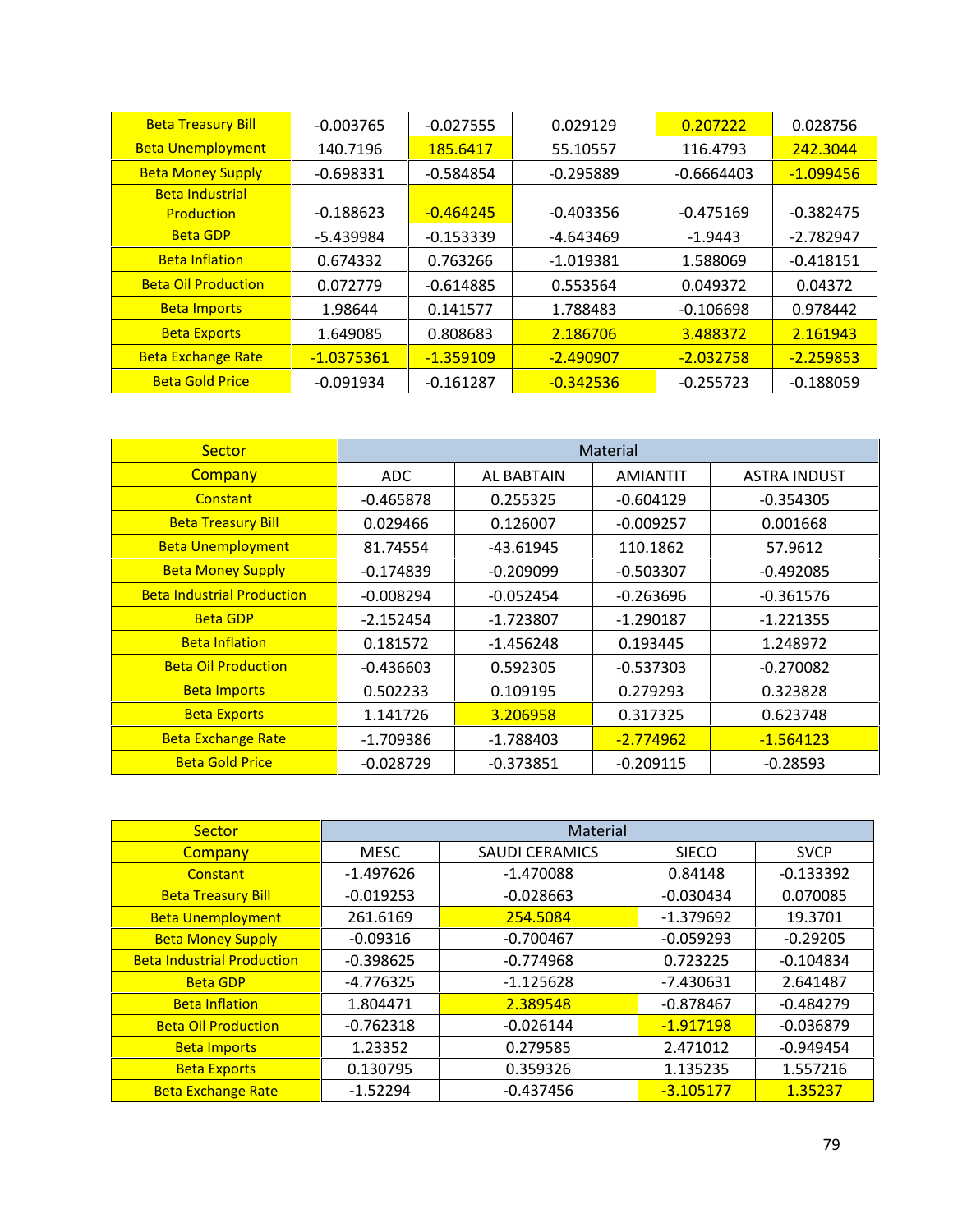| <u>ats</u><br>पाट | 44879 | 234368<br><u>.</u> | 241113 | .197687 |
|-------------------|-------|--------------------|--------|---------|
|-------------------|-------|--------------------|--------|---------|

| <b>Sector</b>                     |              | Transportation      |             |              |
|-----------------------------------|--------------|---------------------|-------------|--------------|
| Company                           | <b>BATIC</b> | <b>BUDGET SAUDI</b> | SAPTCO      | <b>SISCO</b> |
| Constant                          | 0.804785     | $-0.240931$         | $-0.136608$ | $-0.599174$  |
| <b>Beta Treasury Bill</b>         | $-0.116542$  | 0.018037            | 0.015484    | $-0.027687$  |
| <b>Beta Unemployment</b>          | $-139.055$   | 51.9289             | 36.10719    | 104.2675     |
| <b>Beta Money Supply</b>          | 0.023638     | $-1.023743$         | 0.068596    | $-0.176237$  |
| <b>Beta Industrial Production</b> | 1.19824      | $-0.271707$         | $-0.079089$ | $-0.311339$  |
| <b>Beta GDP</b>                   | 3.340858     | $-3.239146$         | $-5.749912$ | $-0.465324$  |
| <b>Beta Inflation</b>             | 0.116583     | $-0.50499$          | $-1.009539$ | 1.452575     |
| <b>Beta Oil Production</b>        | $-0.719325$  | 0.288818            | 0.404948    | $-0.495423$  |
| <b>Beta Imports</b>               | $-1.746578$  | 1.079837            | 2.537555    | $-0.63132$   |
| <b>Beta Exports</b>               | $-2.915629$  | 1.754975            | 2.327562    | $-0.466812$  |
| <b>Beta Exchange Rate</b>         | $-1.350951$  | $-1.806013$         | $-1.806013$ | $-3.059862$  |
| <b>Beta Gold Price</b>            | $-0.430192$  | $-0.216261$         | $-0.15859$  | $-0.141338$  |

| <b>Sector</b>                     |                     | <b>Consumer Durables</b> |             |
|-----------------------------------|---------------------|--------------------------|-------------|
| Company                           | <b>ALABDULLATIF</b> | <b>FITAIHI</b>           | <b>SIDC</b> |
| Constant                          | 0.185836            | $-0.829544$              | $-0.373996$ |
| <b>Beta Treasury Bill</b>         | $-0.055124$         | 0.015838                 | 0.051945    |
| <b>Beta Unemployment</b>          | $-13.48496$         | 142.8367                 | 78.8417     |
| <b>Beta Money Supply</b>          | $-0.484503$         | 0.295397                 | $-0.494679$ |
| <b>Beta Industrial Production</b> | $-0.098763$         | $-0.179462$              | 0.066074    |
| <b>Beta GDP</b>                   | $-7.202822$         | $-3.286747$              | -4.736947   |
| <b>Beta Inflation</b>             | $-1.333324$         | 1.101006                 | $-1.820732$ |
| <b>Beta Oil Production</b>        | 0.261134            | $-0.209734$              | $-0.676872$ |
| <b>Beta Imports</b>               | 2.823919            | 0.635716                 | 2.027557    |
| <b>Beta Exports</b>               | 1.944692            | 0.9885                   | 3.13198     |
| <b>Beta Exchange Rate</b>         | $-1.935378$         | $-1.762258$              | $-2.507343$ |
| <b>Beta Gold Price</b>            | $-0.379095$         | $-0.038033$              | 0.241393    |

| Sector                            | <b>Consumer Services</b> |              |             |  |  |
|-----------------------------------|--------------------------|--------------|-------------|--|--|
| Company                           | ALKHALEEJ TRNG           | <b>DUR</b>   | TECO        |  |  |
| Constant                          | $-1.451055$              | $-0.3412488$ | 0.294084    |  |  |
| <b>Beta Treasury Bill</b>         | $-0.013996$              | $-0.020608$  | $-0.031766$ |  |  |
| <b>Beta Unemployment</b>          | 271.6506                 | 65.47689     | -52.29687   |  |  |
| <b>Beta Money Supply</b>          | $-0.95752$               | $-0.024274$  | 1.055304    |  |  |
| <b>Beta Industrial Production</b> | $-0.438295$              | $-0.086035$  | 0.115797    |  |  |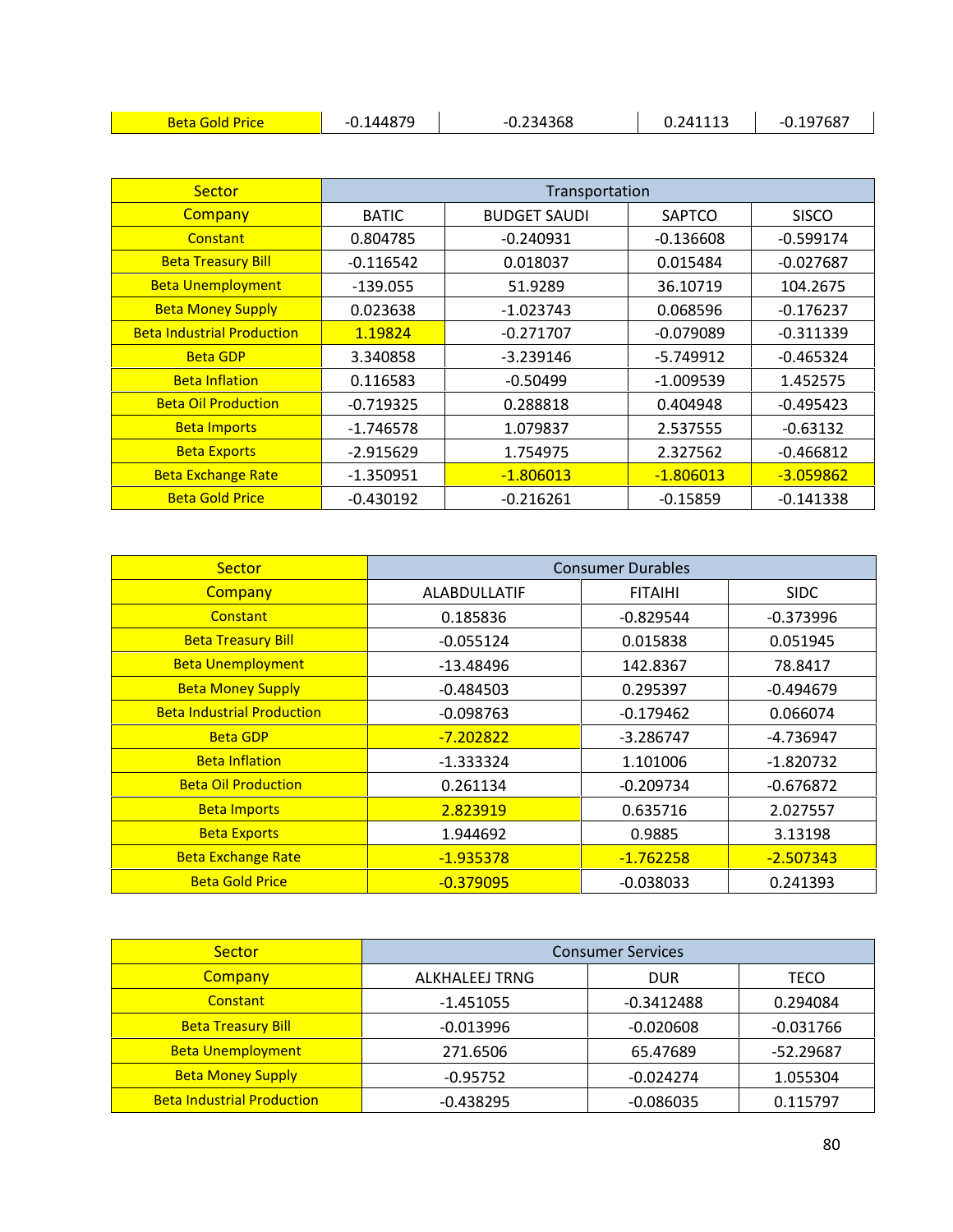| <b>Beta GDP</b>            | $-3.447649$ | $-2.497958$ | -7.01787    |
|----------------------------|-------------|-------------|-------------|
| <b>Beta Inflation</b>      | $-0.690931$ | 0.0964983   | 1.043501    |
| <b>Beta Oil Production</b> | $-0.144103$ | $-0.080963$ | $-0.633115$ |
| <b>Beta Imports</b>        | 1.630074    | 0.82615     | 2.289719    |
| <b>Beta Exports</b>        | 2.139612    | 0.588029    | 0.681314    |
| <b>Beta Exchange Rate</b>  | $-0.76667$  | $-1.355757$ | $-1.380693$ |
| <b>Beta Gold Price</b>     | $-0.062663$ | $-0.10393$  | $-0.37444$  |

| Sector                            |                 | Retail       |             |
|-----------------------------------|-----------------|--------------|-------------|
| Company                           | <b>ALHOKAIR</b> | <b>JARIR</b> | SASCO       |
| Constant                          | $-0.554858$     | $-0.740578$  | $-0.212412$ |
| <b>Beta Treasury Bill</b>         | $-0.09339$      | $-0.041764$  | $-0.085792$ |
| <b>Beta Unemployment</b>          | 129.6176        | 142.5568     | 60.48027    |
| <b>Beta Money Supply</b>          | $-1.439969$     | $-0.51482$   | 0.263417    |
| <b>Beta Industrial Production</b> | $-0.455714$     | $-0.295511$  | 0.047146    |
| <b>Beta GDP</b>                   | $-10.81142$     | $-2.937716$  | $-5.116792$ |
| <b>Beta Inflation</b>             | $-0.987393$     | $-0.136548$  | $-1.412722$ |
| <b>Beta Oil Production</b>        | 0.542882        | 0.146946     | $-0.02662$  |
| <b>Beta Imports</b>               | 4.813304        | 1.310397     | 2.205788    |
| <b>Beta Exports</b>               | 2.82428         | 1.057701     | 0.394914    |
| <b>Beta Exchange Rate</b>         | $-0.755563$     | 0.365081     | $-1.692144$ |
| <b>Beta Gold Price</b>            | $-0.199697$     | $-0.075578$  | 0.063843    |

| <b>Sector</b>                     |              | <b>Food and Staples</b> |             |
|-----------------------------------|--------------|-------------------------|-------------|
| <b>Company</b>                    | <b>ANAAM</b> | <b>OTHAIM</b>           | THIMAR      |
| Constant                          | $-1.074436$  | $-0.957284$             | $-1.947465$ |
| <b>Beta Treasury Bill</b>         | $-0.038469$  | 0.060814                | $-0.012819$ |
| <b>Beta Unemployment</b>          | 197.7042     | 169.4461                | 357.8589    |
| <b>Beta Money Supply</b>          | 1.116773     | $-0.021447$             | 0.517579    |
| <b>Beta Industrial Production</b> | $-0.272004$  | $-0.541872$             | $-0.719048$ |
| <b>Beta GDP</b>                   | 0.155625     | 0.727492                | -4.761902   |
| <b>Beta Inflation</b>             | $-0.307935$  | 0.102527                | 0.042706    |
| <b>Beta Oil Production</b>        | $-0.674795$  | 0.228864                | $-0.69468$  |
| <b>Beta Imports</b>               | 0.120203     | $-0.017802$             | 1.870876    |
| <b>Beta Exports</b>               | 0.073528     | 1.381771                | 0.957281    |
| <b>Beta Exchange Rate</b>         | $-1.88685$   | 0.752339                | $-3.455793$ |
| <b>Beta Gold Price</b>            | $-0.23369$   | $-0.156355$             | $-0.558855$ |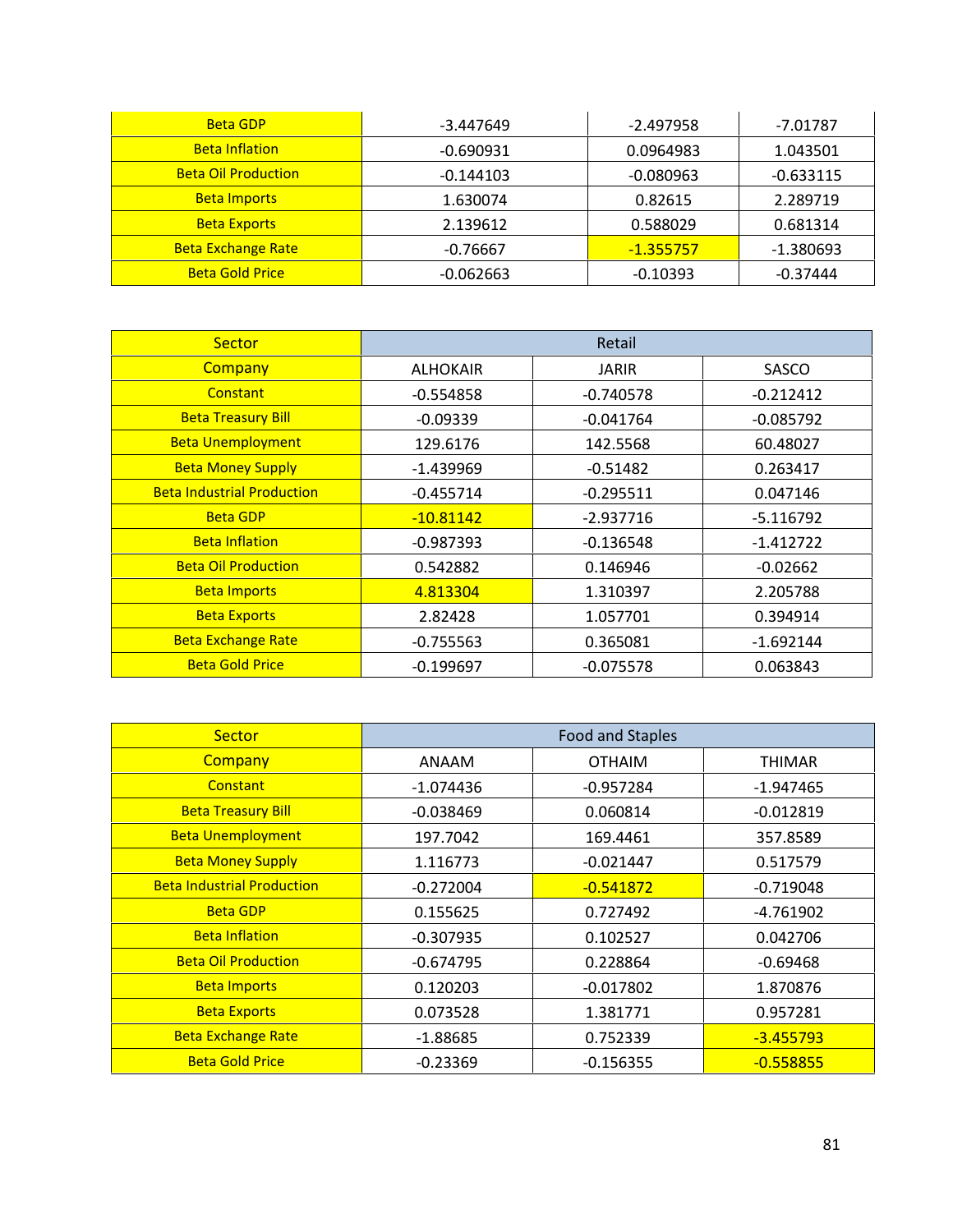| <b>Sector</b>                               |               |             | <b>Food and Beverages</b> |             |             |
|---------------------------------------------|---------------|-------------|---------------------------|-------------|-------------|
| Company                                     | <b>ALJOUF</b> | ALMARAI     | <b>FOOD PRODUCTSCO</b>    | <b>GACO</b> | HB          |
| Constant                                    | $-0.663978$   | $-0.335273$ | $-1.325614$               | $-1.722631$ | $-0.512707$ |
| <b>Beta Treasury Bill</b>                   | $-0.014527$   | $-0.012071$ | 0.038595                  | $-0.030896$ | $-0.04651$  |
| <b>Beta Unemployment</b>                    | 116.2738      | 61.65745    | 240.404                   | 299.9351    | 108.4134    |
| <b>Beta Money Supply</b>                    | 0.579986      | $-0.312541$ | $-0.629725$               | $-0.196849$ | 0.06267     |
| <b>Beta Industrial</b><br><b>Production</b> | $-0.294189$   | $-0.278919$ | $-0.235408$               | $-0.080003$ | $-0.108942$ |
| <b>Beta GDP</b>                             | $-1.729041$   | 0.112899    | $-4.328106$               | 3.625346    | $-5.055396$ |
| <b>Beta Inflation</b>                       | 1.14253       | 0.542338    | $-0.00016$                | 13372579    | $-1.024818$ |
| <b>Beta Oil Production</b>                  | $-0.238999$   | 0.178033    | $-0.991003$               | $-0.345637$ | 0.564932    |
| <b>Beta Imports</b>                         | 0.516692      | $-0.225145$ | 1.477294                  | $-1.932212$ | 2.150225    |
| <b>Beta Exports</b>                         | 0.053782      | $-0.208197$ | 1.994773                  | $-0.384583$ | 0.9091      |
| <b>Beta Exchange Rate</b>                   | $-1.058461$   | $-0.163941$ | $-2.881055$               | $-2.682823$ | $-1.086543$ |
| <b>Beta Gold Price</b>                      | $-0.235913$   | $-0.059482$ | $-0.333704$               | $-0.528049$ | $-0.012846$ |

| <b>Sector</b>                     | <b>Food and Beverages</b> |              |              |             |              |             |              |
|-----------------------------------|---------------------------|--------------|--------------|-------------|--------------|-------------|--------------|
| Company                           | <b>JAZADCO</b>            | <b>NADEC</b> | SADAFCO      | SAVOLA      | <b>SFICO</b> | SHARQIYA    | <b>TADCO</b> |
| Constant                          | $-1.551861$               | $-0.853245$  | $-0.763529$  | $-0.31994$  | $-1.314079$  | $-2.105108$ | $-0.862661$  |
| <b>Beta Treasury Bill</b>         | $-0.032362$               | 0.004035     | 0.036969     | $-0.05293$  | $-0.011184$  | $-0.113533$ | 0.030758     |
| <b>Beta Unemployment</b>          | 287.4085                  | 156.9264     | 127.0731     | 76.37538    | 232.8879     | 372.4873    | 151.9867     |
| <b>Beta Money Supply</b>          | $-0.041514$               | $-0.500618$  | $-0.0628175$ | $-0.52562$  | $-0.54099$   | 0.515266    | 0.286061     |
| <b>Beta Industrial Production</b> | $-0.330639$               | $-0.106776$  | $-0.461403$  | $-0.511476$ | $-0.322502$  | $-0.410401$ | $-0.088627$  |
| <b>Beta GDP</b>                   | 1.014184                  | $-1.120432$  | 0.254935     | $-6.24756$  | $-2.314913$  | $-2.627784$ | $-3.036146$  |
| <b>Beta Inflation</b>             | $-0.840452$               | $-0.388822$  | 1.862255     | $-0.661268$ | 1.028916     | 2.810945    | 0.215897     |
| <b>Beta Oil Production</b>        | $-0.445315$               | $-0.06041$   | $-0.781179$  | $-0.268105$ | $-1.258701$  | $-1.317208$ | $-0.255022$  |
| <b>Beta Imports</b>               | $-0.0308484$              | 0.154673     | $-0.825627$  | 2.705307    | 1.033232     | 0.638034    | 1.160167     |
| <b>Beta Exports</b>               | 0.455887                  | 0.642192     | 0.715103     | 1.631682    | 0.682228     | $-1.419918$ | 1.254433     |
| <b>Beta Exchange Rate</b>         | $-1.501912$               | $-0.95563$   | $-829726$    | $-0.762827$ | $-1.374669$  | $-0.505615$ | $-1.814536$  |
| <b>Beta Gold Price</b>            | $-0.183036$               | $-0.261936$  | $-0.16102$   | $-0.041339$ | $-0.441166$  | $-0.362776$ | $-0.229733$  |

| <b>Sector</b>                     | <b>Banks</b> |              |             |               |             |             |  |
|-----------------------------------|--------------|--------------|-------------|---------------|-------------|-------------|--|
| Company                           | AL RAJHI     | ALAWWAL BANK | ALBILAD     | <b>ALINMA</b> | AL JAZIRA   | ARNB        |  |
| Constant                          | 0.035393     | $-0.234811$  | $-0.806428$ | $-0.346563$   | $-0.126485$ | $-0.392745$ |  |
| <b>Beta Treasury Bill</b>         | 0.05529      | 0.033084     | 0.005478    | 0.036722      | $-0.008113$ | $-0.002528$ |  |
| <b>Beta Unemployment</b>          | $-10.79234$  | 59.39241     | 148.1235    | 69.40083      | 38.86533    | 85.53235    |  |
| <b>Beta Money Supply</b>          | $-0.592865$  | $-0.437305$  | $-0.942232$ | $-0.609261$   | $-0.418348$ | $-0.177557$ |  |
| <b>Beta Industrial Production</b> | $-0.139701$  | $-0.178978$  | $-0.308818$ | $-0.157075$   | $-0.10218$  | $-0.27465$  |  |
| <b>Beta GDP</b>                   | $-0.443886$  | -5.987247    | $-6.29449$  | $-4.535658$   | $-7.601226$ | $-4.217671$ |  |
| <b>Beta Inflation</b>             | 0.207811     | $-2.090215$  | 0.728313    | $-0.801897$   | $-1.184877$ | $-1.542633$ |  |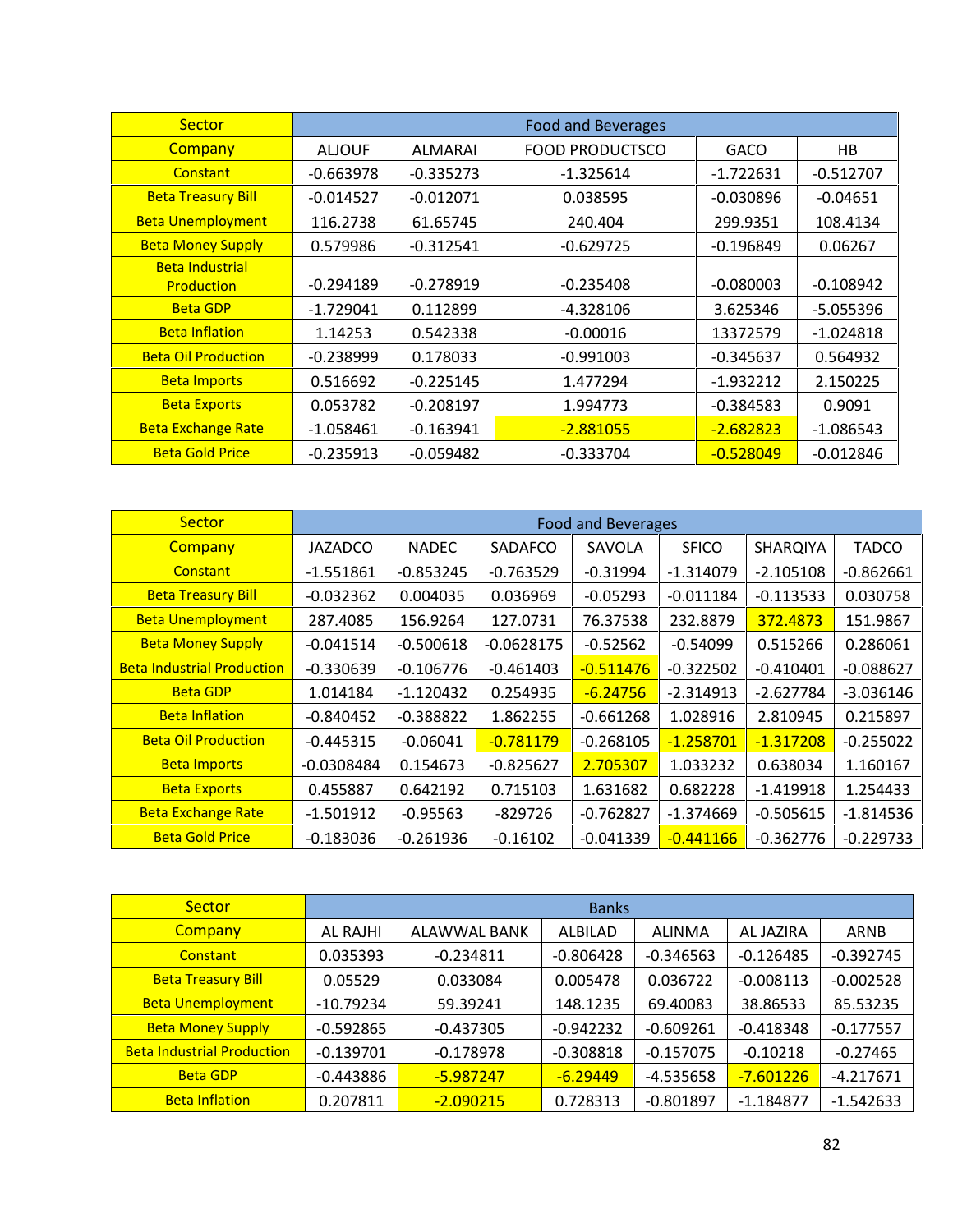| <b>Beta Oil Production</b> | -0.053764   | 0.262977  | $-0.5871$   | $-0.020165$ | $-0.091552$ | 0.212203    |  |
|----------------------------|-------------|-----------|-------------|-------------|-------------|-------------|--|
| <b>Beta Imports</b>        | -0.045209   | 2.8558    | 2.321016    | 1.828184    | 3.373912    | 1.994543    |  |
| <b>Beta Exports</b>        | 0.879195    | 2.744977  | 1.524868    | 1.946771    | 2.25097     | 1.598239    |  |
| <b>Beta Exchange Rate</b>  | -0.668501   | -0.517627 | $-0.950389$ | $-0.938295$ | $-2.143879$ | $-0.925725$ |  |
| <b>Beta Gold Price</b>     | $-0.012965$ | -0.20684  | $-0.108885$ | $-0.034255$ | $-0.111295$ | 0.004952    |  |

| <b>Sector</b>              |              |                   | <b>Banks</b> |             |              |
|----------------------------|--------------|-------------------|--------------|-------------|--------------|
| <b>Company</b>             | <b>BSFR</b>  | <b>RIYAD BANK</b> | <b>SABB</b>  | <b>SAIB</b> | SAMBA BANK   |
| Constant                   | $-0.586251$  | $-0.826966$       | $-0.699387$  | 0.235495    | $-0.059255$  |
| <b>Beta Treasury Bill</b>  | 0.007727     | 0.004457          | $-0.023231$  | 0.011839    | 0.006935     |
| <b>Beta Unemployment</b>   | 114.8436     | 148.8638          | 142.8706     | $-21.396$   | 16.29355     |
| <b>Beta Money Supply</b>   | $-0.367987$  | $-0.080219$       | $-0.31608$   | 0.071371    | $-0.3433333$ |
| <b>Beta Industrial</b>     |              |                   |              |             |              |
| <b>Production</b>          | $-0.35725$   | $-0.5057742$      | $-0.328885$  | $-0.112982$ | $-0.233431$  |
| <b>Beta GDP</b>            | $-3.096083$  | 1.705813          | $-5.090357$  | $-6.929337$ | $-0.193506$  |
| <b>Beta Inflation</b>      | $-0.804761$  | 0.070618          | $-1.360737$  | $-2.262374$ | $-0.56175$   |
| <b>Beta Oil Production</b> | $-0.2443759$ | $-0.168853$       | $-0.103272$  | 0.191077    | $-0.240751$  |
| <b>Beta Imports</b>        | 1.358109     | $-0.543748$       | 2.642214     | 3.357226    | 0.024687     |
| <b>Beta Exports</b>        | 1.457068     | 0.194668          | 1.316846     | 2.543018    | 0.516663     |
| <b>Beta Exchange Rate</b>  | $-1.112431$  | $-1.084131$       | $-0.976272$  | $-1.572796$ | $-0.828424$  |
| <b>Beta Gold Price</b>     | $-0.033364$  | $-0.073867$       | $-0.018543$  | $-0.187208$ | 0.037302     |

| <b>Sector</b>                     |              | <b>Financials</b> |             |
|-----------------------------------|--------------|-------------------|-------------|
| Company                           | <b>ASEER</b> | <b>KINGDOM</b>    | <b>SAIC</b> |
| Constant                          | $-0.782073$  | 1.75165           | $-0.944057$ |
| <b>Beta Treasury Bill</b>         | $-0.015974$  | 0.095716          | 0.001651    |
| <b>Beta Unemployment</b>          | 151.1197     | $-293.7903$       | 173.1352    |
| <b>Beta Money Supply</b>          | $-0.573955$  | 0.242077          | $-0.234064$ |
| <b>Beta Industrial Production</b> | $-0.276419$  | 0.460332          | $-0.305345$ |
| <b>Beta GDP</b>                   | $-2.319989$  | $-0.952555$       | $-0.974155$ |
| <b>Beta Inflation</b>             | $-0.666116$  | $-4.414963$       | $-0.104967$ |
| <b>Beta Oil Production</b>        | $-0.593507$  | $-0.438811$       | $-0.511377$ |
| <b>Beta Imports</b>               | 0.718059     | 1.473809          | 0.211858    |
| <b>Beta Exports</b>               | 1.280816     | 3.943526          | 0.843216    |
| <b>Beta Exchange Rate</b>         | $-1.894166$  | $-0.751997$       | $-2.384187$ |
| <b>Beta Gold Price</b>            | $-0.103503$  | $-0.332676$       | $-0.030266$ |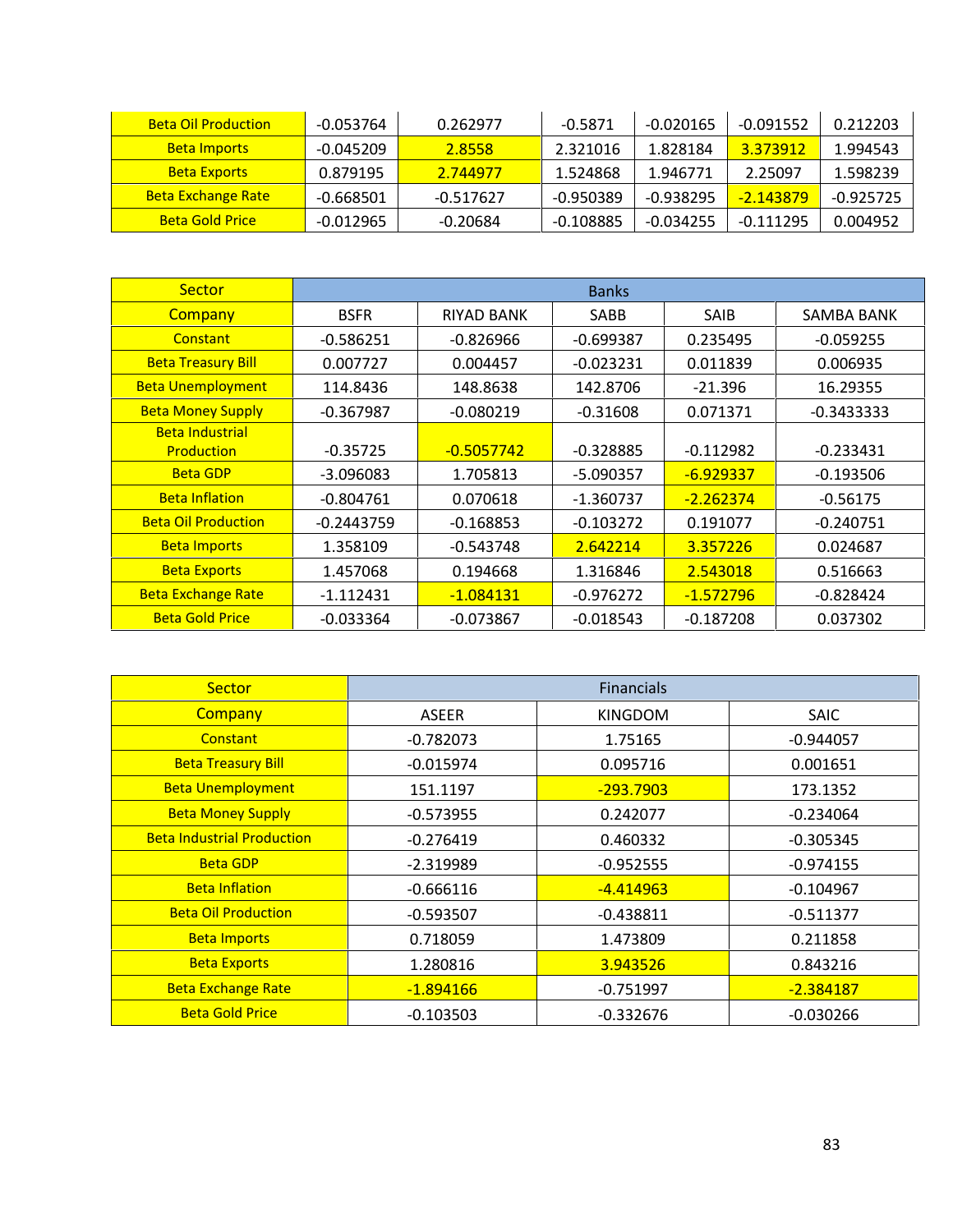| <b>Sector</b>                     |               | <b>Telecom</b> |             | <b>Utilities</b> |              |
|-----------------------------------|---------------|----------------|-------------|------------------|--------------|
| Company                           | <b>ETIHAD</b> | <b>STC</b>     | ZAIN        | SAUDI ELECTRIC   | <b>GASCO</b> |
| Constant                          | 0.516292      | 0.019689       | $-1.248948$ | $-0.159$         | $-1.029726$  |
| <b>Beta Treasury Bill</b>         | $-0.037595$   | 0.004373       | 0.091417    | 0.054486         | 0.038496     |
| <b>Beta Unemployment</b>          | $-91.3085$    | 3.051642       | 203.7103    | 30.84564         | 191.8498     |
| <b>Beta Money Supply</b>          | 0.543078      | $-0.618912$    | $-0.672209$ | $-0.668991$      | $-1.160303$  |
| <b>Beta Industrial Production</b> | $-0.113492$   | 0.05375        | $-0.425271$ | $-0.154246$      | $-0.39758$   |
| <b>Beta GDP</b>                   | -3.891436     | 0.174539       | $-0.217766$ | 0.789184         | $-6.599428$  |
| <b>Beta Inflation</b>             | 0.730108      | $-0.779464$    | 1.695187    | $-0.577562$      | $-0.215792$  |
| <b>Beta Oil Production</b>        | 0.00063       | $-0.372994$    | $-0.46234$  | $-0.459557$      | $-0.316668$  |
| <b>Beta Imports</b>               | 2.127211      | $-0.061378$    | $-0.418567$ | $-0.241452$      | 2.649911     |
| <b>Beta Exports</b>               | 0.305021      | 0.06254        | 1.162534    | 0.688032         | 1.701363     |
| <b>Beta Exchange Rate</b>         | $-0.450252$   | $-0.859824$    | $-1.243115$ | $-1.624243$      | $-0.977603$  |
| <b>Beta Gold Price</b>            | $-0.062352$   | $-0.105294$    | $-0.336794$ | $-0.134507$      | $-0.039092$  |

| <b>Sector</b>                     | <b>Real Estate</b> |             |                 |             |  |
|-----------------------------------|--------------------|-------------|-----------------|-------------|--|
| Company                           | <b>ARDCO</b>       | DAR ALARKAN | <b>EMAAR EC</b> | JABAL OMAR  |  |
| Constant                          | $-0.78058$         | $-0.207487$ | $-0.455948$     | $-0.083231$ |  |
| <b>Beta Treasury Bill</b>         | $-0.000271$        | 0.145138    | 0.126295        | 0.060727    |  |
| <b>Beta Unemployment</b>          | 131.7566           | 26.52726    | 78.02385        | 26.59219    |  |
| <b>Beta Money Supply</b>          | $-0.129534$        | $-0.170023$ | $-0.859583$     | $-1.589494$ |  |
| <b>Beta Industrial Production</b> | $-0.107669$        | $-0.181793$ | 0.155672        | $-0.200075$ |  |
| <b>Beta GDP</b>                   | 2.611634           | $-3.617404$ | $-2.612879$     | $-6.632782$ |  |
| <b>Beta Inflation</b>             | 1.303159           | $-0.142063$ | $-0.429034$     | $-0.86673$  |  |
| <b>Beta Oil Production</b>        | $-0.434596$        | 0.28615     | $-0.184205$     | $-0.132329$ |  |
| <b>Beta Imports</b>               | $-1.170692$        | 0.975161    | 0.598654        | 2.369155    |  |
| <b>Beta Exports</b>               | $-0.704579$        | $-0.704579$ | 2.470915        | 2.624823    |  |
| <b>Beta Exchange Rate</b>         | $-1.15706$         | -1.321687   | $-1.62928$      | $-0.871184$ |  |
| <b>Beta Gold Price</b>            | $-0.12916$         | $-0.375901$ | $-0.218563$     | $-0.083308$ |  |

| Sector                            | <b>Real Estate</b> |                |              |              |  |
|-----------------------------------|--------------------|----------------|--------------|--------------|--|
| Company                           | <b>MCDC</b>        | <b>RED SEA</b> | <b>SERCO</b> | <b>TAIBA</b> |  |
| Constant                          | $-0.099898$        | $-0.896952$    | $-0.477203$  | $-0.019162$  |  |
| <b>Beta Treasury Bill</b>         | 0.052634           | 0.103884       | 0.013803     | $-0.002881$  |  |
| <b>Beta Unemployment</b>          | 18.60191           | 163.1333       | 88.30996     | 16.40344     |  |
| <b>Beta Money Supply</b>          | $-0.488875$        | $-0.276538$    | $-0.633908$  | $-0.024256$  |  |
| <b>Beta Industrial Production</b> | $-0.09101$         | $-0.50216$     | $-0.275711$  | $-0.010033$  |  |
| <b>Beta GDP</b>                   | $-0.529108$        | $-4.172734$    | $-5.826432$  | $-5.100405$  |  |
| <b>Beta Inflation</b>             | $-0.256978$        | $-0.784073$    | 0.568341     | $-0.995875$  |  |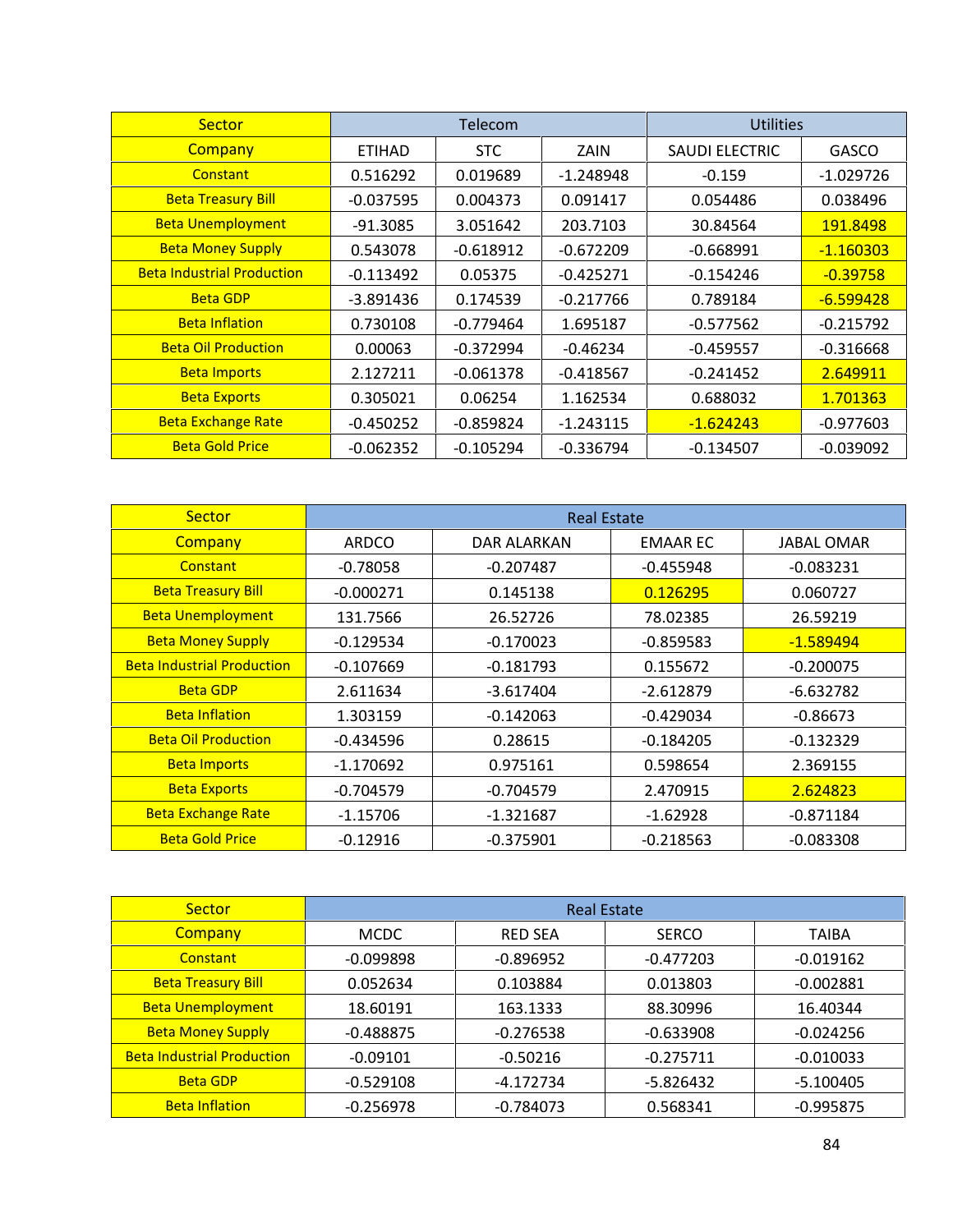| <b>Beta Oil Production</b> | 0.247197  | $-0.752158$ | -0.628706  | 0.415022  |
|----------------------------|-----------|-------------|------------|-----------|
| <b>Beta Imports</b>        | 0.049042  | 1.768702    | 2.033765   | 2.231606  |
| <b>Beta Exports</b>        | 1.511741  | 2.571646    | 1.228438   | 1.290404  |
| <b>Beta Exchange Rate</b>  | -0.749193 | -2.523822   | -1.956721  | -1.441314 |
| <b>Beta Gold Price</b>     | -0.485375 | -0.144421   | $-0.17838$ | -0.093842 |

| <b>Sector</b>                     | <b>Insurance</b> |             |             |                |                |             |
|-----------------------------------|------------------|-------------|-------------|----------------|----------------|-------------|
| Company                           | <b>ACIG</b>      | <b>AICC</b> | AL AHLIA    | <b>ALLIANZ</b> | ARABIAN SHIELD | <b>ATC</b>  |
| Constant                          | 2.191172         | $-0.058449$ | 0.331295    | $-1.068091$    | 0.326467       | $-0.545491$ |
| <b>Beta Treasury Bill</b>         | 0.045302         | 0.104128    | $-0.041723$ | $-0.154396$    | $-0.049538$    | $-0.014121$ |
| <b>Beta Unemployment</b>          | -361.4746        | $-3.507929$ | $-54.43508$ | 200.7626       | -49.13826      | 102.8909    |
| <b>Beta Money Supply</b>          | $-0.016134$      | $-0.170667$ | 1.23302     | $-0.077844$    | $-0.198025$    | $-0.772892$ |
| <b>Beta Industrial Production</b> | 1.046916         | 0.200006    | $-0.115485$ | 0.127727       | 0.296753       | 0.229868    |
| <b>Beta GDP</b>                   | $-15.32534$      | $-3.35337$  | $-1.103667$ | $-2.133752$    | $-1.532518$    | 0.051703    |
| <b>Beta Inflation</b>             | -4.481549        | 0.68737     | $-0.270466$ | 1.040806       | $-0.320995$    | $-0.678958$ |
| <b>Beta Oil Production</b>        | $-0.663982$      | $-0.763898$ | $-0.719291$ | $-1.015038$    | $-0.618748$    | $-1.600677$ |
| <b>Beta Imports</b>               | 6.273496         | 0.637016    | 0.299668    | 0.353443       | 0.357092       | $-0.277546$ |
| <b>Beta Exports</b>               | 4.437361         | 2.300389    | $-0.13299$  | $-2.158876$    | $-0.863214$    | 0.36839     |
| <b>Beta Exchange Rate</b>         | $-1.531669$      | $-2.514095$ | $-3.440285$ | $-2.125919$    | $-2.854109$    | $-0.924466$ |
| <b>Beta Gold Price</b>            | 0.50626          | $-0.233997$ | $-0.07038$  | $-0.040876$    | 0.152436       | 0.157777    |

| <b>Sector</b>                     |                    |                   |               | Insurance      |                     |                       |
|-----------------------------------|--------------------|-------------------|---------------|----------------|---------------------|-----------------------|
| <b>Company</b>                    | <b>BUPA ARABIA</b> | <b>GULF UNION</b> | <b>MALATH</b> | <b>MEDGULF</b> | <b>SAAB TAKAFUL</b> | <b>SAGR INSURANCE</b> |
| Constant                          | $-1.35588$         | 0.09548           | $-0.710179$   | $-1.823149$    | $-1.068091$         | $-0.503675$           |
| <b>Beta Treasury Bill</b>         | 0.053263           | 0.007128          | $-0.002122$   | 0.030542       | $-0.54396$          | $-0.004346$           |
| <b>Beta Unemployment</b>          | 261.3904           | -17.61753         | 136.7764      | 331.9354       | 200.7626            | 92.60447              |
| <b>Beta Money Supply</b>          | $-0.792489$        | $-0.65931$        | $-1.072617$   | $-1.316933$    | $-0.07784$          | 0.24012               |
| <b>Beta Industrial Production</b> | $-0.485177$        | 0.087477          | $-0.071224$   | $-0.91796$     | 0.127727            | 0.041292              |
| <b>Beta GDP</b>                   | $-0.816228$        | $-2.511701$       | $-5.272219$   | $-8.392379$    | $-2.133752$         | 2.038305              |
| <b>Beta Inflation</b>             | -1.975692          | 0.336771          | $-0.875775$   | 0.877083       | 1.040806            | $-0.512944$           |
| <b>Beta Oil Production</b>        | $-1.153945$        | $-1.197029$       | $-0.792066$   | $-1.154306$    | $-1.015038$         | $-0.839588$           |
| <b>Beta Imports</b>               | $-0.010219$        | 0.52415           | 1.761978      | 3.318373       | 0.353443            | $-1.286416$           |
| <b>Beta Exports</b>               | 1.94877            | 0.784239          | 2.838808      | 2.691775       | $-2.158876$         | $-1.074807$           |
| <b>Beta Exchange Rate</b>         | $-2.188716$        | $-2.719422$       | $-1.386797$   | $-1.17235$     | $-2.125919$         | $-1.368138$           |
| <b>Beta Gold Price</b>            | $-0.242821$        | $-0.24318$        | $-0.058733$   | $-0.368814$    | $-0.040876$         | 0.172936              |
|                                   |                    |                   |               |                |                     |                       |

| <b>Sector</b>             | <i>Insurance</i> |             |            |                 |                    |             |
|---------------------------|------------------|-------------|------------|-----------------|--------------------|-------------|
| <b>Company</b>            | <b>SAICO</b>     | SALAMA      | SAUDI RE   | <b>TAWUNIYA</b> | <b>TRADE UNION</b> | <b>UCA</b>  |
| <b>Constant</b>           | $-0.004079$      | 0.324175    | $-0.37863$ | -0.794496       | $-0.960395$        | $-0.503675$ |
| <b>Beta Treasury Bill</b> | $-0.110432$      | $-0.002126$ | 0.01519    | 0.154072        | 0.005153           | -0.004346   |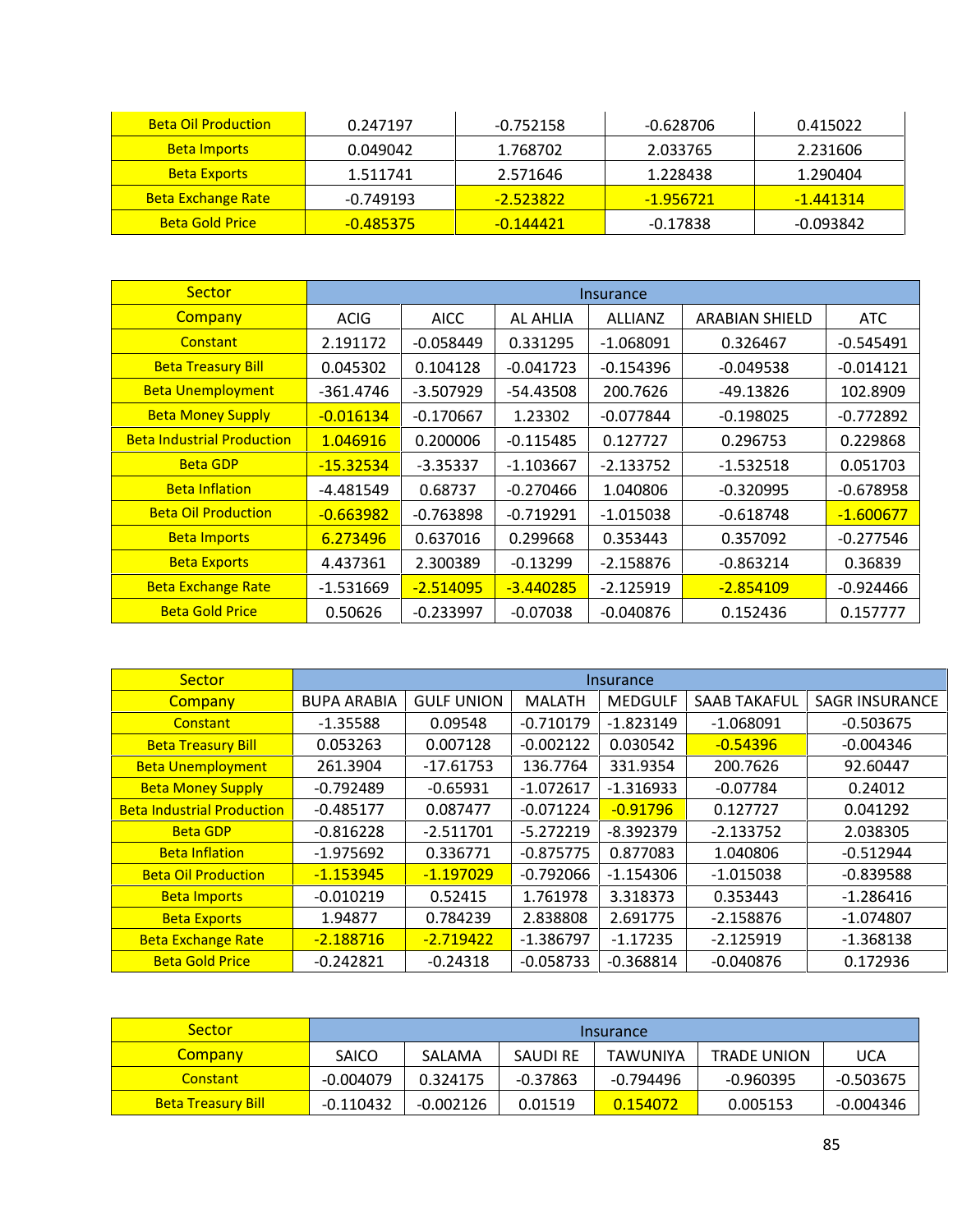| <b>Beta Unemployment</b>          | 2.74775     | -55.52387   | 66.22737    | 121.653     | 183.5069     | 92.60447    |
|-----------------------------------|-------------|-------------|-------------|-------------|--------------|-------------|
| <b>Beta Money Supply</b>          | 0.48505     | $-0.340056$ | 0.279361    | $-0.235359$ | 0.201022     | 0.24012     |
| <b>Beta Industrial Production</b> | 0.179211    | 0.421192    | $-0.02752$  | $-0.677847$ | $-0.275215$  | 0.41292     |
| <b>Beta GDP</b>                   | $-3.540057$ | $-5.736004$ | 0.934157    | 7.373072    | $-4.304423$  | 2.038305    |
| <b>Beta Inflation</b>             | 1.529476    | $-0.067798$ | $-0.196383$ | 1.086268    | $-1.031849$  | $-0.512944$ |
| <b>Beta Oil Production</b>        | $-0.423664$ | $-1.10386$  | $-0.5356$   | $-0.875633$ | $-1.287428$  | $-0.839588$ |
| <b>Beta Imports</b>               | 0.606871    | 1.975667    | $-0.594183$ | $-4.149442$ | $-1.682616$  | $-1.286416$ |
| <b>Beta Exports</b>               | $-1.860961$ | 1.002711    | 0.691467    | 1.553115    | 1.882101     | $-1.074807$ |
| <b>Beta Exchange Rate</b>         | $-2.316932$ | $-2.102464$ | $-2.090256$ | $-1.666557$ | $-2.630649$  | $-1.368138$ |
| <b>Beta Gold Price</b>            | $-0.100627$ | $-0.242349$ | $-0.093662$ | $-0.509529$ | $-0.0118573$ | 0.172936    |

| Sector                            | Insurance   |              |
|-----------------------------------|-------------|--------------|
| Company                           | <b>WAFA</b> | <b>WALAA</b> |
| Constant                          | 0.68971     | 0.191823     |
| <b>Beta Treasury Bill</b>         | 0.0186      | 0.053813     |
| <b>Beta Unemployment</b>          | -131.9916   | $-33.59544$  |
| <b>Beta Money Supply</b>          | 0.289073    | 0.467256     |
| <b>Beta Industrial Production</b> | 0.395756    | 0.265921     |
| <b>Beta GDP</b>                   | $-5.533944$ | -5.856498    |
| <b>Beta Inflation</b>             | 1.43974     | $-0.290481$  |
| <b>Beta Oil Production</b>        | $-1.534402$ | $-0.534753$  |
| <b>Beta Imports</b>               | 1.607157    | 2.293106     |
| <b>Beta Exports</b>               | 0.477582    | 0.537278     |
| <b>Beta Exchange Rate</b>         | $-3.801$    | $-2.389253$  |
| <b>Beta Gold Price</b>            | $-0.264613$ | 0.091235     |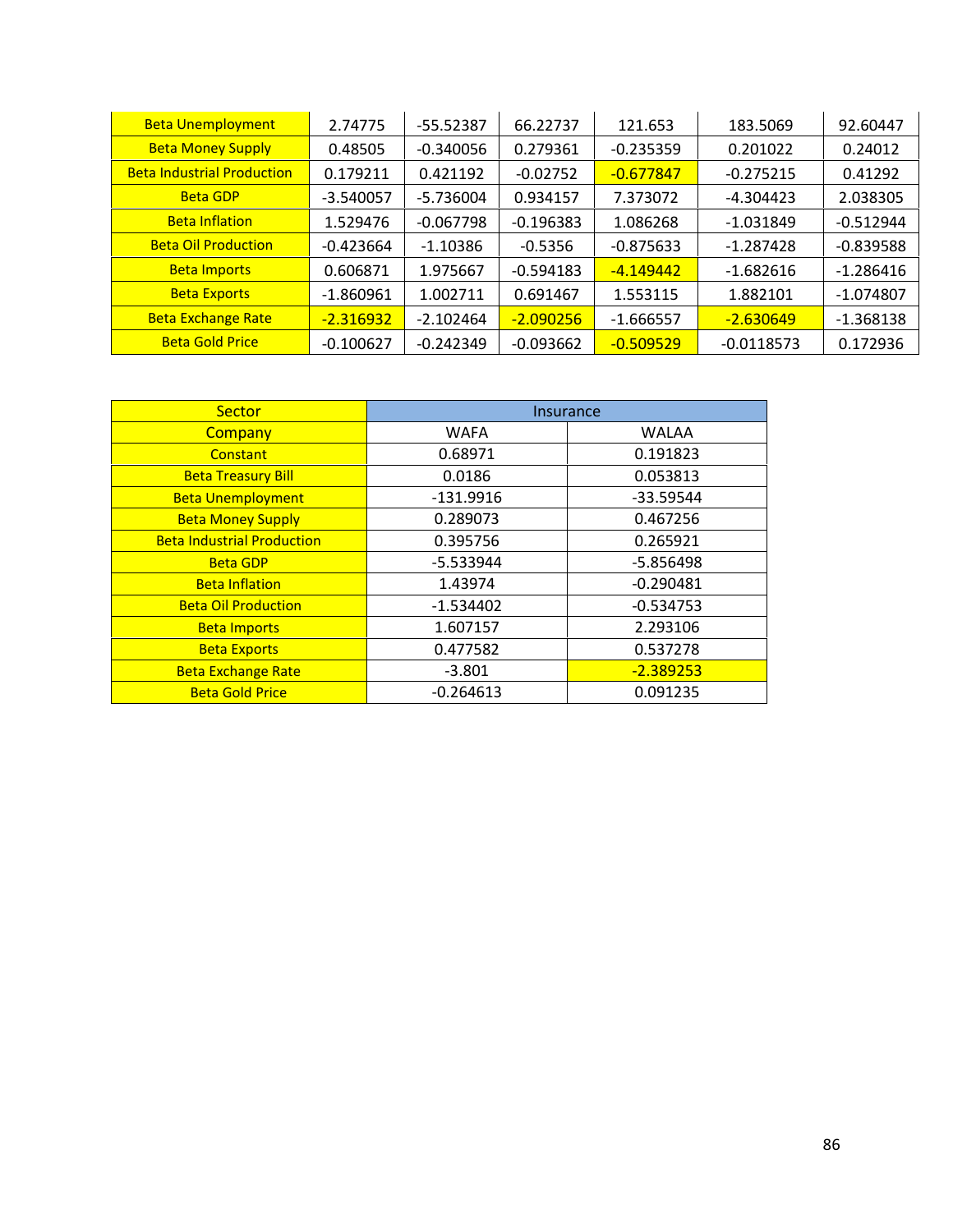## **Appendix B:**

Expected Signs of the sector and macro variable:

|                   | Sector                    | Factors                      | Positive or            |
|-------------------|---------------------------|------------------------------|------------------------|
|                   |                           |                              | <b>Negative Effect</b> |
|                   |                           |                              | on Returns             |
| Gunsel, Rjoub and | Manufacturing of wood     | M <sub>2</sub>               | Positive               |
| Tursoy(2008)      | production including      | <b>CPI</b>                   | Positive               |
|                   | furniture                 | GOLD                         | Positive               |
|                   |                           | Exports                      | Positive               |
|                   |                           | Unemployment                 | Positive               |
|                   |                           | <b>MPI</b>                   | Positive               |
|                   | Manufacturing of paper    | <b>Industrial Production</b> | Positive               |
|                   | and paper products,       | Oil                          | Positive               |
|                   | printing                  | CPI                          | Positive               |
|                   |                           | GOLD                         | Positive               |
|                   |                           | <b>IMP</b>                   | Positive               |
|                   |                           | EXP                          | Positive               |
|                   |                           | GDP                          | Positive               |
|                   |                           | <b>FOR</b>                   | Positive               |
|                   |                           | <b>EXCH</b>                  | Positive               |
|                   |                           | <b>UNEM</b>                  | Positive               |
|                   |                           | <b>MPI</b>                   | Positive               |
|                   | Manufacturing of non      | M <sub>2</sub>               | Positive               |
|                   | metallic mineral products | GOLD                         | Positive               |
|                   |                           | Imports                      | Positive               |
|                   |                           | <b>FOR</b>                   | Positive               |
|                   |                           | Unemployment                 | Positive               |
|                   |                           | <b>MPI</b>                   | Positive               |
|                   | Manufacturing of food     | M <sub>2</sub>               | Positive               |
|                   | beverage and tobacco      | CPI                          | Positive               |
|                   |                           | GOLD                         | Positive               |
|                   |                           | <b>IMP</b>                   | Positive               |
|                   |                           | GDP                          | Positive               |
|                   |                           | <b>FOR</b>                   | Positive               |
|                   |                           | <b>EXCH</b>                  | Positive               |
|                   |                           | <b>UNEM</b>                  | Positive               |
|                   |                           | <b>INTE</b>                  | Positive               |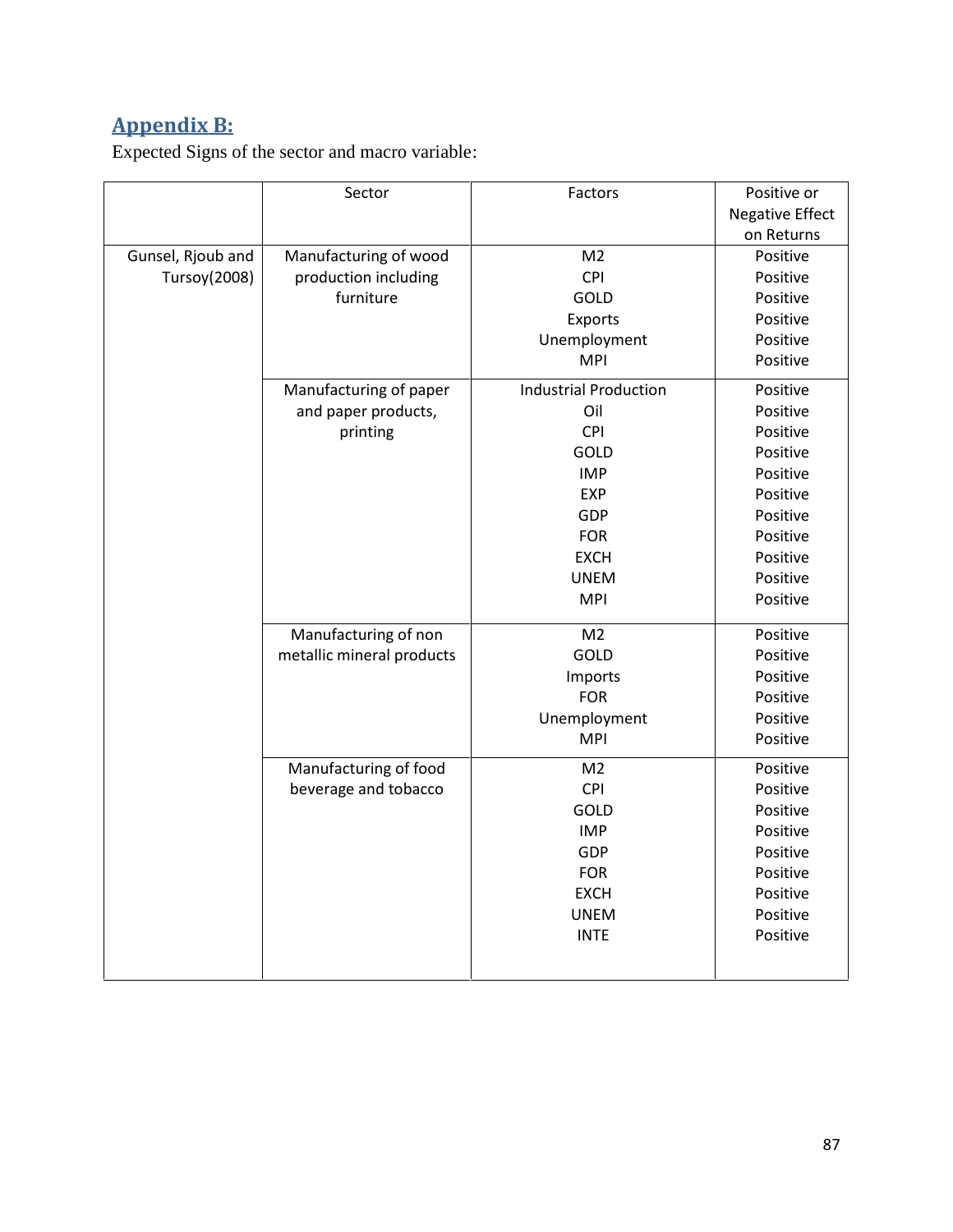| Manufacturing of textile,  | M <sub>2</sub>               | Positive |
|----------------------------|------------------------------|----------|
| wear and paper industry    | <b>Industrial Production</b> | Positive |
|                            | Oil                          | Positive |
|                            | CPI                          | Positive |
|                            | GOLD                         | Positive |
|                            | <b>IMP</b>                   | Positive |
|                            | <b>EXP</b>                   | Positive |
|                            | GDP                          | Positive |
|                            | <b>EXCH</b>                  | Positive |
|                            | <b>UNEM</b>                  | Positive |
|                            | <b>MPI</b>                   | Positive |
| Manufacturing of chemical, | M <sub>2</sub>               | Positive |
| petroleum, rubber and      | INDUSTURIAL PRODUCTION       | Positive |
| plastic                    | OIL                          | Positive |
|                            | CPI                          | Positive |
|                            | GOLD                         | Positive |
|                            | <b>FOR</b>                   | Positive |
|                            | <b>UMEPMPI</b>               | Positive |
|                            |                              | Positive |
| Manufacturing of basic     | CPI                          | Positive |
| metal industry             | GOLD                         | Positive |
|                            | Imports                      | Positive |
|                            | Exports                      | Positive |
|                            | <b>Exchange Rate</b>         | Positive |
|                            | Unemployment                 | Positive |
|                            | <b>MPI</b>                   | Positive |
| Manufacturing of fabrical  | <b>Industrial Production</b> | Positive |
| metal products             | Oil                          | Positive |
|                            | <b>CPI</b>                   | Positive |
|                            | GOLD                         | Positive |
|                            | <b>IMP</b>                   | Positive |
|                            | GDP                          | Positive |
|                            | <b>FOR</b>                   | Positive |
|                            | <b>EXCH</b>                  | Positive |
|                            | <b>UNEM</b>                  | Positive |
|                            | <b>MPI</b>                   | Positive |
| Other manufacturing        | <b>Industrial Production</b> | Positive |
| industry                   | <b>CPI</b>                   | Positive |
|                            | <b>FOR</b>                   | Positive |
|                            |                              |          |
|                            | <b>EXCH</b>                  | Positive |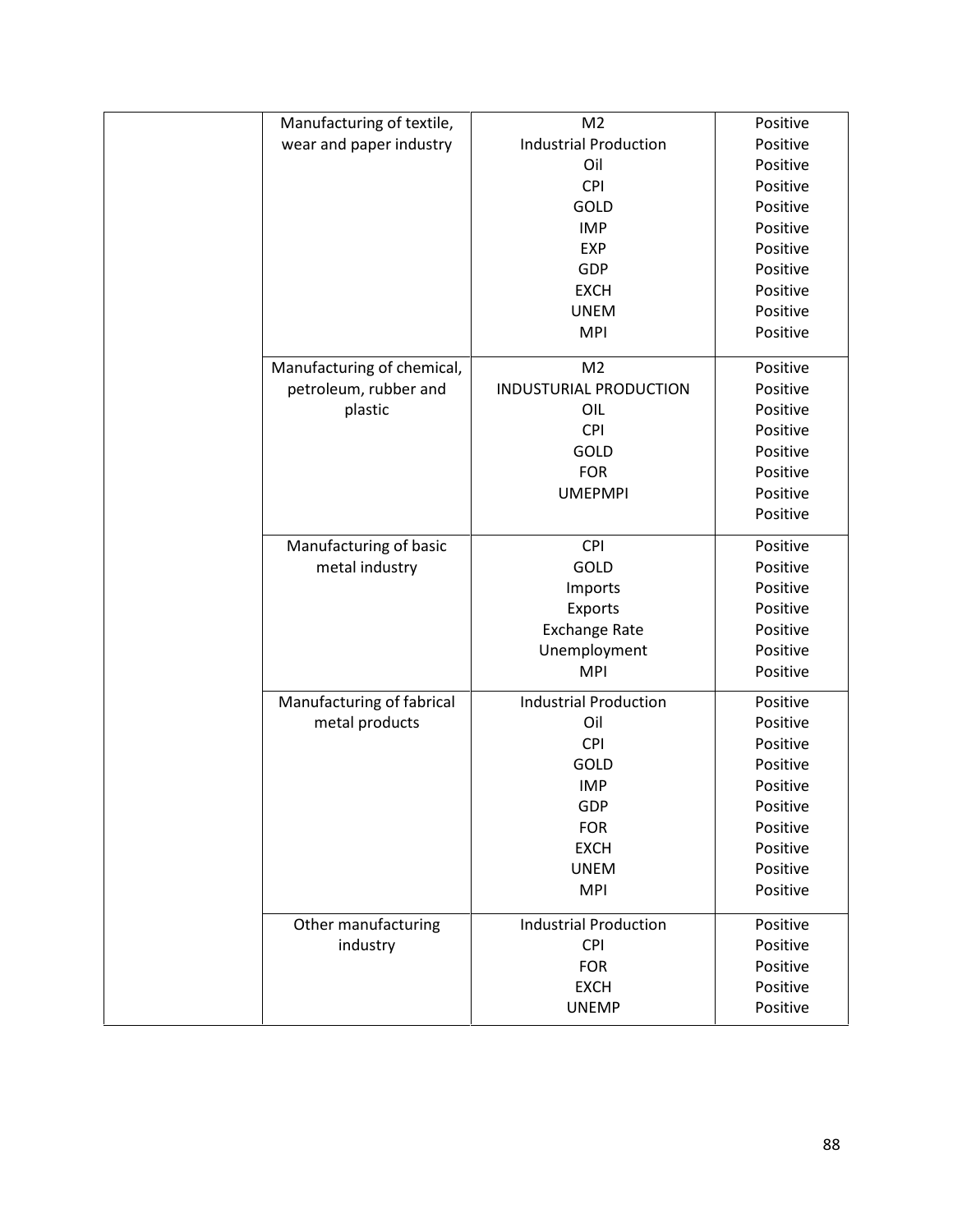|                      | Electric, gas and water | <b>Industrial Production</b> | Positive |
|----------------------|-------------------------|------------------------------|----------|
|                      |                         | Oil                          | Positive |
|                      |                         | Gold                         | Positive |
|                      |                         | Imp                          | Positive |
|                      |                         | Exp                          | Positive |
|                      |                         | Exch                         | Positive |
|                      |                         | <b>INTE</b>                  | Positive |
|                      | Transportation and      | <b>Industrial Production</b> | Positive |
|                      | communication           | <b>CPI</b>                   | Positive |
|                      |                         | GOLD                         | Positive |
|                      |                         | <b>IMP</b>                   | Positive |
|                      |                         | <b>EXP</b>                   | Positive |
|                      |                         | <b>UNEMP</b>                 | Positive |
|                      |                         | <b>MPI</b>                   | Positive |
|                      |                         |                              |          |
| Gunsel, Rjoub and    | <b>BANSFC</b>           | <b>TERST</b>                 | Postive  |
| <b>Tursoy (2009)</b> |                         | <b>UNIFIN</b>                | Positive |
|                      |                         | <b>RISKPR</b>                |          |
|                      |                         | <b>EXCGR</b>                 | Negative |
|                      |                         | <b>MONSP</b>                 |          |
|                      |                         | <b>UNEMP</b>                 | Positive |
|                      | ELEGAW                  | <b>TERST</b>                 | Positive |
|                      |                         | <b>UNIFIN</b>                | Positive |
|                      |                         | <b>RISKPR</b>                |          |
|                      |                         | <b>EXCGR</b>                 |          |
|                      |                         | <b>MONSP</b>                 | Negative |
|                      |                         | <b>UNEMP</b>                 |          |
|                      | <b>MANBMI</b>           | <b>TERST</b>                 | Positive |
|                      |                         | <b>UNIFIN</b>                | Positive |
|                      |                         | <b>RISKPR</b>                | Negative |
|                      |                         | <b>EXCGR</b>                 | Positive |
|                      |                         | <b>MONSP</b>                 | Negative |
|                      |                         | <b>UNEMP</b>                 | Positive |
|                      | <b>MANCPR</b>           | <b>TERST</b>                 | Positive |
|                      |                         | <b>UNIFIN</b>                | Positive |
|                      |                         | <b>RISKPR</b>                | Positive |
|                      |                         | <b>EXCGR</b>                 |          |
|                      |                         | <b>MONSP</b>                 | Positive |
|                      |                         | <b>UNEMP</b>                 | Positive |
|                      | <b>MANFBT</b>           | <b>TERST</b>                 | Positive |
|                      |                         | <b>UNIFIN</b>                | Positive |
|                      |                         |                              |          |
|                      |                         | <b>RISKPR</b>                | Positive |
|                      |                         | <b>EXCGR</b>                 | Negative |
|                      |                         | <b>MONSP</b>                 | Positive |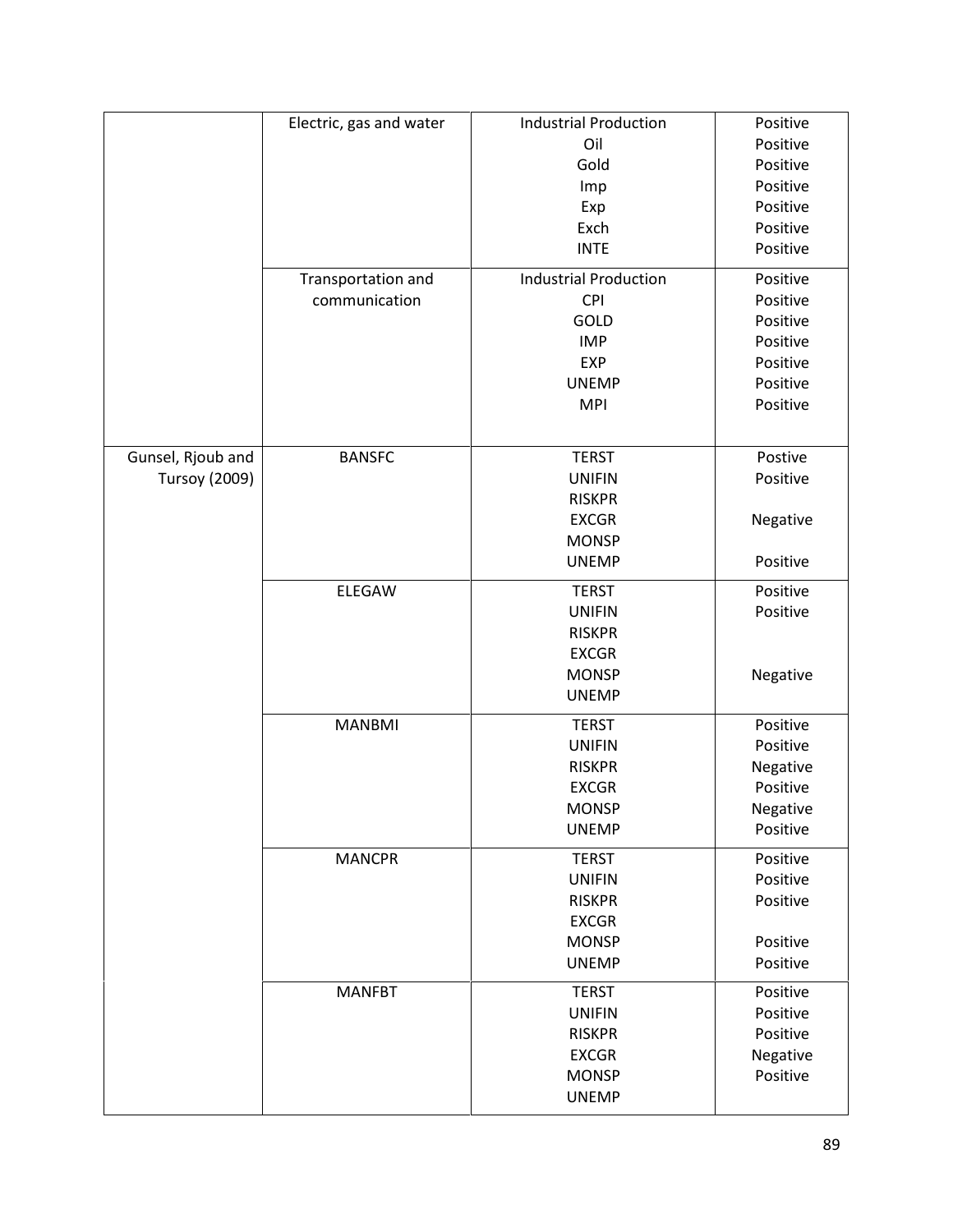| <b>MANFMP</b> | <b>TERST</b>                 | Positive  |
|---------------|------------------------------|-----------|
|               | <b>UNIFIN</b>                | Postive   |
|               |                              |           |
|               | <b>RISKPR</b>                |           |
|               | <b>EXCGR</b>                 |           |
|               | <b>MONSP</b>                 | Negative  |
|               |                              |           |
|               | <b>UNEMP</b>                 |           |
| <b>MANNMP</b> | <b>TERST</b>                 |           |
|               | <b>UNIFIN</b>                | Positive  |
|               | <b>RISKPR</b>                | Positive  |
|               | <b>EXCGR</b>                 |           |
|               |                              |           |
|               | <b>MONSP</b>                 |           |
|               | <b>UNEMP</b>                 | Positive  |
|               |                              | Positive  |
|               |                              |           |
| <b>MANOMI</b> | <b>TERST</b>                 |           |
|               | <b>UNIFIN</b>                | Positive  |
|               | <b>RISKPR</b>                | Positive  |
|               | <b>EXCGR</b>                 | Positive  |
|               |                              |           |
|               | <b>MONSP</b>                 | Negative  |
|               | <b>UNEMP</b>                 | Positive  |
|               |                              | Positive  |
| <b>MANPPP</b> | <b>TERST</b>                 |           |
|               |                              |           |
|               | <b>UNIFIN</b>                | Positive  |
|               | <b>RISKPR</b>                | Positive  |
|               | <b>EXCGR</b>                 | Negative  |
|               | <b>MONSP</b>                 | Positivev |
|               | <b>UNEMP</b>                 | Positive  |
|               |                              |           |
| <b>MANTWP</b> | <b>TERST</b>                 | Positive  |
|               | <b>UNIFIN</b>                | Positive  |
|               | <b>RISKPR</b>                |           |
|               |                              |           |
|               | <b>EXCGR</b>                 | Negative  |
|               | <b>MONSP</b>                 |           |
|               | <b>UNEMP</b>                 |           |
|               |                              |           |
| <b>MANWPF</b> | <b>TERST</b>                 | Negative  |
|               | <b>UNIFIN</b>                | Positive  |
|               | <b>RISKPR</b>                | Positive  |
|               |                              |           |
|               | <b>EXCGR</b>                 | Negative  |
|               | <b>MONSP</b>                 | Positive  |
|               | <b>UNEMP</b>                 | Positive  |
| TRACOM        | <b>TERST</b>                 |           |
|               |                              |           |
|               | <b>UNIFIN</b>                | Positive  |
|               | <b>RISKPR</b>                | Positive  |
|               | <b>EXCGR</b>                 |           |
|               |                              |           |
|               |                              |           |
|               | <b>MONSP</b><br><b>UNEMP</b> |           |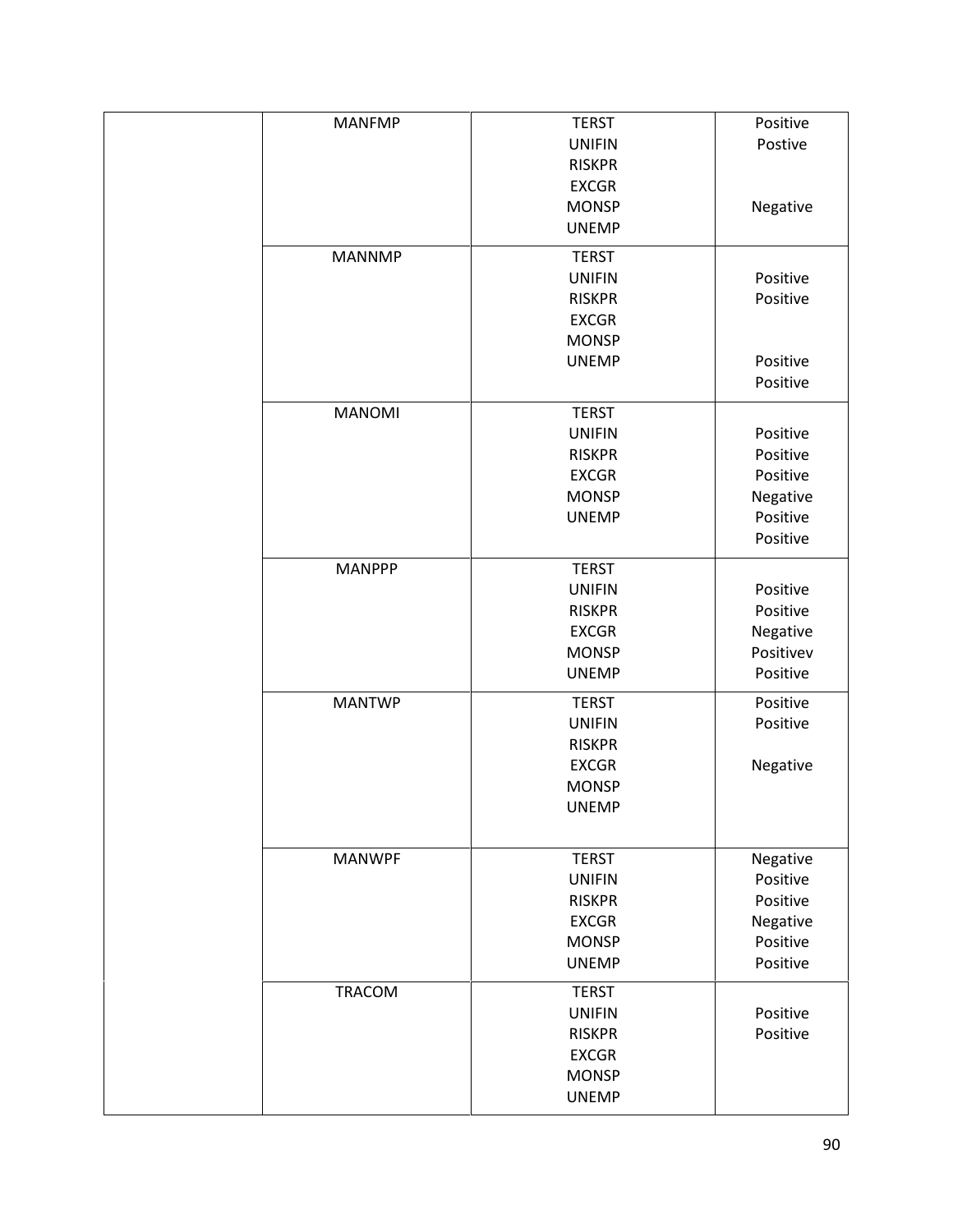|                            | <b>INSCOM</b>                     | <b>TERST</b><br><b>UNIFIN</b><br><b>RISKPR</b><br><b>EXCGR</b>                                          | Positive<br>Positive<br>Positive<br>Positive                         |
|----------------------------|-----------------------------------|---------------------------------------------------------------------------------------------------------|----------------------------------------------------------------------|
|                            |                                   | <b>MONSP</b><br><b>UNEMP</b>                                                                            | Positive<br>Positive                                                 |
| Tursoy and Awwad<br>(2016) | <b>LBNK</b>                       | <b>Interest Rate</b><br>Money Supply<br><b>Exchange Rate</b>                                            | Positive<br>Positive<br>Positive                                     |
|                            | LIN                               | <b>Interest Rate</b><br>Money Supply<br><b>Exchange Rate</b>                                            | Positive<br>Positive<br>Positive                                     |
|                            | EX                                | <b>Interest Rate</b><br>Money Supply<br><b>Exchange Rate</b>                                            | Positive<br>Positive<br>Positive                                     |
|                            | LM <sub>2</sub>                   | <b>Interest Rate</b><br>Money Supply<br><b>Exchange Rate</b>                                            | Positive<br>Positive<br>Positive                                     |
| Azeez and<br>Yonezawa      | All industries - Prebubble        | Money Supply<br><b>CPI</b><br> P <br><b>Term Structure</b><br><b>Exchange Rate</b><br><b>Land Price</b> | Positive<br>Negative<br>Negative<br>Positive<br>Positive<br>Positive |
|                            | Manufacturing - Prebubble         | Money Supply<br><b>CPI</b><br> P <br><b>Term Structure</b><br><b>Exchange Rate</b><br><b>Land Price</b> | Negative<br>Positive<br>Positive<br>Negative<br>Negative<br>Negative |
|                            | All industries - Bubble<br>Period | Money Supply<br><b>CPI</b><br> P <br><b>Term Structure</b><br><b>Exchange Rate</b><br><b>Land Price</b> | Positive<br>Negative<br>Negative<br>Positive<br>Positive<br>Positive |
|                            | Manufacturing - Bubblle<br>Period | Money Supply<br><b>CPI</b><br> P <br><b>Term Structure</b><br><b>Exchange Rate</b><br><b>Land Price</b> | Negative<br>Positive<br>Positive<br>Negative<br>Negative<br>Negative |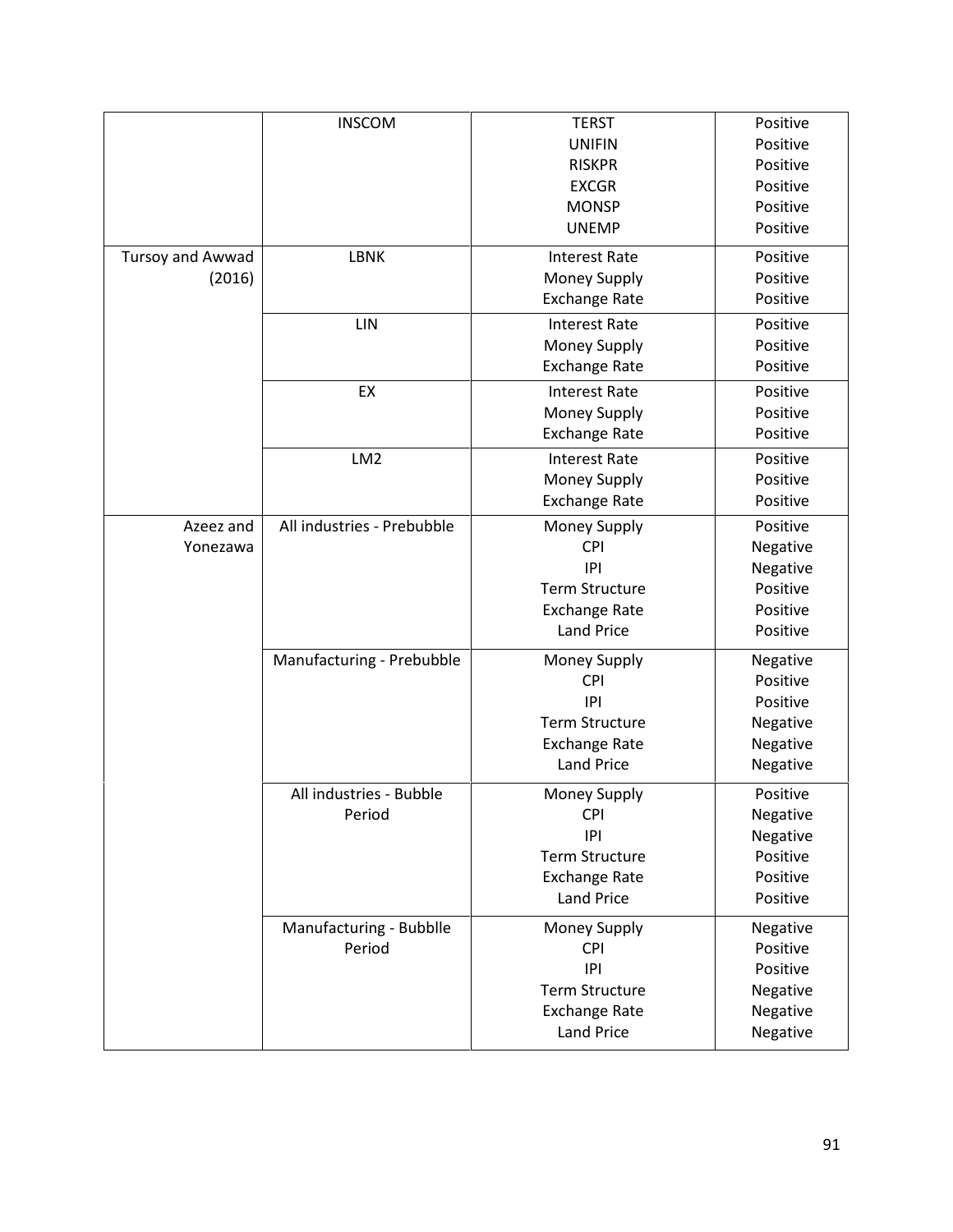|                   | All industries - Post Bubble | Money Supply                     | Positive |
|-------------------|------------------------------|----------------------------------|----------|
|                   |                              | <b>CPI</b>                       | Negative |
|                   |                              | P                                | Negative |
|                   |                              | <b>Term Structure</b>            | Positive |
|                   |                              | <b>Exchange Rate</b>             | Positive |
|                   |                              | <b>Land Price</b>                | Positive |
|                   |                              |                                  |          |
|                   | Manufacturing - Post         | Money Supply                     | Negative |
|                   | <b>Bubble</b>                | <b>CPI</b>                       | Positive |
|                   |                              | IPI                              | Positive |
|                   |                              | <b>Term Structure</b>            | Negative |
|                   |                              | <b>Exchange Rate</b>             | Negative |
|                   |                              | <b>Land Price</b>                | Negative |
| Chen Hsieh (1985) | Portfolio 1                  | changes in expected inflation    | Positive |
|                   |                              | changing risk premium            | Negative |
|                   |                              |                                  |          |
|                   |                              | change in the yield curve        | Negative |
|                   |                              | unanticipated inflation          | Positive |
|                   |                              | market index                     | Positive |
|                   |                              | the change in the growth rate of | Positive |
|                   |                              | industrial production.           |          |
|                   | Portfolio 2                  | changes in expected inflation    | Positive |
|                   |                              | changing risk premium            | Negative |
|                   |                              | change in the yield curve        | Negative |
|                   |                              | unanticipated inflation          | Negative |
|                   |                              | market index                     | Positive |
|                   |                              | the change in the growth rate of | Negative |
|                   |                              | industrial production.           |          |
|                   | Portfolio 3                  | changes in expected inflation    | Positive |
|                   |                              | changing risk premium            | Negative |
|                   |                              | change in the yield curve        | Negative |
|                   |                              | unanticipated inflation          | Positive |
|                   |                              | market index                     | Positive |
|                   |                              | the change in the growth rate of | Positive |
|                   |                              | industrial production.           |          |
|                   | Portfolio 4                  | changes in expected inflation    | Positive |
|                   |                              | changing risk premium            | Negative |
|                   |                              | change in the yield curve        | Negative |
|                   |                              | unanticipated inflation          | Negative |
|                   |                              | market index                     | Positive |
|                   |                              | the change in the growth rate of |          |
|                   |                              |                                  | Negative |
|                   | Portfolio 5                  | industrial production.           |          |
|                   |                              | changes in expected inflation    | Positive |
|                   |                              | changing risk premium            | Negative |
|                   |                              | change in the yield curve        | Negative |
|                   |                              | unanticipated inflation          | Positive |
|                   |                              | market index                     | Positive |
|                   |                              | the change in the growth rate of | Positive |
|                   |                              | industrial production.           |          |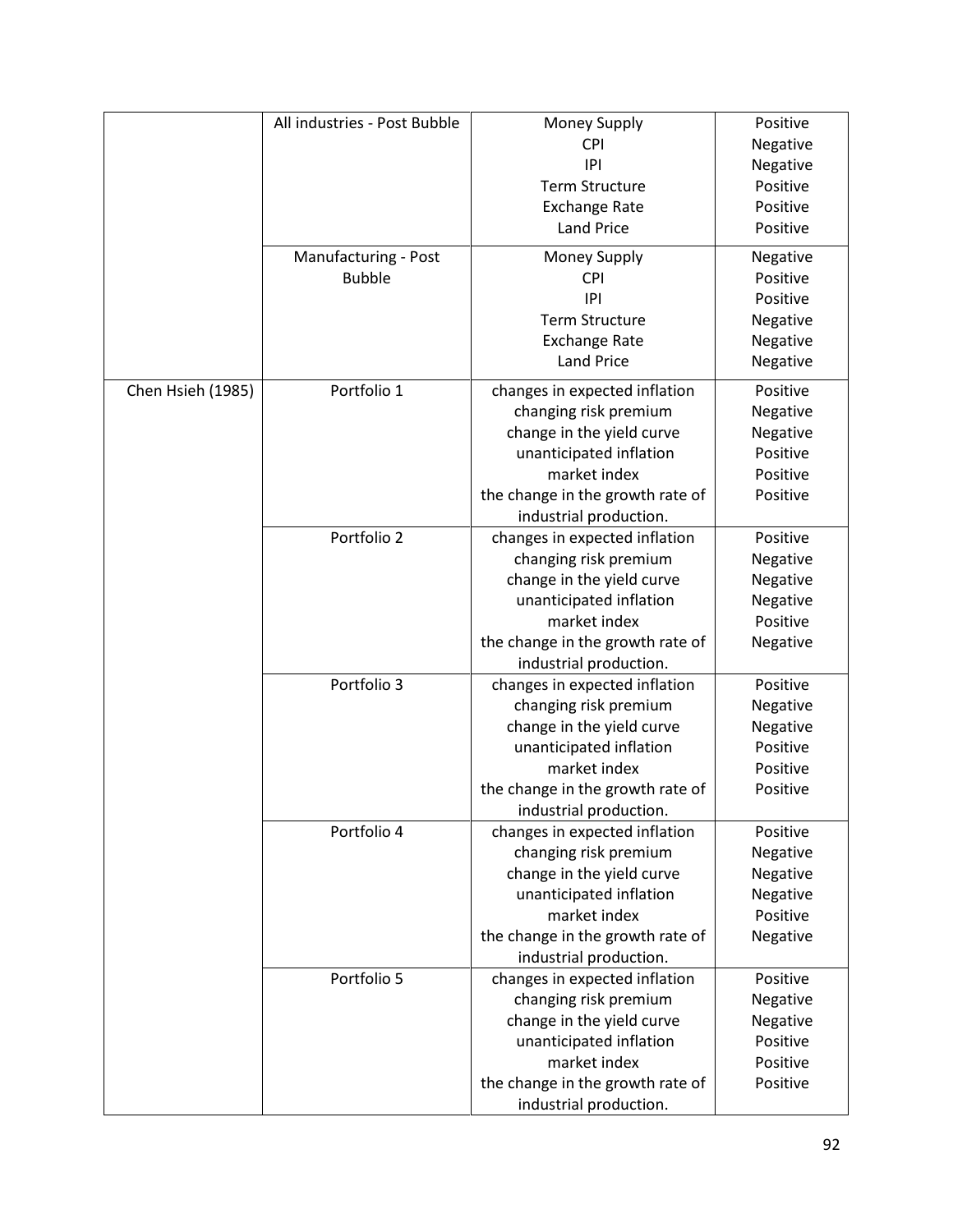| Portfolio 6  | changes in expected inflation    | Positive |
|--------------|----------------------------------|----------|
|              | changing risk premium            | Negative |
|              | change in the yield curve        | Negative |
|              | unanticipated inflation          | Negative |
|              | market index                     | Positive |
|              | the change in the growth rate of | Negative |
|              | industrial production.           |          |
| Portfolio 7  | changes in expected inflation    | Positive |
|              | changing risk premium            | Negative |
|              | change in the yield curve        | Negative |
|              | unanticipated inflation          | Positive |
|              | market index                     | Positive |
|              | the change in the growth rate of | Positive |
|              |                                  |          |
|              | industrial production.           |          |
| Portfolio 8  | changes in expected inflation    | Positive |
|              | changing risk premium            | Negative |
|              | change in the yield curve        | Negative |
|              | unanticipated inflation          | Negative |
|              | market index                     | Positive |
|              | the change in the growth rate of | Negative |
|              | industrial production.           |          |
| Portfolio 9  | changes in expected inflation    | Positive |
|              | changing risk premium            | Negative |
|              | change in the yield curve        | Negative |
|              | unanticipated inflation          | Positive |
|              | market index                     | Positive |
|              | the change in the growth rate of | Positive |
|              | industrial production.           |          |
| Portfolio 10 | changes in expected inflation    | Positive |
|              | changing risk premium            | Negative |
|              | change in the yield curve        | Negative |
|              | unanticipated inflation          | Positive |
|              | market index                     | Positive |
|              | the change in the growth rate of | Positive |
|              |                                  |          |
|              | industrial production.           |          |
| Portfolio 11 | changes in expected inflation    | Positive |
|              | changing risk premium            | Negative |
|              | change in the yield curve        | Negative |
|              | unanticipated inflation          | Negative |
|              | market index                     | Positive |
|              | the change in the growth rate of | Negative |
|              | industrial production.           |          |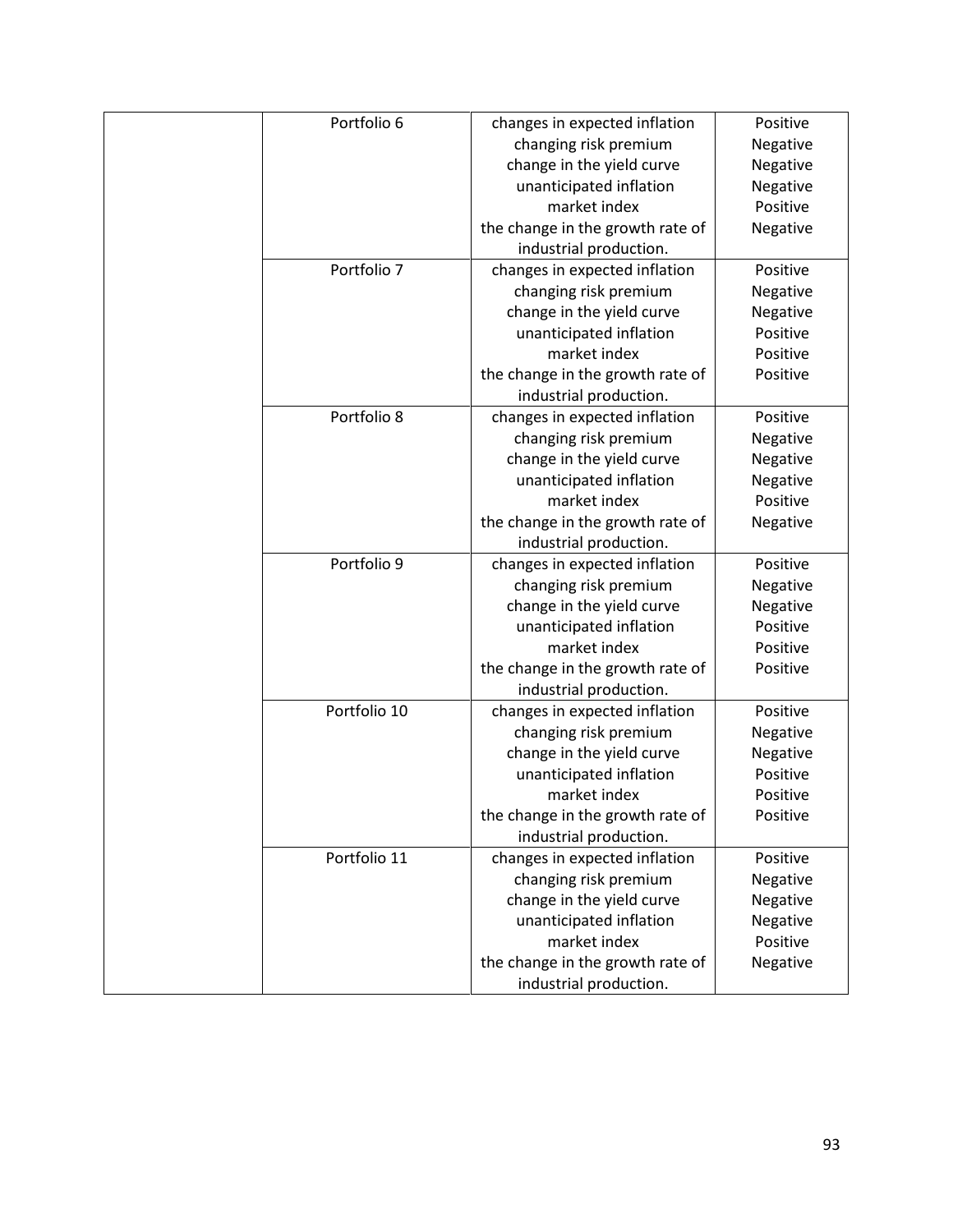| Portfolio 12<br>changes in expected inflation |                      |
|-----------------------------------------------|----------------------|
|                                               | Positive             |
| changing risk premium                         | Negative             |
| change in the yield curve                     | Negative             |
| unanticipated inflation                       | Negative             |
| market index                                  | Positive             |
| the change in the growth rate of              | Negative             |
| industrial production.                        |                      |
| Portfolio 13<br>changes in expected inflation | Positive             |
| changing risk premium                         | Negative             |
| change in the yield curve                     | Negative             |
| unanticipated inflation                       | Negative             |
| market index                                  | Positive             |
| the change in the growth rate of              | Negative             |
| industrial production.                        |                      |
| Portfolio 14<br>changes in expected inflation | Positive             |
| changing risk premium                         | Negative             |
| change in the yield curve                     | Negative             |
| unanticipated inflation                       | Negative             |
| market index                                  | Positive             |
| the change in the growth rate of              | Negative             |
| industrial production.                        |                      |
| Portfolio 15<br>changes in expected inflation | Positive             |
| changing risk premium                         | Negative             |
| change in the yield curve                     | Negative             |
| unanticipated inflation                       | Negative             |
| market index                                  | Positive             |
| the change in the growth rate of              | Negative             |
| industrial production.                        |                      |
| Portfolio 16<br>changes in expected inflation | Positive             |
| changing risk premium                         | Negative             |
| change in the yield curve                     | Negative             |
| unanticipated inflation                       | Negative             |
| market index                                  | Positive             |
| the change in the growth rate of              | Negative             |
| industrial production.                        |                      |
| Portfolio 17<br>changes in expected inflation | Positive             |
|                                               | Negative             |
| changing risk premium                         |                      |
| change in the yield curve                     |                      |
| Negative                                      | Positive             |
| unanticipated inflation<br>market index       |                      |
| the change in the growth rate of              | Positive<br>Positive |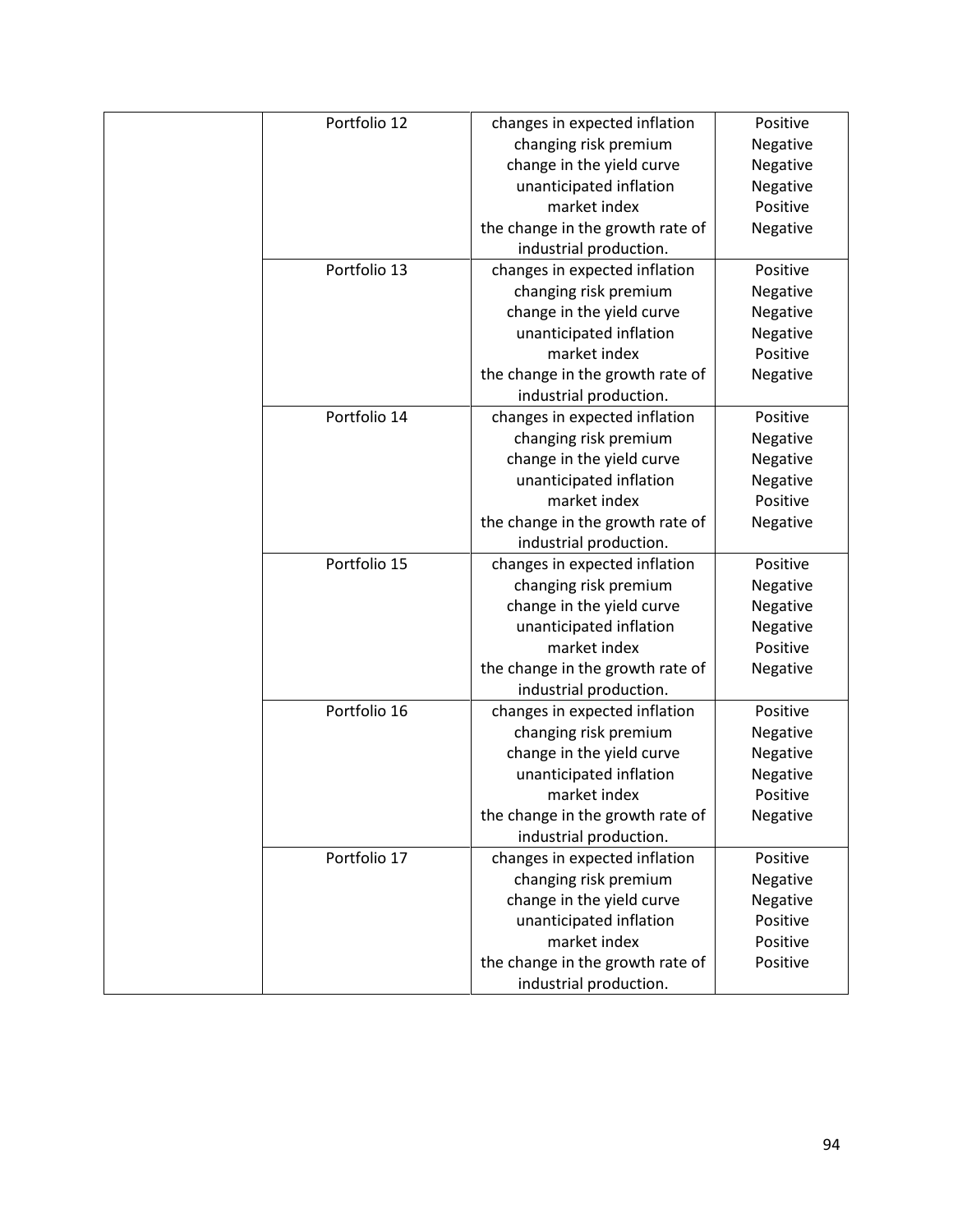|                 | Portfolio 18 | changes in expected inflation                   | Positive             |
|-----------------|--------------|-------------------------------------------------|----------------------|
|                 |              | changing risk premium                           | Negative             |
|                 |              | change in the yield curve                       | Negative             |
|                 |              | unanticipated inflation                         | Positive             |
|                 |              | market index                                    | Positive             |
|                 |              | the change in the growth rate of                | Positive             |
|                 |              | industrial production.                          |                      |
|                 | Portfolio 19 | changes in expected inflation                   | Positive             |
|                 |              | changing risk premium                           | Negative             |
|                 |              | change in the yield curve                       | Negative             |
|                 |              | unanticipated inflation                         | Positive             |
|                 |              | market index                                    | Positive             |
|                 |              | the change in the growth rate of                | Positive             |
|                 |              | industrial production.                          |                      |
|                 | Portfolio 20 | changes in expected inflation                   | Positive             |
|                 |              | changing risk premium                           | Negative             |
|                 |              | change in the yield curve                       | Negative             |
|                 |              | unanticipated inflation                         | Negative             |
|                 |              | market index                                    | Positive             |
|                 |              | the change in the growth rate of                | Negative             |
|                 |              | industrial production.                          |                      |
| Poon and taylor | Portfolio 1  | annual industrial production                    | Positive             |
| (1991)          |              | index                                           | Negative             |
|                 |              | the unanticipated inflation                     | Negative             |
|                 |              | risk premium                                    | Positive             |
|                 |              | term structure                                  | Positive             |
|                 |              | the returns on a value weighted                 | Positive             |
|                 |              | market index                                    |                      |
|                 |              | the returns on an equally                       |                      |
|                 |              | weighted market index.                          |                      |
|                 | Portfolio 2  | annual industrial production                    | Positive             |
|                 |              | index                                           | Negative             |
|                 |              | the unanticipated inflation                     | Negative             |
|                 |              | risk premium                                    | Positive             |
|                 |              | term structure                                  | Positive             |
|                 |              | the returns on a value weighted                 | Positive             |
|                 |              | market index                                    |                      |
|                 |              | the returns on an equally                       |                      |
|                 | Portfolio 3  | weighted market index.                          |                      |
|                 |              | annual industrial production                    | Positive             |
|                 |              | index                                           | Negative             |
|                 |              | the unanticipated inflation                     | Negative             |
|                 |              | risk premium<br>term structure                  | Positive<br>Positive |
|                 |              |                                                 | Positive             |
|                 |              | the returns on a value weighted<br>market index |                      |
|                 |              |                                                 |                      |
|                 |              | the returns on an equally                       |                      |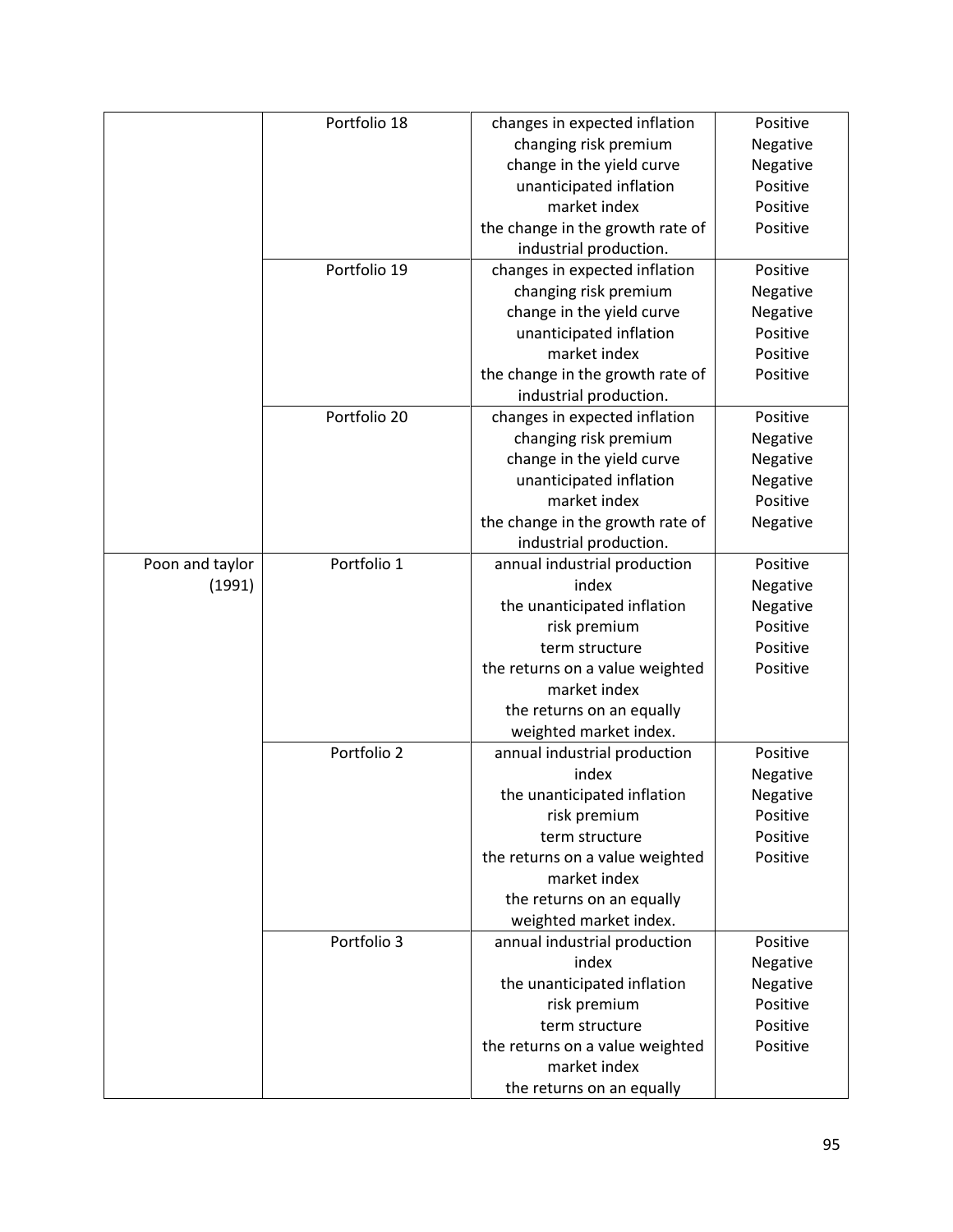|             | weighted market index.          |          |
|-------------|---------------------------------|----------|
|             |                                 |          |
|             |                                 |          |
|             |                                 |          |
| Portfolio 4 | annual industrial production    | Positive |
|             | index                           | Negative |
|             | the unanticipated inflation     | Negative |
|             | risk premium                    | Positive |
|             | term structure                  | Positive |
|             | the returns on a value weighted | Positive |
|             | market index                    |          |
|             | the returns on an equally       |          |
|             | weighted market index.          |          |
| Portfolio 5 | annual industrial production    | Positive |
|             | index                           | Negative |
|             | the unanticipated inflation     | Negative |
|             | risk premium                    | Positive |
|             | term structure                  | Positive |
|             | the returns on a value weighted | Positive |
|             | market index                    |          |
|             | the returns on an equally       |          |
|             | weighted market index.          |          |
| Portfolio 6 | annual industrial production    | Positive |
|             | index                           | Negative |
|             | the unanticipated inflation     | Negative |
|             | risk premium                    | Positive |
|             | term structure                  | Positive |
|             | the returns on a value weighted | Positive |
|             | market index                    |          |
|             | the returns on an equally       |          |
|             | weighted market index.          |          |
| Portfolio 7 | annual industrial production    | Negative |
|             | index                           | Negative |
|             | the unanticipated inflation     | Negative |
|             | risk premium                    | Positive |
|             | term structure                  | Positive |
|             | the returns on a value weighted | Negative |
|             | market index                    |          |
|             | the returns on an equally       |          |
|             | weighted market index.          |          |
|             |                                 |          |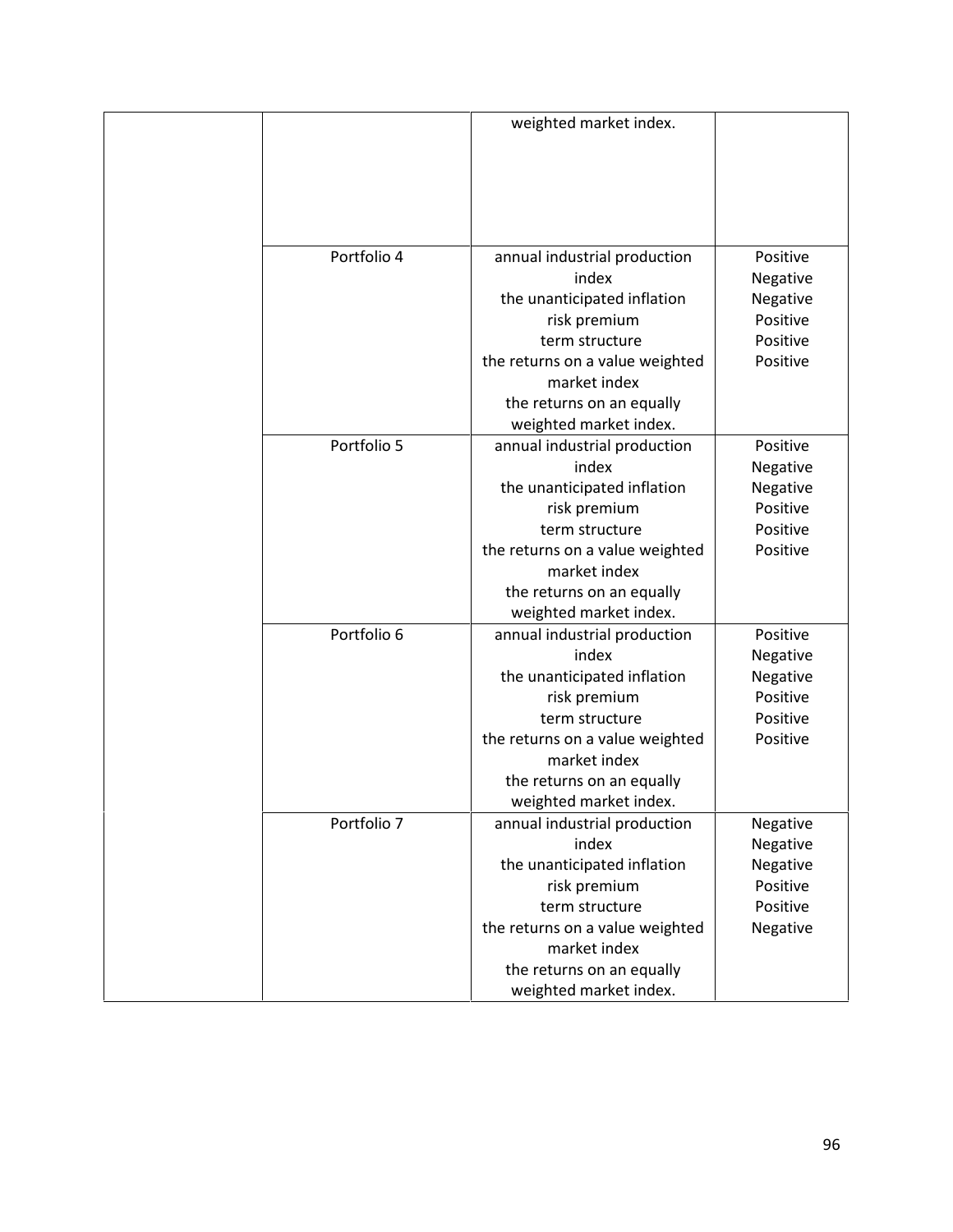| Portfolio 8  | annual industrial production    | Positive |
|--------------|---------------------------------|----------|
|              | index                           | Negative |
|              | the unanticipated inflation     | Negative |
|              | risk premium                    | Positive |
|              | term structure                  | Positive |
|              | the returns on a value weighted | Positive |
|              | market index                    |          |
|              | the returns on an equally       |          |
|              | weighted market index.          |          |
| Portfolio 9  | annual industrial production    | Positive |
|              | index                           | Negative |
|              | the unanticipated inflation     | Positive |
|              | risk premium                    | Positive |
|              | term structure                  | Positive |
|              | the returns on a value weighted | Negative |
|              | market index                    |          |
|              | the returns on an equally       |          |
|              | weighted market index.          |          |
| Portfolio 10 | annual industrial production    | Positive |
|              | index                           | Negative |
|              | the unanticipated inflation     | Positive |
|              | risk premium                    | Positive |
|              | term structure                  | Positive |
|              | the returns on a value weighted | Negative |
|              | market index                    |          |
|              | the returns on an equally       |          |
|              | weighted market index.          |          |
| Portfolio 11 | annual industrial production    | Positive |
|              | index                           | Negative |
|              | the unanticipated inflation     | Negative |
|              | risk premium                    | Positive |
|              | term structure                  | Positive |
|              | the returns on a value weighted | Positive |
|              | market index                    |          |
|              | the returns on an equally       |          |
|              | weighted market index.          |          |
| Portfolio 12 | annual industrial production    | Positive |
|              | index                           | Negative |
|              | the unanticipated inflation     | Negative |
|              | risk premium                    | Positive |
|              | term structure                  | Positive |
|              | the returns on a value weighted | Positive |
|              | market index                    |          |
|              | the returns on an equally       |          |
|              | weighted market index.          |          |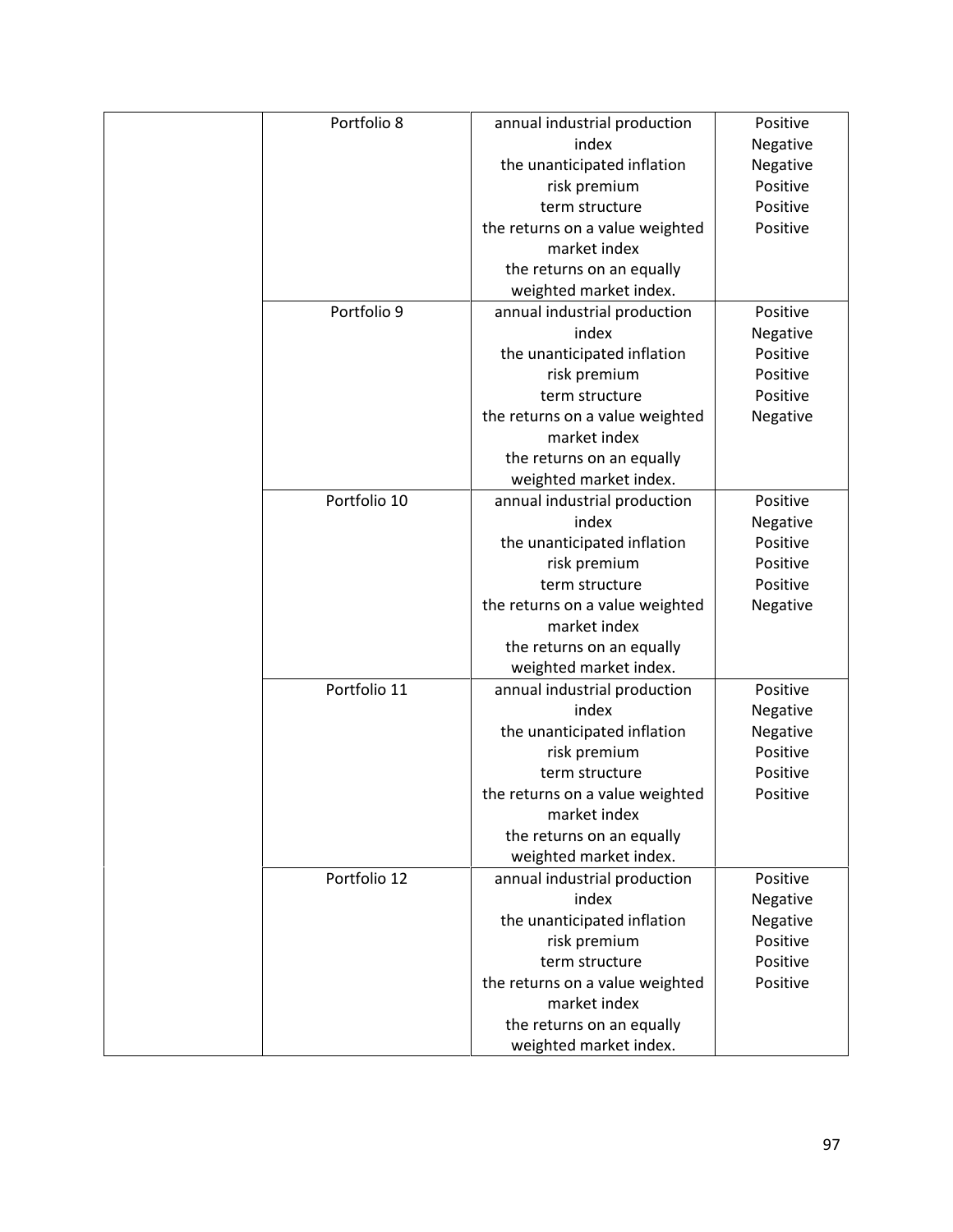| Portfolio 13 | annual industrial production    | Positive |
|--------------|---------------------------------|----------|
|              | index                           | Negative |
|              | the unanticipated inflation     | Negative |
|              | risk premium                    | Positive |
|              | term structure                  | Positive |
|              | the returns on a value weighted | Positive |
|              | market index                    |          |
|              | the returns on an equally       |          |
|              | weighted market index.          |          |
| Portfolio 14 | annual industrial production    | Negative |
|              | index                           | Negative |
|              | the unanticipated inflation     | Negative |
|              | risk premium                    | Positive |
|              | term structure                  | Positive |
|              | the returns on a value weighted | Negative |
|              | market index                    |          |
|              | the returns on an equally       |          |
|              | weighted market index.          |          |
| Portfolio 15 | annual industrial production    | Positive |
|              | index                           | Negative |
|              | the unanticipated inflation     | Positive |
|              | risk premium                    | Positive |
|              | term structure                  | Positive |
|              | the returns on a value weighted | Negative |
|              | market index                    |          |
|              | the returns on an equally       |          |
|              | weighted market index.          |          |
| Portfolio 16 | annual industrial production    | Negative |
|              | index                           | Negative |
|              | the unanticipated inflation     | Negative |
|              | risk premium                    | Positive |
|              | term structure                  | Positive |
|              | the returns on a value weighted | Negative |
|              | market index                    |          |
|              | the returns on an equally       |          |
|              | weighted market index.          |          |
| Portfolio 17 | annual industrial production    | Positive |
|              | index                           | Negative |
|              | the unanticipated inflation     | Positive |
|              | risk premium                    | Positive |
|              | term structure                  | Positive |
|              | the returns on a value weighted | Negative |
|              | market index                    |          |
|              | the returns on an equally       |          |
|              | weighted market index.          |          |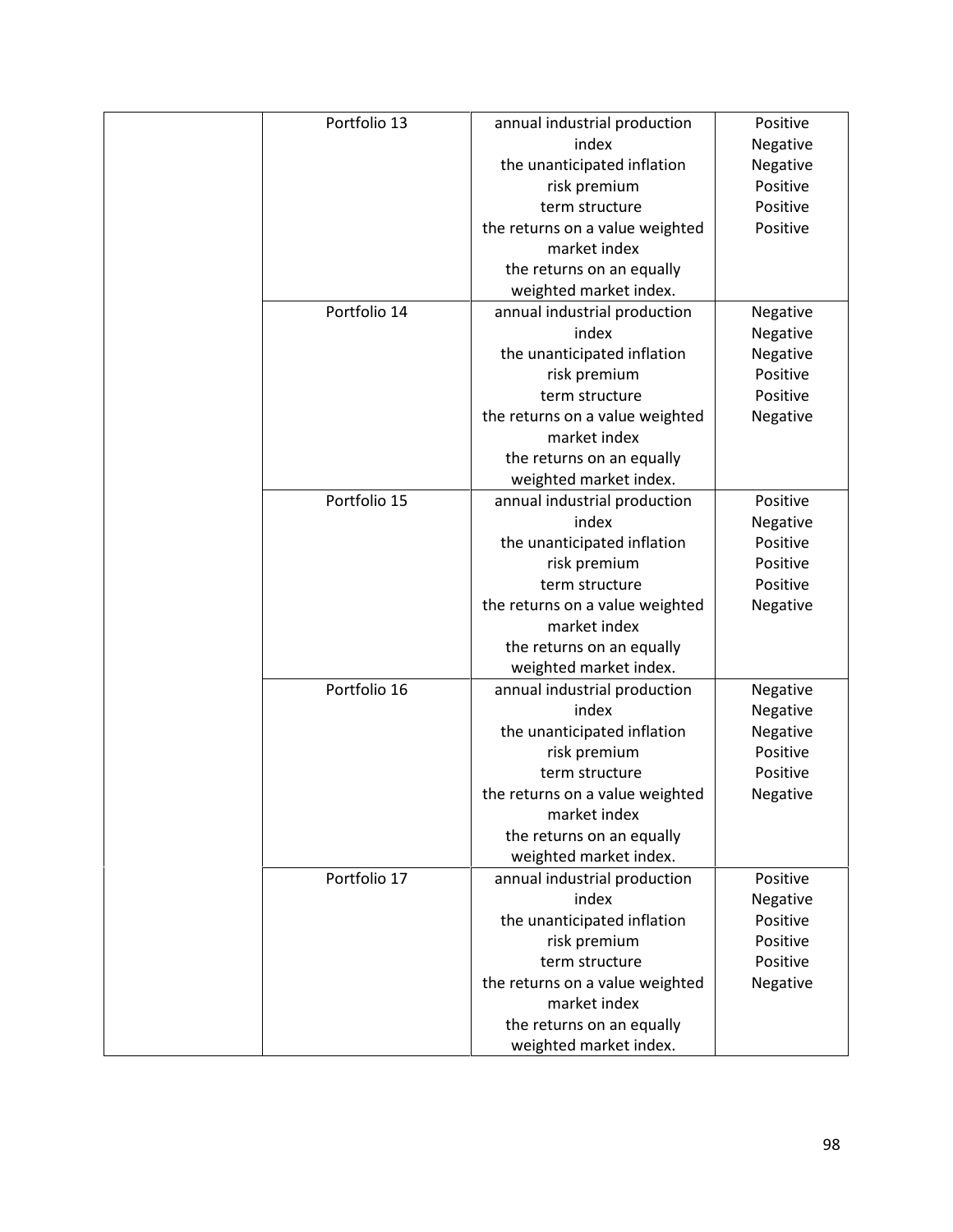|                     | Portfolio 18 | annual industrial production    | Positive |
|---------------------|--------------|---------------------------------|----------|
|                     |              | index                           | Negative |
|                     |              | the unanticipated inflation     | Positive |
|                     |              | risk premium                    | Positive |
|                     |              | term structure                  | Positive |
|                     |              | the returns on a value weighted | Negative |
|                     |              | market index                    |          |
|                     |              | the returns on an equally       |          |
|                     |              | weighted market index.          |          |
|                     | Portfolio 19 | annual industrial production    | Positive |
|                     |              | index                           | Negative |
|                     |              | the unanticipated inflation     | Positive |
|                     |              | risk premium                    | Positive |
|                     |              | term structure                  | Positive |
|                     |              | the returns on a value weighted | Negative |
|                     |              | market index                    |          |
|                     |              | the returns on an equally       |          |
|                     |              | weighted market index.          |          |
|                     | Portfolio 20 | annual industrial production    | Positive |
|                     |              | index                           | Negative |
|                     |              | the unanticipated inflation     | Positive |
|                     |              | risk premium                    | Positive |
|                     |              | term structure                  | Positive |
|                     |              | the returns on a value weighted | Negative |
|                     |              | market index                    |          |
|                     |              | the returns on an equally       |          |
|                     |              | weighted market index.          |          |
| Dhrymes, Friend     | Group 1      | Factor 1                        | Positive |
| and Gultekin (1984) |              | Factor 2                        | Negative |
|                     |              | Factor 3                        | Positive |
|                     |              | Factor 4                        | Positive |
|                     |              | Factor 5                        | Negative |
|                     |              | Factor 6                        | Negative |
|                     |              | Factor 7                        | Positive |
|                     |              | Factor 8                        | Positive |
|                     |              | Factor 9                        | Positive |
|                     |              | Factor 10                       | Negative |
|                     |              |                                 |          |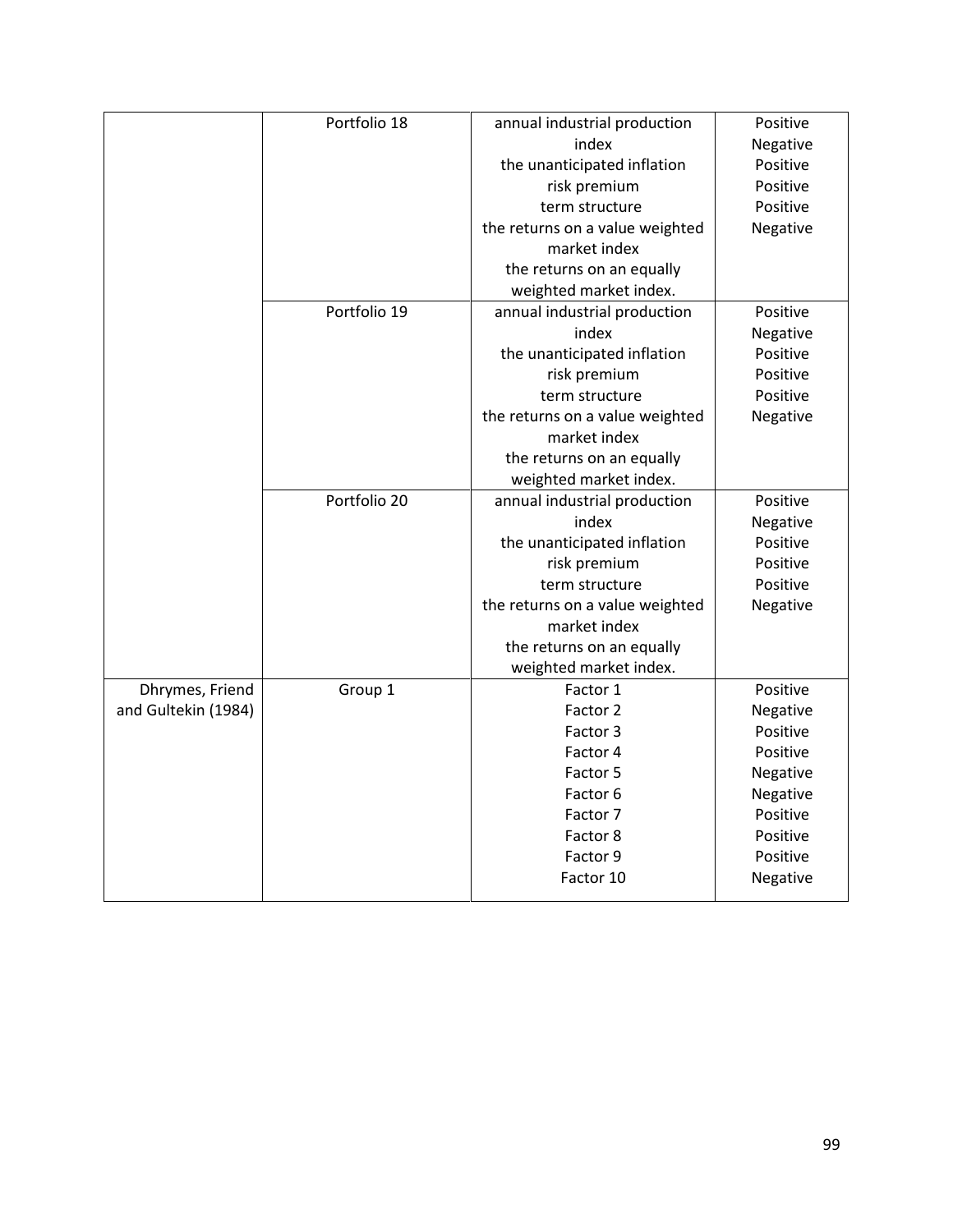| Group 2 | Factor 1  | Positive |
|---------|-----------|----------|
|         | Factor 2  | Negative |
|         | Factor 3  | Positive |
|         | Factor 4  | Positive |
|         | Factor 5  | Negative |
|         | Factor 6  | Negative |
|         | Factor 7  | Positive |
|         | Factor 8  | Positive |
|         | Factor 9  | Positive |
|         | Factor 10 | Negative |
| Group 3 | Factor 1  | Positive |
|         | Factor 2  | Positive |
|         | Factor 3  | Negative |
|         | Factor 4  | Negative |
|         | Factor 5  | Negative |
|         | Factor 6  | Positive |
|         | Factor 7  | Positive |
|         | Factor 8  | Positive |
|         | Factor 9  | Positive |
|         | Factor 10 | Negative |
| Group 4 | Factor 1  | Positive |
|         | Factor 2  | Negative |
|         | Factor 3  | Positive |
|         | Factor 4  | Positive |
|         | Factor 5  | Negative |
|         | Factor 6  | Negative |
|         | Factor 7  | Positive |
|         | Factor 8  | Positive |
|         | Factor 9  | Positive |
|         | Factor 10 | Negative |
| Group 5 | Factor 1  | Positive |
|         | Factor 2  | Positive |
|         | Factor 3  | Negative |
|         | Factor 4  | Negative |
|         | Factor 5  | Negative |
|         | Factor 6  | Positive |
|         | Factor 7  | Positive |
|         | Factor 8  | Positive |
|         | Factor 9  | Positive |
|         | Factor 10 | Negative |
|         |           |          |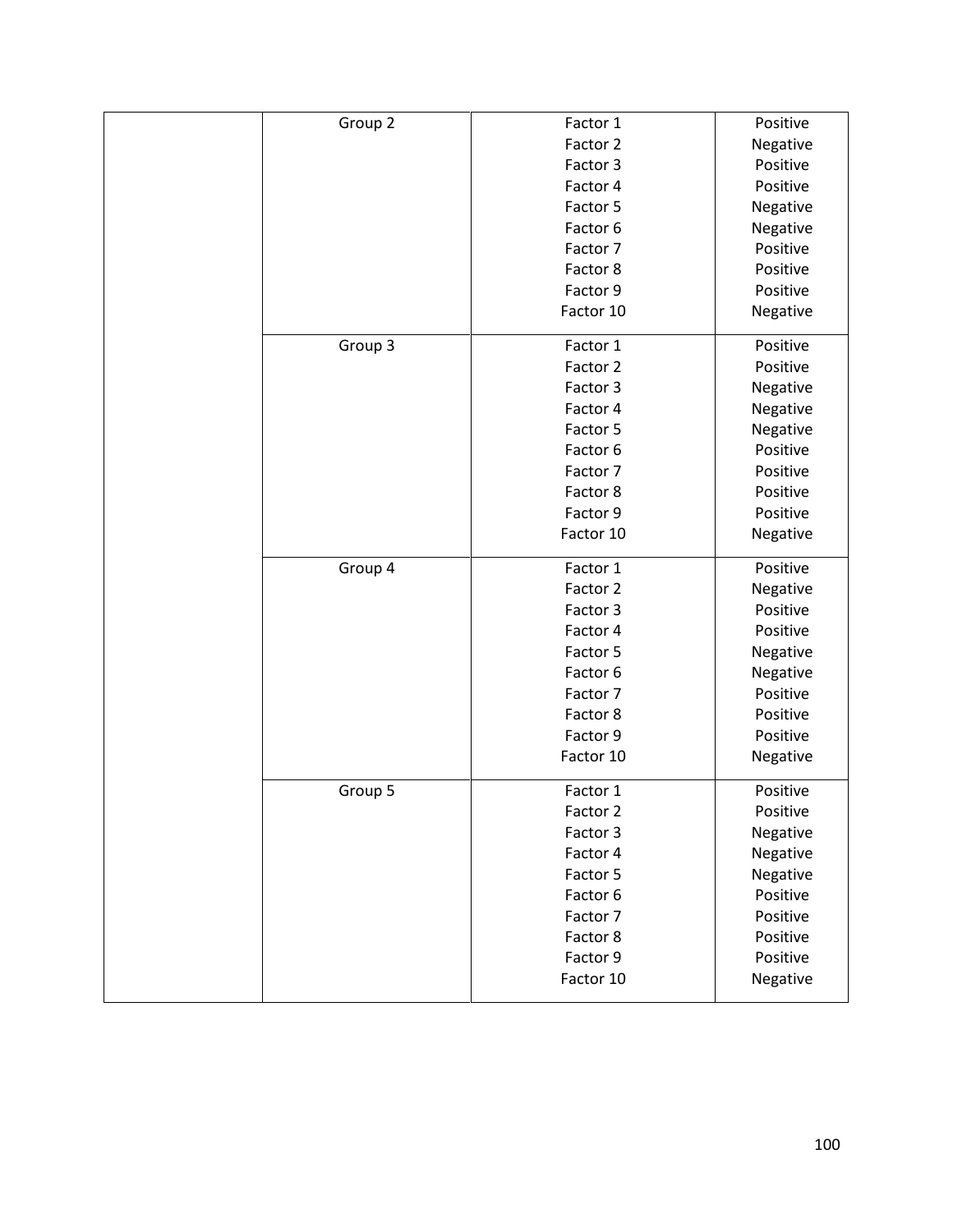| Group 6 | Factor 1  | Positive |
|---------|-----------|----------|
|         | Factor 2  | Negative |
|         | Factor 3  | Positive |
|         | Factor 4  | Positive |
|         | Factor 5  | Negative |
|         | Factor 6  | Negative |
|         | Factor 7  | Positive |
|         | Factor 8  | Positive |
|         | Factor 9  | Positive |
|         | Factor 10 | Negative |
| Group 7 | Factor 1  | Positive |
|         | Factor 2  | Negative |
|         | Factor 3  | Positive |
|         | Factor 4  | Positive |
|         | Factor 5  | Negative |
|         | Factor 6  | Negative |
|         | Factor 7  | Positive |
|         | Factor 8  | Positive |
|         | Factor 9  | Positive |
|         | Factor 10 | Negative |
| Group 8 | Factor 1  | Positive |
|         | Factor 2  | Positive |
|         | Factor 3  | Negative |
|         | Factor 4  | Negative |
|         | Factor 5  | Negative |
|         | Factor 6  | Positive |
|         | Factor 7  | Positive |
|         | Factor 8  | Positive |
|         | Factor 9  | Positive |
|         | Factor 10 | Negative |
| Group 9 | Factor 1  | Positive |
|         | Factor 2  | Positive |
|         | Factor 3  | Negative |
|         | Factor 4  | Negative |
|         | Factor 5  | Negative |
|         | Factor 6  | Positive |
|         | Factor 7  | Positive |
|         | Factor 8  | Positive |
|         | Factor 9  | Positive |
|         | Factor 10 | Negative |
|         |           |          |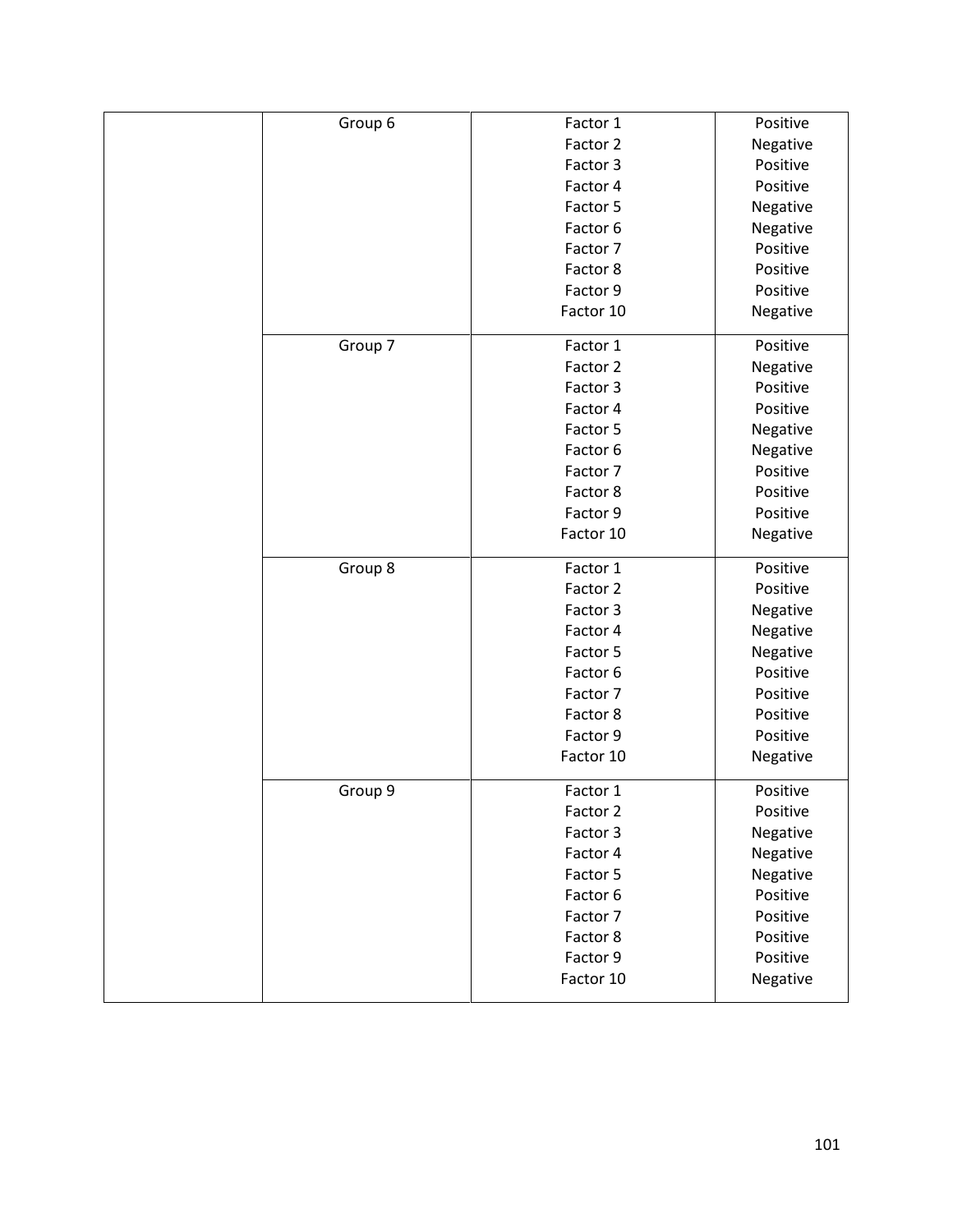| Group 10 | Factor 1  | Positive |
|----------|-----------|----------|
|          | Factor 2  | Negative |
|          | Factor 3  | Positive |
|          | Factor 4  | Positive |
|          | Factor 5  | Negative |
|          | Factor 6  | Negative |
|          | Factor 7  | Positive |
|          | Factor 8  | Positive |
|          | Factor 9  | Positive |
|          | Factor 10 | Negative |
| Group 11 | Factor 1  | Positive |
|          | Factor 2  | Positive |
|          | Factor 3  | Negative |
|          | Factor 4  | Negative |
|          | Factor 5  | Negative |
|          | Factor 6  | Positive |
|          | Factor 7  | Positive |
|          | Factor 8  | Positive |
|          | Factor 9  | Positive |
|          | Factor 10 | Negative |
| Group 12 | Factor 1  | Positive |
|          | Factor 2  | Positive |
|          | Factor 3  | Negative |
|          | Factor 4  | Negative |
|          | Factor 5  | Negative |
|          | Factor 6  | Positive |
|          | Factor 7  | Positive |
|          | Factor 8  | Positive |
|          | Factor 9  | Positive |
|          | Factor 10 | Negative |
| Group 13 | Factor 1  | Positive |
|          | Factor 2  | Negative |
|          | Factor 3  | Positive |
|          | Factor 4  | Positive |
|          | Factor 5  | Negative |
|          | Factor 6  | Negative |
|          | Factor 7  | Positive |
|          | Factor 8  | Positive |
|          | Factor 9  | Positive |
|          | Factor 10 | Negative |
|          |           |          |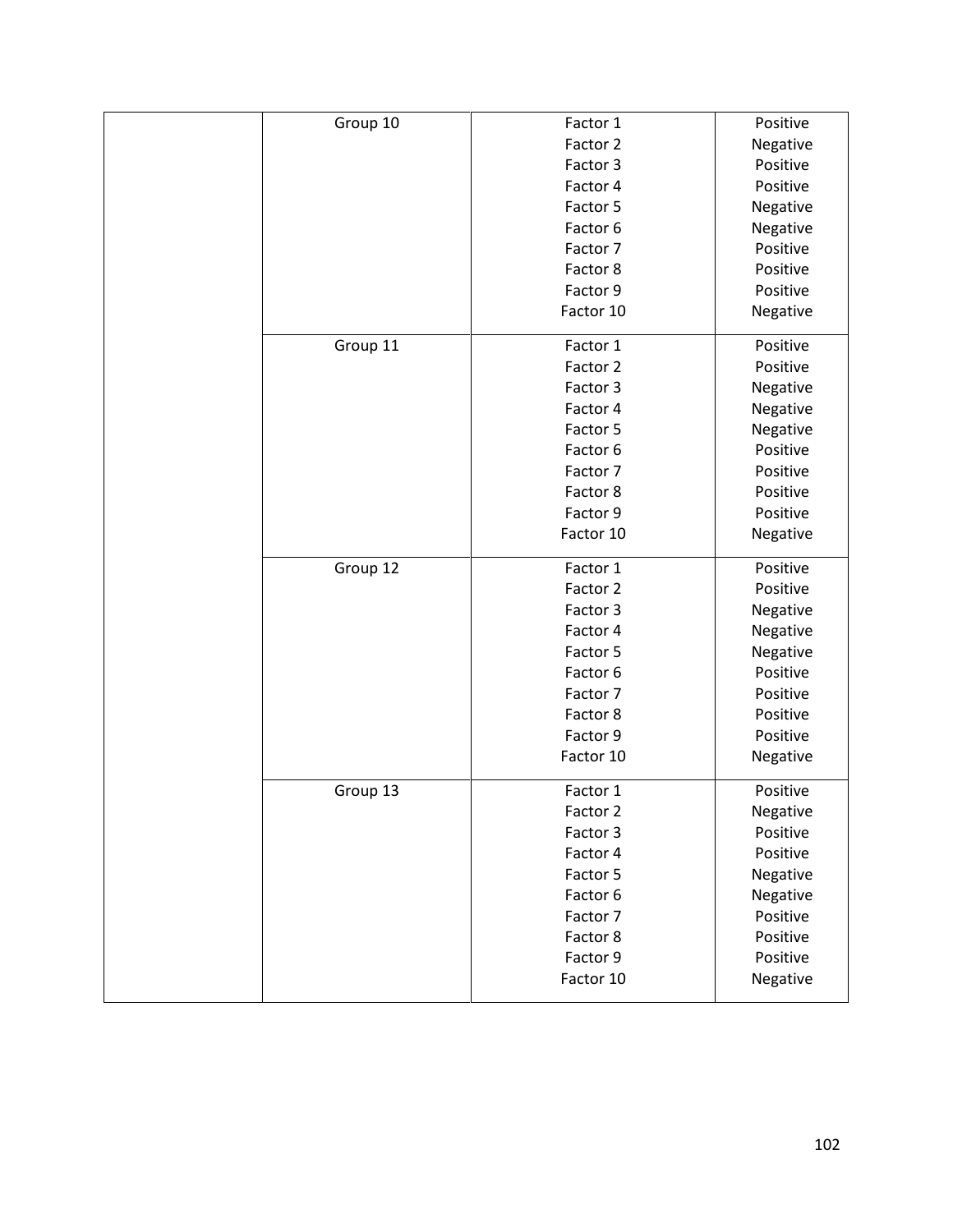| Group 14 | Factor 1  | Positive |
|----------|-----------|----------|
|          | Factor 2  | Positive |
|          | Factor 3  | Negative |
|          | Factor 4  | Negative |
|          | Factor 5  | Negative |
|          | Factor 6  | Positive |
|          | Factor 7  | Positive |
|          | Factor 8  | Positive |
|          | Factor 9  | Positive |
|          | Factor 10 | Negative |
| Group 15 | Factor 1  | Positive |
|          | Factor 2  | Positive |
|          | Factor 3  | Negative |
|          | Factor 4  | Negative |
|          | Factor 5  | Negative |
|          | Factor 6  | Positive |
|          | Factor 7  | Positive |
|          | Factor 8  | Positive |
|          | Factor 9  | Positive |
|          | Factor 10 | Negative |
| Group 16 | Factor 1  | Positive |
|          | Factor 2  | Positive |
|          | Factor 3  | Negative |
|          | Factor 4  | Negative |
|          | Factor 5  | Negative |
|          | Factor 6  | Positive |
|          | Factor 7  | Positive |
|          | Factor 8  | Positive |
|          | Factor 9  | Positive |
|          | Factor 10 | Negative |
| Group 17 | Factor 1  | Positive |
|          | Factor 2  | Positive |
|          | Factor 3  | Negative |
|          | Factor 4  | Negative |
|          | Factor 5  | Negative |
|          | Factor 6  | Positive |
|          | Factor 7  | Positive |
|          | Factor 8  | Positive |
|          | Factor 9  | Positive |
|          | Factor 10 | Negative |
|          |           |          |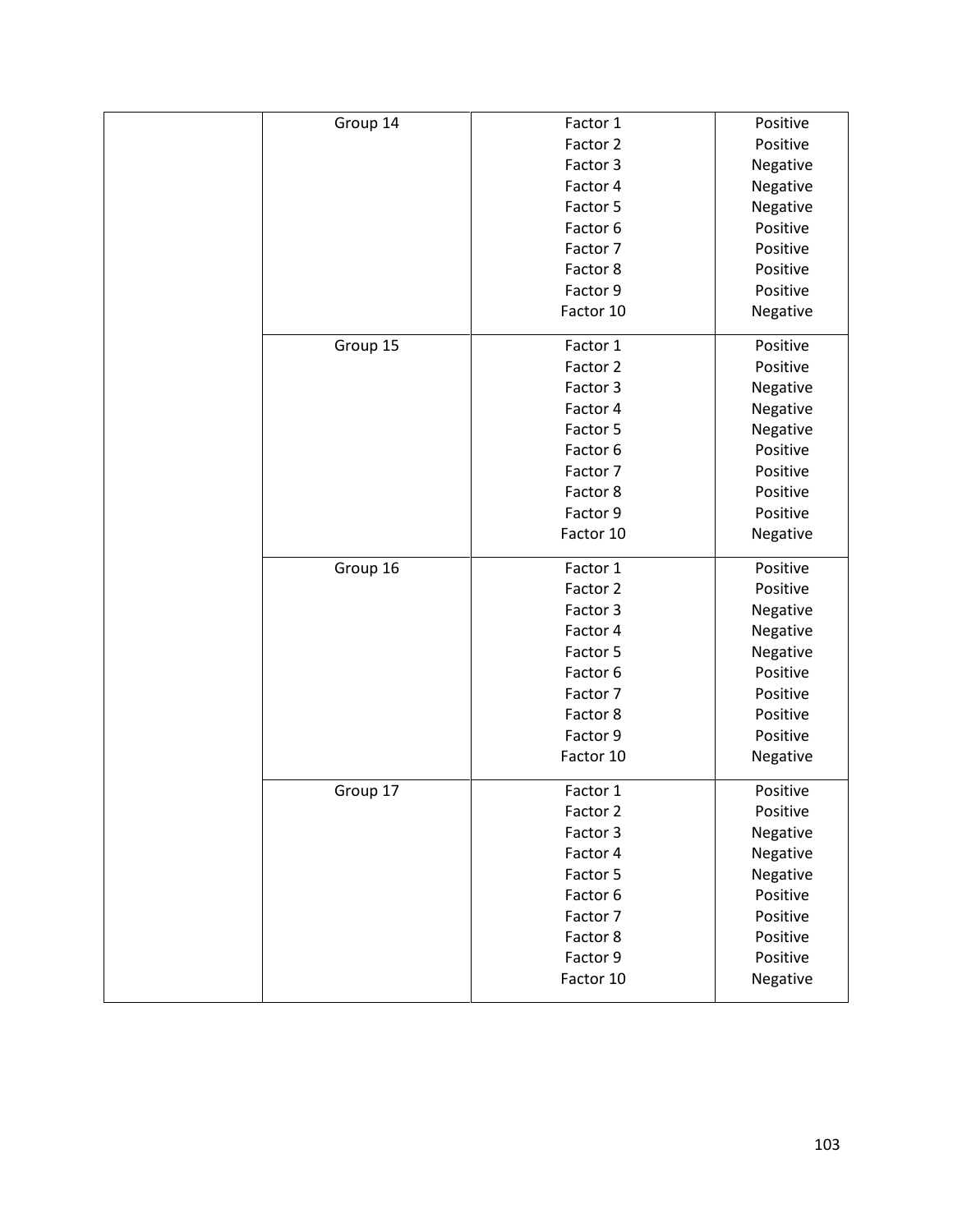| Group 18 | Factor 1  | Positive |
|----------|-----------|----------|
|          | Factor 2  | Positive |
|          | Factor 3  | Negative |
|          | Factor 4  | Negative |
|          | Factor 5  | Negative |
|          | Factor 6  | Positive |
|          | Factor 7  | Positive |
|          | Factor 8  | Positive |
|          | Factor 9  | Positive |
|          | Factor 10 | Negative |
| Group 19 | Factor 1  | Positive |
|          | Factor 2  | Positive |
|          | Factor 3  | Negative |
|          | Factor 4  | Negative |
|          | Factor 5  | Negative |
|          | Factor 6  | Positive |
|          | Factor 7  | Positive |
|          | Factor 8  | Positive |
|          | Factor 9  | Positive |
|          | Factor 10 | Negative |
| Group 20 | Factor 1  | Positive |
|          | Factor 2  | Negative |
|          | Factor 3  | Positive |
|          | Factor 4  | Positive |
|          | Factor 5  | Negative |
|          | Factor 6  | Negative |
|          | Factor 7  | Positive |
|          | Factor 8  | Positive |
|          | Factor 9  | Positive |
|          | Factor 10 | Negative |
| Group 21 | Factor 1  | Positive |
|          | Factor 2  | Positive |
|          | Factor 3  | Negative |
|          | Factor 4  | Negative |
|          | Factor 5  | Negative |
|          | Factor 6  | Positive |
|          | Factor 7  | Positive |
|          | Factor 8  | Positive |
|          | Factor 9  | Positive |
|          | Factor 10 | Negative |
|          |           |          |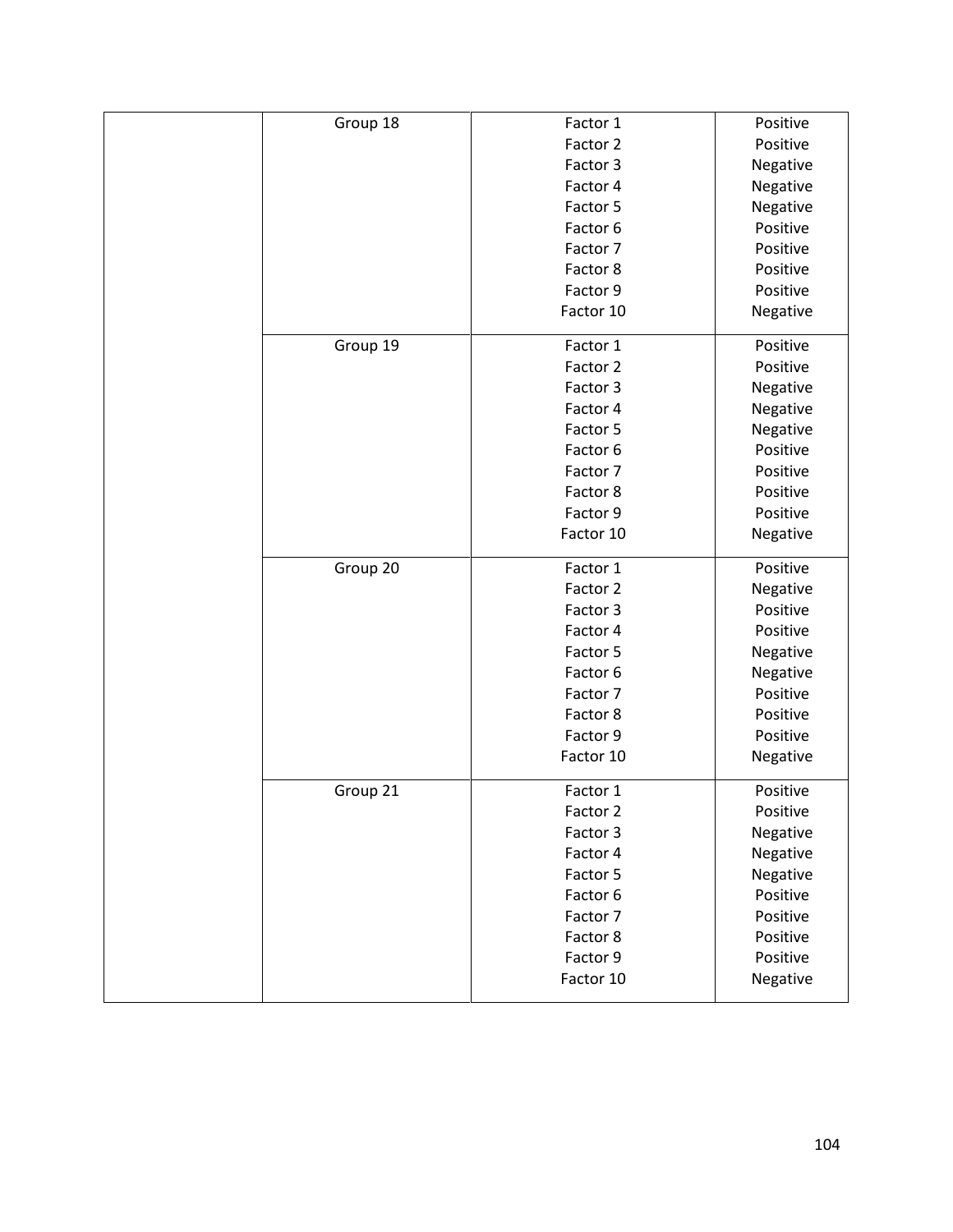| Group 22 | Factor 1  | Positive |
|----------|-----------|----------|
|          | Factor 2  | Negative |
|          | Factor 3  | Positive |
|          | Factor 4  | Positive |
|          | Factor 5  | Negative |
|          | Factor 6  | Negative |
|          | Factor 7  | Positive |
|          | Factor 8  | Positive |
|          | Factor 9  | Positive |
|          | Factor 10 | Negative |
| Group 23 | Factor 1  | Positive |
|          | Factor 2  | Positive |
|          | Factor 3  | Negative |
|          | Factor 4  | Negative |
|          | Factor 5  | Negative |
|          | Factor 6  | Positive |
|          | Factor 7  | Positive |
|          | Factor 8  | Positive |
|          | Factor 9  | Positive |
|          | Factor 10 | Negative |
| Group 24 | Factor 1  | Positive |
|          | Factor 2  | Positive |
|          | Factor 3  | Negative |
|          | Factor 4  | Negative |
|          | Factor 5  | Negative |
|          | Factor 6  | Positive |
|          | Factor 7  | Positive |
|          | Factor 8  | Positive |
|          | Factor 9  | Positive |
|          | Factor 10 | Negative |
| Group 25 | Factor 1  | Positive |
|          | Factor 2  | Positive |
|          | Factor 3  | Negative |
|          | Factor 4  | Negative |
|          | Factor 5  | Negative |
|          | Factor 6  | Positive |
|          | Factor 7  | Positive |
|          | Factor 8  | Positive |
|          | Factor 9  | Positive |
|          | Factor 10 | Negative |
|          |           |          |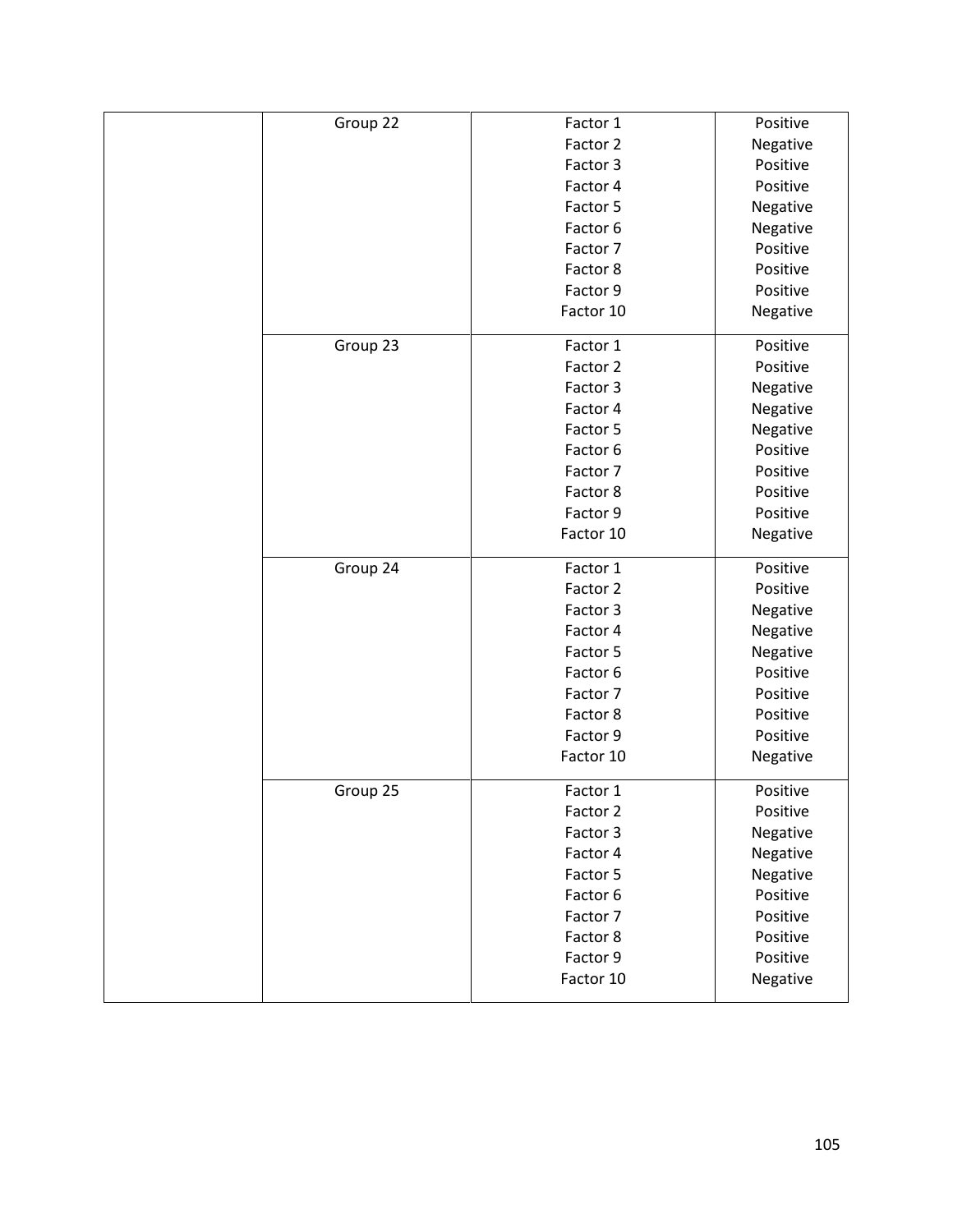| Group 26 | Factor 1  | Positive |
|----------|-----------|----------|
|          | Factor 2  | Negative |
|          | Factor 3  | Positive |
|          | Factor 4  | Positive |
|          | Factor 5  | Negative |
|          | Factor 6  | Negative |
|          | Factor 7  | Positive |
|          | Factor 8  | Positive |
|          | Factor 9  | Positive |
|          | Factor 10 | Negative |
| Group 27 | Factor 1  | Positive |
|          |           |          |
|          | Factor 2  | Positive |
|          | Factor 3  | Negative |
|          | Factor 4  | Negative |
|          | Factor 5  | Negative |
|          | Factor 6  | Positive |
|          | Factor 7  | Positive |
|          | Factor 8  | Positive |
|          | Factor 9  | Positive |
|          | Factor 10 | Negative |
| Group 28 | Factor 1  | Positive |
|          | Factor 2  | Negative |
|          | Factor 3  | Positive |
|          | Factor 4  | Positive |
|          | Factor 5  | Negative |
|          | Factor 6  | Negative |
|          | Factor 7  | Positive |
|          | Factor 8  | Positive |
|          | Factor 9  | Positive |
|          | Factor 10 | Negative |
| Group 29 | Factor 1  | Positive |
|          | Factor 2  | Positive |
|          | Factor 3  | Negative |
|          | Factor 4  | Negative |
|          | Factor 5  | Negative |
|          | Factor 6  | Positive |
|          | Factor 7  | Positive |
|          | Factor 8  | Positive |
|          | Factor 9  | Positive |
|          | Factor 10 |          |
|          |           | Negative |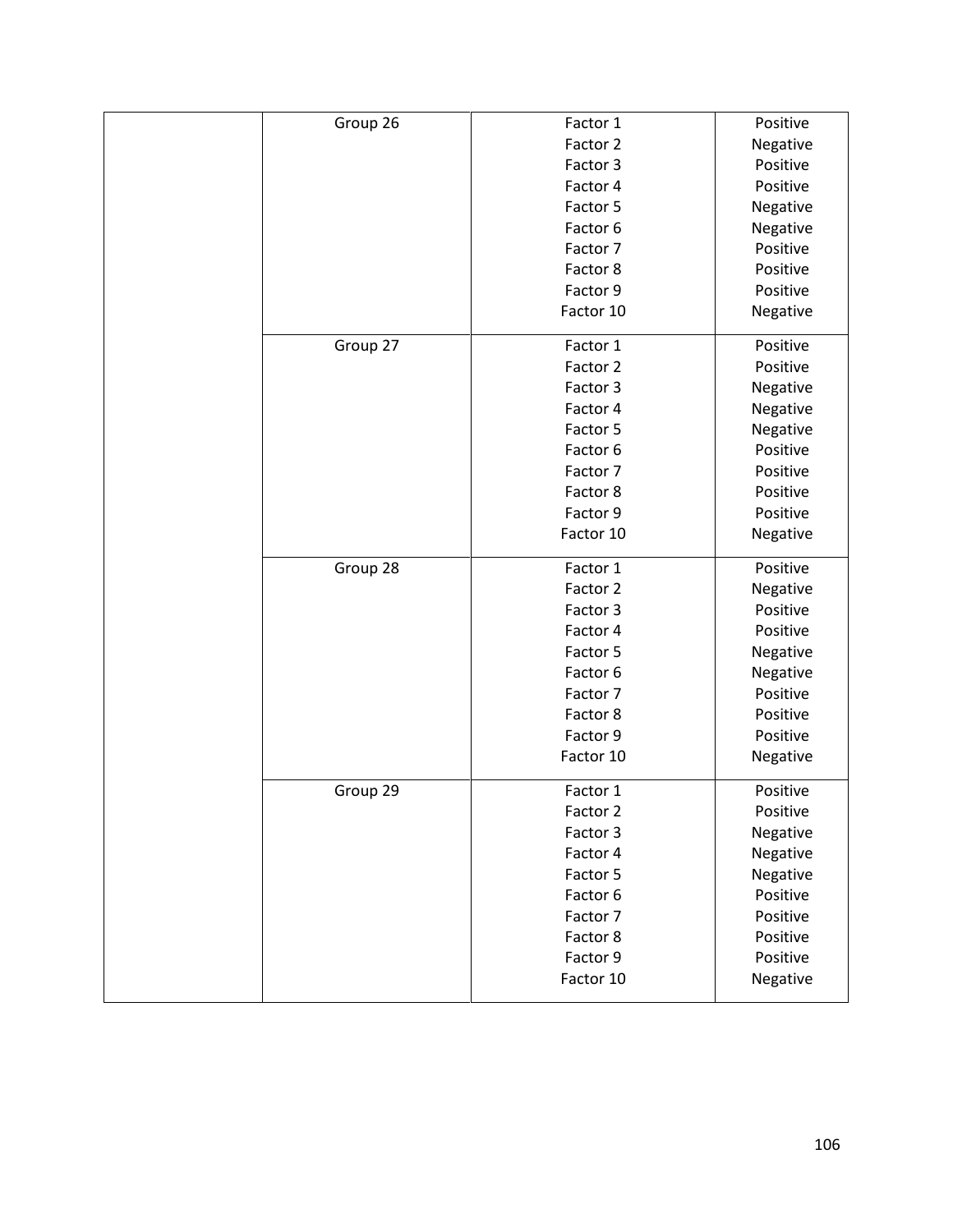| Group 30 | Factor 1  | Positive |
|----------|-----------|----------|
|          | Factor 2  | Positive |
|          | Factor 3  | Negative |
|          | Factor 4  | Negative |
|          | Factor 5  | Negative |
|          | Factor 6  | Positive |
|          | Factor 7  | Positive |
|          | Factor 8  | Positive |
|          | Factor 9  | Positive |
|          | Factor 10 | Negative |
| Group 31 | Factor 1  | Positive |
|          | Factor 2  | Positive |
|          | Factor 3  | Negative |
|          | Factor 4  | Negative |
|          | Factor 5  | Negative |
|          | Factor 6  | Positive |
|          | Factor 7  | Positive |
|          | Factor 8  | Positive |
|          | Factor 9  | Positive |
|          | Factor 10 | Negative |
| Group 32 | Factor 1  | Positive |
|          | Factor 2  | Negative |
|          | Factor 3  | Positive |
|          | Factor 4  | Positive |
|          | Factor 5  | Negative |
|          | Factor 6  | Negative |
|          | Factor 7  | Positive |
|          | Factor 8  | Positive |
|          | Factor 9  | Positive |
|          | Factor 10 | Negative |
| Group 33 | Factor 1  | Positive |
|          | Factor 2  | Negative |
|          | Factor 3  | Positive |
|          | Factor 4  | Positive |
|          | Factor 5  | Negative |
|          | Factor 6  | Negative |
|          | Factor 7  | Positive |
|          | Factor 8  | Positive |
|          | Factor 9  | Positive |
|          | Factor 10 | Negative |
|          |           |          |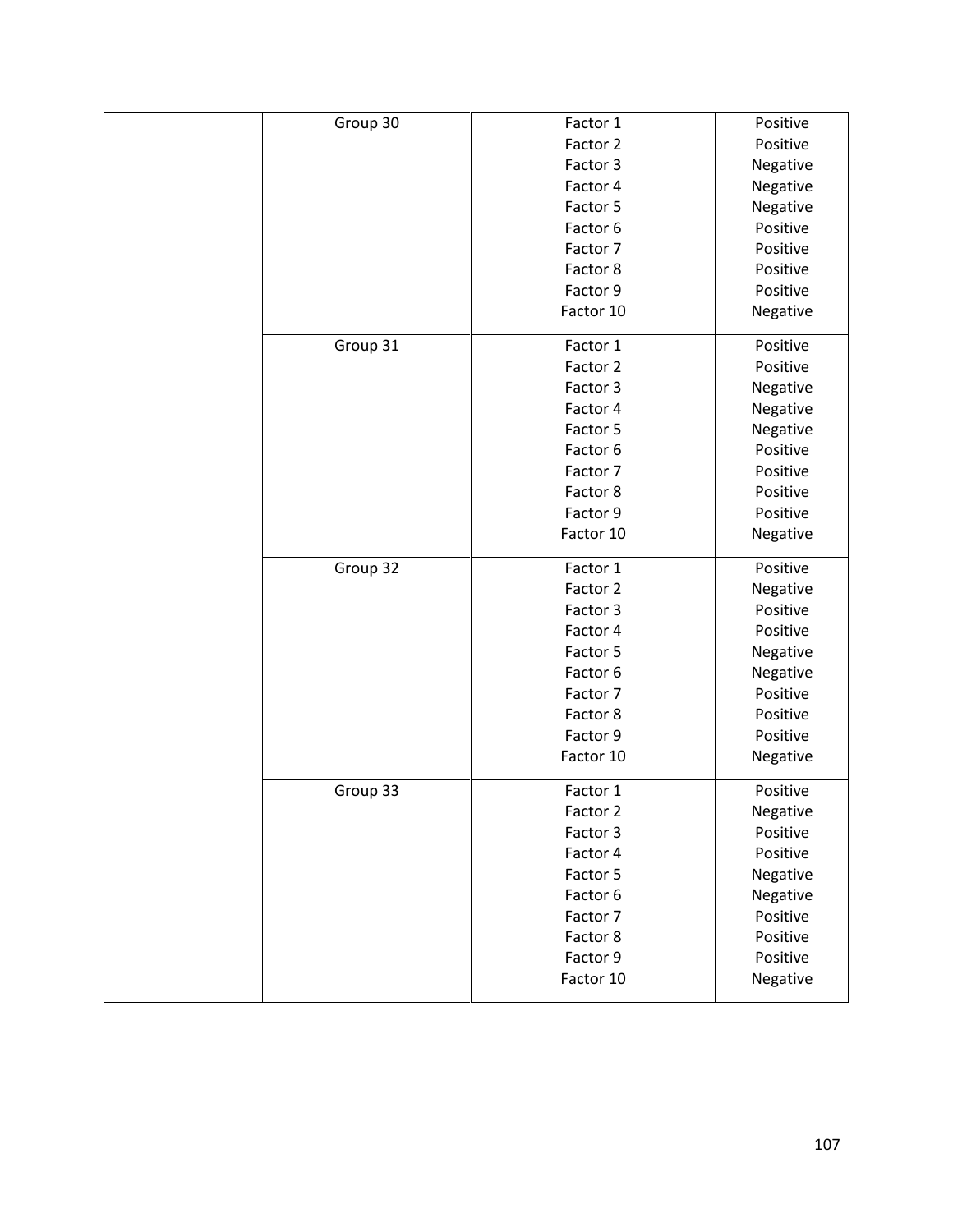| Group 34 | Factor 1  | Positive |
|----------|-----------|----------|
|          | Factor 2  | Negative |
|          | Factor 3  | Positive |
|          | Factor 4  | Positive |
|          | Factor 5  | Negative |
|          | Factor 6  | Negative |
|          | Factor 7  | Positive |
|          | Factor 8  | Positive |
|          | Factor 9  | Positive |
|          | Factor 10 | Negative |
| Group 35 | Factor 1  | Positive |
|          | Factor 2  | Negative |
|          | Factor 3  | Positive |
|          | Factor 4  | Positive |
|          | Factor 5  | Negative |
|          | Factor 6  | Negative |
|          | Factor 7  | Positive |
|          | Factor 8  | Positive |
|          | Factor 9  | Positive |
|          | Factor 10 | Negative |
| Group 36 | Factor 1  | Positive |
|          | Factor 2  | Negative |
|          | Factor 3  | Positive |
|          | Factor 4  | Positive |
|          | Factor 5  | Negative |
|          | Factor 6  | Negative |
|          | Factor 7  | Positive |
|          | Factor 8  | Positive |
|          | Factor 9  | Positive |
|          | Factor 10 | Negative |
| Group 37 | Factor 1  | Positive |
|          | Factor 2  | Positive |
|          | Factor 3  | Negative |
|          | Factor 4  | Negative |
|          | Factor 5  | Negative |
|          | Factor 6  | Positive |
|          | Factor 7  | Positive |
|          | Factor 8  | Positive |
|          | Factor 9  | Positive |
|          | Factor 10 | Negative |
|          |           |          |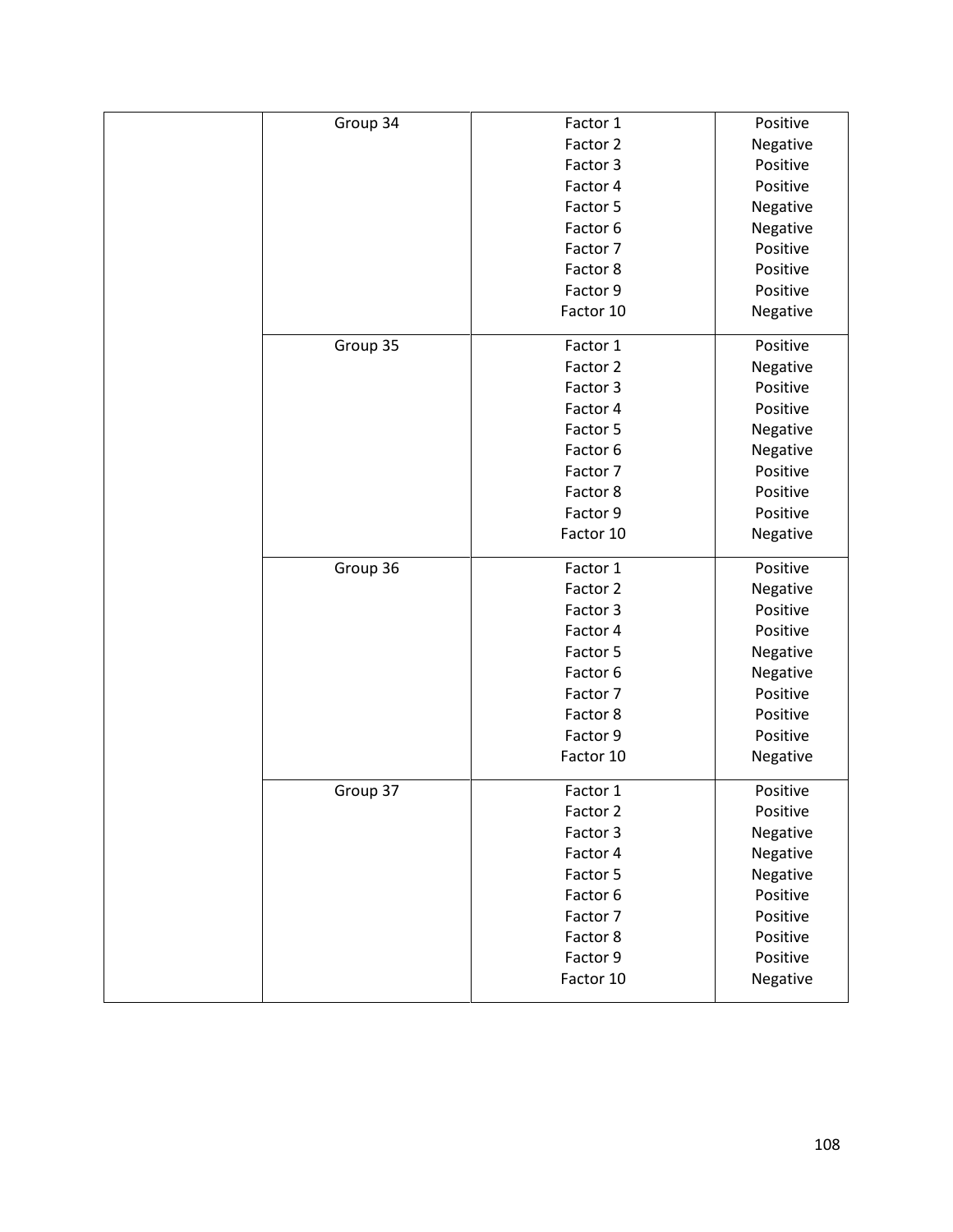| Group 38 | Factor 1  | Positive |
|----------|-----------|----------|
|          | Factor 2  | Positive |
|          | Factor 3  | Negative |
|          | Factor 4  | Negative |
|          | Factor 5  | Negative |
|          | Factor 6  | Positive |
|          | Factor 7  | Positive |
|          | Factor 8  | Positive |
|          | Factor 9  | Positive |
|          | Factor 10 | Negative |
|          |           |          |
| Group 39 | Factor 1  | Positive |
|          | Factor 2  | Positive |
|          | Factor 3  | Negative |
|          | Factor 4  | Negative |
|          | Factor 5  | Negative |
|          | Factor 6  | Positive |
|          | Factor 7  | Positive |
|          | Factor 8  | Positive |
|          | Factor 9  | Positive |
|          | Factor 10 | Negative |
| Group 40 | Factor 1  | Positive |
| Group 41 | Factor 2  | Positive |
|          | Factor 3  | Negative |
|          | Factor 4  | Negative |
|          | Factor 5  | Negative |
|          | Factor 6  | Positive |
|          | Factor 7  | Positive |
|          | Factor 8  | Positive |
|          | Factor 9  | Positive |
|          | Factor 10 | Negative |
|          | Factor 1  | Positive |
|          | Factor 2  | Negative |
|          | Factor 3  | Positive |
|          | Factor 4  | Positive |
|          | Factor 5  | Negative |
|          | Factor 6  | Negative |
|          | Factor 7  | Positive |
|          | Factor 8  | Positive |
|          | Factor 9  | Positive |
|          | Factor 10 | Negative |
|          |           |          |